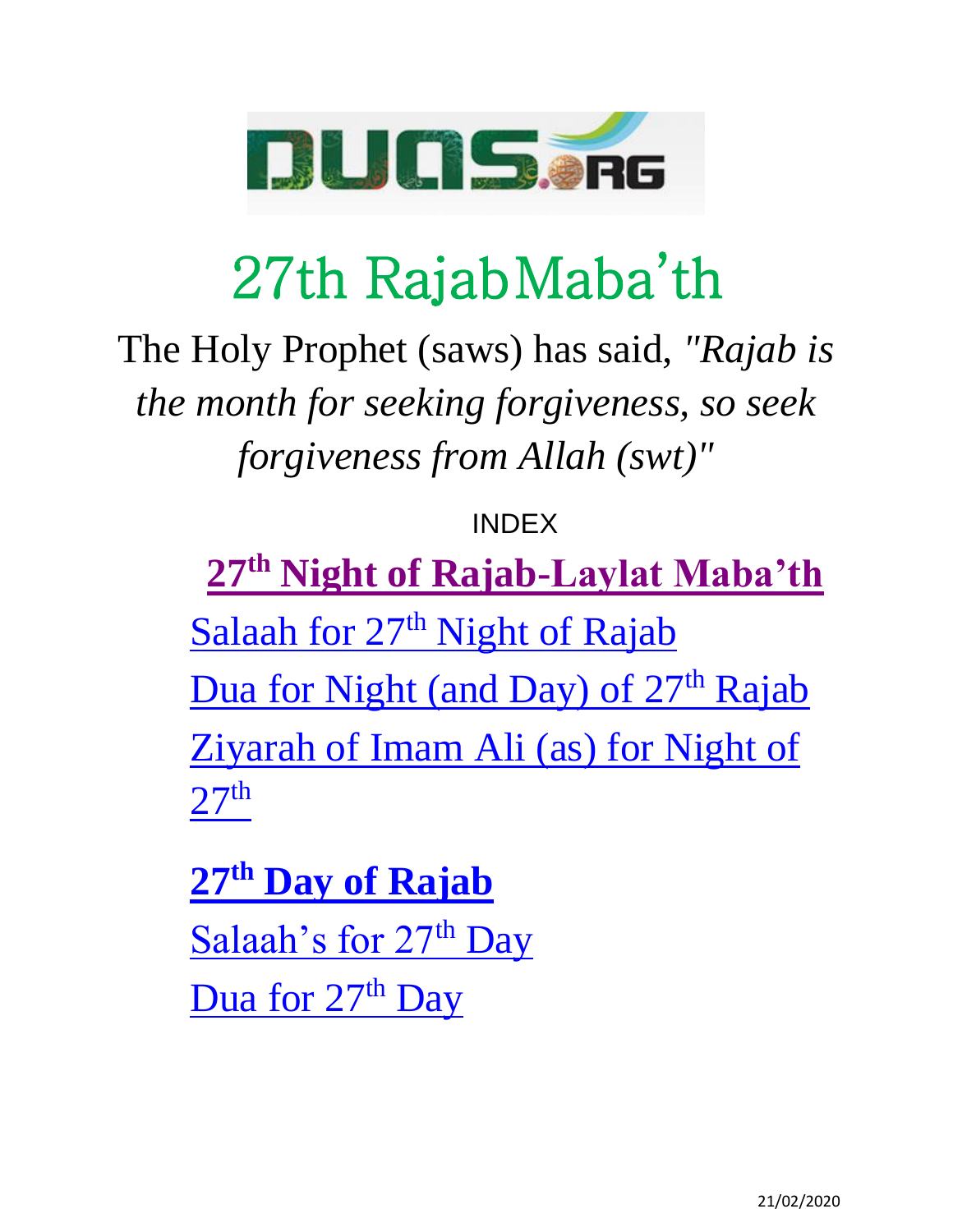#### **27th Night of Rajab**

<span id="page-1-0"></span>This highly blessed night is called *Laylat al-Mab`ath*, which stands for the beginning of the Holy Prophet's Mission of propagating the true religion of Almighty Allah.

Shaykh al-Tusi, in his book of *Misbah al-Mutahajjid*, has quoted Imam Muhammad al-Jawad (as) as saying, "There is a night in Rajab, which carries for people fortune that is more preferable than whatever is subjected to sunlight. It is the twenty-seventh night of Rajab. The next morning was the beginning of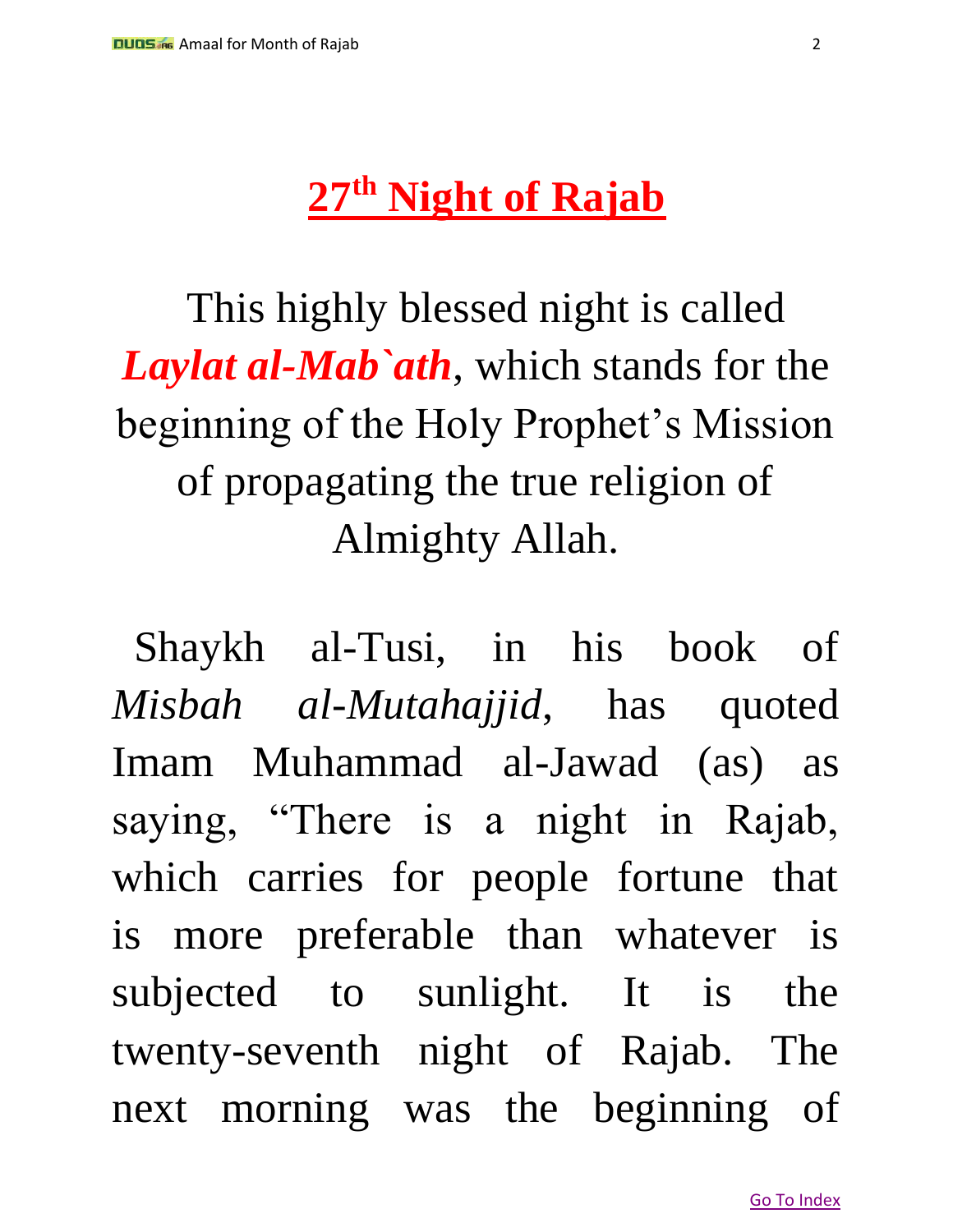the Holy Prophet's prophethood. Verily, one who does acts of worship at this night will have the reward of one who has worshipped Almighty Allah for sixty years."

It is advisable to perform **Ghusl** on this night.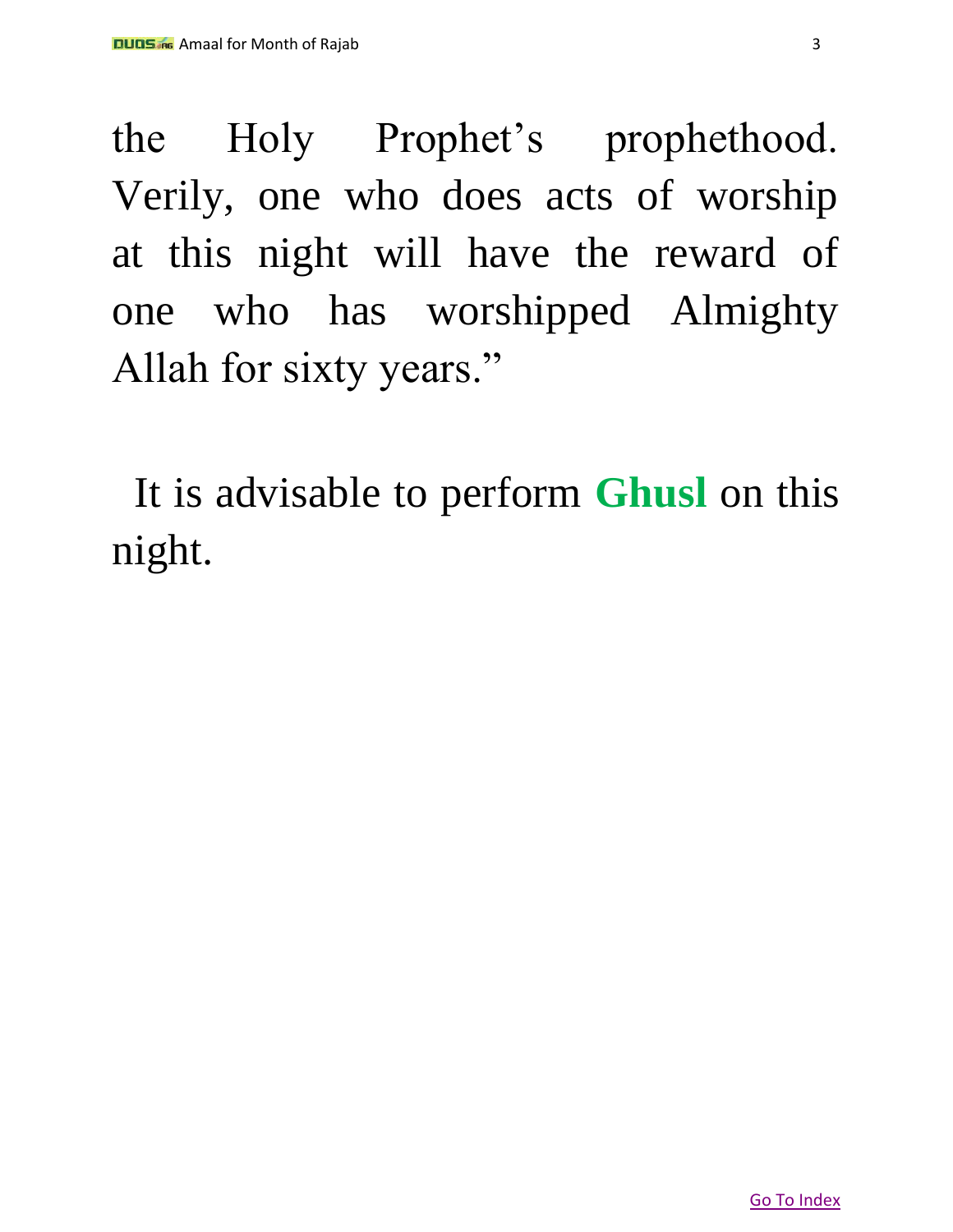#### <span id="page-3-0"></span>**Salaah on 27th Night of Rajab**

• After you offer the 'Isha' Prayer and go to sleep, wake up at any hour before midnight. You may then offer a prayer of **12 units** in each of which you may recite Surah *al-Fatihah* and **any other Surah** from *al-Mufassal*, which begins with Surah *Muhammad* (No. 47) up to the end of the Holy Qur'an. You should separate each couple of units with *tasleem*. After accomplishing this prayer, you should recite Surahs *al-Fatihah***,**  *al-Falaq***,** *al-Nas***,** *al-Tawhid***,** *al-Kafirun***,** *al-Qadr***, and** *Ayah al-*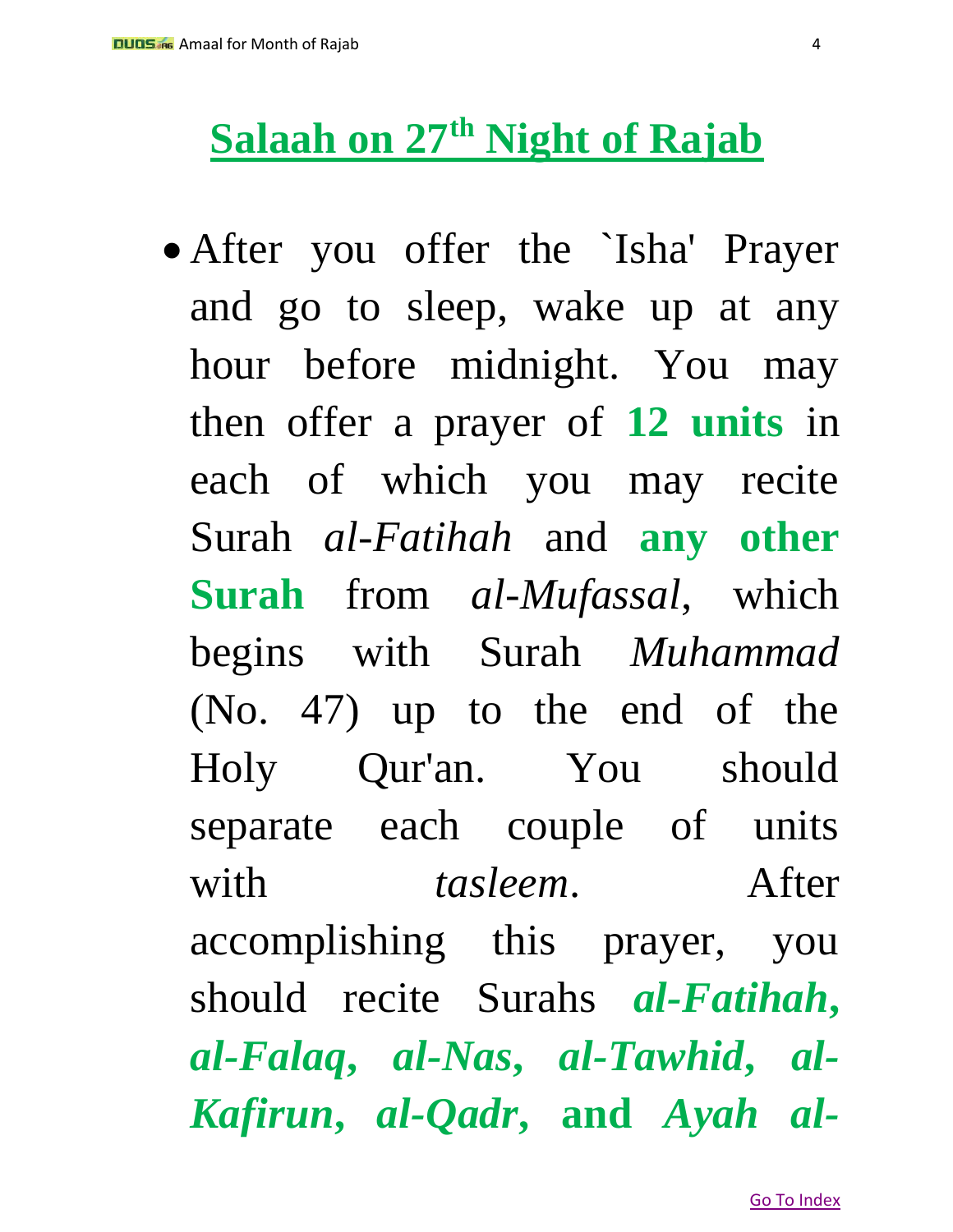*Kursi* **each seven times**. After this, you may say the following prayer:

#### [mp3](http://mp3.duas.org/Rajabamal/27rajabnight.mp3)

**الْحَمْدُ لِلَّهِ ٱلَّذِي لَمْ يَتَّخِذْ وَلَدًا**

All praise be to Allah Who has not taken to Himself a son,

**وَلَمْ يَكُنْ لَهُ شَرِيكٌ فِي ٱلْمُلْكِ**

Who has no partner in the Sovereignty

**وَلَمْ يَكُنْ لَهُ وَلِيٌّ مِنَ ٱلذُّلِّ**

nor has He any protecting friend through dependence.

**وَكَبِّرْهُ تَكْبِيرًا**

And magnify Him with all magnificence.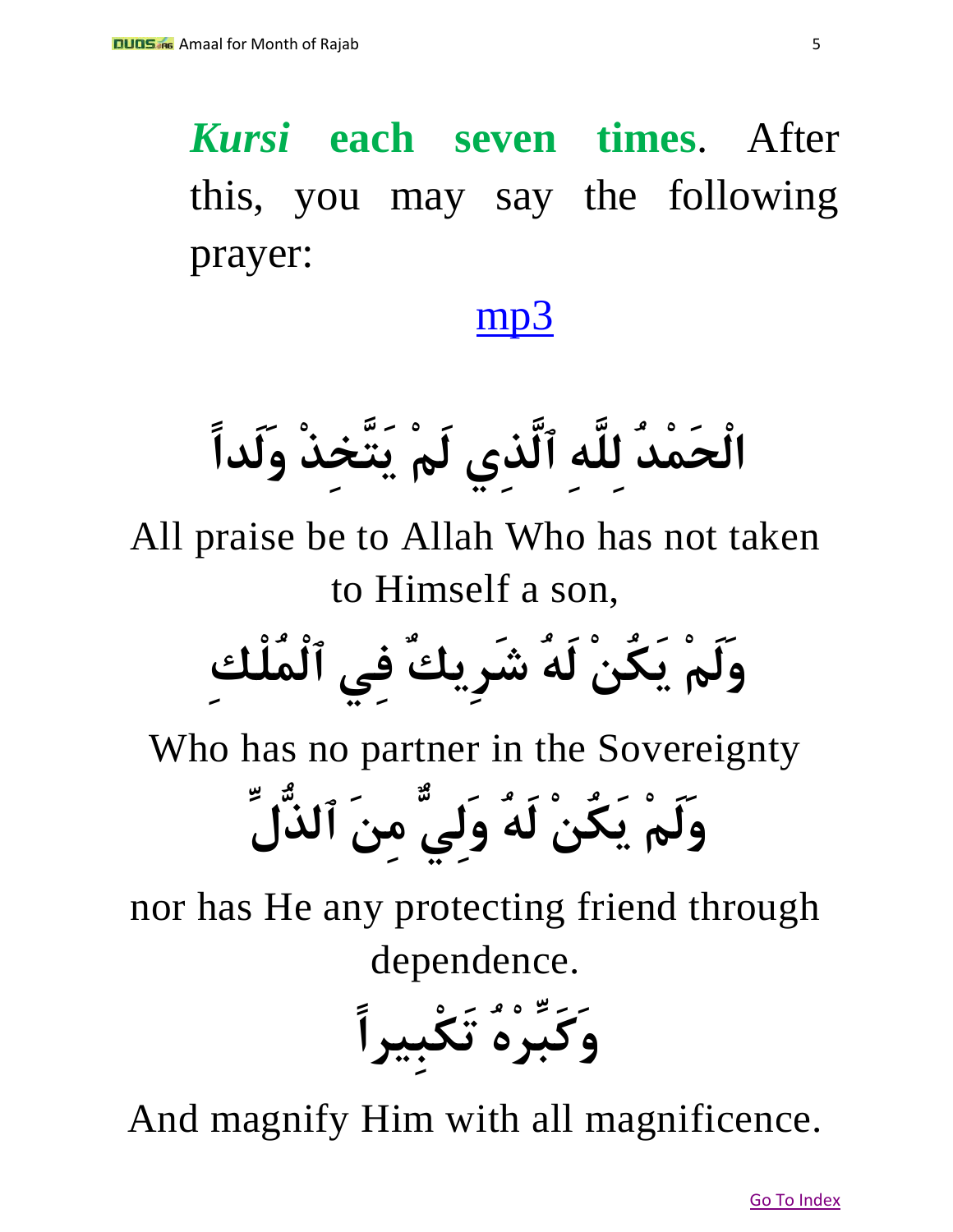**اَللَّهُمَّ إِنِّي اسْالُكَ بِمَعَاقِدِ عِزِّكَ** 

O Allah, verily I beseech You in the name of the situations of Your Dignity

**عَلَىٰ ارْكَانِ عَرْشِكَ** 

on the pillars of Your Throne,

**وَمُنْتَهَىٰ ٱلرَّحْمَةِ مِنْ كِتَابِكَ**

in the name of Your utmost mercy in Your Book,

**وَبِٱسْمِكَ ٱالعْظَمِ ٱالعْظَمِ ٱالعْظَمِ**

in the name of Your Name—the Greatest,

the Greatest, the Greatest,

# **وَذِكْرِكَ ٱالعْلَىٰ ٱالعْلَىٰ ٱالعْلَىٰ**

in the name of Your Mention—the Highest, the Highest, the Highest,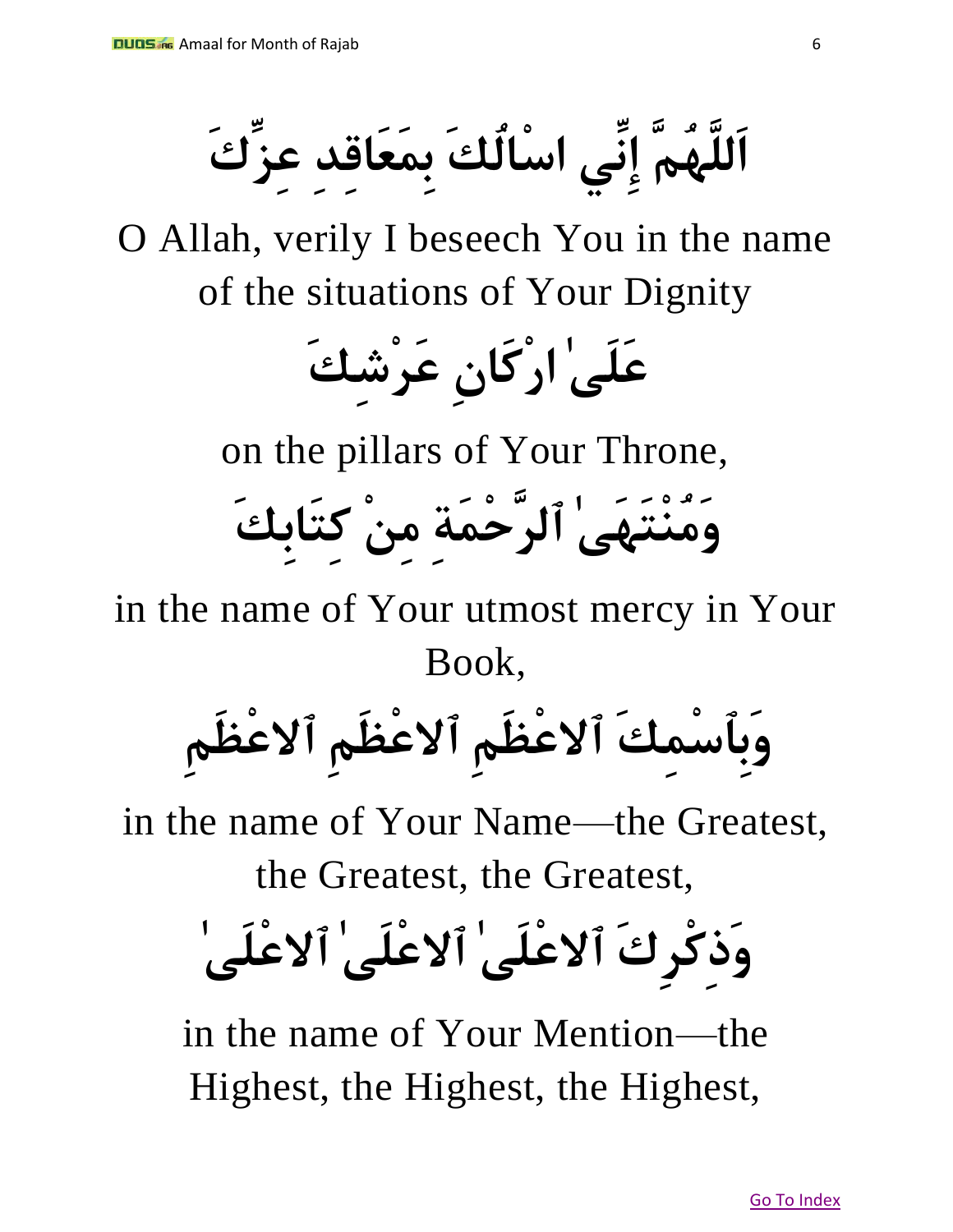**وَبِكَلِمَاتِكَ ٱلتَّامَّاتِ**

and in the name of Your Words the perfect, **انْ تُصَلِّيَ عَلَىٰ مُحَمَّدٍ وَآلِهِ** to bless Muhammad and his Household

## **وَانْ تَفْعَلَ بِي مَا انْتَ اهْلُهُ**

and do to me that which befits You.

You may then submit your desires.

• Also recite prayer mentioned for the 15<sup>th</sup> Night of Rajab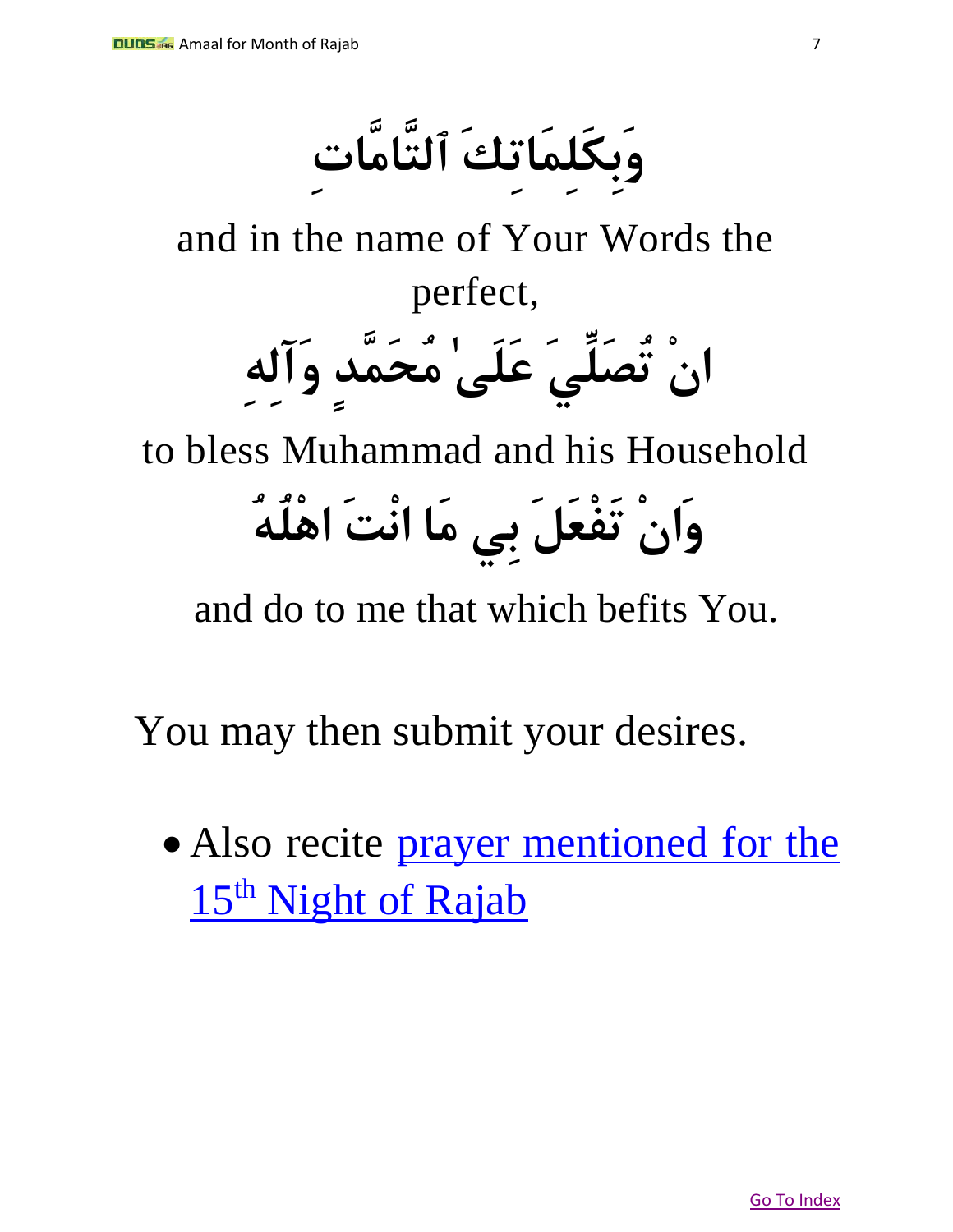#### <span id="page-7-0"></span>**Dua to be recited on the Night and Day of 27th Rajab**

In *al-Balad al-Amin*, al-Kaf`ami has instructed the following:

Say the following prayer on the Divine Mission Night:

[Sayyid Ibn Tawus has mentioned that this prayer is said on the Divine Mission Day (i.e. the twenty-seventh of Rajab).]

#### [mp3](http://www.iraqnoor.net/uploads/folder4/songs/1_d3a21.mp3)

**اَللَّهُمَّ إِنِّي اسْالُكَ بِٱلتَّجَلِّي ٱالعْظَمِ**

O Allah, I beseech You in the name of the Grandest Manifestation

**فِي هٰذِهِ ٱللَّيْلَةِ مِنَ ٱلشَّهْرِ ٱلْمُعَظَّمِ**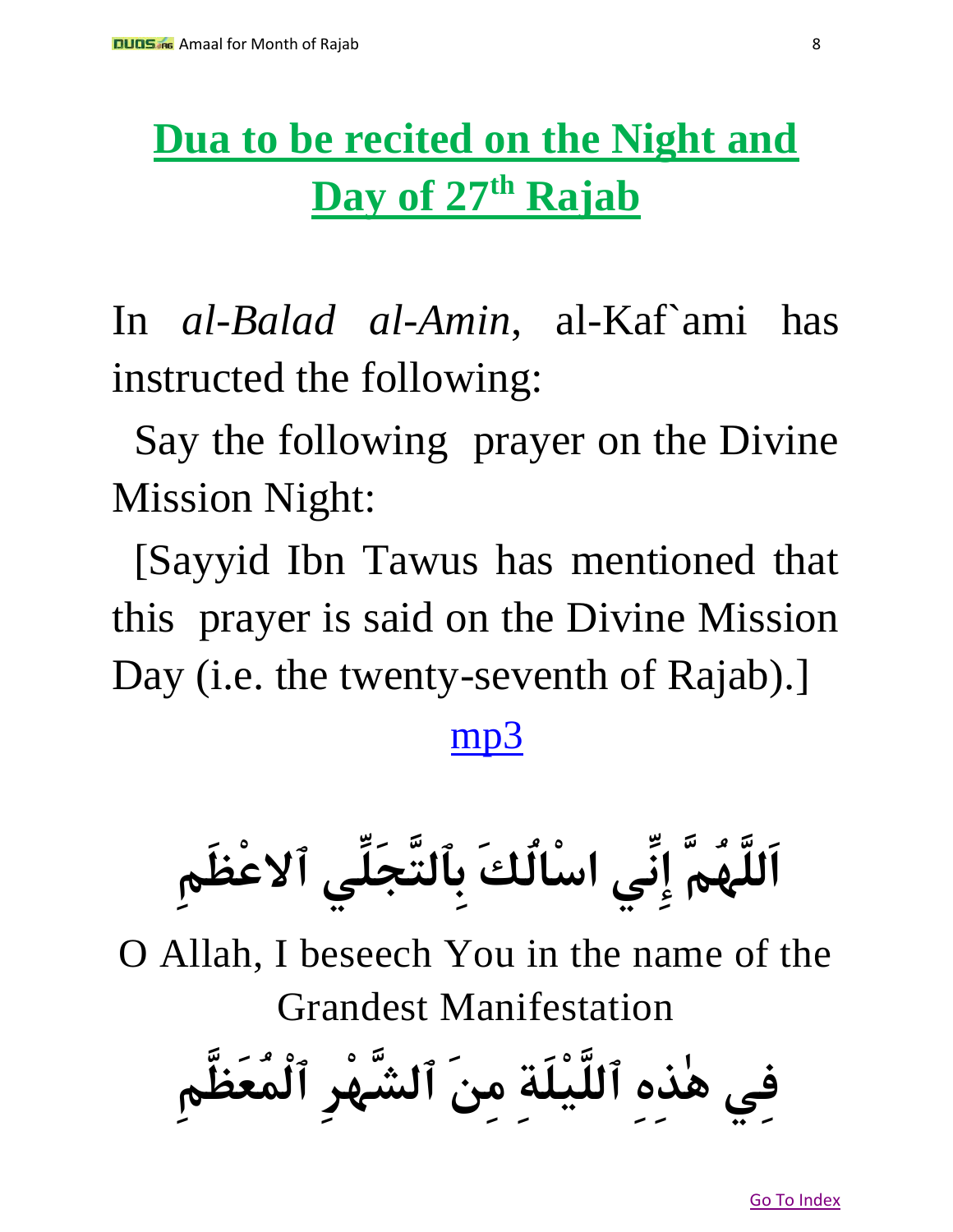at this night in this glorified month

**وَٱلْمُرْسَلِ ٱلْمُكَرَّمِ** 

and in the name of the honored Messenger

**انْ تُصَلِّيَ عَلَىٰ مُحَمَّدٍ وَآلِهِ**

to send blessings to Muhammad and his Household,

**وَانْ تَغْفِرَ لَنَا مَا انْتَ بِهِ مِنَّا اعْلَمُ** 

and forgive us that which You know better than we do.

## **يَا مَنْ يَعْلَمُ وَالَ نَعْلَمُ**

O He Who knows while we do not!

**اَللَّهُمَّ بَارِكْ لَنَا فِي لَيْلَتِنَا هٰذِهِ** 

O Allah, (please do) bless us at this night,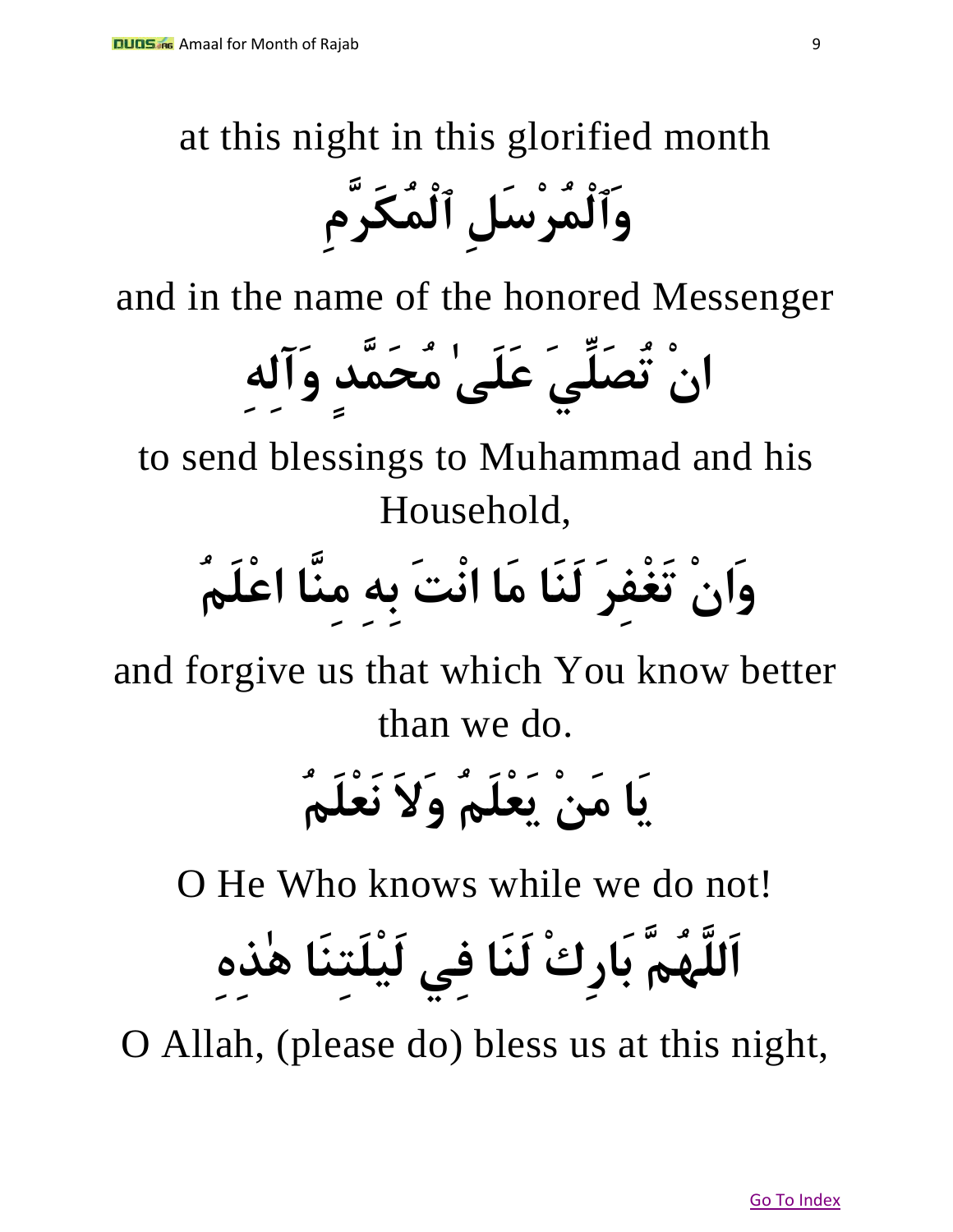**ٱلَّتِي بِشَرَفِ ٱلرِّسَالَةِ فَضَّلْتَهَا**

which You have exalted with the honor of the Divine Mission,

### **وَبِكَرَامَتِكَ اجْلَلْتَهَا**

You have esteemed with Your honoring,

## **وَبِٱلْمَحَلِّ ٱلشَّرِيفِ احْلَلْتَهَا**

and You have raised to the Honorable Place.

**اَللَّهُمَّ فَإِنَّا نَسْالُكَ بِٱلْمَبْعَثِ ٱلشَّرِيفِ** 

O Allah, we thus beseech You in the name of the honorable mission,

**وَٱلسَّيِّدِ ٱللَّ طِيفِ**

the gentle master,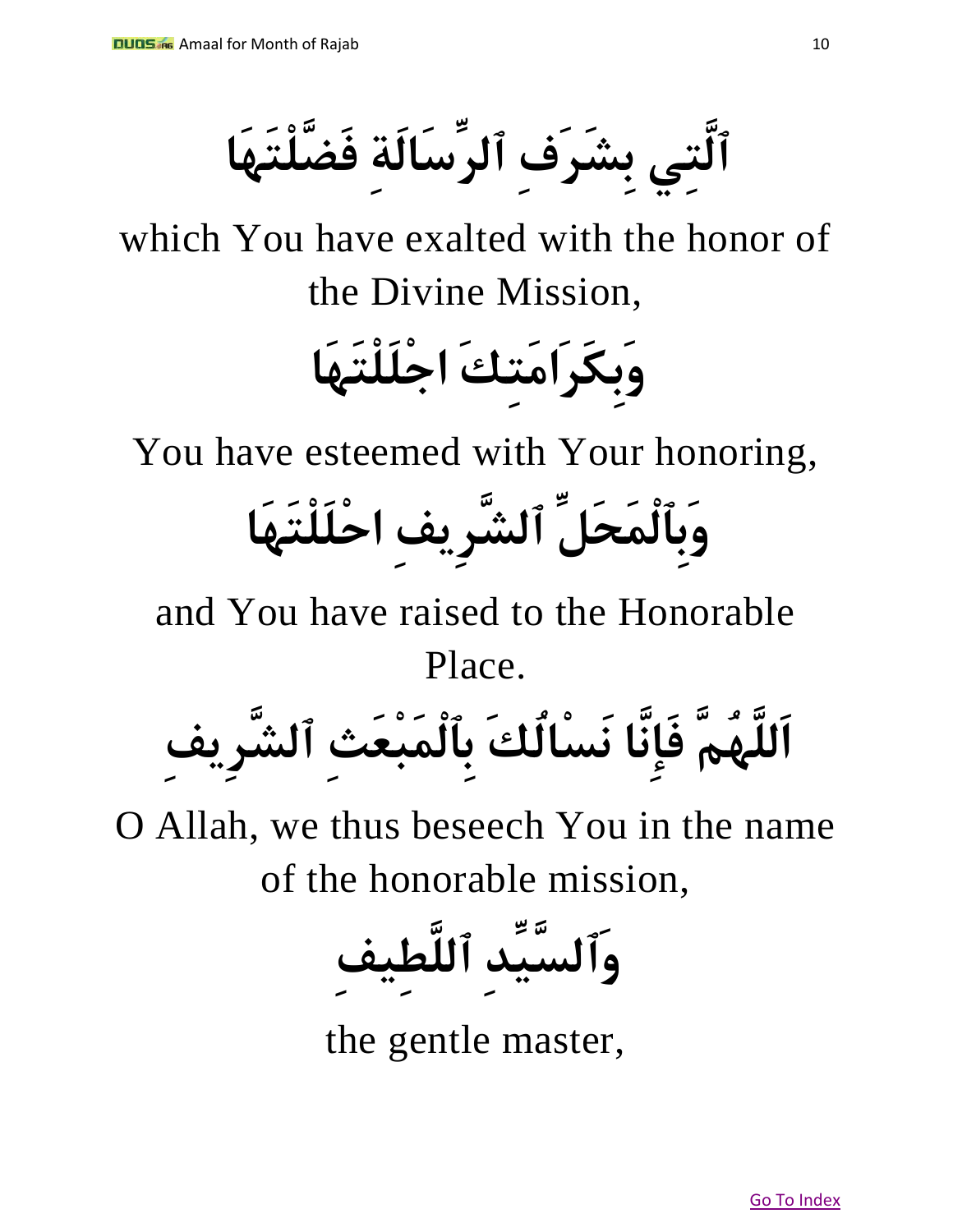**وَٱلْعُنْصُرِ ٱلْعَفِيفِ**

and the chaste line **انْ تُصَلِّيَ عَلَىٰ مُحَمَّدٍ وَآلِهِ**

to bless Muhammad and his Household

**وَانْ تَجْعَلَ اعْمَالَنَا فِي هٰذِهِ ٱللَّ يْلَةِ**

and to decide our deeds at this night

**وَفِي سَائِرِ ٱللَّيَالِي مَقْبُولَة** 

as well as all the other nights as acceptable,

**وَذُنُوبَنَا مَغْفُورَة** 

our sins as forgiven,

**وَحَسَنَاتِنَا مَشْكُورَة** 

our good efforts as praiseworthy,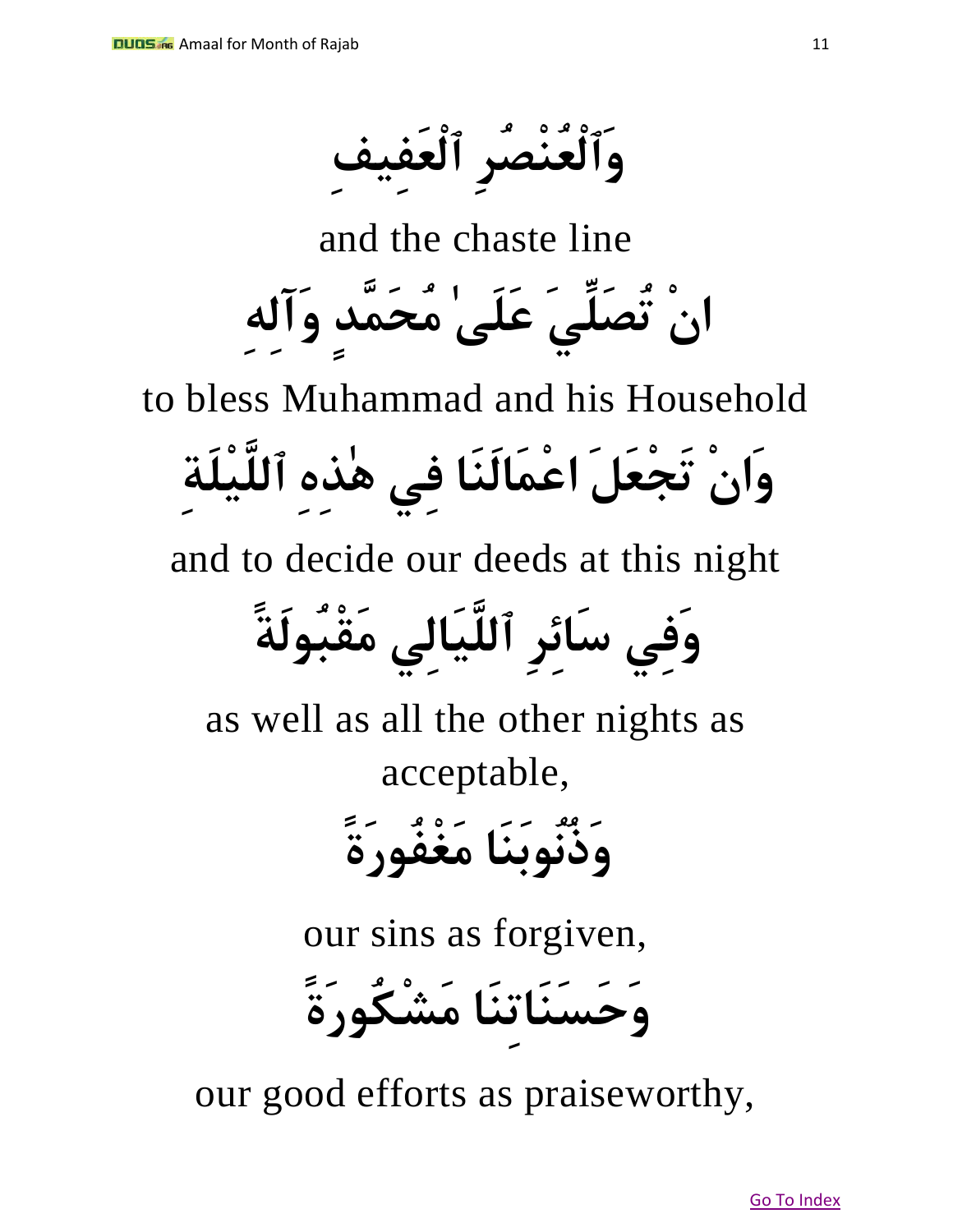**وَسَيِّئَاتِنَا مَسْتُورَة** 

our evildoings as concealed,

**وَقُلُوبَنَا بِحُسْنِ ٱلْقَوْلِ مَسْرُورَة** 

our hearts as pleased with decent wording,

## **وَارْزَاقَنَا مِنْ لَدُنْكَ بِٱلْيُسْرِ مَدْرُورَة**

and our sustenance that You decide for us as copiously flowing with easiness.

## **اَللَّهُمَّ إِنَّكَ تَرَىٰ وَالَ تُرَىٰ**

O Allah, verily You see [everything] but nothing can see You

## **وَانْتَ بِٱلْمَنْظَرِ ٱالعْلَىٰ**

while You are in the Highest Prospect.

**وَإِنَّ إِلَيْكَ ٱلرُّجْعَىٰ وَٱلْمُنْتَهَىٰ**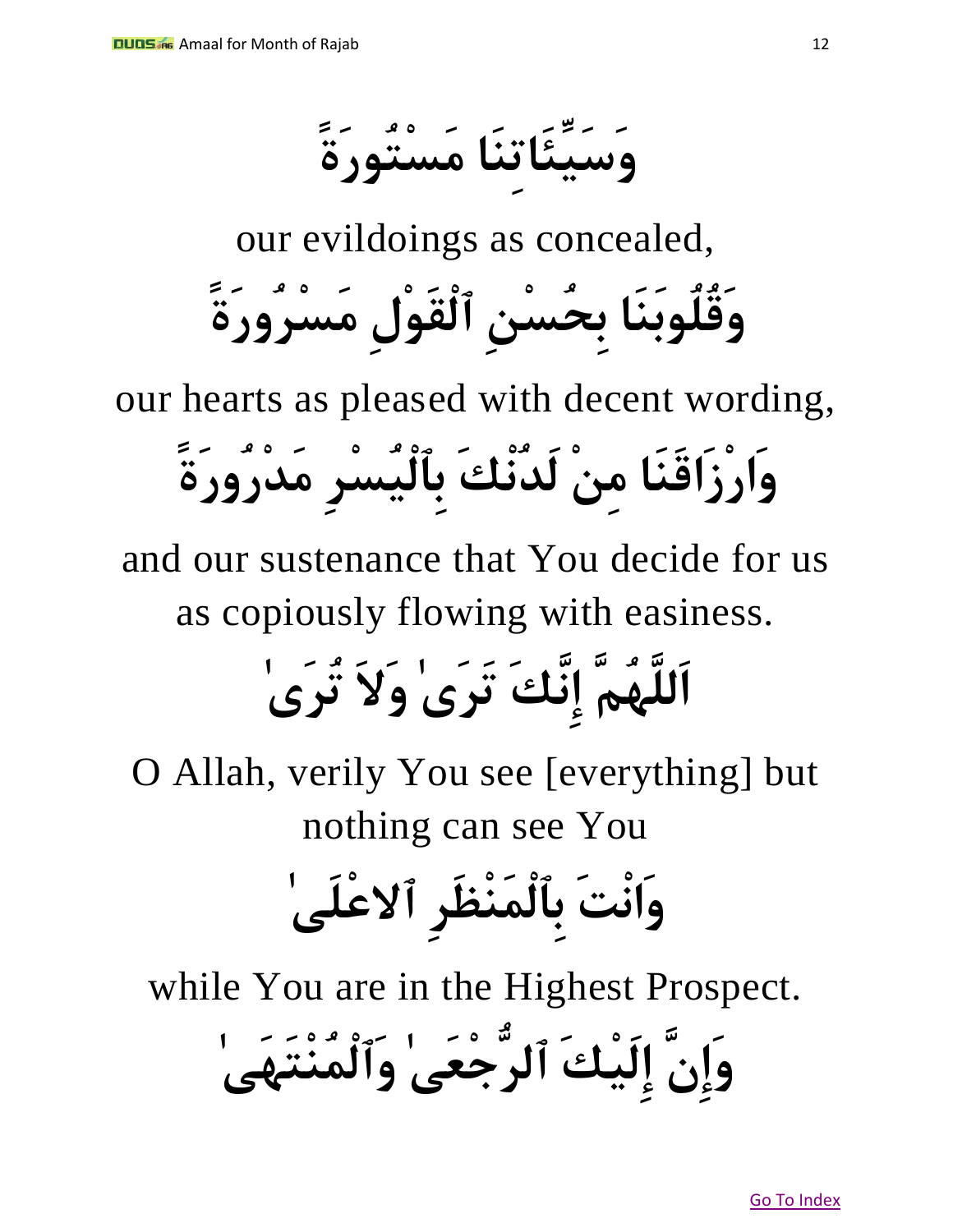And, verily, to You are the final return and goal, **وَإِنَّ لَكَ ٱلْمَمَاتَ وَٱلْمَحْيَا**

to You are causing to death and granting of life,

# **وَإِنَّ لَكَ ٱآلخِرَةَ وَٱالولَىٰ**

and to You are the Last and the First [of all things].

**اَللَّهُمَّ إِنَّا نَعُوذُ بِكَ انْ نَذِلَّ وَنَخْزَىٰ**

O Allah, we surely seek Your protection against meeting of disgrace and shame

### **وَانْ نَاتِيَ مَا عَنْهُ تَنْهَىٰ**

and against committing that which You have ordered us not to do.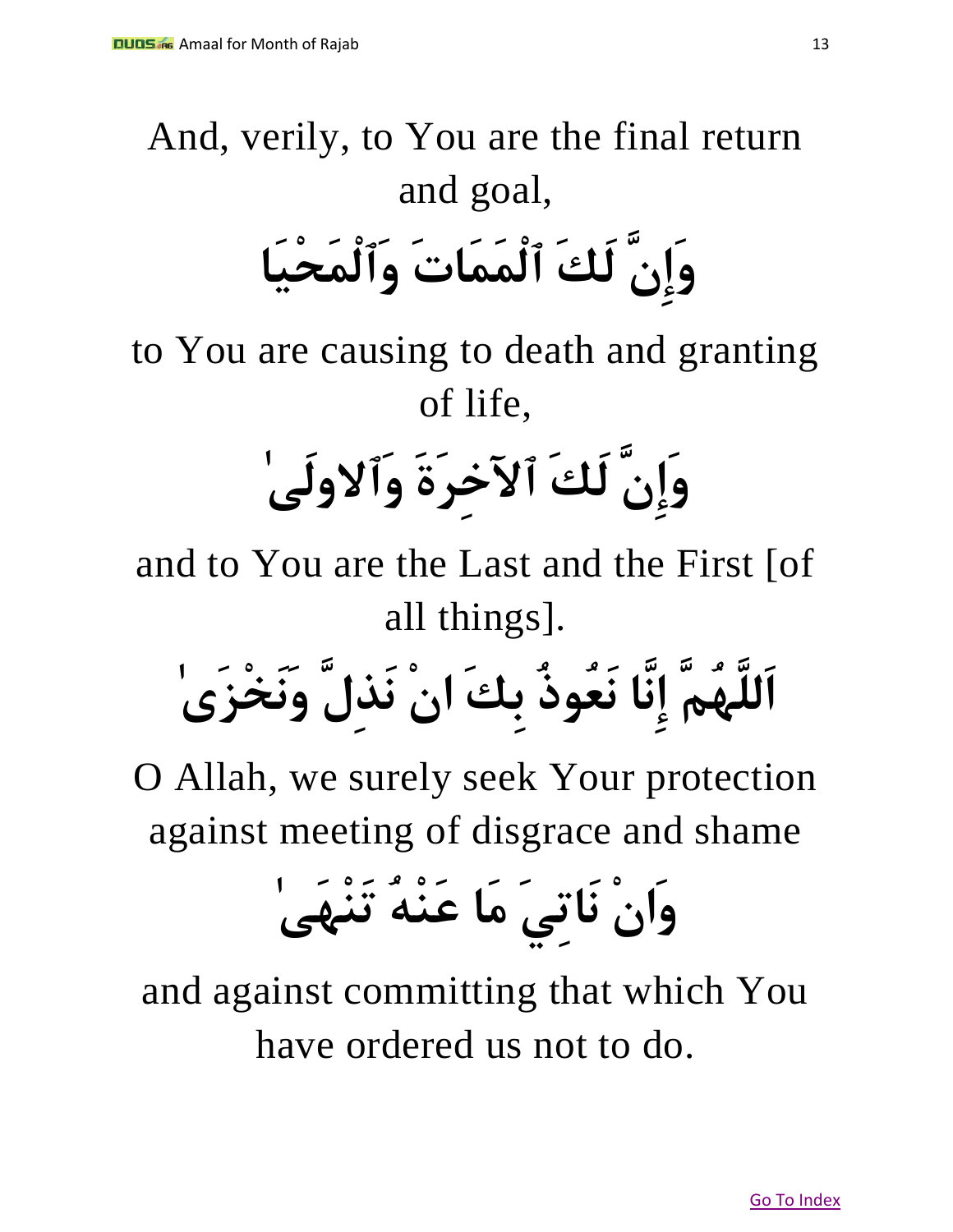**اَللَّهُمَّ إِنَّا نَسْالُكَ ٱلْجَنَّةَ بِرَحْمَتِكَ**

O Allah, we surely pray You for Paradise, out of Your mercy,

**وَنَسْتَعِيذُ بِكَ مِنَ ٱلنَّارِ**

and we seek Your protection against Hellfire.

### **فَاعِذْنَا مِنْهَا بِقُدْرَتِكَ**

So, (please do) save us from it, in the name of Your omnipotence.

**وَنَسْالُكَ مِنَ ٱلْحُورِ ٱلْعِينِ**

We also pray You for the Paradisiacal Women;

**فَٱرْزُقْنَا بِعِزَّتِكَ**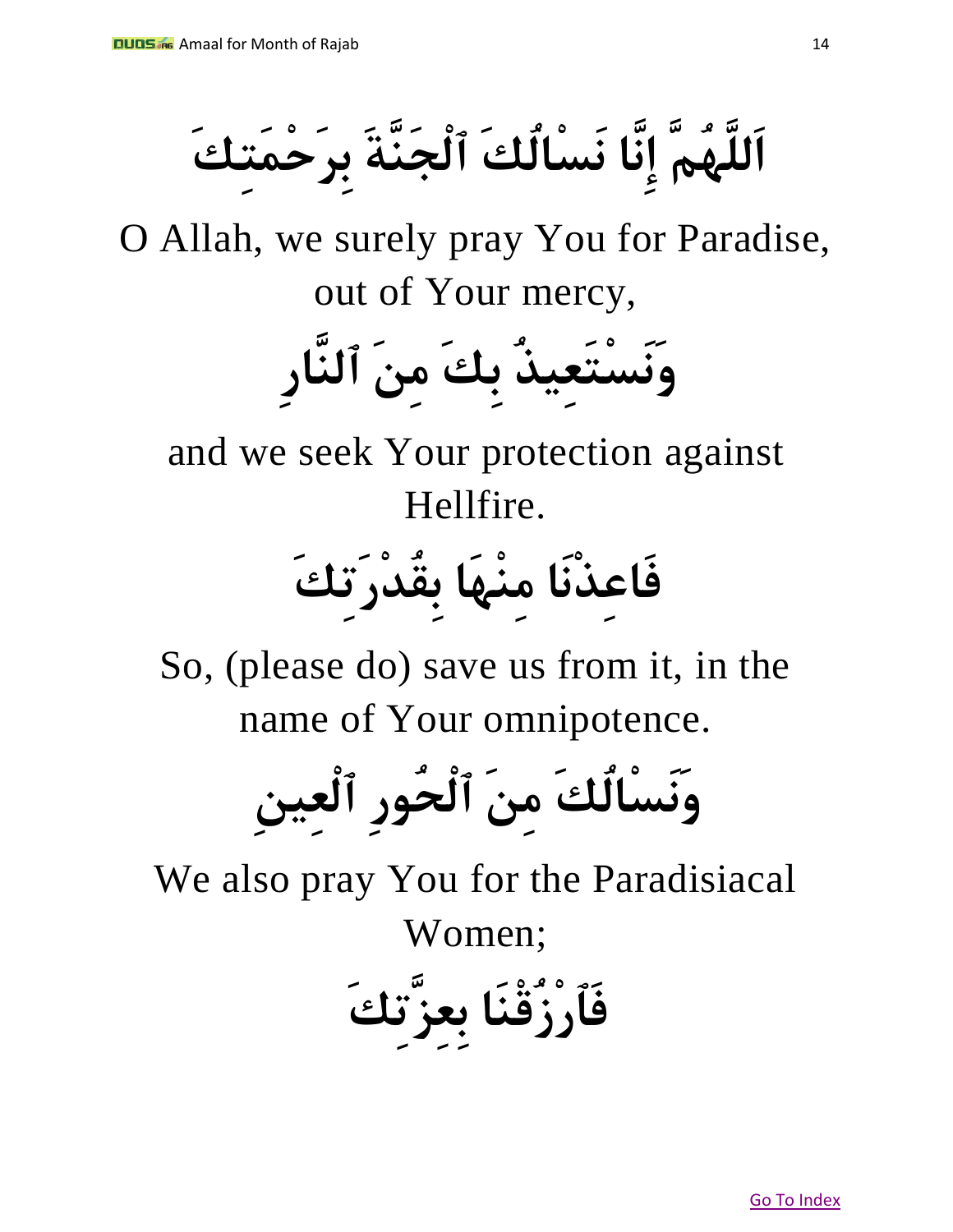so, please grant us them, in the name of Your might.

**وَٱجْعَلْ اوْسَعَ ارْزَاقِنَا عِنْدَ كِبَرِ سِنِّنَا**

(Please do) cause the most expansive of our sustenance to be given to us when we become old aged,

# **وَاحْسَنَ اعْمَالِنَا عِنْدَ ٱقْتِرَابِ آجَالِنَا**

and the best of our deeds to be at the time close to our death.

# **وَاطِلْ فِي طَاعَتِكَ**

(Please do) extend [our ages and make us spend them] in acts of obedience to You

**وَمَا يُقَرِّبُ إِلَيْكَ** 

and in all that which draws us near to You,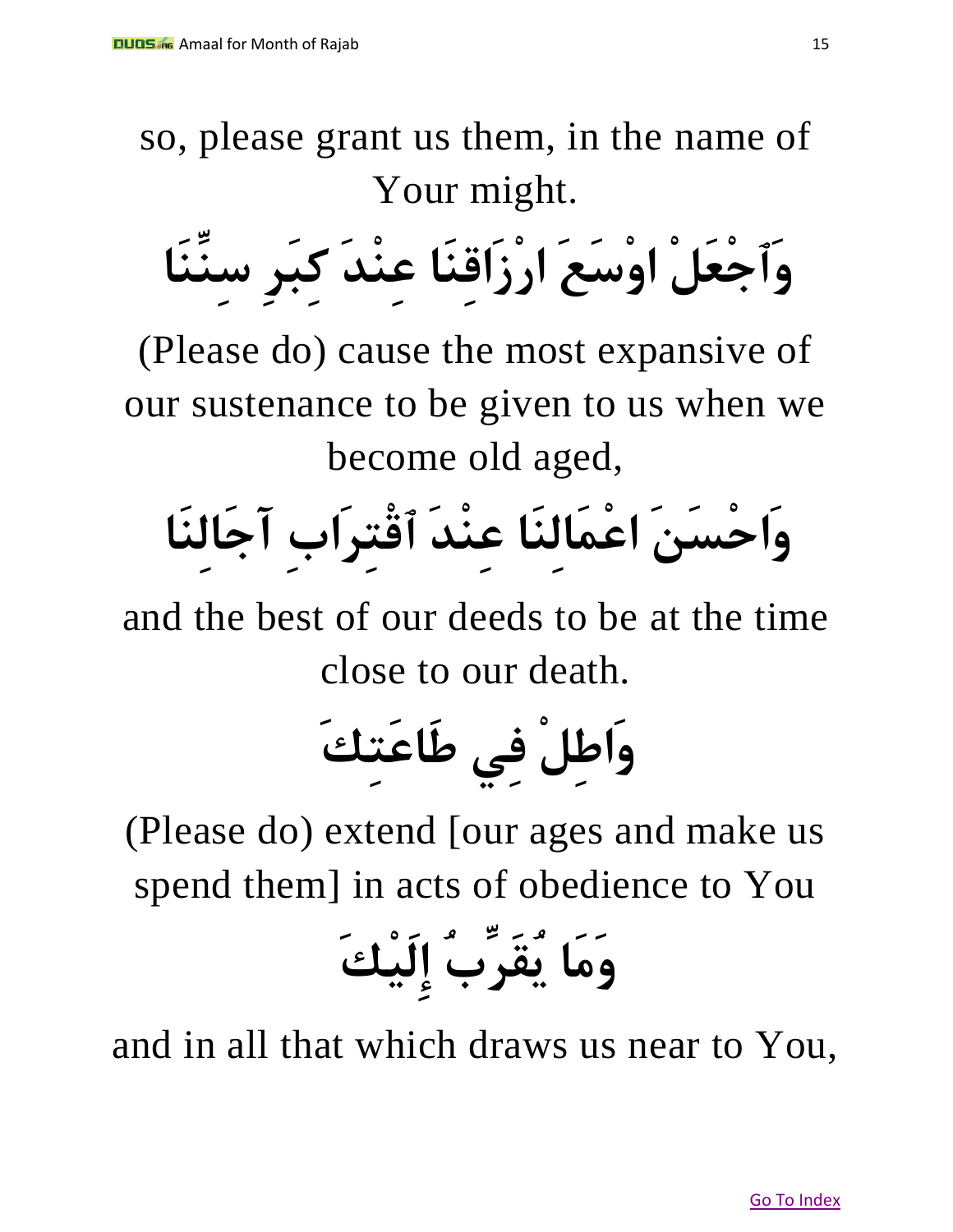**وَيُحْظِي عِنْدَكَ**

in all that which allow us to enjoy a good position with You,

**وَيُزْلِفُ لَدَيْكَ اعْمَارَنَا**

and in all that which make our lives acceptable by You.



(Please do) improve our recognition of You under all circumstance and conditions,

**وَالَ تَكِلْنَا إِلَىٰ احَدٍ مِنْ خَلْقِكَ فَيَمُنَّ عَلَيْنَا**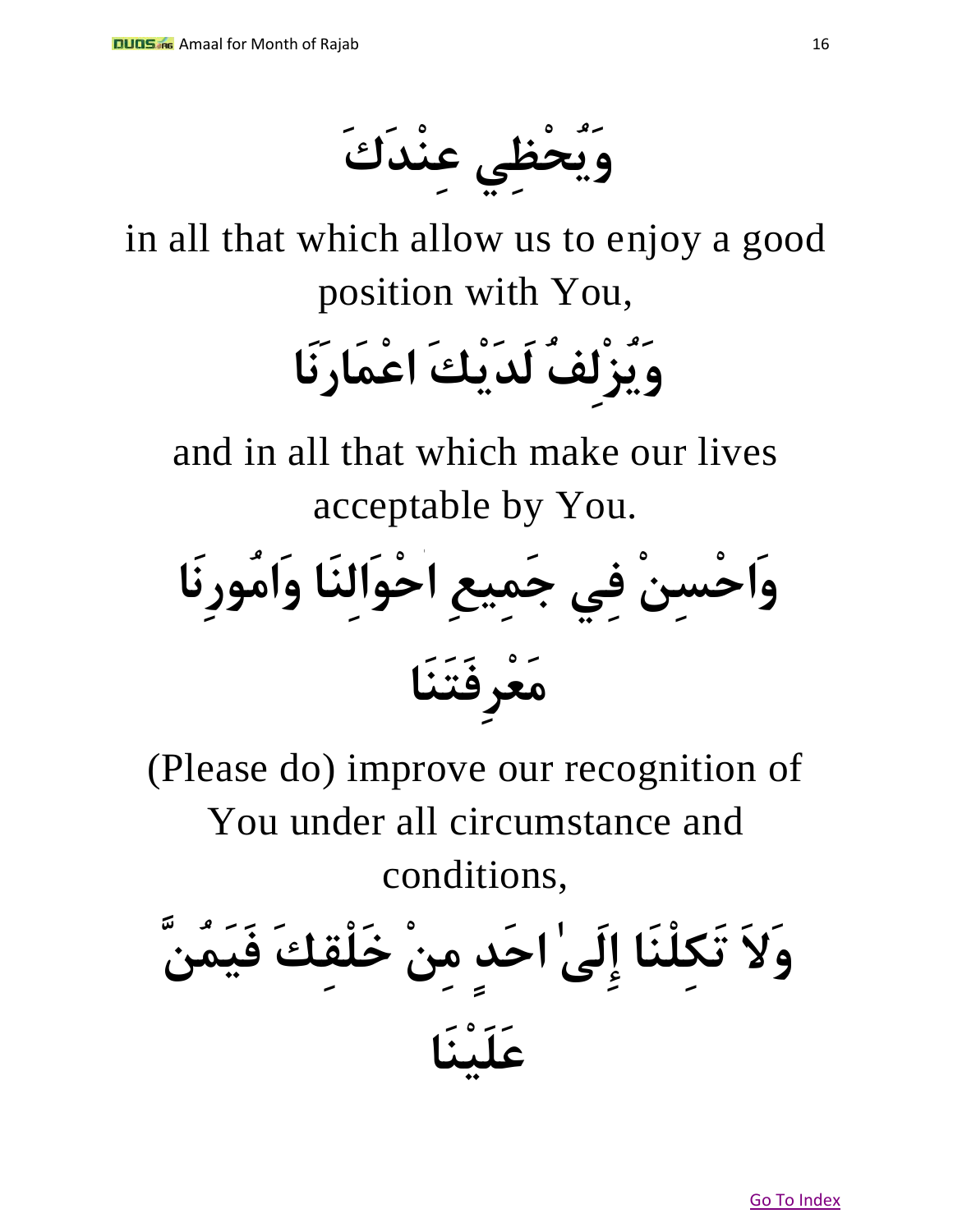do not refer us to any of Your beings lest they shall always remind us of their favors to us,

**وَتَفَضَّلْ عَلَيْنَا بِجَمِيعِ حَوَائِجِنَا لِلدُّنْيَا وَٱآلخِرَةِ**

favor us by settling all our needs in this world as well as the Next World,

### **وَٱبْدَا بِآبَائِنَا وَابْنَائِنَا**

and do the same thing to our forefathers, our descendants,

**وَجَمِيعِ إِخْوَانِنَا ٱلْمُؤْمِنِينَ**

and all our brethren-in-faith

**فِي جَمِيعِ مَا سَالْنَاكَ النْفُسِنَا**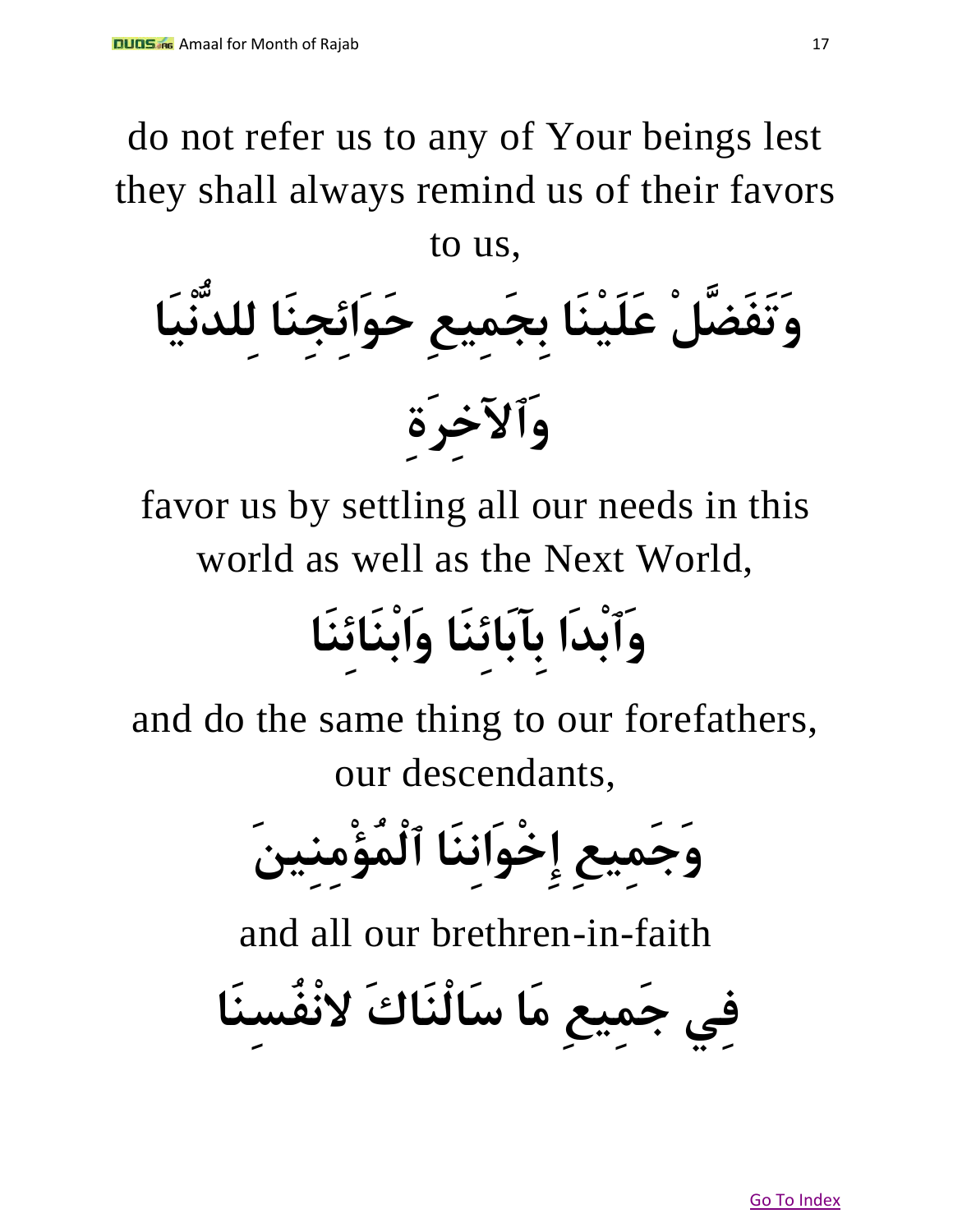with regard to all that which we have besought You for ourselves.

**يَا ارْحَمَ ٱلرَّاحِمِينَ**

O most Merciful of all those who show mercy!

**اَللَّهُمَّ إِنَّا نَسْالُكَ بِٱسْمِكَ ٱلْعَظِيمِ**

O Allah, we beseech You by Your Grand Name

**وَمُلْكِكَ ٱلْقَدِيمِ**

and Your Eternal Kingdom

**انْ تُصَلِّيَ عَلَىٰ مُحَمَّدٍ وَآلِ مُحَمَّدٍ**

to send blessings to Muhammad and the Household of Muhammad

**وَانْ تَغْفِرَ لَنَا ٱلذَّنْبَ ٱلْعَظِيمَ**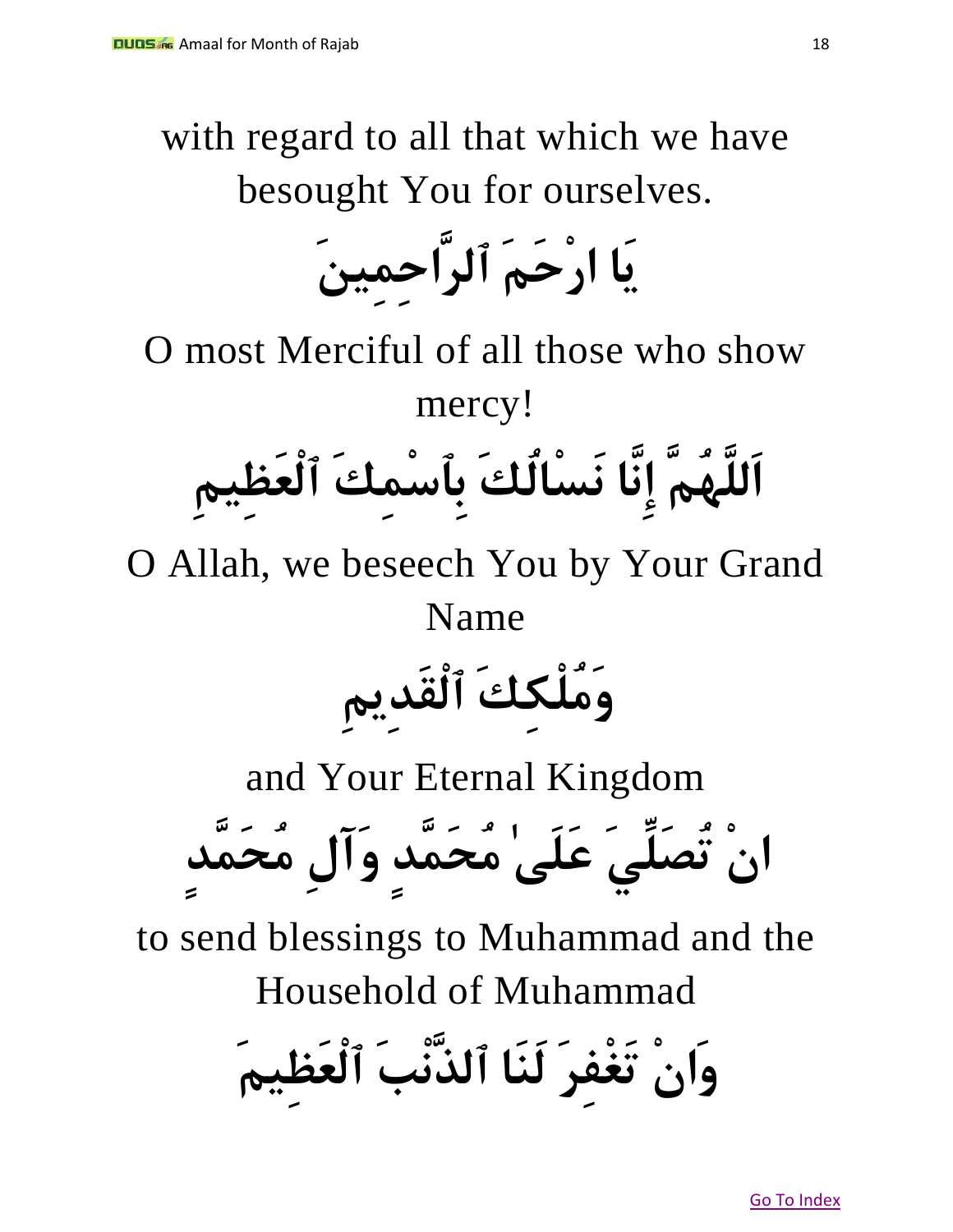and forgive our grave sins, **إِنَّهُ الَ يَغْفِرُ ٱلْعَظِيمَ إِالَّ ٱلْعَظِيمُ**  for none can forgive the grave save the All-great. **اَللَّهُمَّ وَهٰذَا رَجَبٌ ٱلْمُكَرَّمُ**

O Allah, this is Rajab, the honored month,

**ٱلَّذِي اكْرَمْتَنَا بِهِ اوَّلُ اشْهُرِ ٱلْحُرُمِ**

which You have honored us through it, being the first of the Sacred Months,

**اكْرَمْتَنَا بِهِ مِنْ بَيْنِ ٱالمَمِ**

and You have selected us for this honor from amongst the other nations.

**فَلَكَ ٱلْحَمْدُ يَا ذَا ٱلْجُودِ وَٱلْكَرَمِ**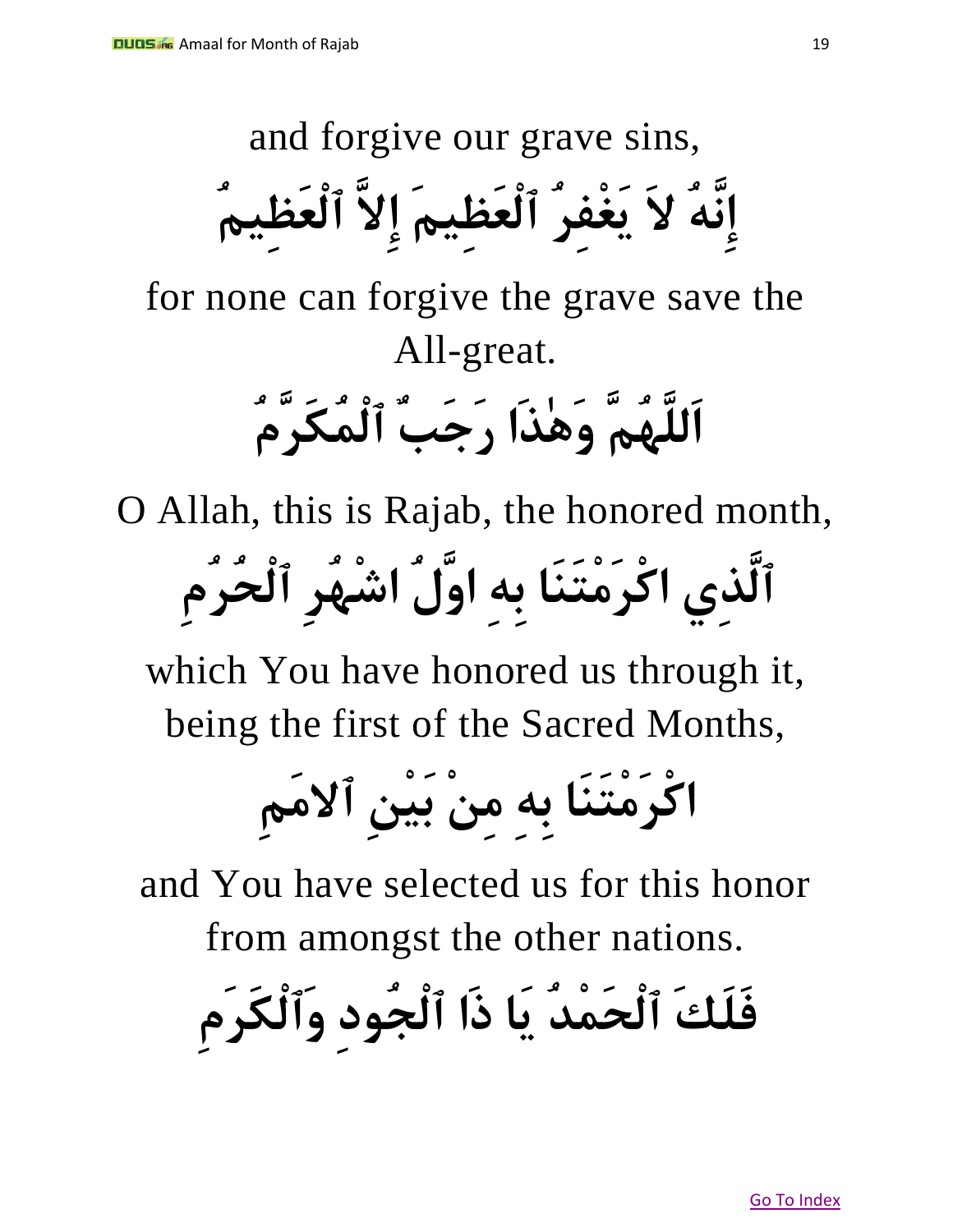#### So, all praise be to You, O Lord of Magnanimity and Generosity!  $\circ$  and  $\circ$  and  $\circ$

**فَاسْالُكَ بِهِ وَبِٱسْمِكَ**

I thus beseech You by Your Name,

**ٱالعْظَمِ ٱالعْظَمِ ٱالعْظَمِ**

the grandest, the grandest, the grandest, **ٱالجَلِّ ٱالكْرَمِ**

the most majestic, the most honorable,

**ٱلَّذِي خَلَقْتَهُ فَٱسْتَقَرَّ فِي ظِلِّ كَ**

that You have created so that it has settled under Your Shadow

**فَالَ يَخْرُجُ مِنْكَ إِلَىٰ غَيْرِكَ** 

and it thus shall never transfer to anyone other than You,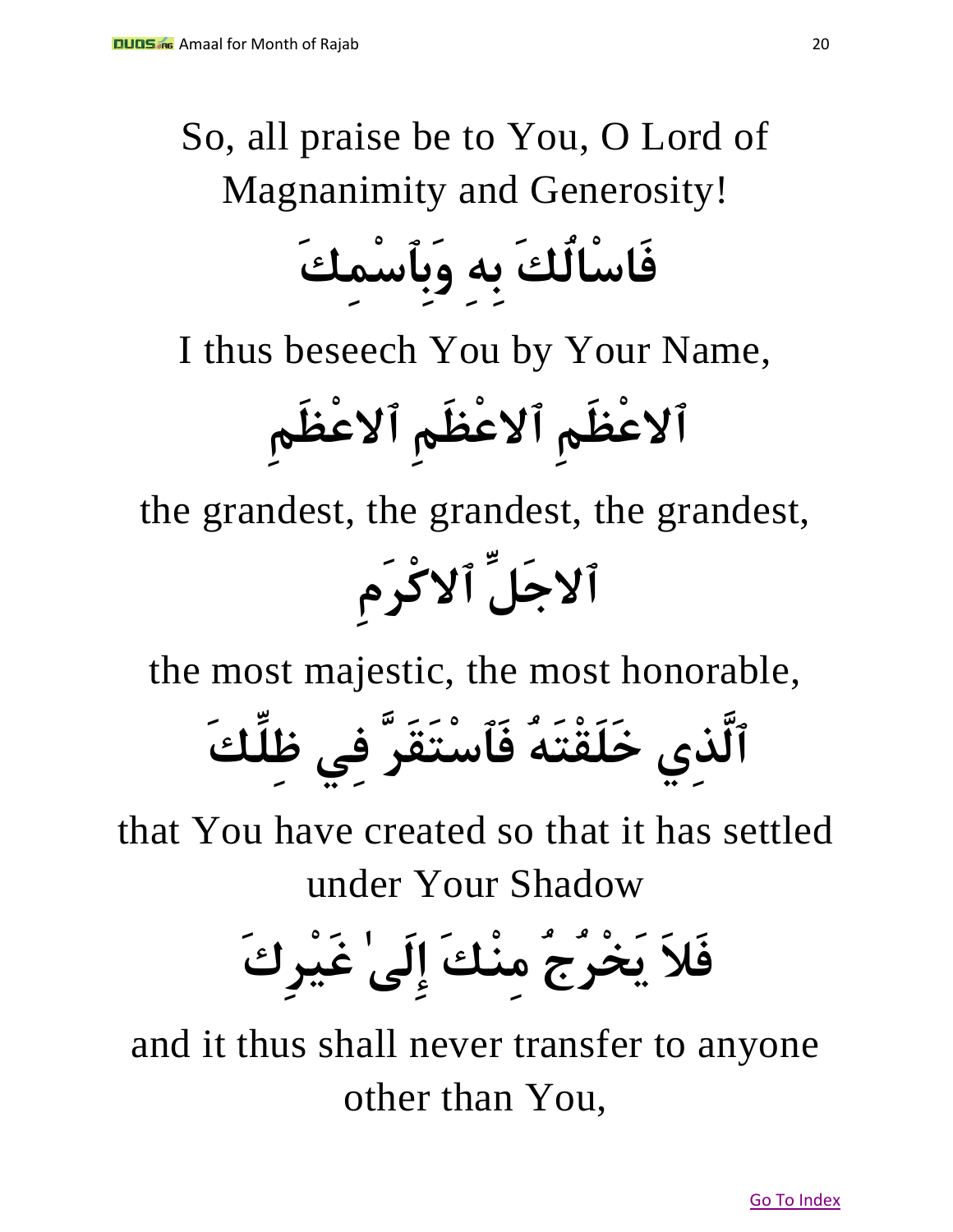**انْ تُصَلِّيَ عَلَىٰ مُحَمَّدٍ وَاهْلِ بَيْتِهِ ٱلطَّاهِرِينَ** 

I beseech You to send blessings to Muhammad and his Household the immaculate,

**وَانْ تَجْعَلَنَا مِنَ ٱلْعَامِلِينَ فِيهِ بِطَاعَتِكَ** 

and include us, during this month, with those who practice acts of obedience to You

# **وَٱآلمِلِينَ فِيهِ لِشَفَاعَتِكَ**

and those who hope for Your admission.

**اَللَّهُمَّ ٱهْدِنَ ا إِلَىٰ سَوَاءِ ٱلسَّبِيلِ** 

O Allah, (please do) lead us to the Right Path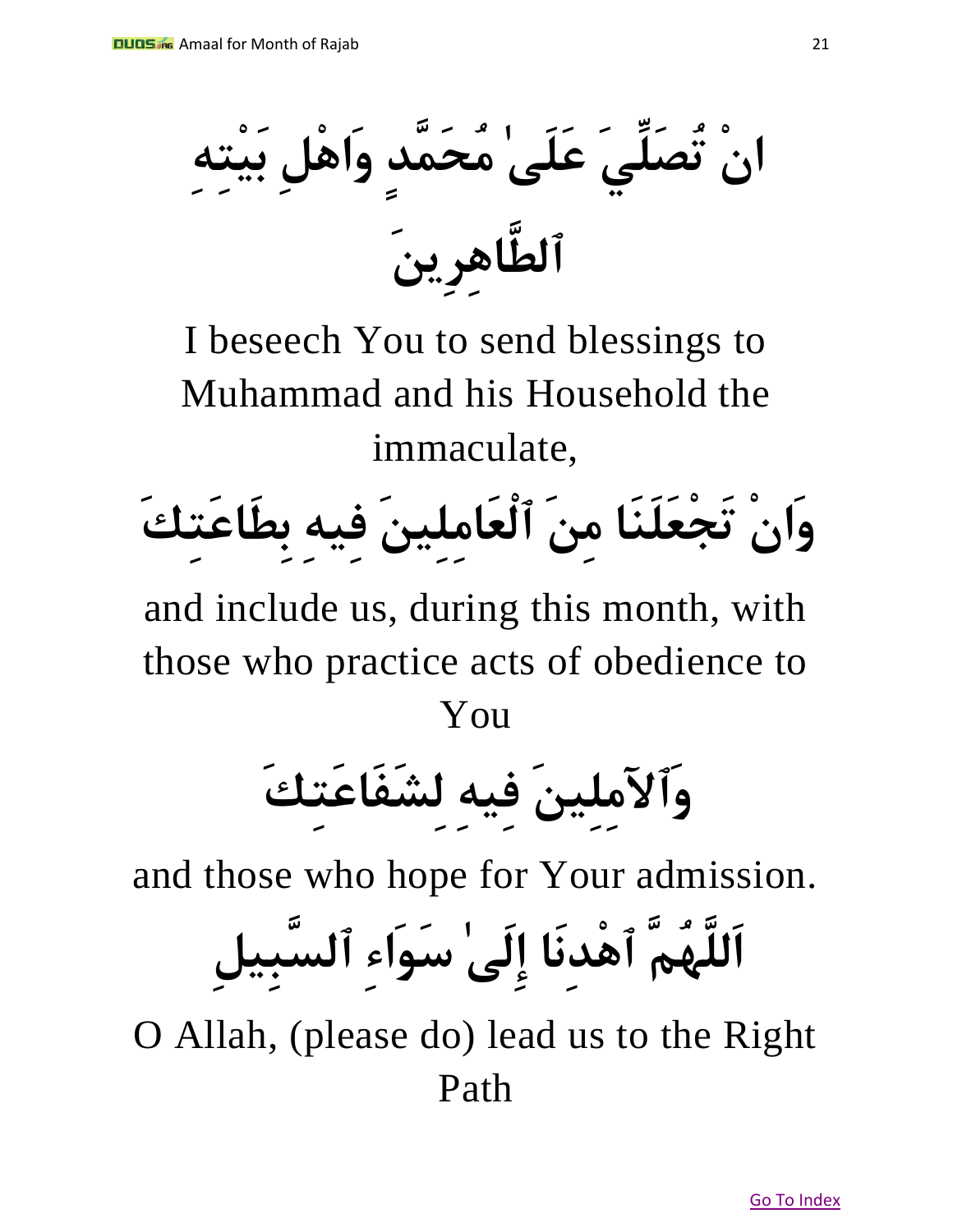**وَٱجْعَلْ مَقِيلَنَا عِنْدَكَ خَيْرَ مَقِيلٍ** 

and choose for us the best resting-place with You,

**فِي ظِلٍّ ظَلِيلٍ** 

under a dense shade

**وَمُلْكٍ جَزِيلٍ**

and abundant possession.

**فَإِنَّكَ حَسْبُنَا وَنِعْمَ ٱلْوَكِيلُ** 

Surely, You are Sufficient for us! Most Excellent are You and in You do we trust!

**اَللَّهُمَّ ٱقْلِبْنَا مُفْلِحِينَ مُنْجِحِينَ**

O Allah, (please do) make us return (to You) with success and victory;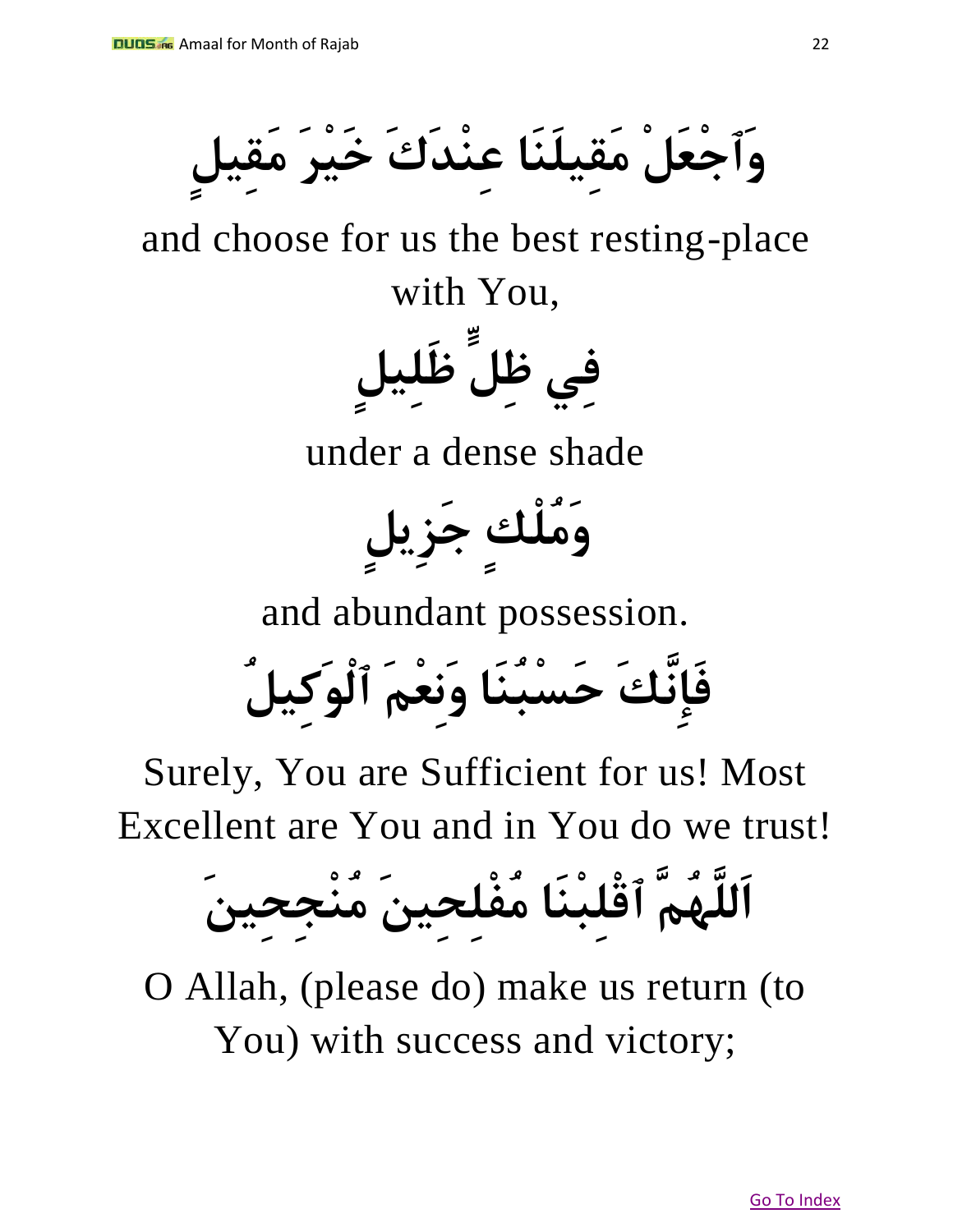**غَيْرَ مَغْضُوبٍ عَلَيْنَا وَالَ ضَالِّينَ** 

neither accursed (by You) nor misleading (the Right Path),

**بِرَحْمَتِكَ يَا ارْحَمَ ٱلرَّاحِمِينَ**

out of Your mercy, O most Merciful of all those who show mercy!

**اَللَّهُمَّ إِنِّي اسْالُكَ بِعَزَائِمِ مَغْفِرَتِكَ**

O Allah, I earnestly beseech You, in the name of the matters that bring about Your forgiveness

**وَبِوَاجِبِ رَحْمَتِكَ**

and the matters that incumbently achieve

Your mercy,

**ٱلسَّالمَةَ مِنْ كُلِّ إِثْمٍ**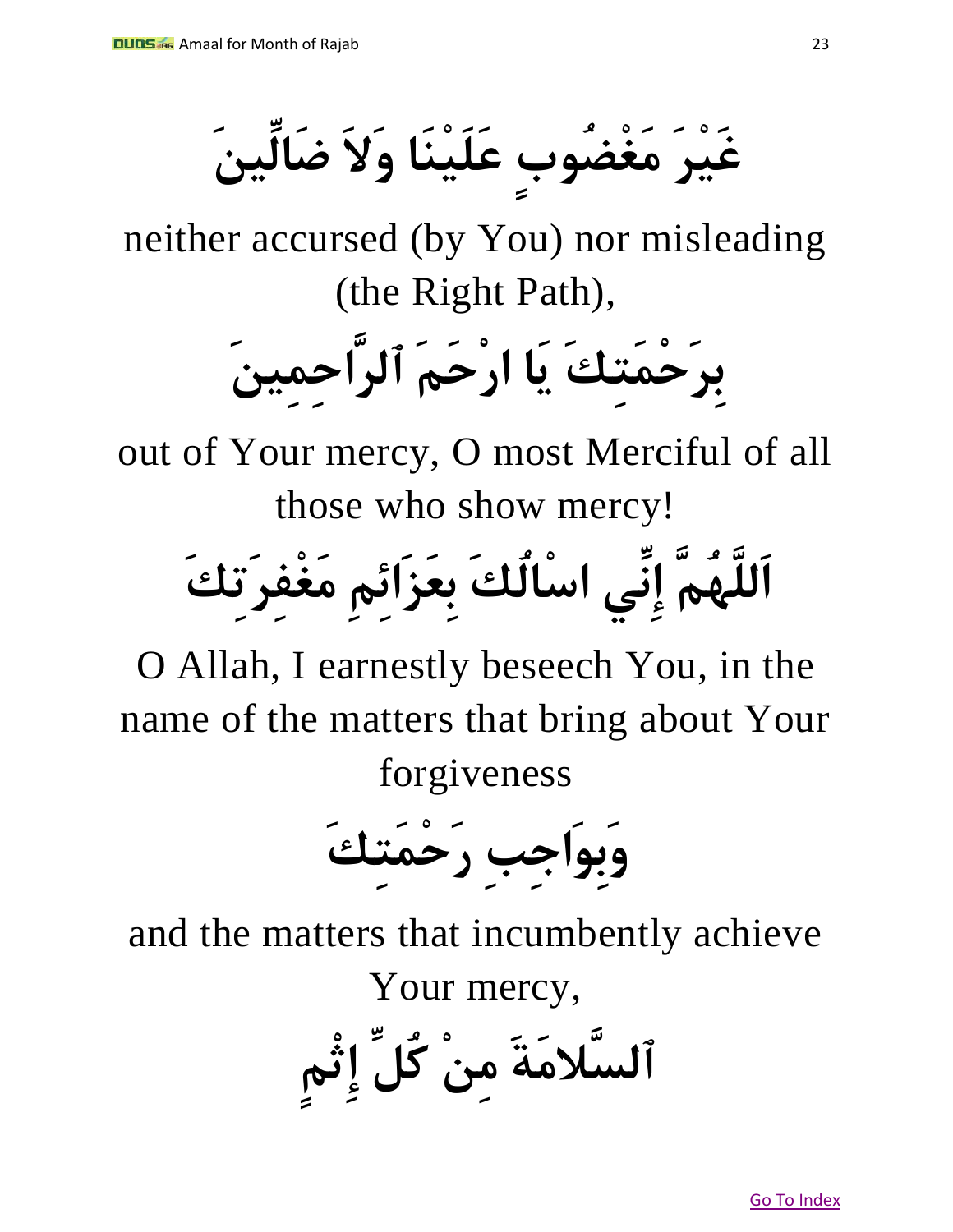to grant me safety from all sins,

**وَٱلْغَنِيمَةَ مِنْ كُلِّ بِرٍّ** 

gain of all decencies,

**وَٱلْفَوْزَ بِٱلْجَنَّةِ** 

attainment of Paradise,

**وَٱلنَّجَاةَ مِنَ ٱلنَّارِ**

and redemption against Hellfire.

**اَللَّهُمَّ دَعَاكَ ٱلدَّاعُونَ وَدَعَوْتُكَ**

O Allah, just in as the suppliants have besought You, I am beseeching You.

### **وَسَالَكَ ٱلسَّائِلُونَ وَسَالْتُكَ**

Just as the implorers have begged You, I am begging You.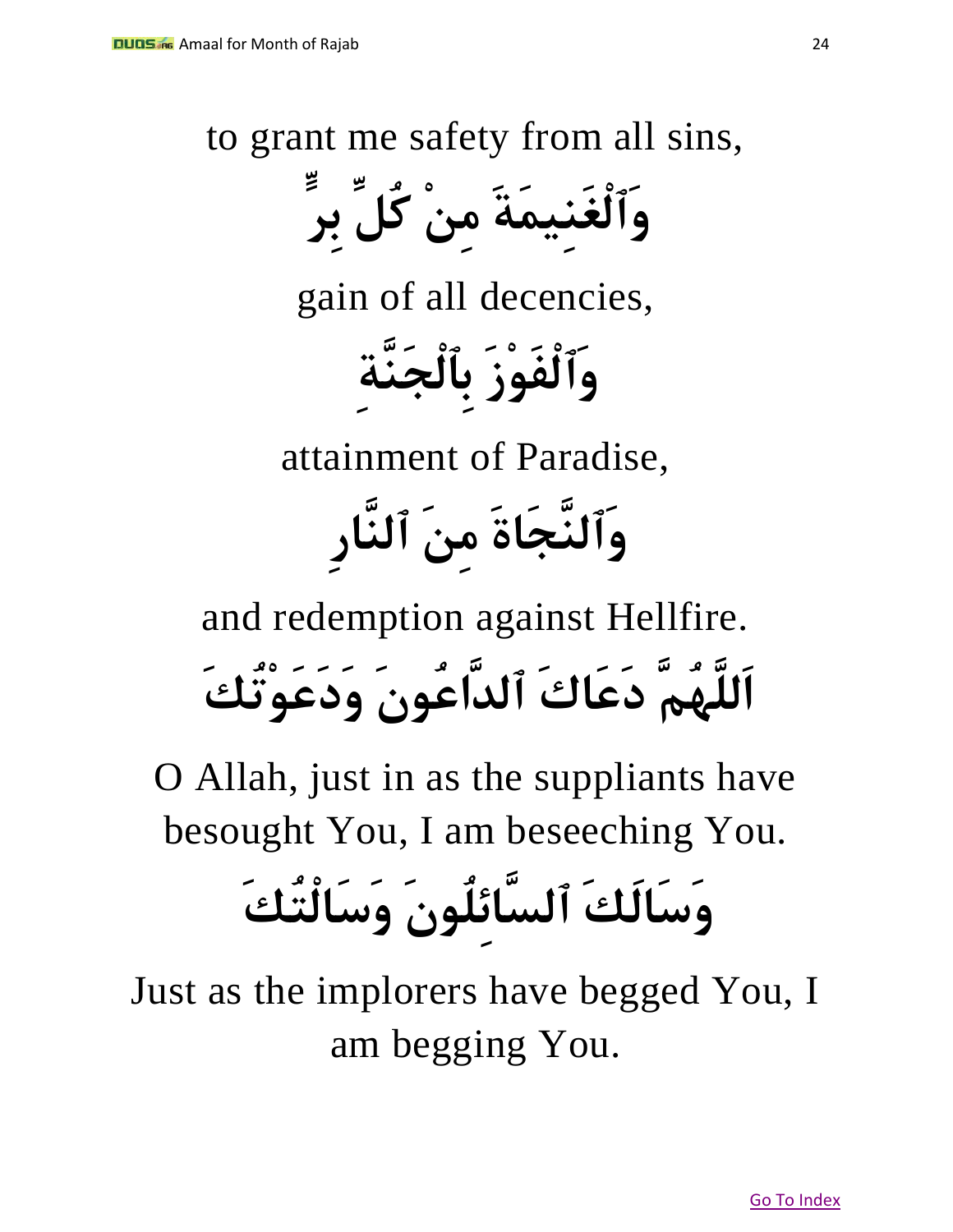**وَطَلَبَ إِلَيْكَ ٱلطَّالِبُونَ وَطَلَبْتُ إِلَيْكَ** 

Just as the requesters have asked You, I am asking You.

### **اَللَّهُمَّ انْتَ ٱلثِّقَةُ وَٱلرَّ جَاءُ**

O Allah, You are (my) trust and hope

**وَإِلَيْكَ مُنْتَهَىٰ ٱلرَّغْبَةِ فِي ٱلدُّعَاءِ**

and You are the ultimate desire in my supplications.

**اَللَّهُمَّ فَصَلِّ عَلَىٰ مُحَمَّدٍ وَآلِهِ**

O Allah, send blessings to Muhammad and his Household

**وَٱجْعَلِ ٱلْيَقِينَ فِي قَلْبِي**

and establish conviction in my hear,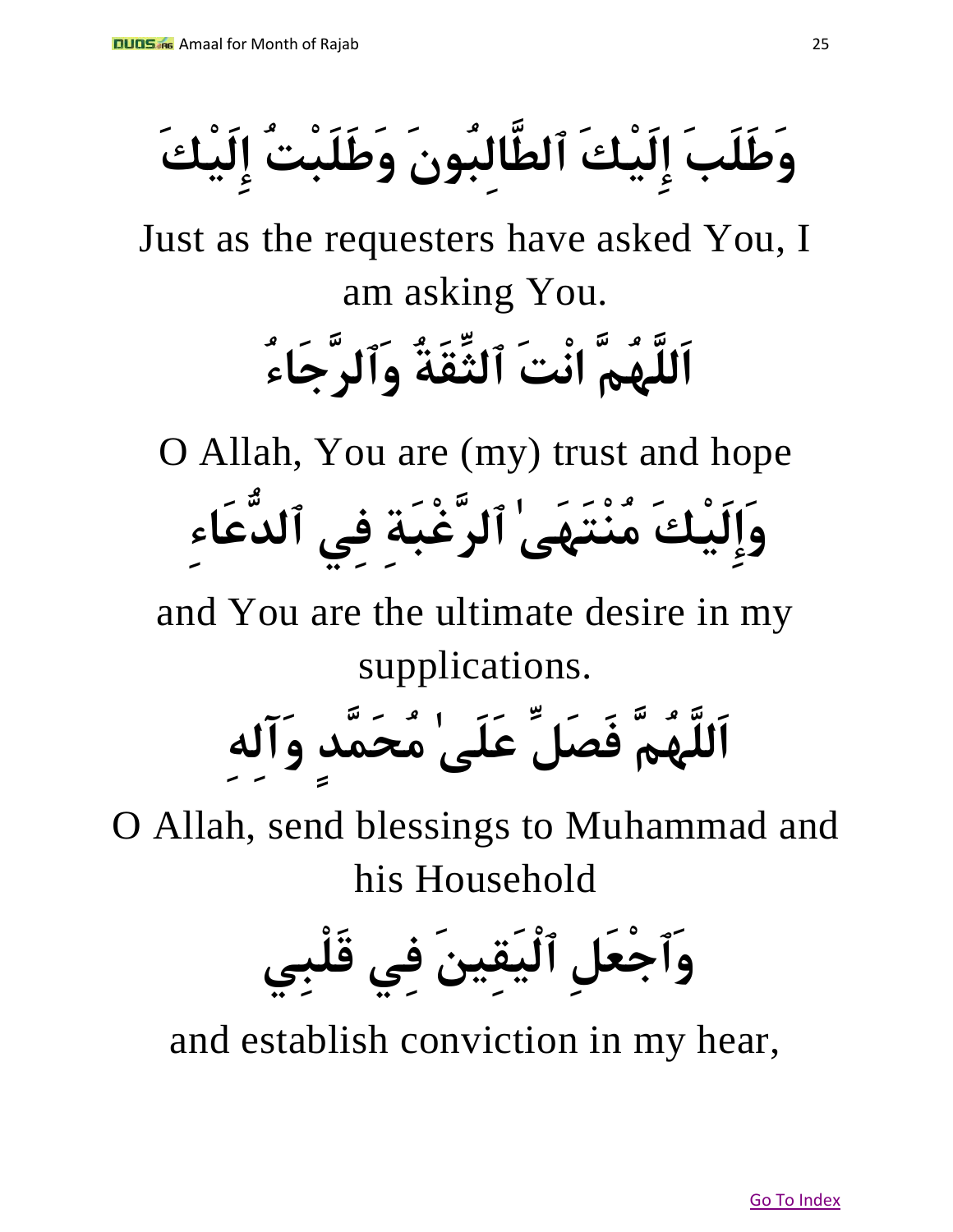**وَٱلنُّورَ فِي بَصَرِي** light in my sight, **وَٱلنَّصِيحَةَ فِي صَدْرِي** well-wishing in my chest, **وَذِكْرَكَ بِٱللَّيْلِ وَٱلنَّهَارِ عَلَىٰ لِسَانِي** remembering You on my tongue day and night, **وَرِزْقًا وَاسِعًا غَيْرَ مَمْنُونٍ وَالَ مَحْظُورٍ فَٱرْزُقْنِي**

and expansive sustenance that is neither failing nor banned. So, please provide me sustenance

**وَبَارِكْ لِي فِيمَا رَزَقْتَنِي**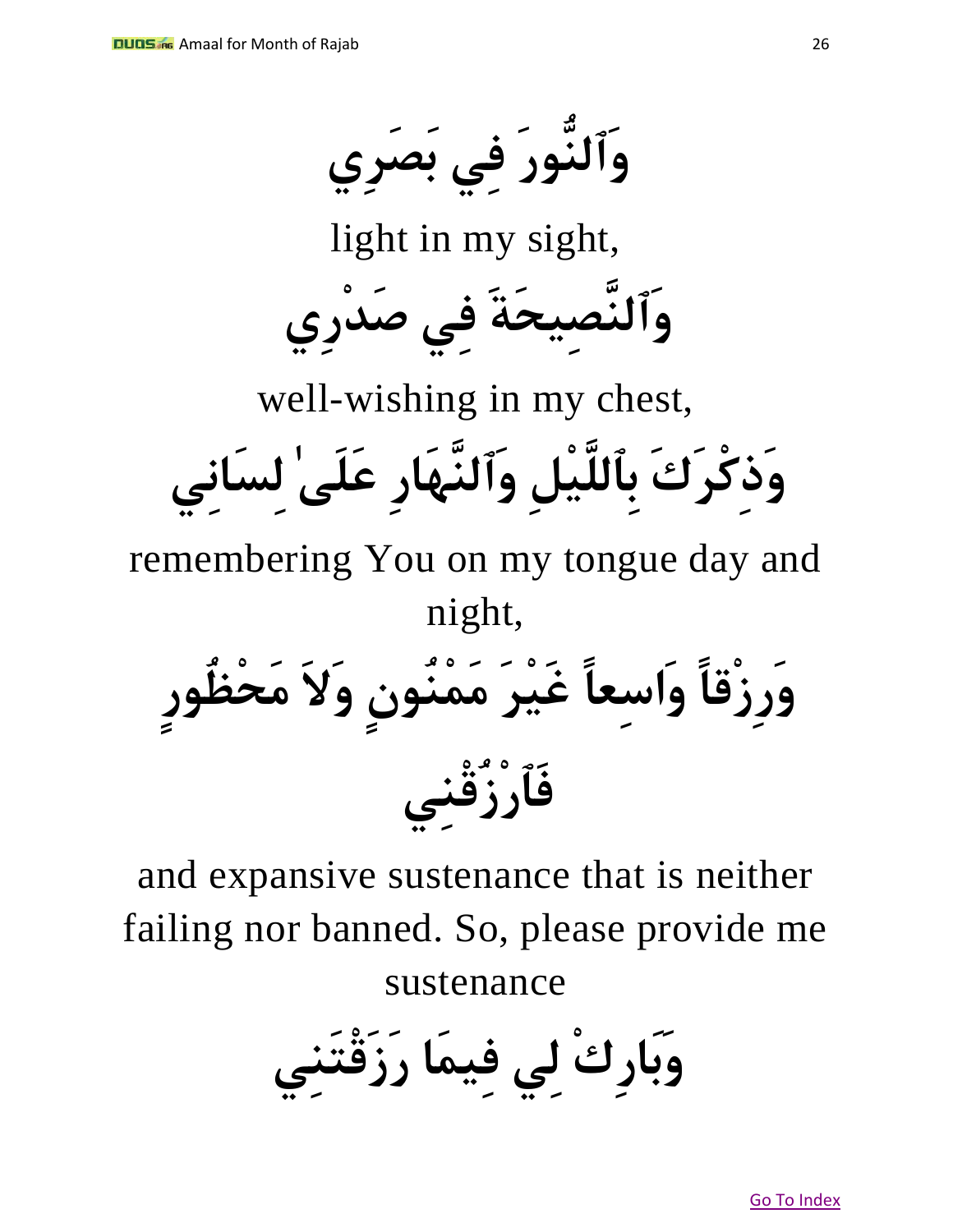and bless that which You decide for me,

**وَٱجْعَلْ غِنَايَ فِي نَفْسِي**

make me self-sufficient,

**وَرَغْبَتِي فِيمَا عِنْدَكَ**

make me desire for none save You,

**بِرَحْمَتِكَ يَا ارْحَمَ ٱلرَّاحِمِينَ**

out of Your mercy, O most Merciful of all those who show mercy!

You may then prostrate yourself and repeat the following litany one hundred times:

**الْحَمْدُ لِلَّهِ ٱلَّذِي هَدَانَا لِمَعْرِفَتِهِ**

All praise be to Allah Who has guided us to the recognition of Him,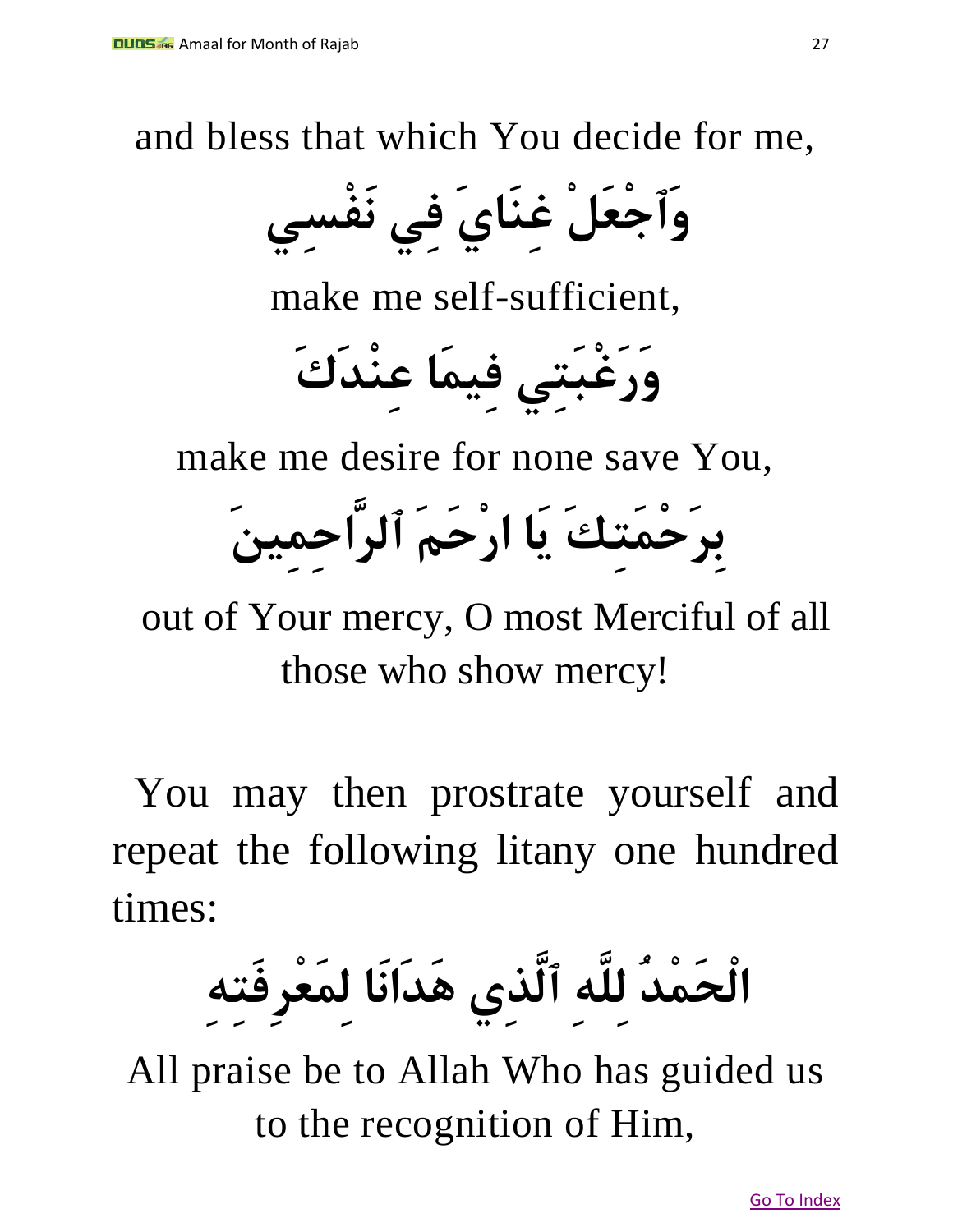**وَخَصَّنَا بِوِاليَتِهِ** 

included us exclusively with the protection of Him,

## **وَوَفَّقَنَا لِطَاعَتِهِ**

and granted us the obedience to Him.

**شُكْرًا شُكْرًا**

#### Thanks, thanks.

When you raise your head (i.e. finish the prostration), you may say the following:

**اَللَّهُمَّ إِنِّي قَصَدْتُكَ بِحَاجَتِي**

O Allah, I am turning my face toward You asking for the settlement of my needs,

**وَٱعْتَمَدْتُ عَلَيْكَ بِمَسْالَتِي**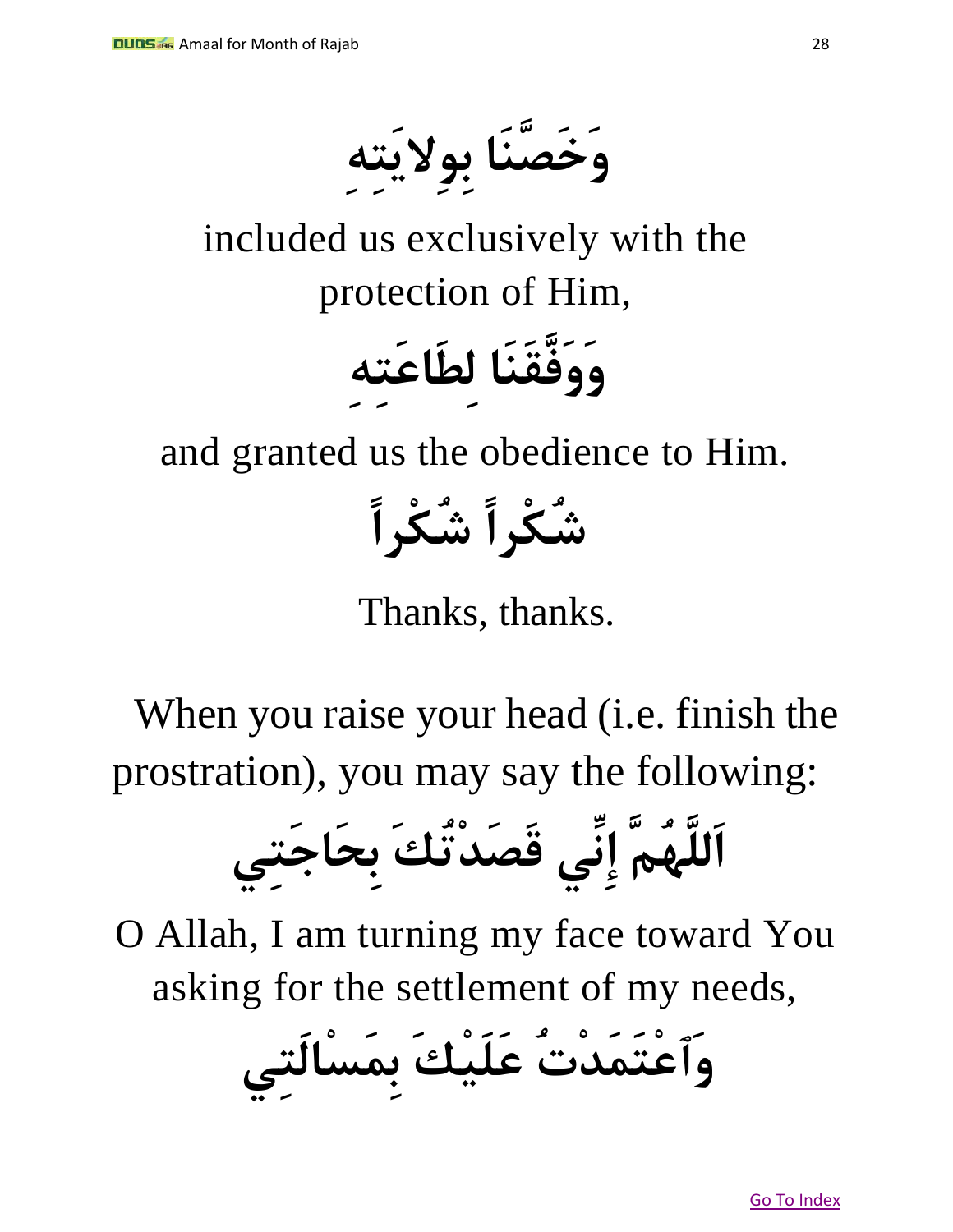#### I depend upon You in submitting my problem, **وَتَوَجَّهْتُ إِلَيْكَ بِائِمَّتِي وَسَادَتِي** and I submit to You in the name of my Imams and Masters. **اَللَّهُمَّ ٱنْفَعْنَا بِحُبِّهِمْ**

O Allah, benefit us by our love for them,

**وَاوْرِدْنَا مَوْرِدَهُمْ**

make us follow their examples,

**وَٱرْزُقْنَا مُرَافَقَتَهُمْ**

grant us their companionship,

**وَادْخِلْنَا ٱلْجَنَّةَ فِي زُمْرَتِهِمْ**

and allow us to enter Paradise with their group,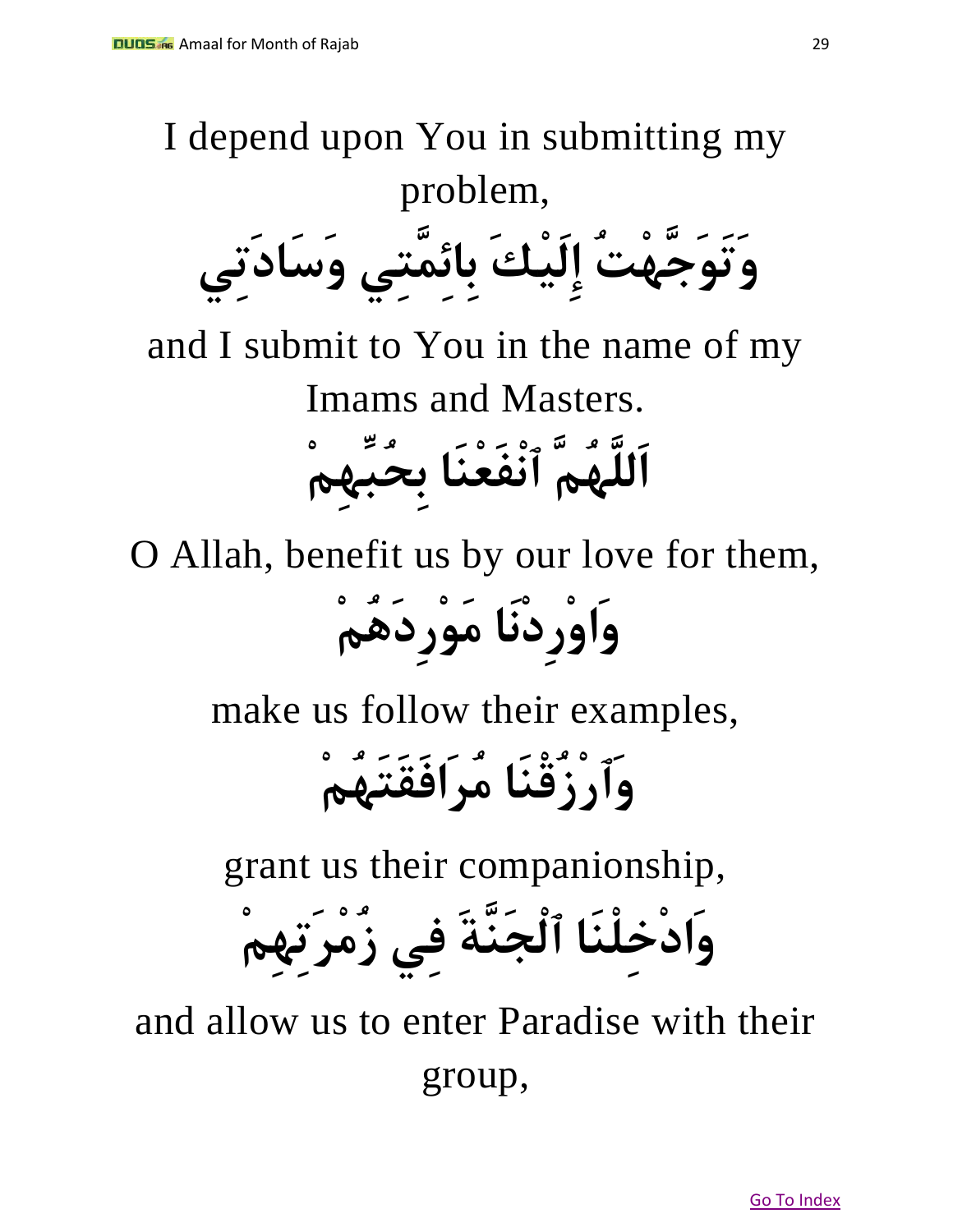**بِرَحْمَتِكَ يَا ارْحَمَ ٱلرَّاحِمِينَ**

by Your mercy, O most Merciful of all those who show mercy!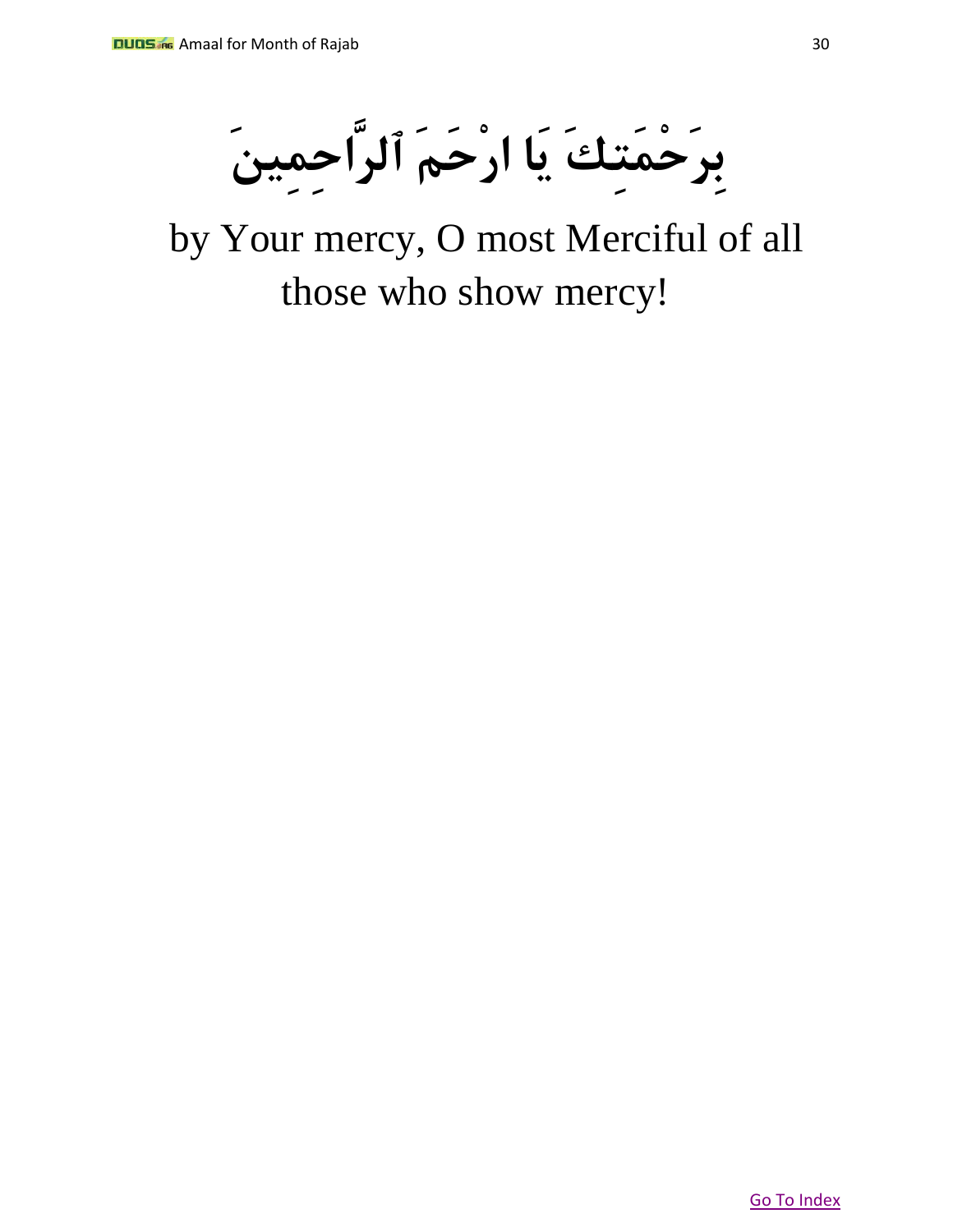#### <span id="page-30-0"></span>**Ziyarah of Imam Ali(as) for Laylat Maba'th 27 Rajab**

The Ziyarah of Imam Ali has been mentioned by Shaykh al-Mufid, Sayyid Ibn Tawus, and al-Shahid in the following form:

When you intend to visit the holy shrine of Imam `Ali Amir al-Mu'minin ('a) on the Divine Mission Day or the night before it, you may stop at the gate of the holy dome, facing the holy tomb, and say the following:

#### [mp3](http://mp3.duas.org/Rajabamal/ziaratimamalirajab27.mp3)

**اشْهَدُ انْ الَ إِلٰهَ إِالَّ ٱللَّهُ وَحْدَهُ الَ شَرِيكَ**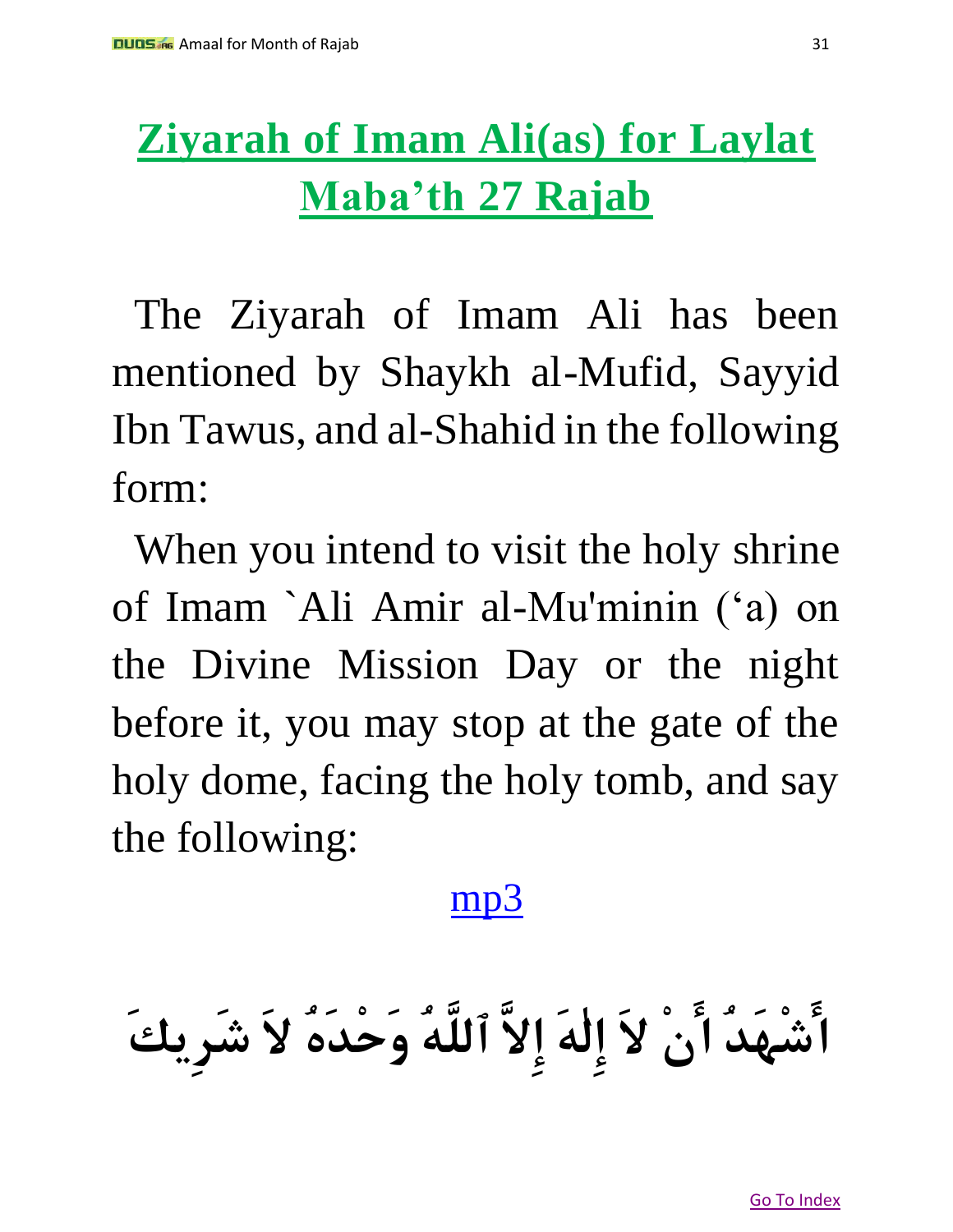I bear witness that there is no god save Allah, alone without having any associate.

**وَاشْهَدُ انَّ مُحَمَّدًا عَبْدُهُ وَرَسُولُهُ** 

And I bear witness that Muhammad is His servant and messenger,

**وَانَّ عَلِيَّ بْنَ ابِي طَالِبٍ امِيرَ ٱلْمُؤْمِنِينَ عَبْدُ ٱللَّهِ وَاخُو رَسُولِهِ**

that `Ali the son of Abu-Talib, the Commander of the Faithful, is the brother of His Messenger,

**وَانَّ ٱالئِمَّةَ ٱلطَّاهِرِينَ مِنْ وُلْدِهِ حُجَجُ ٱللَّهِ عَلَىٰ خَلْقِهِ**

that the immaculate Imams from his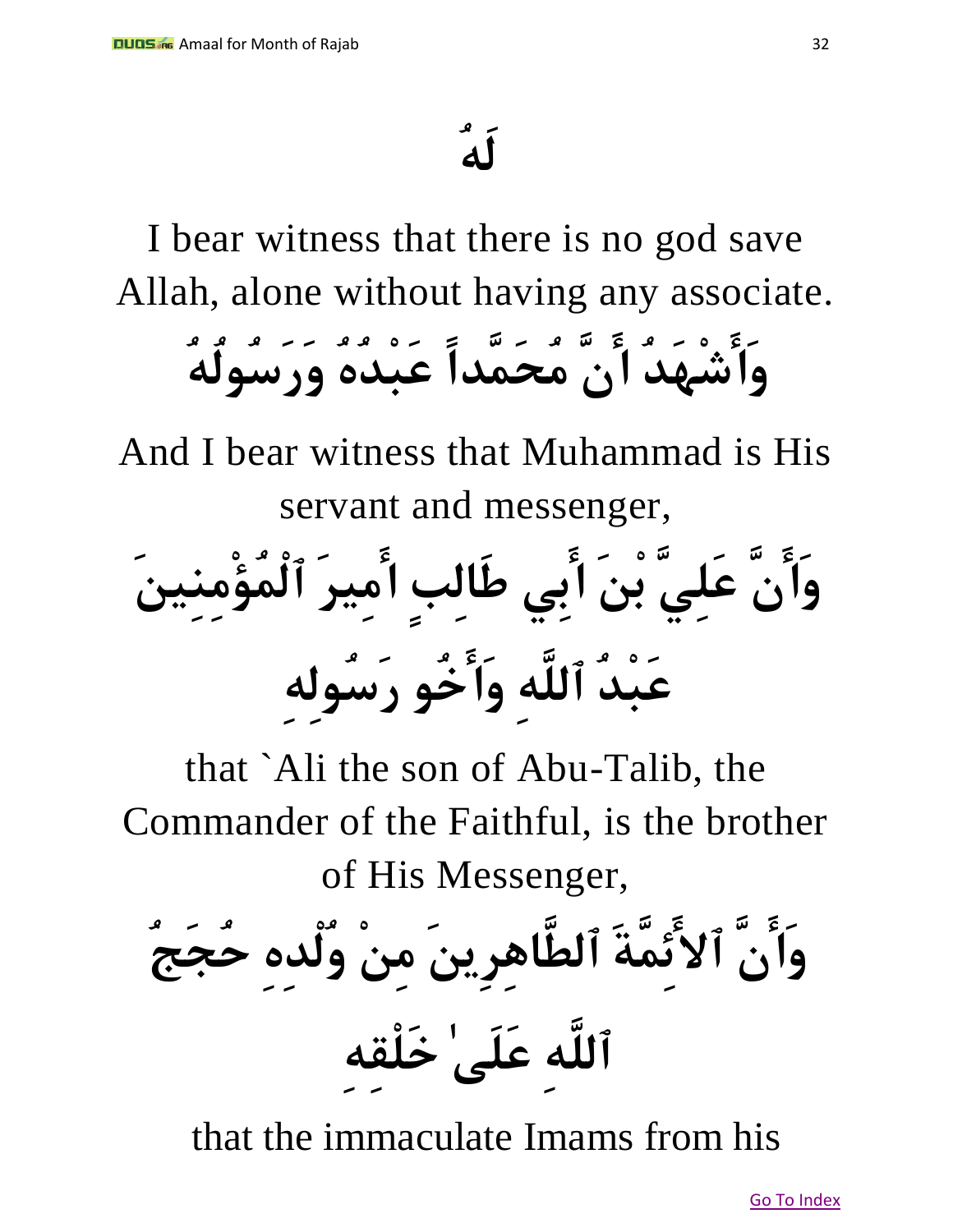#### offspring are Allah's arguments against His creatures.

You may then enter the shrine, stop at the tomb, turn the face toward the tomb and make the kiblah direction between your shoulders, and repeat the *takbir* statement one hundred times:

Allah is the Most Great. **اَللَّهُ اكْبَرُ**

You may then say the following: **اَلسَّالَمُ عَلَيْكَ يَا وَارِثَ آدَمَ خَلِيفَةِ ٱللَّهِ**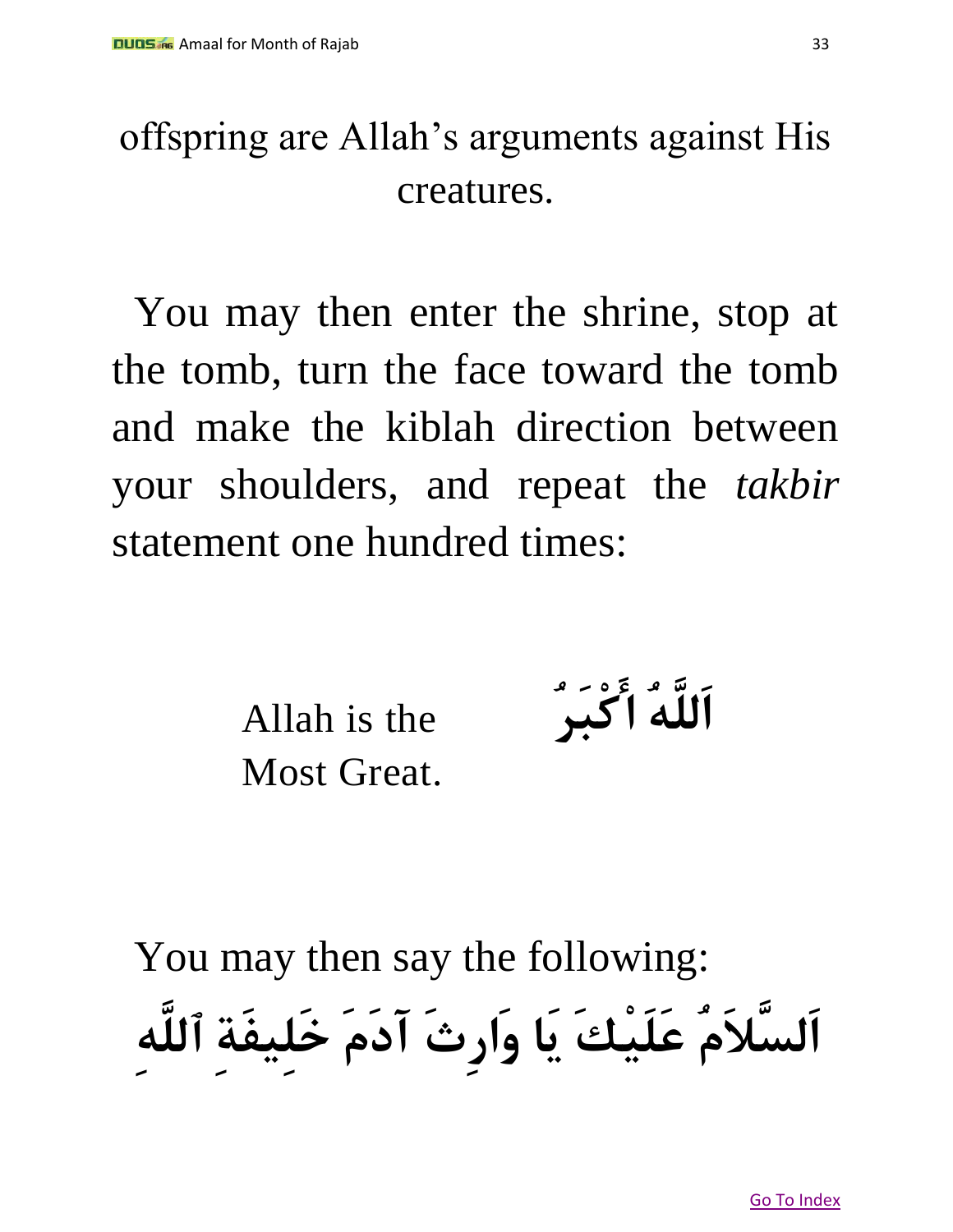Peace be upon you, O inheritor of Adam the vicegerent of Allah. **اَلسَّالَمُ عَلَيْكَ يَا وَارِثَ نُوحٍ صِفْوَةِ ٱللَّهِ** Peace be upon you, O inheritor of Noah the choice of Allah. **اَلسَّالَمُ عَلَيْكَ يَا وَارِثَ إِبْرَاهِيمَ خَلِيلِ ٱللَّهِ**

Peace be upon you, O inheritor of Abraham the intimate friend of Allah. **اَلسَّالَمُ عَلَيْكَ يَا وَارِثَ مُوسَىٰ كَلِيمِ ٱللَّهِ** Peace be upon you, O inheritor of Moses the spoken by Allah. **اَلسَّالَمُ عَلَيْكَ يَا وَارِثَ عِيسَىٰ رُوحِ ٱللَّهِ**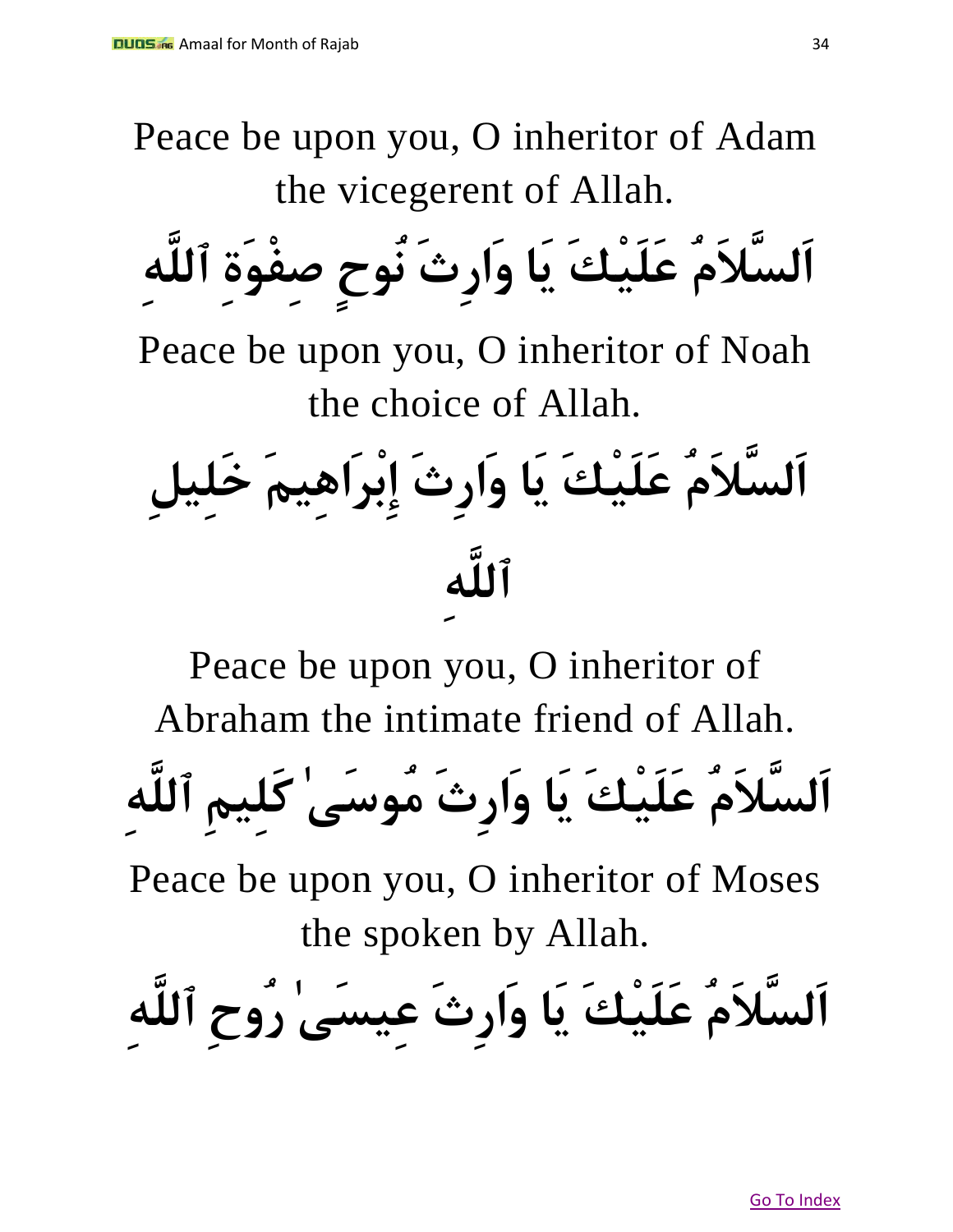Peace be upon you, O inheritor of Jesus the spirit of Allah. **اَلسَّالَمُ عَلَيْكَ يَا وَارِثَ مُحَمَّدٍ سَيِّدِ رُسُلِ ٱللَّهِ**

Peace be upon you, O inheritor of Muhammad the chief of Allah's Messengers.

**اَلسَّالَمُ عَلَيْكَ يَا امِيرَ ٱلْمُؤْمِنِينَ**

Peace be upon you, O commander of the faithful.

# **اَلسَّالَمُ عَلَيْكَ يَا إِمَامَ ٱلْمُتَّقِينَ**

Peace be upon you, O epitome of the pious

ones.

**اَلسَّالَمُ عَلَيْكَ يَا سَيِّ دَ ٱلْوَصِيِّينَ**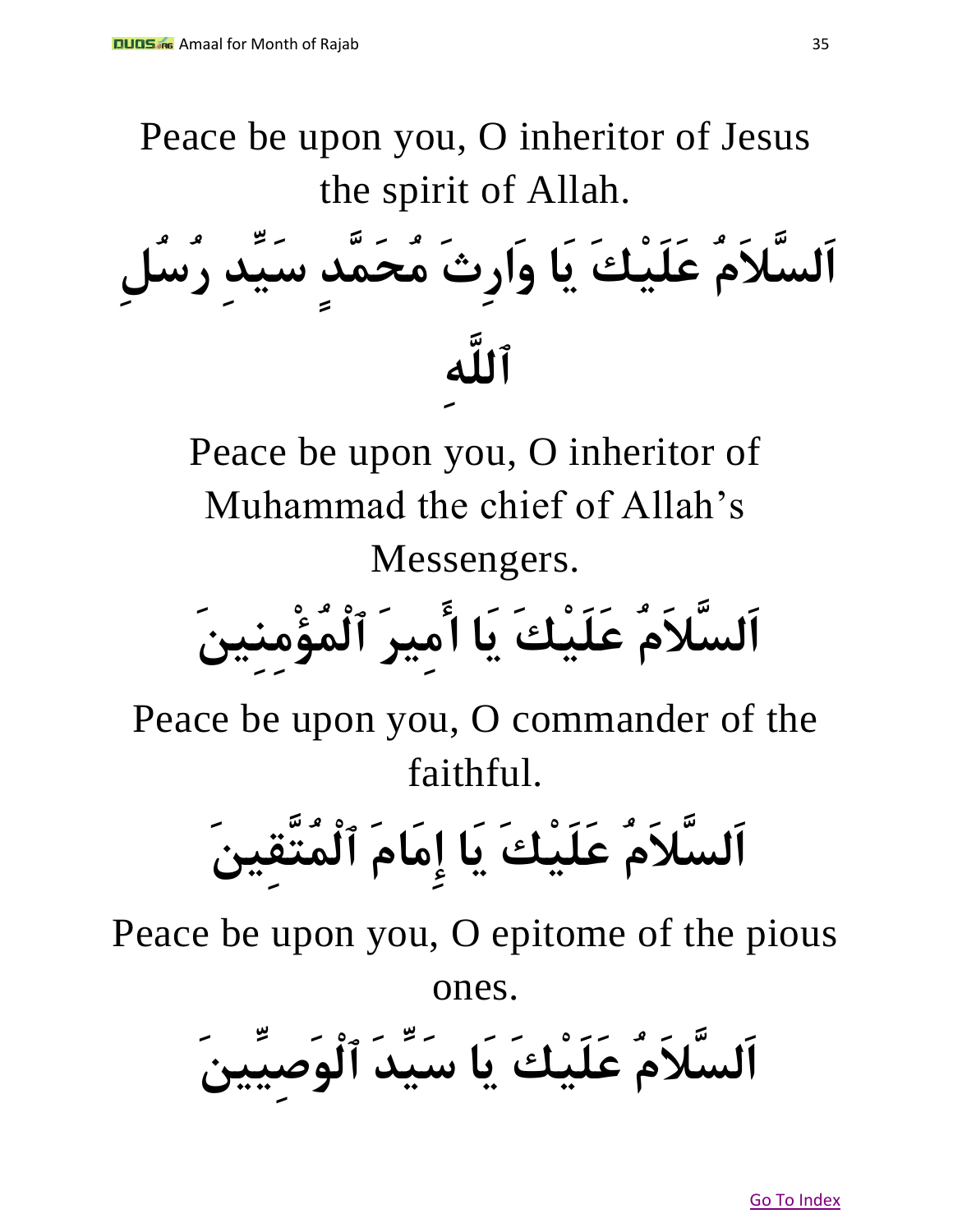Peace be upon you, O chief of the Prophets' successors. **اَلسَّالَمُ عَلَيْكَ يَا وَصِيَّ رَسُولِ رَبِّ ٱلْعَالَمِينَ**

Peace be upon you, O successor of the Messenger of the Lord of the worlds.

**اَلسَّالَمُ عَلَيْكَ يَا وَارِثَ عِلْمِ ٱالوَّلِينَ وَٱآلخِرِينَ**

Peace be upon you, O inheritor of the knowledge of the past and the coming generations.

**اَلسَّالَمُ عَلَيْكَ ايُّهَا ٱلنَّبَا ٱلْعَظِيمُ**

Peace be upon you, O Great News. **اَلسَّالَمُ عَلَيْكَ ايُّهَا ٱلصِّرَاطُ ٱلْمُسْتَقِيمُ**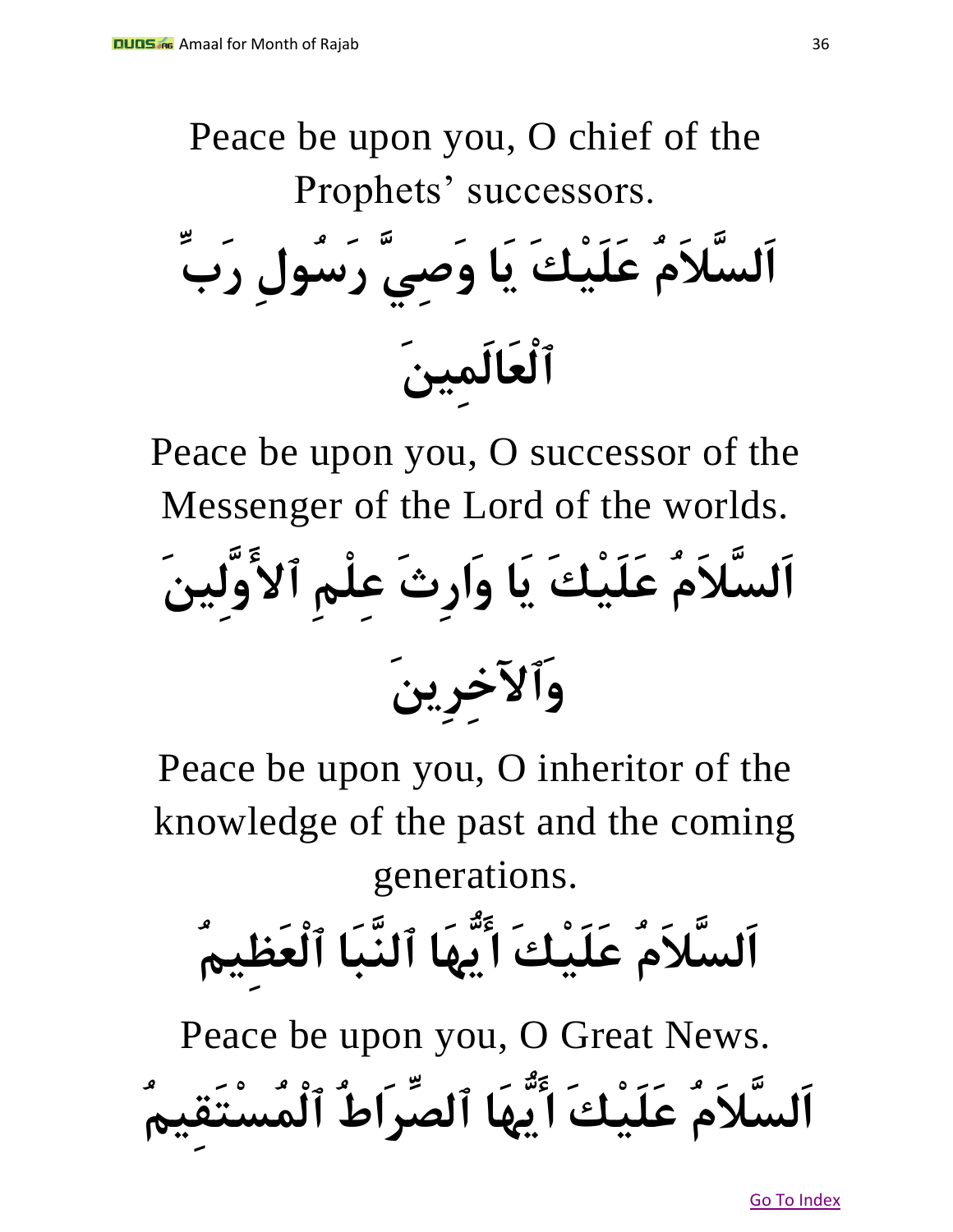Peace be upon you, O Straight Path. **اَلسَّالَمُ عَلَيْكَ ايُّهَا ٱلْمُهَذُّبُ ٱلْكَرِيمُ**

Peace be upon you, O noble, refined one.

**اَلسَّالَمُ عَلَيْكَ ايُّهَا ٱلْوَصِيُّ ٱلتَّقِيُّ**

Peace be upon you, O pious successor (of the Prophet).

**اَلسَّالَمُ عَلَيْكَ ايُّهَا ٱلرَّضِيُّ ٱلزَّكِيُّ**

Peace be upon you, O well-pleased, pure

one.

**اَلسَّالَمُ عَلَيْكَ ايُّهَا ٱلْبَدْرُ ٱلْمُضِيءُ** 

Peace be upon you, O shining full moon.

**اَلسَّالَمُ عَلَيْكَ ايُّهَا ٱلصِّدِّيقُ ٱالكْبَرُ**

Peace be upon you, O grandest veracious one.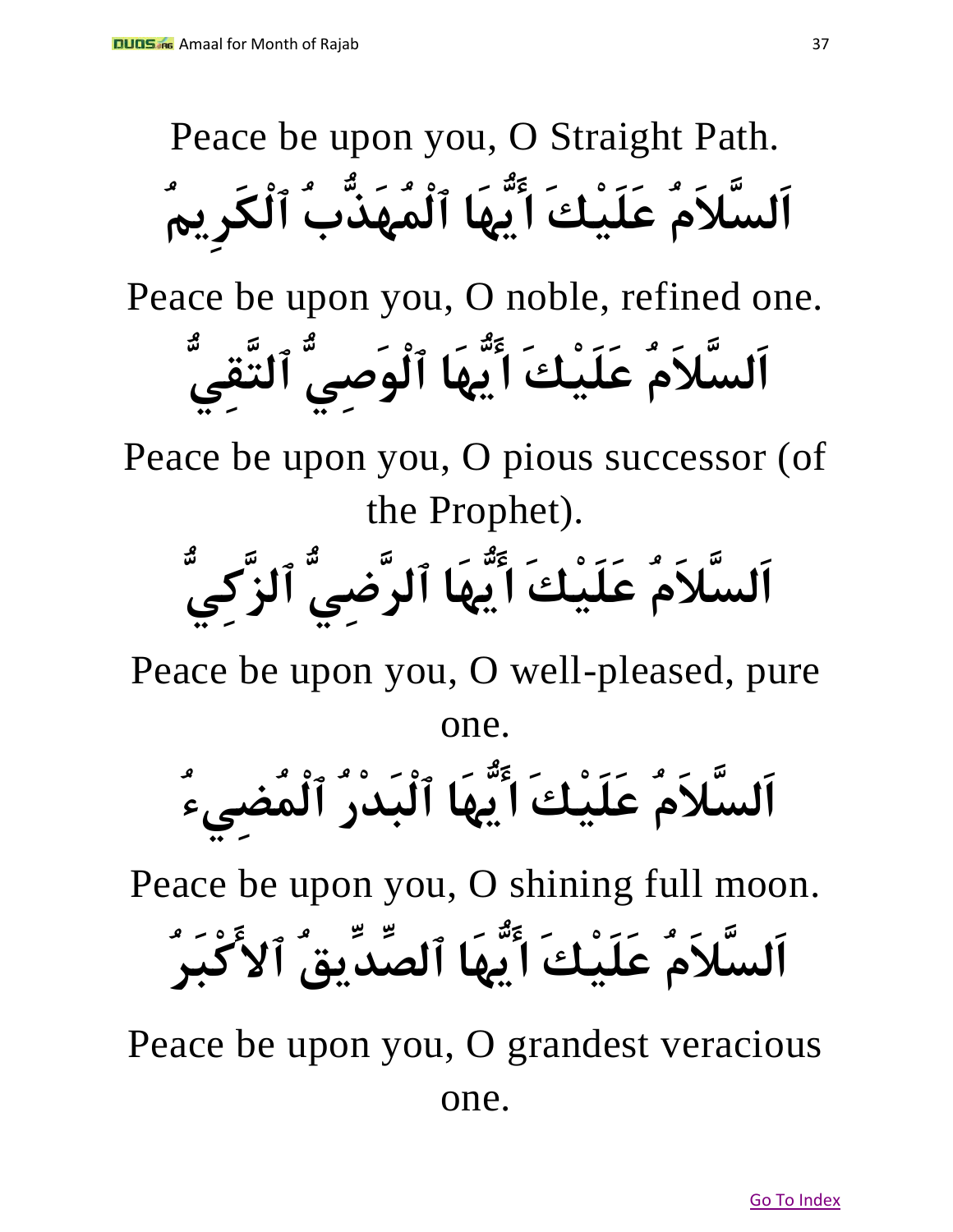**اَلسَّالَمُ عَلَيْكَ ايُّهَا ٱلْفَارُوقُ ٱالعْظَمُ** 

Peace be upon you, O greatest distinguisher (between the right and the wrong).

**اَلسَّالَمُ عَلَيْكَ ايُّهَا ٱلسِّرَاجُ ٱلْمُنِيرُ** 

Peace be upon you, O glowing lantern.

### **اَلسَّالَمُ عَلَيْكَ يَا إِمَامَ ٱلْهُدَىٰ**

Peace be upon you, O leader to the true guidance.

### **اَلسَّالَمُ عَلَيْكَ يَا عَلَمَ ٱلتُّقَىٰ**

Peace be upon you, O pattern of piety.

**اَلسَّالَمُ عَلَيْكَ يَا حُجَّ ةَ ٱللَّهِ ٱلْكُبْرَىٰ**

Peace be upon you, O grand argument of Allah.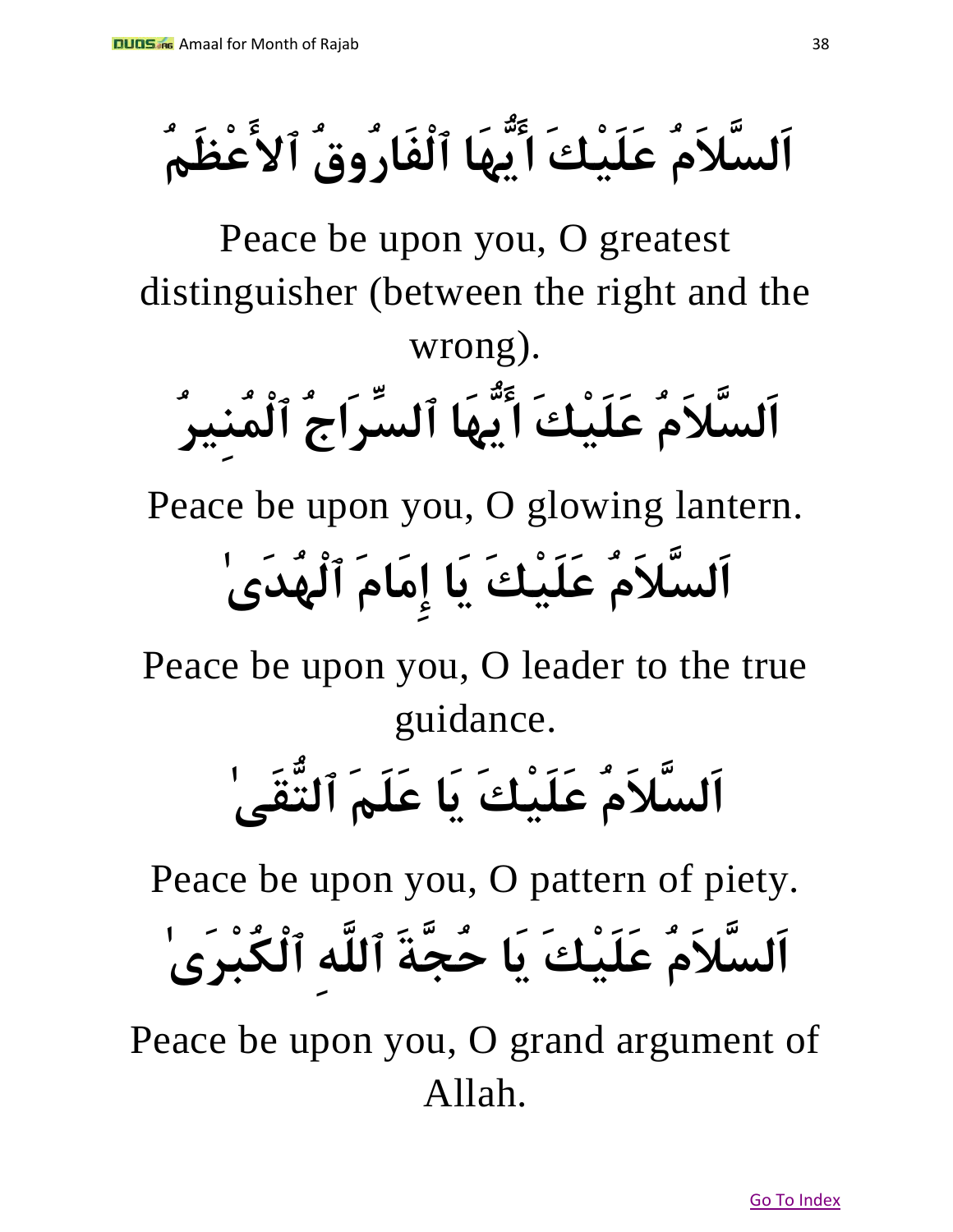**اَلسَّالَمُ عَلَيْكَ يَا خَاصَّةَ ٱللَّهِ وَخَالِصَتَهُ** 

Peace be upon you, O select and elite of Allah,

**وَامِينَ ٱللَّهِ وَصَفْوَتَهُ** 

trustee and choice of Allah,

**وَبَابَ ٱللَّهِ وَحُجَّتَهُ** 

door to and argument of Allah,

**وَمَعْدِنَ حُكْمِ ٱللَّهِ وَسِرَّهُ** 

source and secret of Allah's judgment,

**وَعَيْبَةَ عِلْمِ ٱللَّهِ وَخَازِنَهُ**

guardian and keeper of Allah's knowledge,

**وَسَفِيرَ ٱللَّهِ فِي خَلْقِهِ**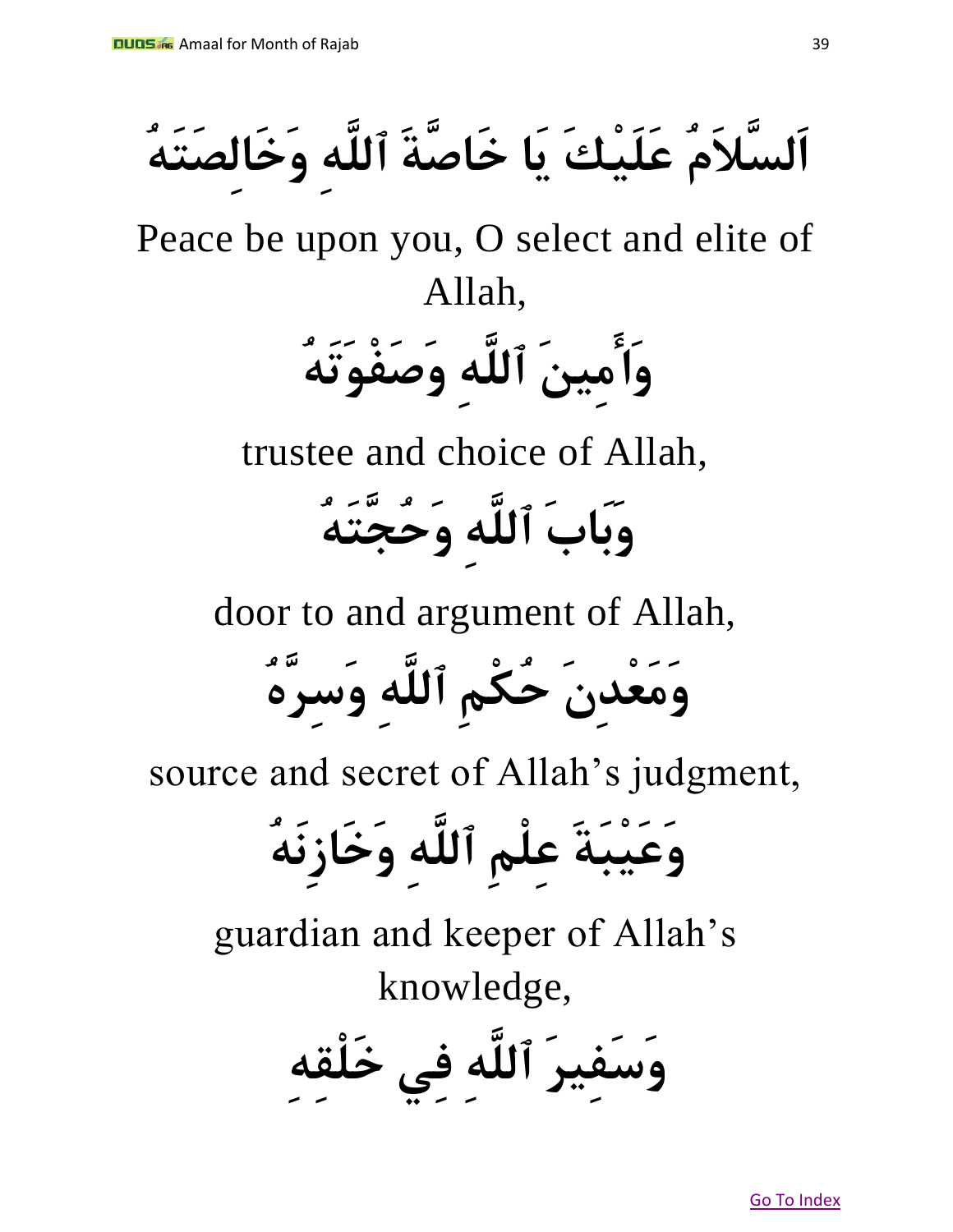#### and envoy of Allah among His creatures. **اشْهَدُ انَّ كَ اقَمْتَ ٱلصَّالَةَ**

I bear witness that you performed the prayers, **وَآتَيْتَ ٱلزَّكَاةَ** paid the zakat, **وَامَرْتَ بِٱلْمَعْرُوفِ**

enjoined the right,

**وَنَهَيْتَ عَنِ ٱلْمُنْكَرِ**

forbade the wrong,

**وَٱتَّبَعْتَ ٱلرَّسُولَ**

followed the Messenger,

**وَتَلَوْتَ ٱلْكِتَابَ حَقَّ تِالَوَتِهِ**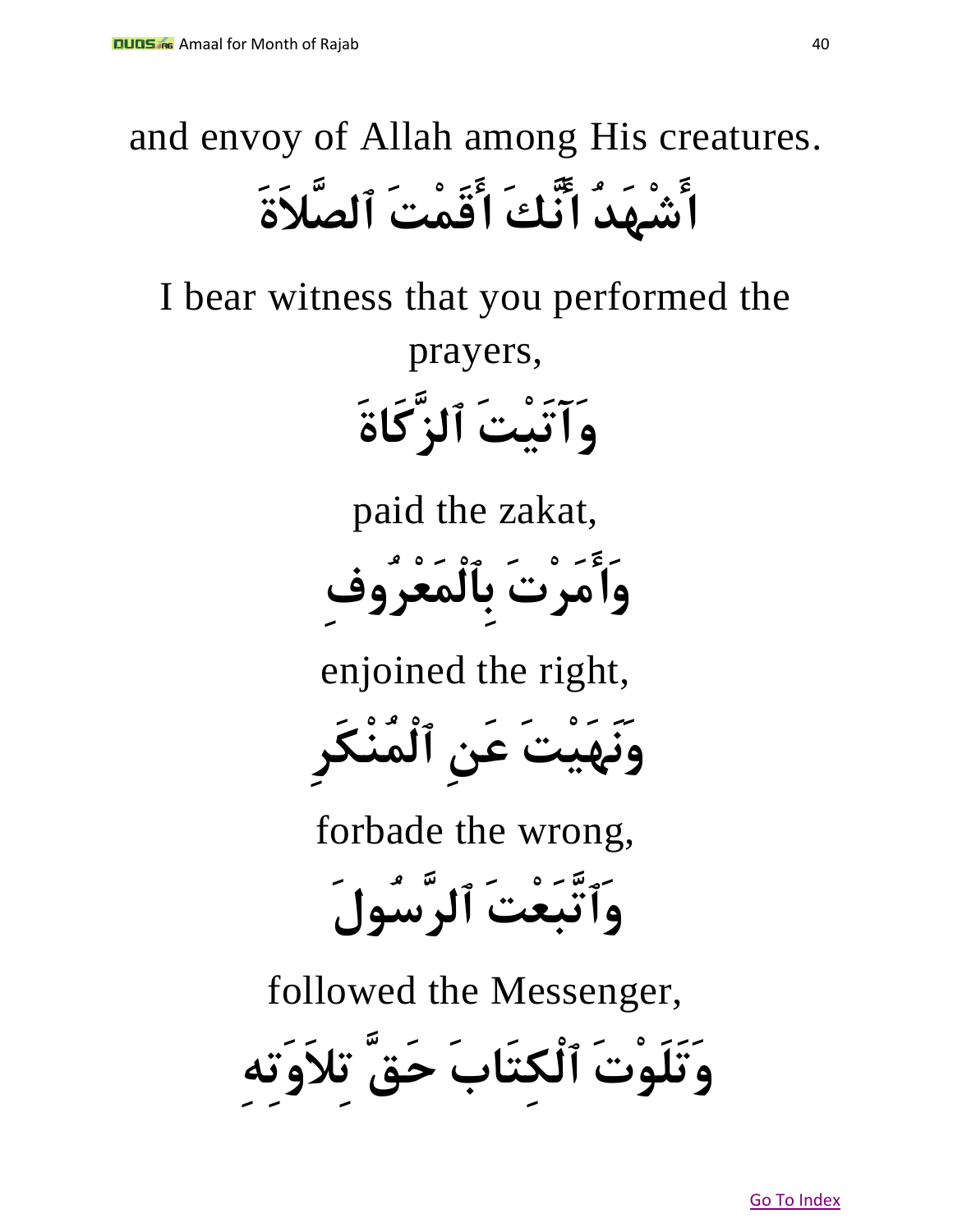#### recited the Book as exactly as it must be recited, **وَبَلَّغْتَ عَنِ ٱللَّهِ** conveyed the messages of Allah,

**وَوَفَيْتَ بِعَهْدِ ٱللَّهِ**

fulfilled your covenant with Allah,

### **وَتَمَّتْ بِكَ كَلِمَاتُ ٱللَّهِ**

the Words of Allah were accomplished by

you,

**وَجَاهَدْتَ فِي ٱللَّهِ حَقَّ جِهَادِهِ** 

strove in Allah's way in the best manner,

**وَنَصَحْتَ لِلَّهِ وَلِرَسُولِهِ صَلَّىٰ ٱللَّهُ عَلَيْهِ** 

**وَآلِهِ**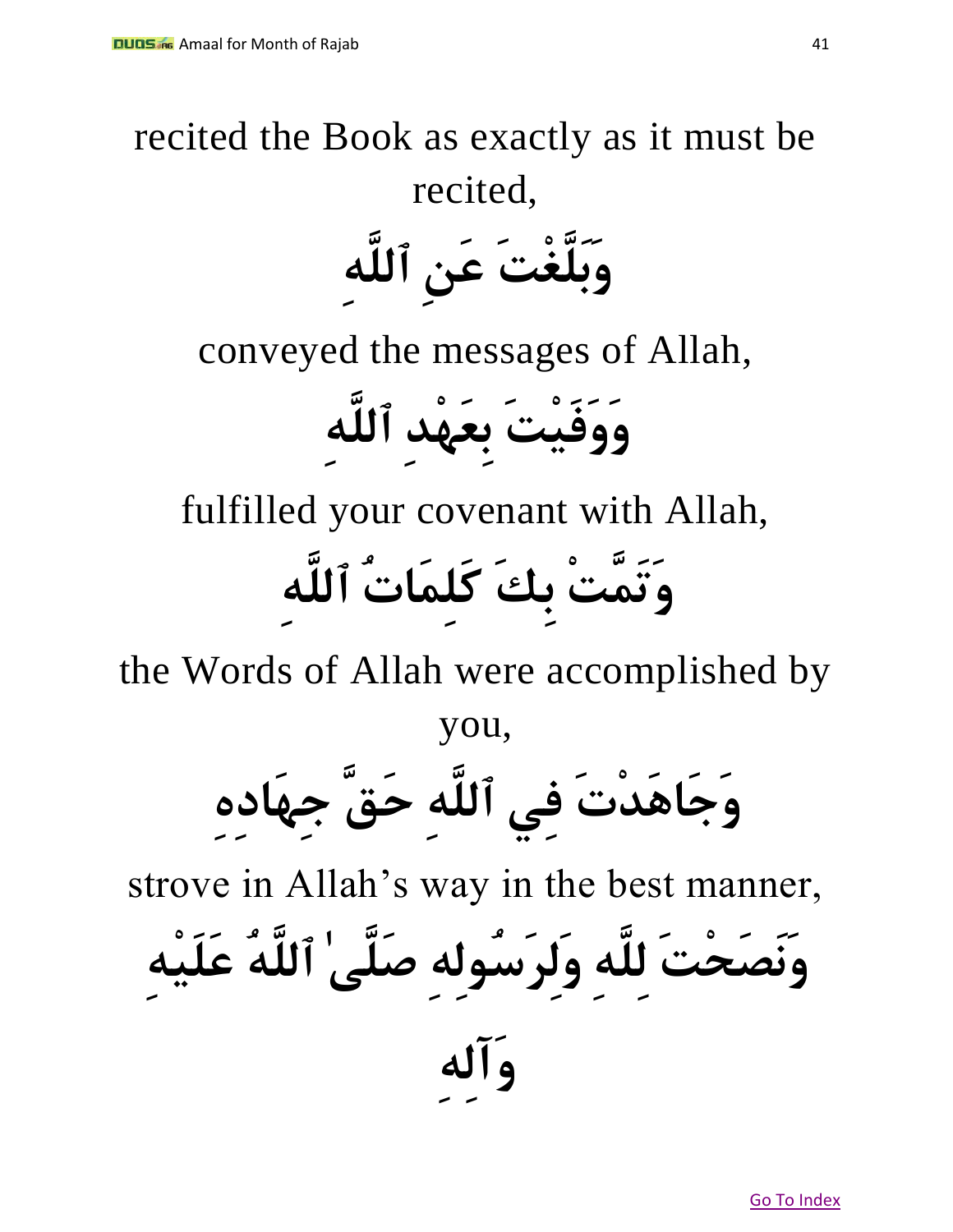advised for the sake of Allah and for the sake of His Messenger—peace be upon him and his Household,

**وَجُدْتَ بِنَفْسِكَ صَابِرًا مُحْتَسِبًا**

and sacrificed yourself with steadfastness, seeking Allah's reward,

### **مُجَاهِدًا عَنْ دِينِ ٱللَّهِ**

struggling for the defense of Allah's religion,

**مُوَقِّيًا لِرَسُولِ ٱللَّهِ صَلَّىٰ ٱللَّهُ عَلَيْهِ وَآلِهِ** 

protecting Allah's Messenger—peace be upon him and his Household,

### **طَالِبًا مَا عِنْدَ ٱللَّهِ**

seeking for that which is with Allah,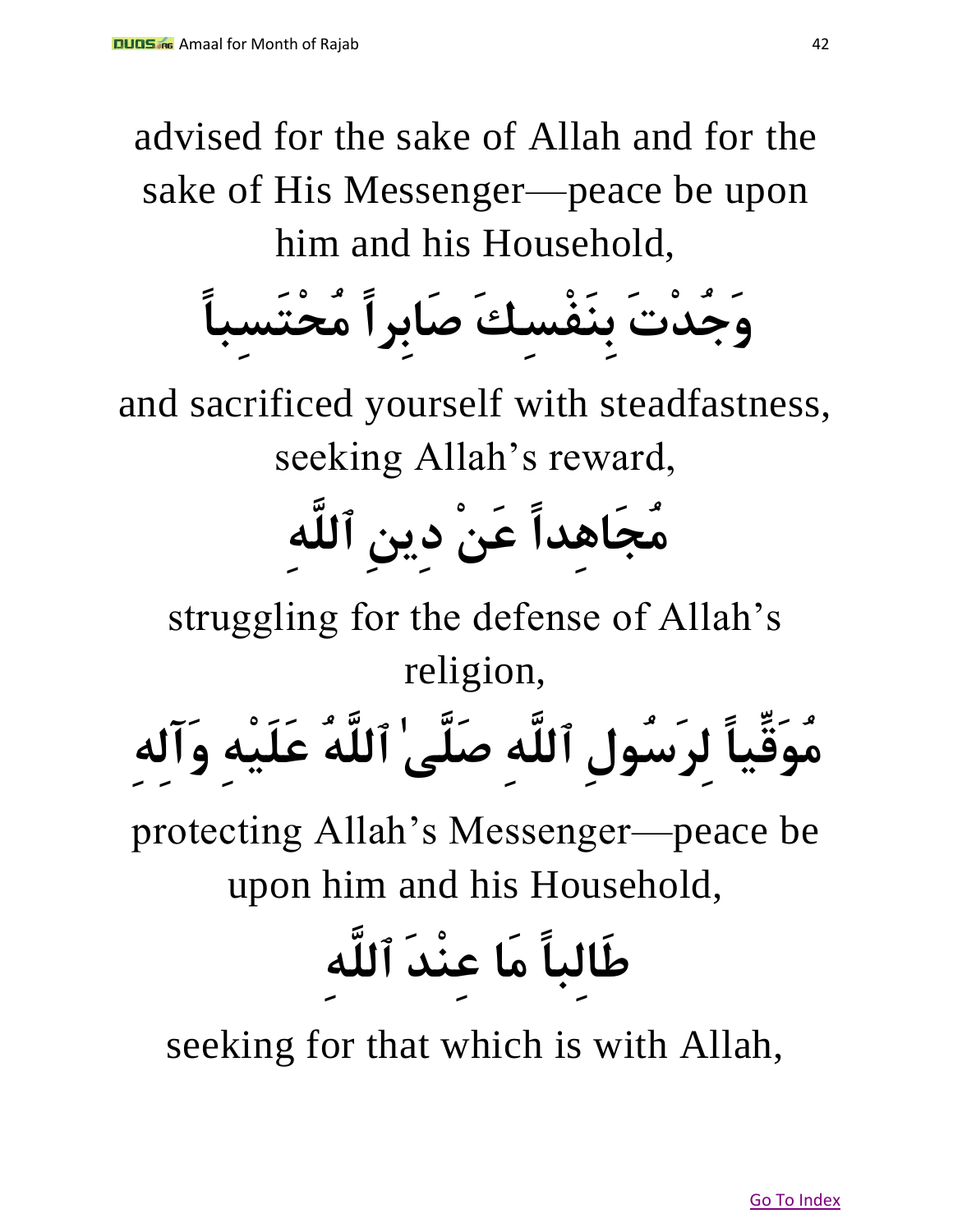**رَاغِبًا فِيمَا وَعَدَ ٱللَّهُ**

and desiring for that which Allah has promised.



You also sealed your life as martyr,

#### **وَشَاهِدًا وَمَشْهُودًا**

a witness, and witnessed;

**فَجَزَاكَ ٱللَّهُ عَنْ رَسُولِهِ** 

so, may Allah reward you

**وَعَنِ ٱإلِسْالَمِ وَاهْلِهِ**

on behalf of His Messenger, Islam, and the people of Islam

**مِنْ صِدِّيقٍ افْضَلَ ٱلْجَزَاءِ**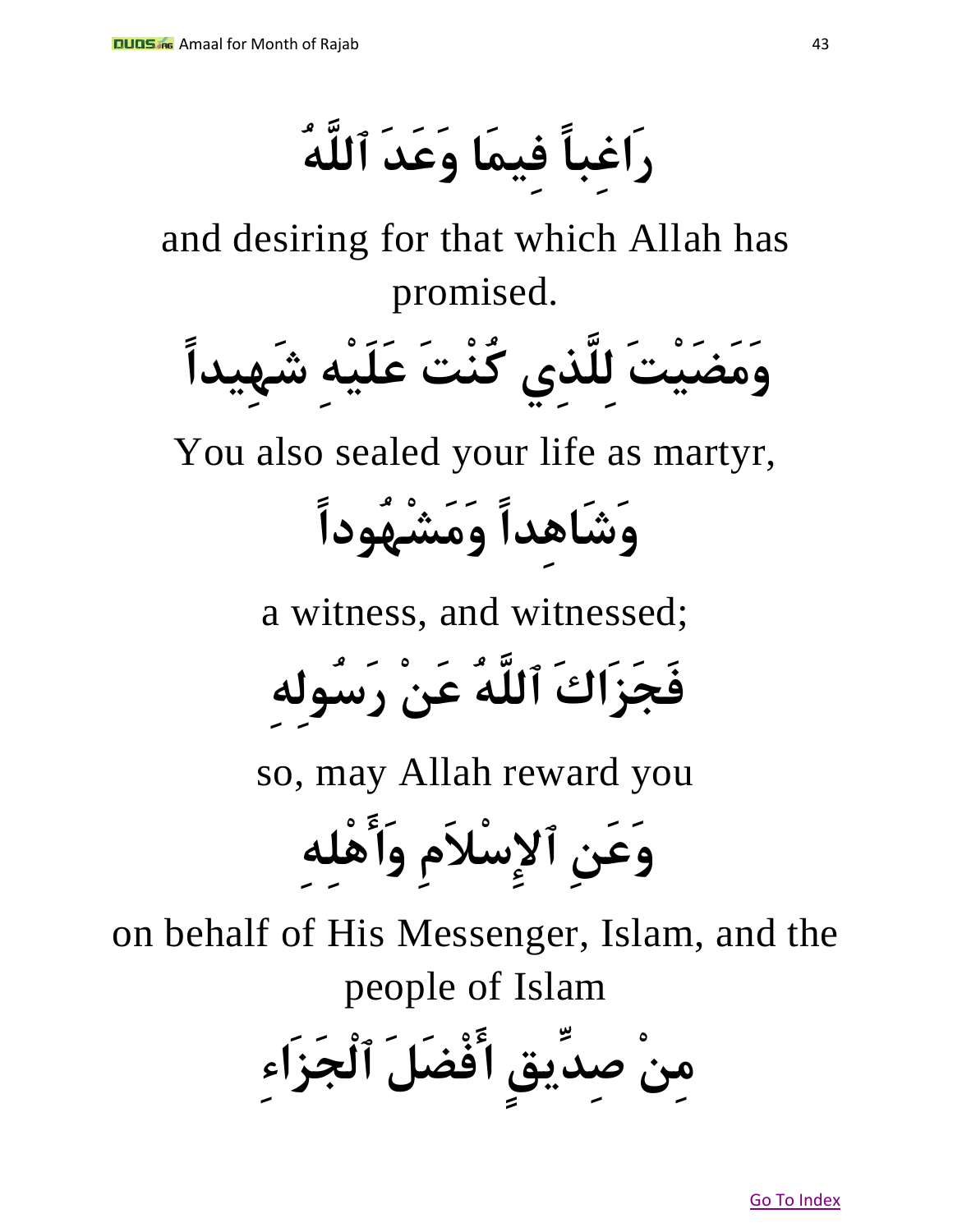with the most favorite reward, for you are veracious. **اشْهَدُ انَّكَ كُنْتَ اوَّلَ ٱلْقَوْمِ إِسْالَمًا** I bear witness that you were the first to embrace Islam, **وَاخْلَصَهُمْ إِيـمَانًا** the most sincere in faith, **وَاشَدَّهُمْ يَقِينًا** the most confident, **وَاخْوَفَهُمْ لِلَّهِ** and you were the most Allah-fearing, **وَاعْظَمَهُمْ عَنَاء**  the most steadfast (against ordeals for the sake of Islam),

Go To Index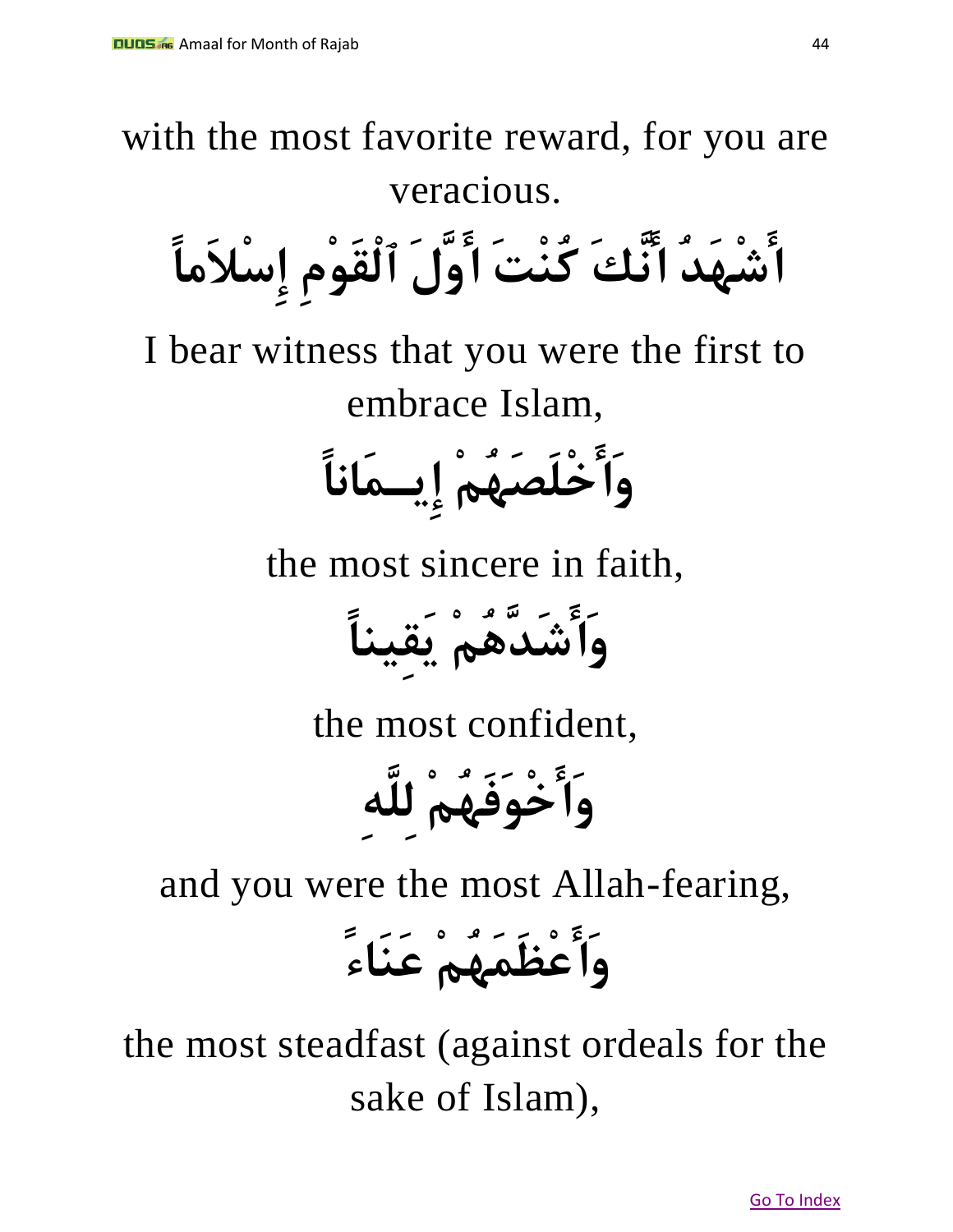**وَاحْوَطَهُمْ عَلَىٰ رَسُولِ ٱللَّهِ صَلَّىٰ ٱللَّهُ عَلَيْهِ وَآلِهِ** 

the most watchful for Allah's Messenger, peace be upon him and his Household,

**وَافْضَلَهُمْ مَنَاقِبَ**

endowed with the most favorable merits,

**وَاكْثَرَهُمْ سَوَابِقَ** 

the foremost of everyone else in everything, **وَارْفَعَهُمْ دَرَجَة** 

the owner of the most elevated rank,

**وَاشْرَفَهُمْ مَنْزِلَة** 

the owner of the most honorable position,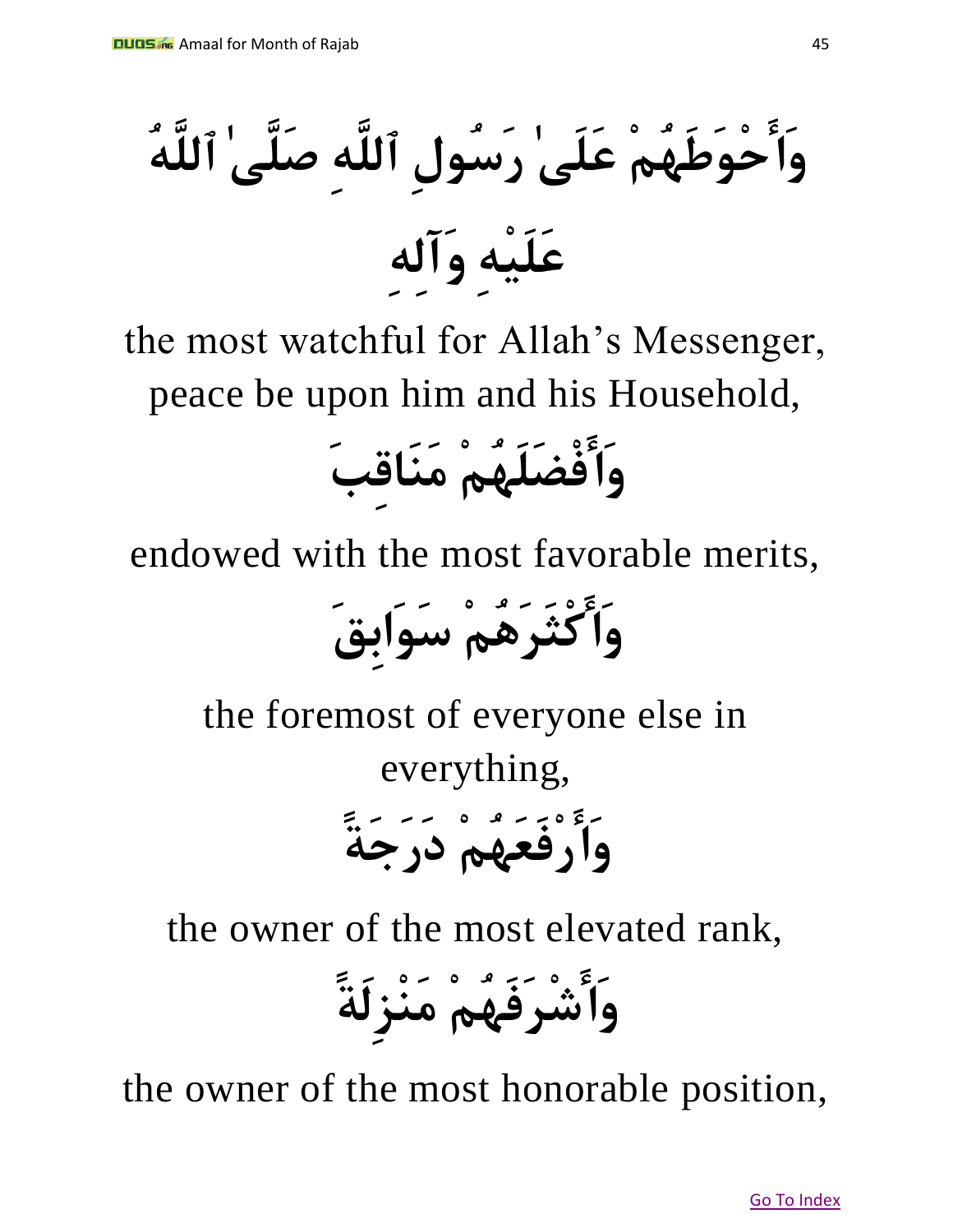**وَاكْرَمَهُمْ عَلَيْهِ**

and the most respected (by Almighty Allah and His Messenger).



Thus, you became stronger when they became weak

**وَلَزِمْتَ مِنْهَاجَ رَسُولِ ٱللَّهِ صَلَّىٰ ٱللَّهُ عَلَيْهِ وَآلِهِ** 

and you abode by the course of Allah's Messenger, peace be upon him and his Household.

### **وَاشْهَدُ انَّكَ كُنْتَ خَلِيفَتَهُ حَقًّا**

I also bear witness that you were the true vicegerent of him (i.e. the Holy Prophet);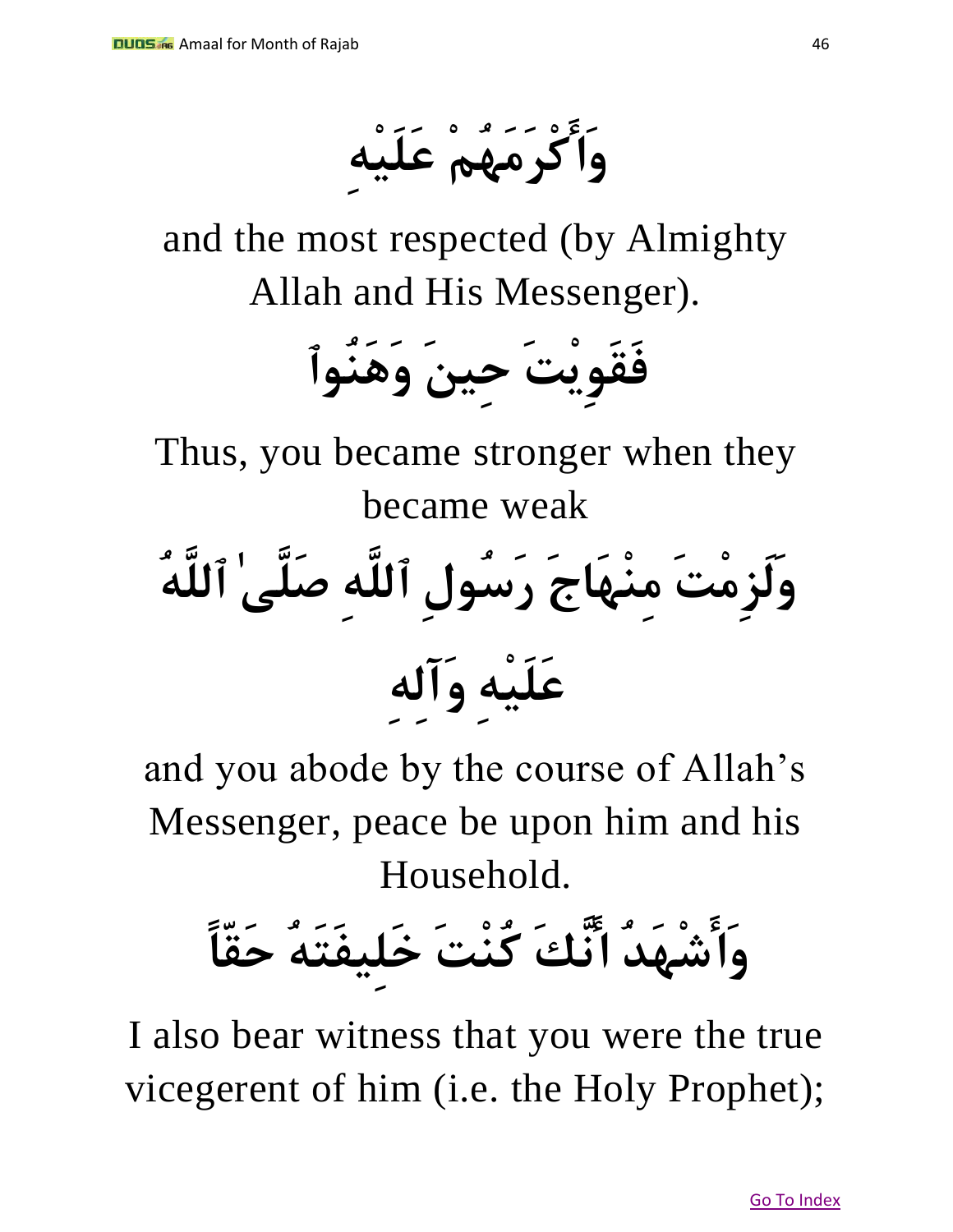**لَمْ تُنَازَعْ بِرَغْمِ ٱلْمُنَافِقِينَ**

no one could ever compete with you in this position in spite of the existence of hypocrites,

**وَغَيْظِ ٱلْكَافِرِينَ**

the despise of the unbelievers,

**وَضِغْنِ ٱلْفَاسِقِينَ**

and the malice of the wicked.

**وَقُمْتَ بِٱالمْرِ حِينَ فَشِلُوٱ**

You also managed the matters when they failed to do so,



you spoke (the truth) when they stammered,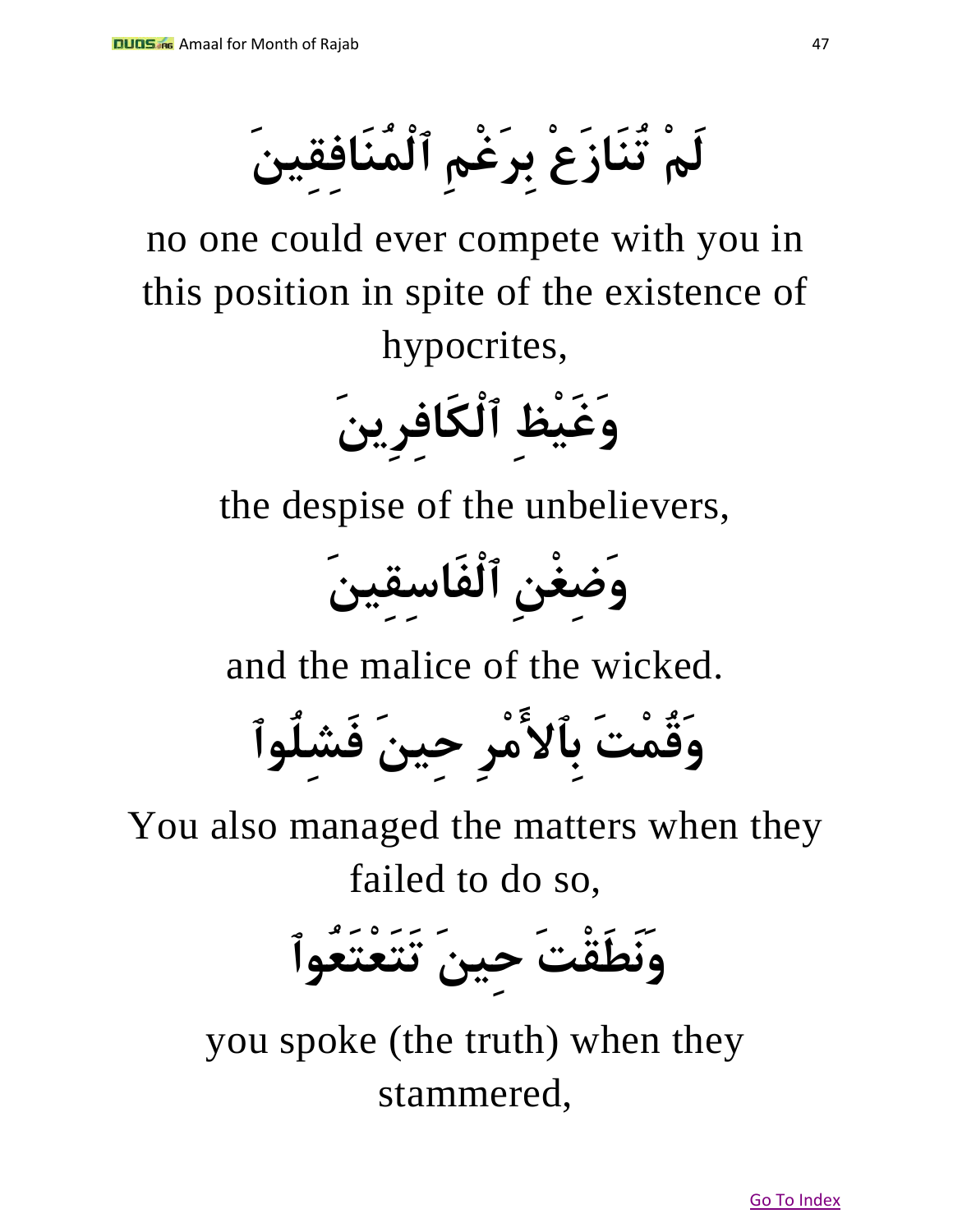**وَمَضَيْتَ بِنُورِ ٱللَّهِ إِذْ وَقَفُوٱ**

and you carried on with the light of Allah when they stopped.

**فَمَنِ ٱتَّبَعَكَ فَقَدِ ٱهْتَدَىٰ**

Hence, he who follows you has actually been led to the true guidance.

#### **كُنْتَ اوَّلَهُمْ كَالَمًا**

You were the first to speak,

**وَاشَدَّهُمْ خِصَامًا**

the firmest in refuting the rivals,

**وَاصْوَبَهُمْ مَنْطِقًا**

the most eloquent of them,

**وَاسَدَّهُمْ رَايًا**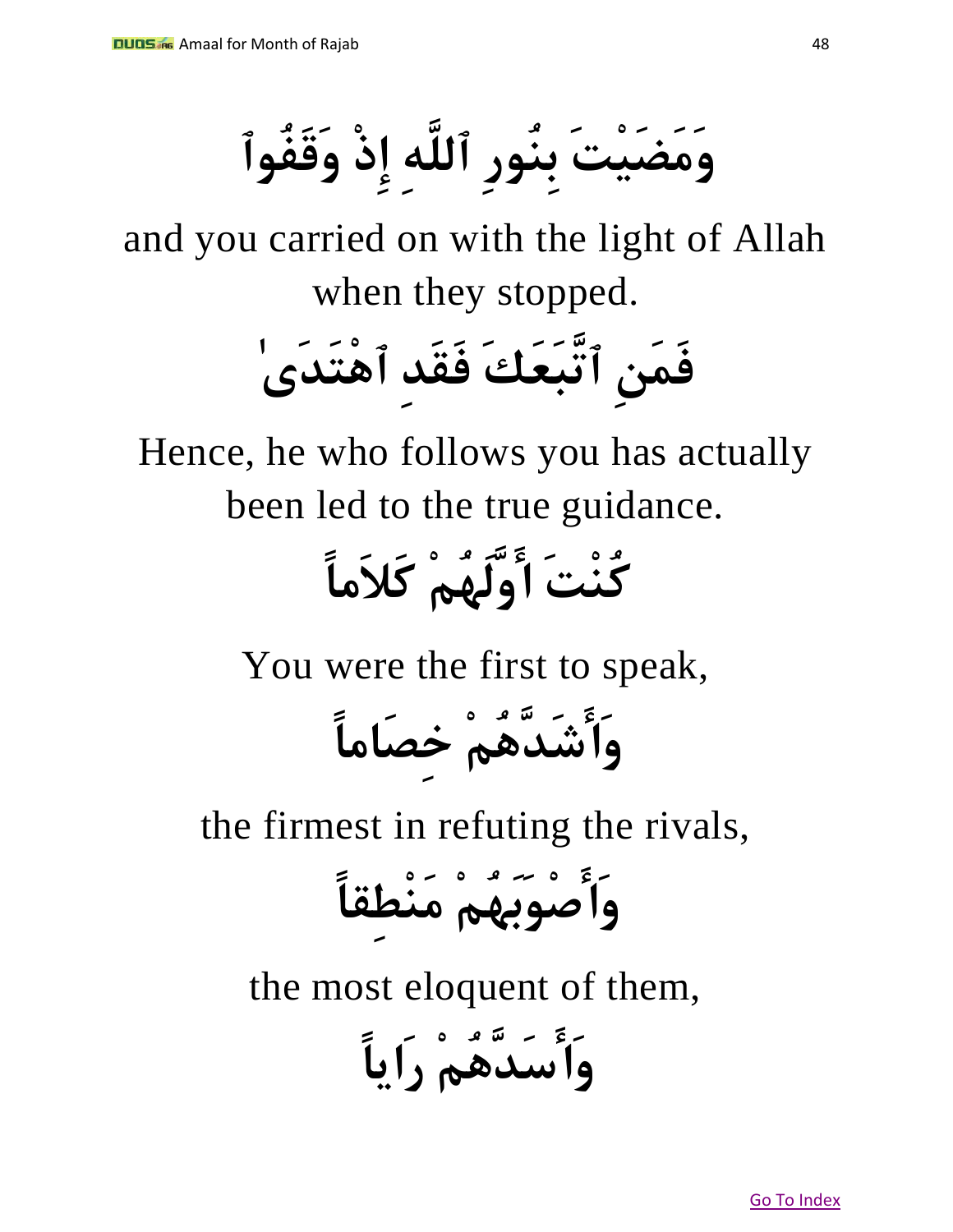the most apposite in opinions,

**وَاشْجَعَهُمْ قَلْبًا**

the most courageous,

**وَاكْثَرَهُمْ يَقِينًا**

the most confident of them,

**وَاحْسَنَهُمْ عَمَال** 

the best of them in deeds,

**وَاعْرَفَهُمْ بِٱالمُورِ**

and the most learned in affairs.

**كُنْتَ لِلْمُؤمِنِينَ ابًا رَحِيمًا**

For the believers, you were merciful father, إِذْ صَارُواْ عَلَيْكَ عِيَالاً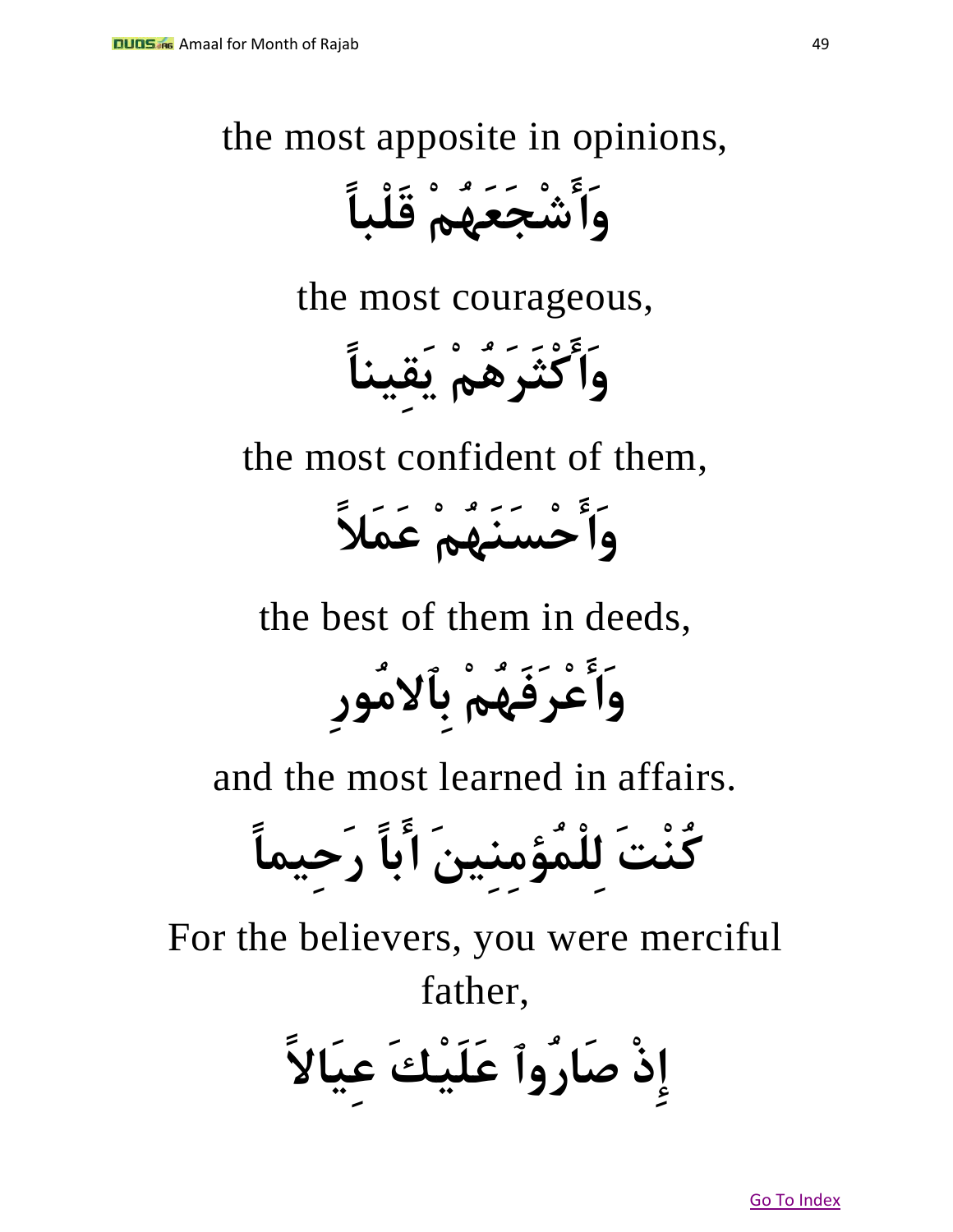and they were thus your dependants;

#### **فَحَمَلْتَ اثْقَالَ مَا عَنْهُ ضَعُفُوٱ**

so, you carried the burdens that they were too weak to carry,

**وَحَفِظْتَ مَا اضَاعُوٱ**

preserved that which they forfeited,

#### **وَرَعَيْتَ مَا اهْمَلُوٱ**

conserved that which they neglected,

**وَشَمَّرْتَ إِذْ جَبُنُوٱ**

prepared yourself for facing that which they were too coward to face,

**وَعَلَوْتَ إِذْ هَلِعُوٱ**

advanced when they were dismayed,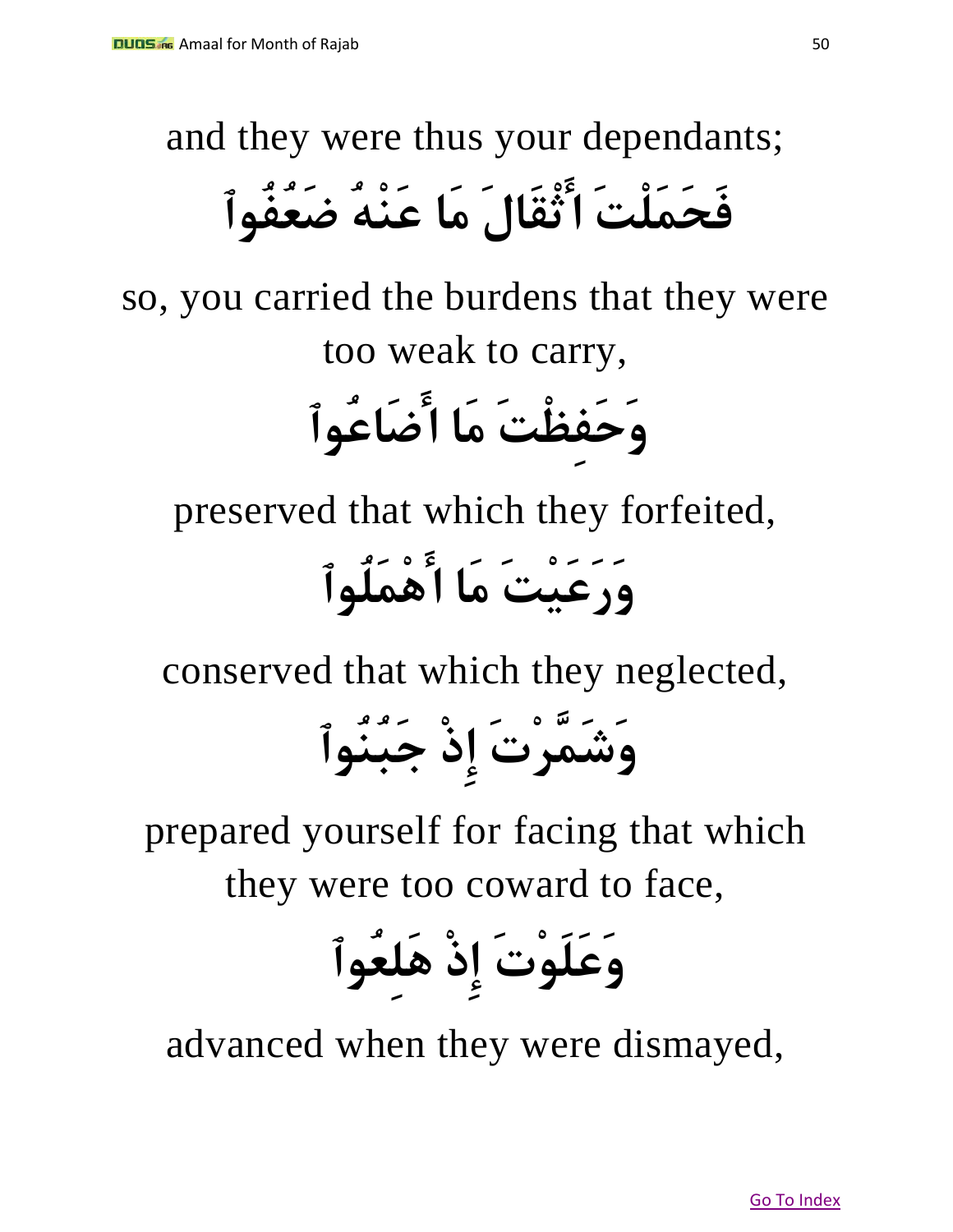**وَصَبَرْتَ إِذْ جَزِعُوٱ**

and acted steadfastly when they became anxious.

**كُنْتَ عَلَىٰ ٱلْكَافِرِينَ عَذَابًا صَبًّا**

You were thus incessant torment on the unbelievers,

### **وَغِلْظَة وَغَيْظًا**

and you were also rude and furious (on them).

**وَلِلْمُؤْمِنِينَ غَيْثًا وَخِصْبًا وَعِلْمًا**

You rained (with mercy) on the believers, and you were fertile and source of knowledge for them.

**لَمْ تُفْلَلْ حُجَّتُكَ**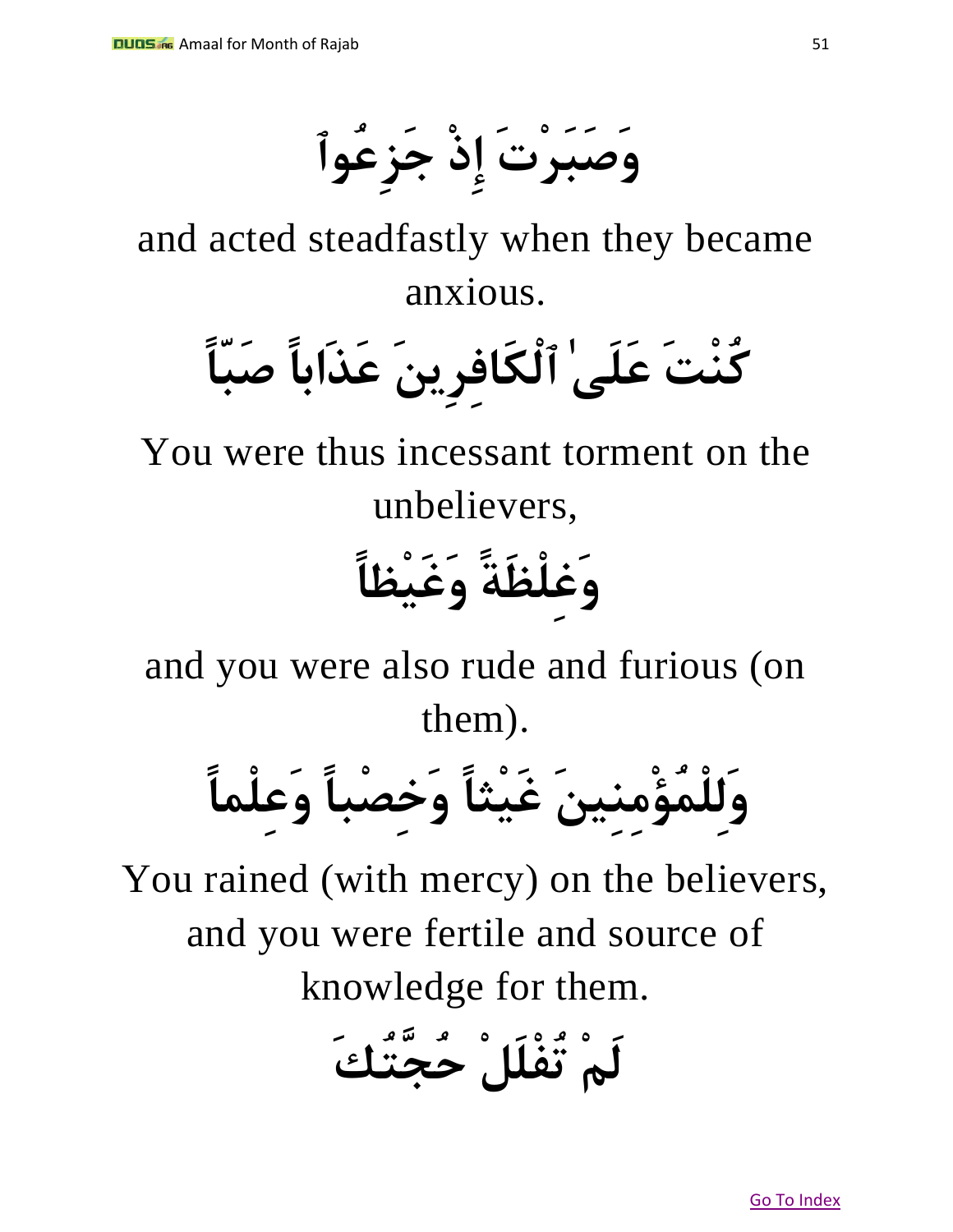Your argument was never weak,

**وَلَمْ يَزِغْ قَلْبُكَ**

your heart never deviated,

**وَلَمْ تَضْعُفْ بَصِيرَتُكَ**

your sagacity was never feeble,

#### **وَلَمْ تَجْبُنْ نَفْسُكَ**

and your determination never cowered.

**كُنْتَ كَٱلْجَبَلِ الَ تُحَرِّكُهُ ٱلْعَوَاصِفُ**

You were as firm as mountain, since storms could never displace you

#### **وَالَ تُزِيلُهُ ٱلْقَوَاصِفُ**

and misfortunes could never move you. **كُنْتَ كَمَا قَالَ رَسُولُ ٱللَّهِ صَلَّىٰ ٱللَّهُ عَلَيْهِ**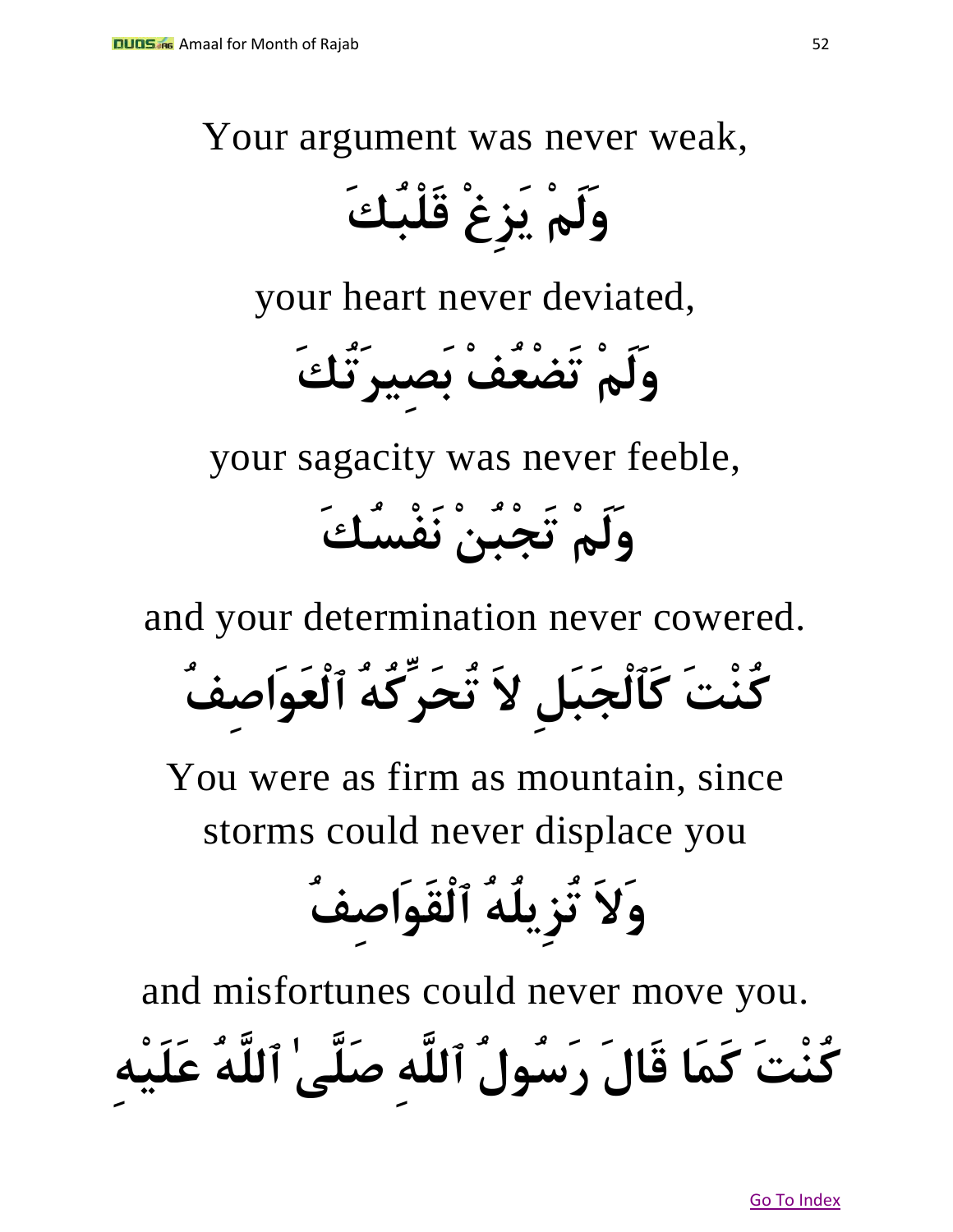### **وَآلِهِ**

You were as exactly as described by Allah's Messenger—peace be upon him and his Household—who said about you

**قَوِيًّا فِي بَدَنِكَ**

that you are strong in your body,

**مُتَوَاضِعًا فِي نَفْسِكَ**

modest in yourself,

**عَظِيمًا عِنْدَ ٱللَّهِ**

great in the view of Allah,

**كَبِيرًا فِي ٱالرْضِ** 

imposing in the earth,

**جَلِيال فِي ٱلسَّمَاءِ**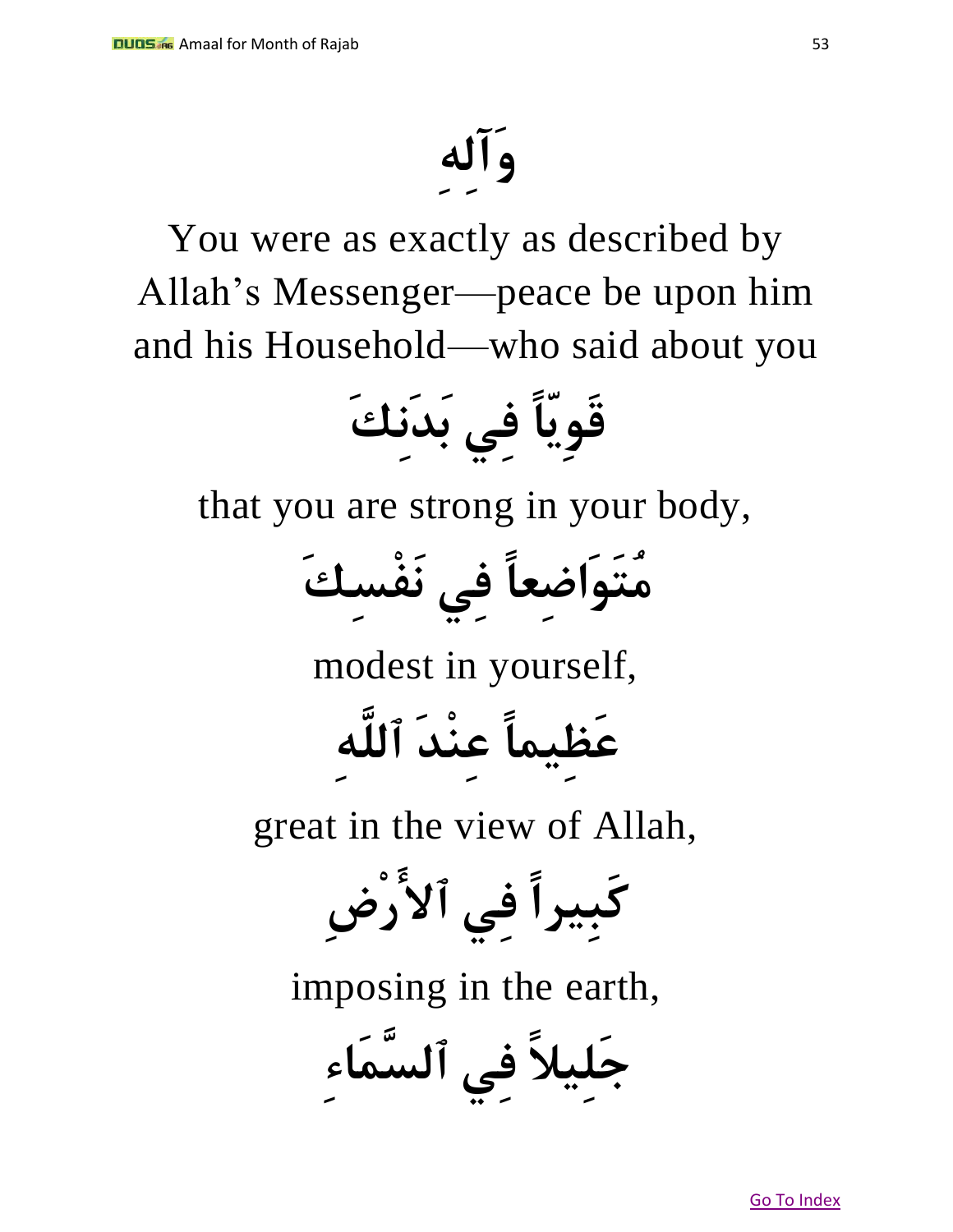and lofty in the heavens.

**لَمْ يَكُنْ الِحَدٍ فِيكَ مَهْمَزٌ**

None could ever find fault with you,

**وَالَ لِقَائِلٍ فِيكَ مَغْمَزٌ** 

none could ever speak evil of you,

### **وَالَ لِخَلْقٍ فِيكَ مَطْمَعٌ**

you never desired for any of the created beings,

**وَالَ الِحَدٍ عِنْدَكَ هَوَادَةٌ** 

and you were never lenient (unfairly) to

anyone.

**يُوجَدُ ٱلضَّعِيفُ ٱلذَّلِيلُ عِنْدَكَ قَوِيًّا** 

**عَزِيزًا حَتَّىٰ تَاخُذَ لَهُ بِحَقِّهِ**

Go To Index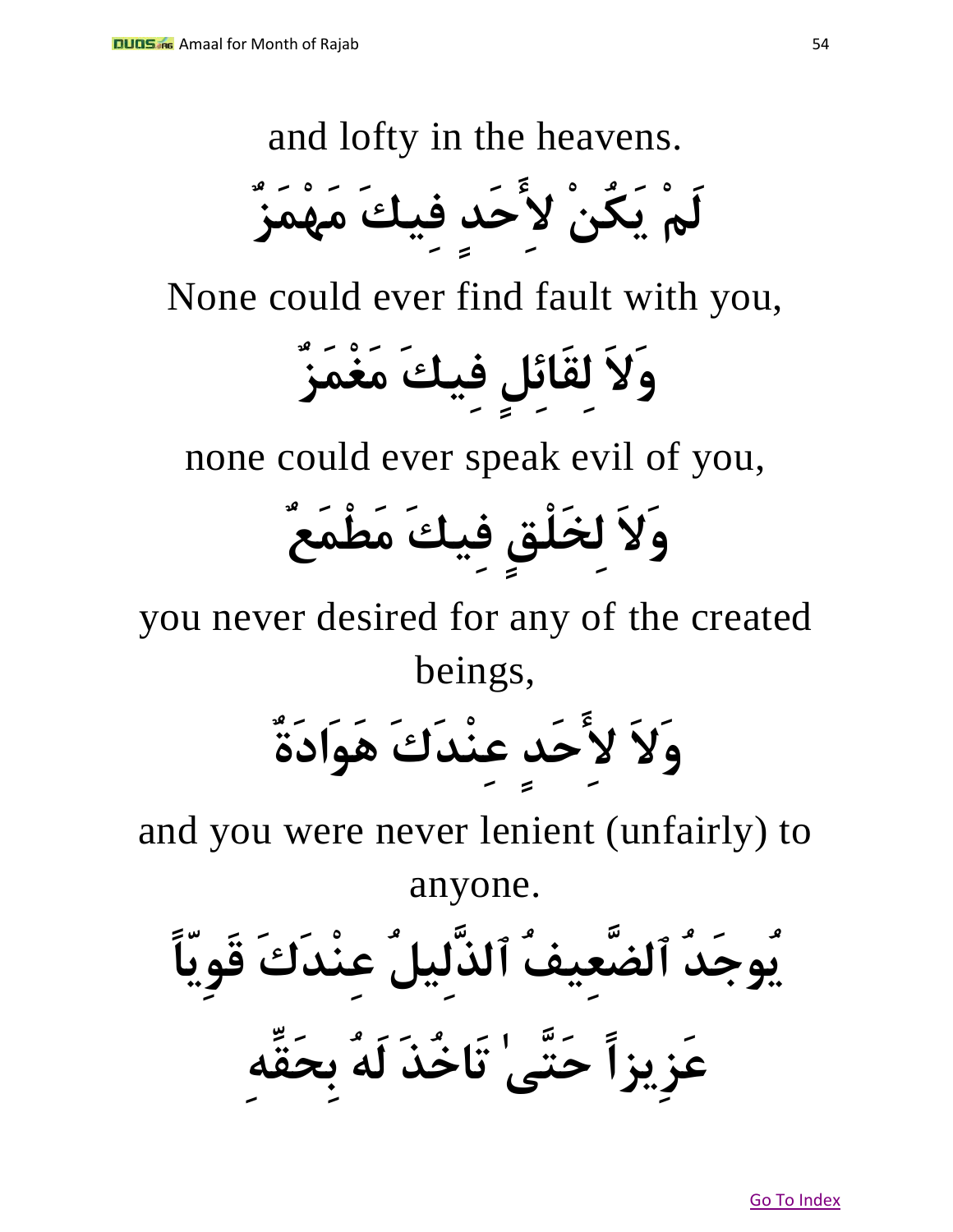The weak, humble one was strong and mighty in your view until you give him back his right, **وَٱلْقَوِيُّ ٱلْعَزِيزُ عِنْدَكَ ضَعِيفًا حَتَّىٰ تَاخُذَ مِنْهُ ٱلْحَقَّ**

and the strong, mighty one was weak in your view until you take the others' rights from him.

**الْقَرِيبُ وَٱلْبَعِيدُ عِنْدَكَ فِي ذٰلِكَ سَوَاءٌ**

The near and the remote were equal in your view.

### **شَانُكَ ٱلْحَقُّ وَٱلصِّدْقُ وَٱلرِّفْقُ**

Your habit was to be true, honest, and kind,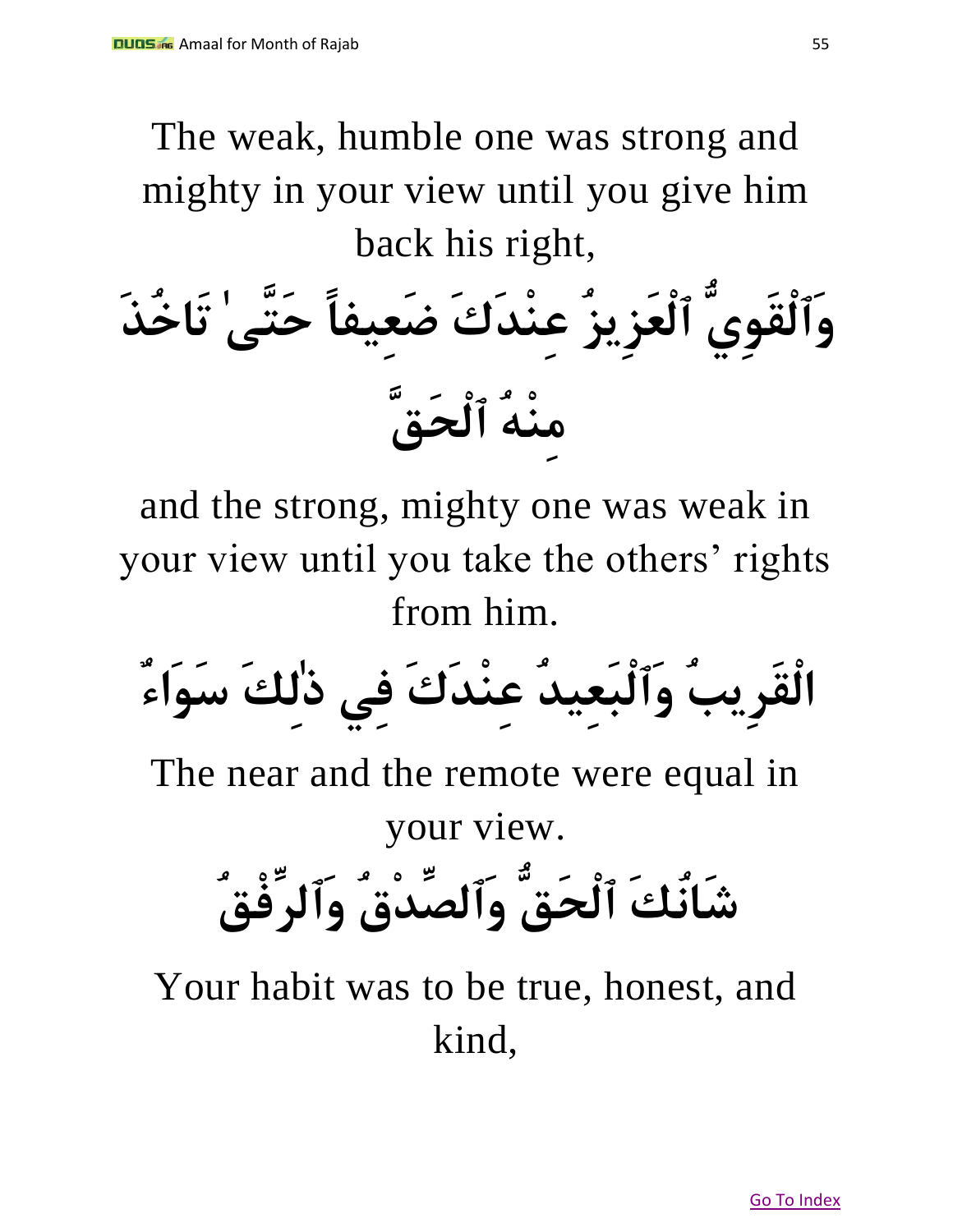**وَقَوْلُكَ حُكْمٌ وَحَتْمٌ**

your words were ruling and determination,

**وَامْرُكَ حِلْمٌ وَعَزْمٌ**

your custom was forbearance and fortitude,

#### **وَرَايُكَ عِلْمٌ وَحَزْمٌ**

and your view was knowledge and firmness.

**إِعْتَدَلَ بِكَ ٱلدِّينُ**

At your hands, the religion became even,

**وَسَهُلَ بِكَ ٱلْعَسِيرُ**

the difficult became easy,

**وَاطْفِئَتْ بِكَ ٱلنِّيرَانُ**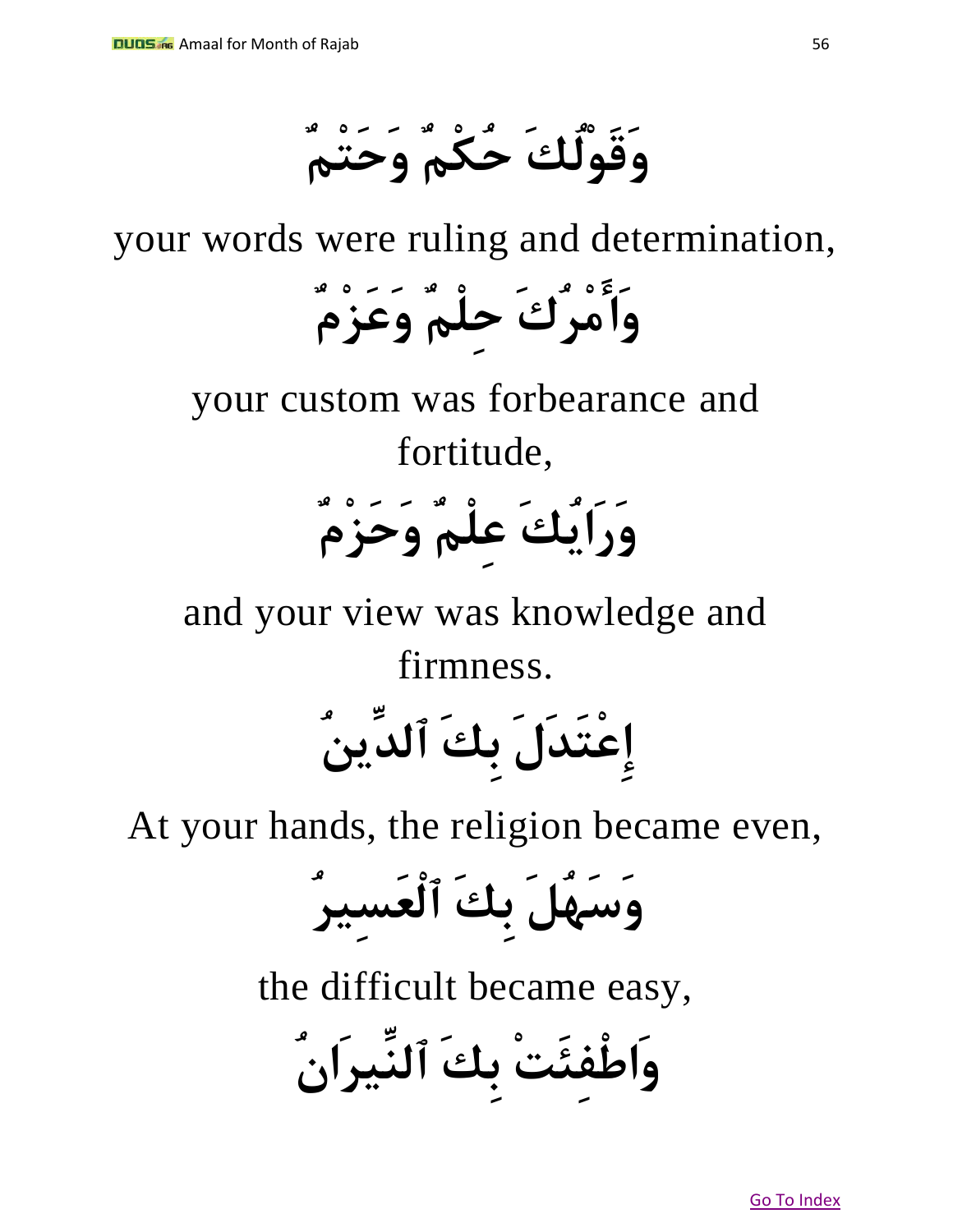the fires were extinguished,

**وَقَوِيَ بِكَ ٱإلِيـمَانُ**

the faith became strong,

**وَثَبَتَ بِكَ ٱإلِسْالَمُ**

Islam became steady,

**وَهَدَّتْ مُصِيبَتُكَ ٱالنَامَ**

and the calamity of losing you undermined all people.

# **فَإِنَّا لِلَّهِ وَإِنَّا إِلَيْهِ رَاجِعُونَ**

Surely, we are Allah's and to Him we shall surely return.

#### **لَعَنَ ٱللَّهُ مَنْ قَتَلَكَ**

Curse of Allah be upon him who slew you,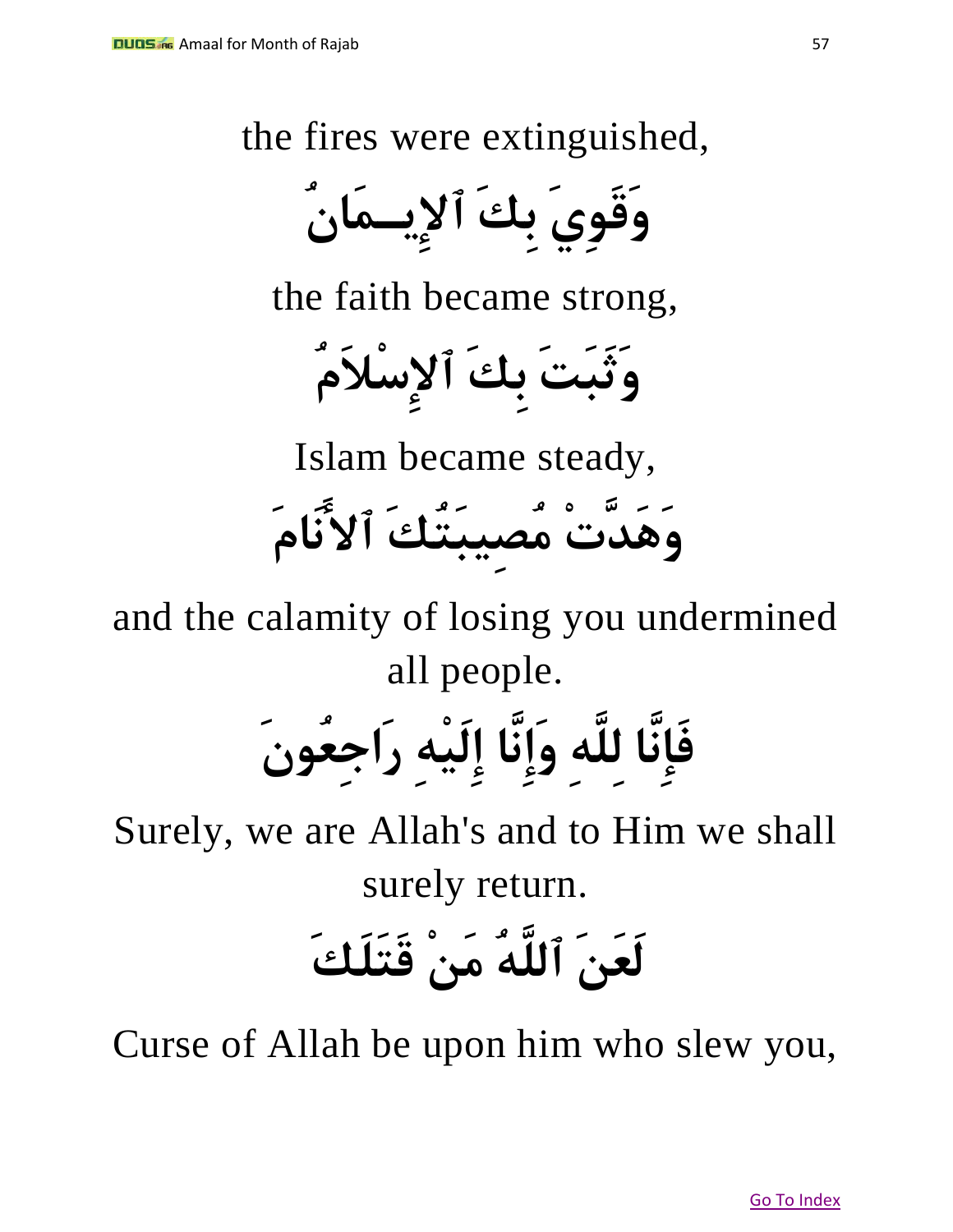**وَلَعَنَ ٱللَّهُ مَنْ خَالَفَكَ**

curse of Allah be upon him who mutinied against you,

### **وَلَعَنَ ٱللَّهُ مَنِ ٱفْتَرَىٰ عَلَيْكَ**

curse of Allah be upon him who forged lies against you,

#### **وَلَعَنَ ٱللَّهُ مَنْ ظَلَمَكَ وَغَصَبَكَ حَقَّكَ**

curse of Allah be upon him who wronged you and usurped your right,

**وَلَعَنَ ٱللَّهُ مَنْ بَلَغَهُ ذٰلِكَ فَرَضِيَ بِهِ**

and curse of Allah be upon him who, when was informed about this, was pleased with it.

**إِنَّا إِلَىٰ ٱللَّهِ مِنْهُمْ بُرَاءٌ**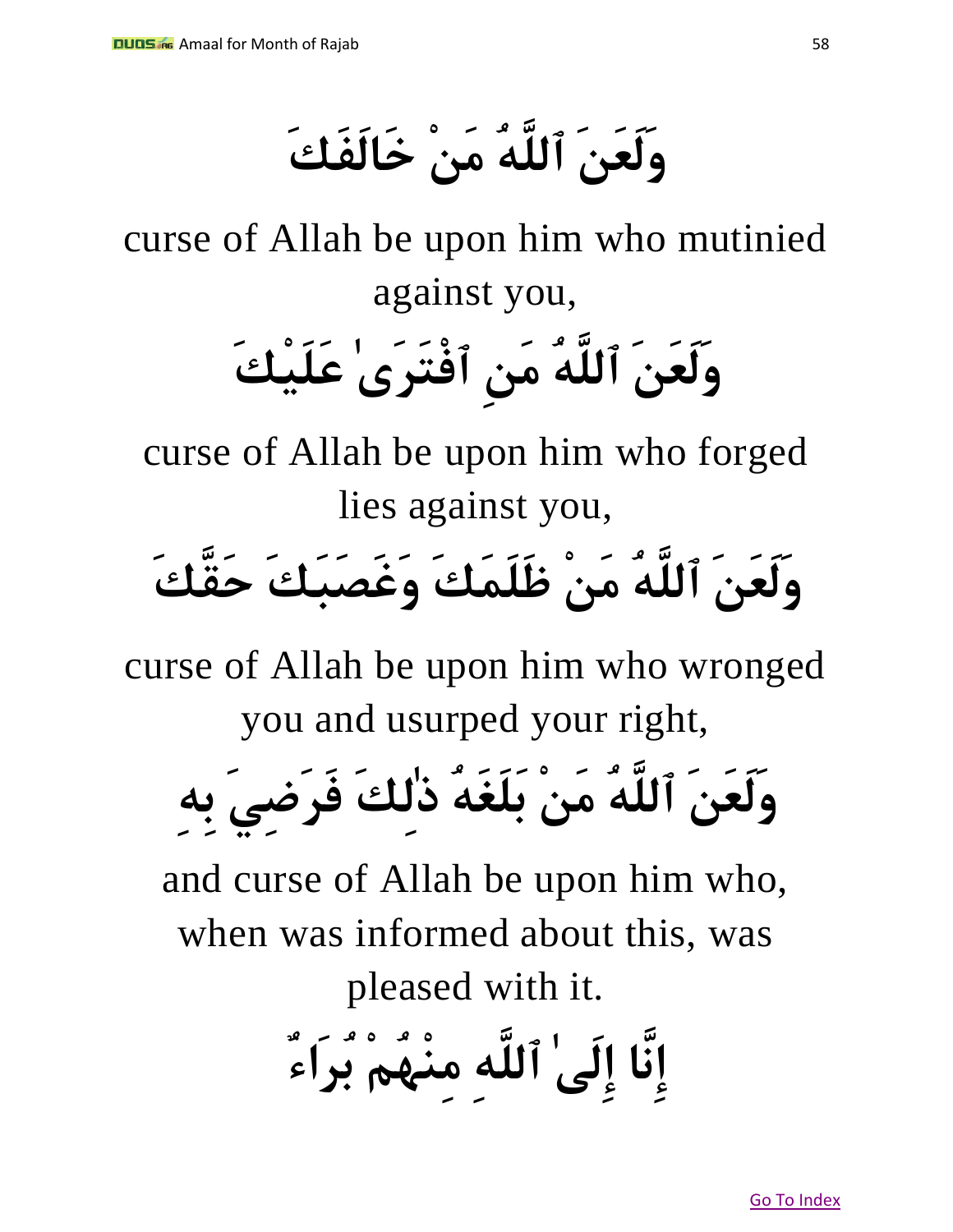#### Verily, we disavow all those before Allah. **لَعَنَ ٱللَّهُ امَّ ة خَالَفَتْكَ**

Curse of Allah be upon the group that disagreed with you,

**وَجَحَدَتْ وِالَيَتَكَ** 

denied your (Divinely commissioned) leadership,

**وَتَظَاهَرَتْ عَلَيْكَ وَقَتَلَتْكَ**

aided each other against you, slew you,

#### **وَحَادَتْ عَنْكَ وَخَذَلَتْكَ**

deviated from you, and disappointed you.

## **الْحَمْدُ لِلَّهِ ٱلَّذِي جَعَلَ ٱلنَّارَ مَثْوَاهُمْ**

All praise be to Allah, for Hellfire is the abode of those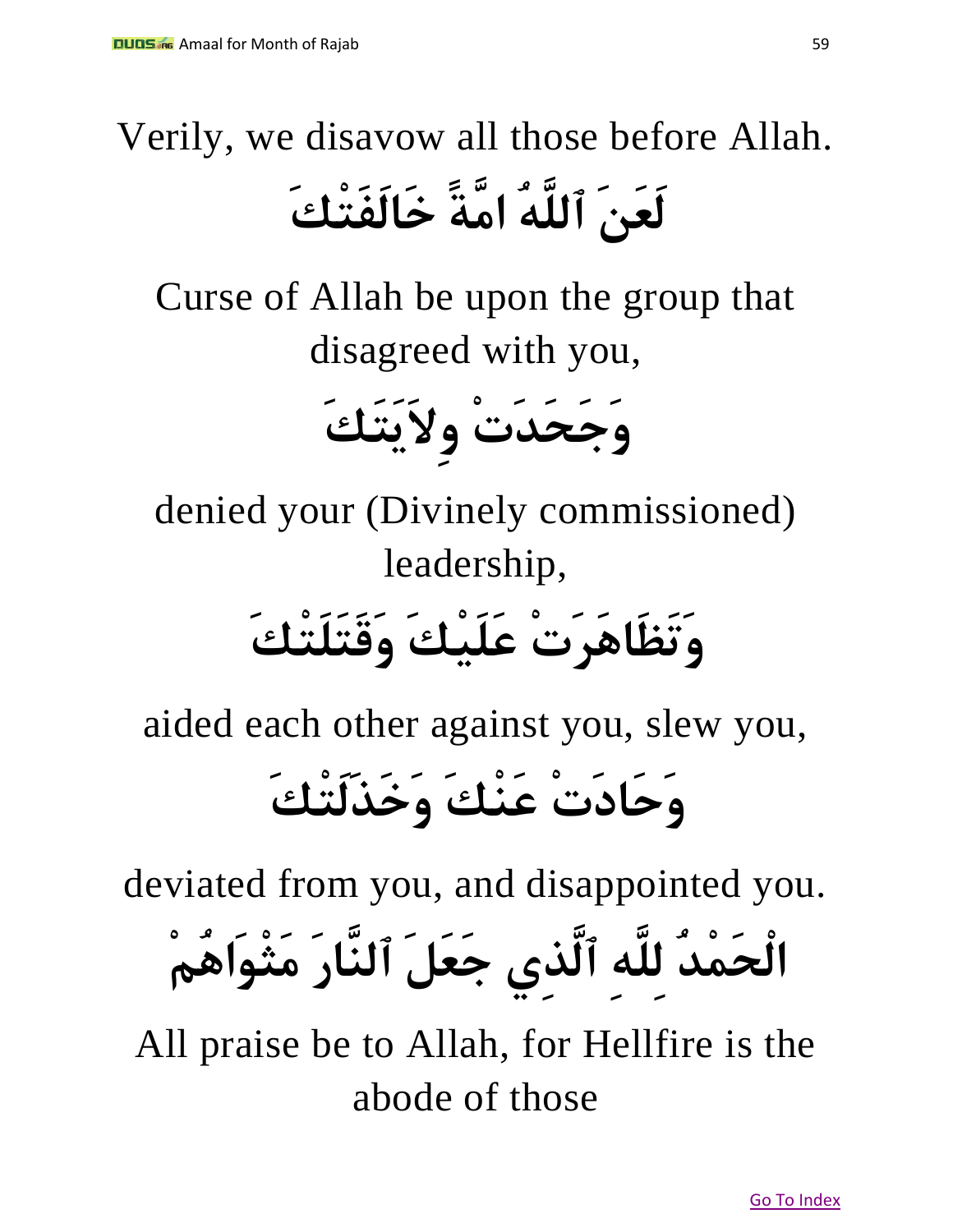**وَبِئْسَ ٱلْوِرْدُ ٱلْمَوْرُودُ**

and evil the place to which they are brought.

# **اشْهَدُ لَكَ يَا وَلِيَّ ٱللَّهِ وَوَلِيَّ رَسُولِهِ صَلَّىٰ ٱللَّهُ عَلَيْهِ وَآلِهِ بِٱلْبَالَغِ وَٱالدَاءِ**

I bear witness for you, O Intimate servant of Allah and loyalist of Allah's Messenger, peace be upon him and his Household, that you did convey and carry out (your mission).

**وَاشْهَدُ انَّكَ حَبِيبُ ٱللَّهِ وَبَابُهُ**

And I bear witness that you are the beloved of Allah and the door to Him,

**وَانَّكَ جَنْبُ ٱللَّهِ وَوَجْهُهُ ٱلَّذِي مِنْهُ يُؤْتَىٰ**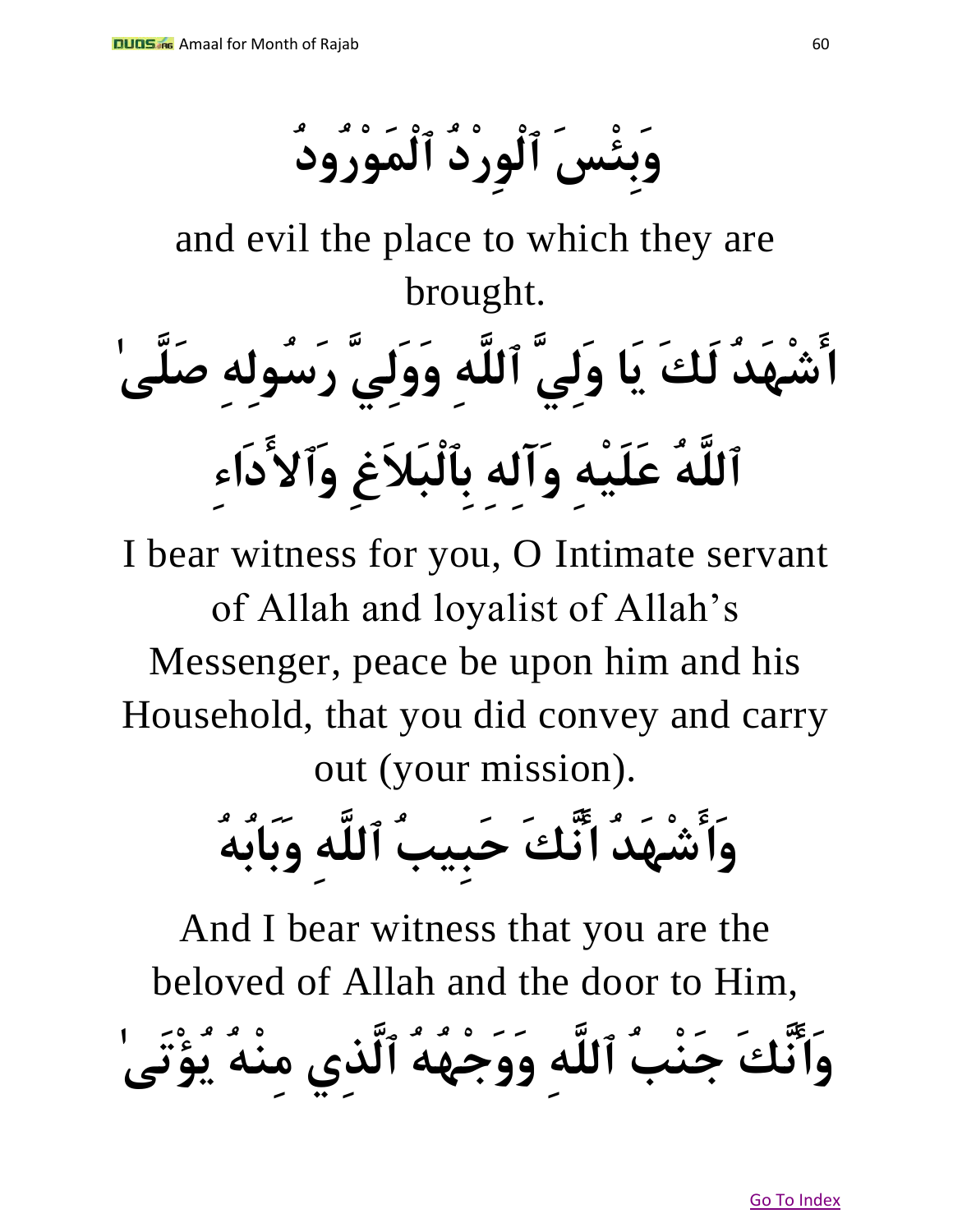you are the Side of Allah and His Face from which one can come to Allah,

**وَانَّكَ سَبِيلُ ٱللَّهِ**

you are Allah's way,

**وَانَّكَ عَبْدُ ٱللَّهِ**

you are Allah's servant,

**وَاخُو رَسُولِهِ صَلَّىٰ ٱللَّهُ عَلَيْهِ وَآلِهِ**

and you are the brother of His Messenger,

peace be upon him and his Household.

**اتَيْتُكَ زَائِرًا لِعَظِيمِ حَالِكَ وَمَنْزِلَتِكَ عِنْدَ ٱللَّهِ وَعِنْدَ رَسُولِهِ** 

I have thus come to visit you because you enjoy a magnificent position and standing with Allah and with His Messenger.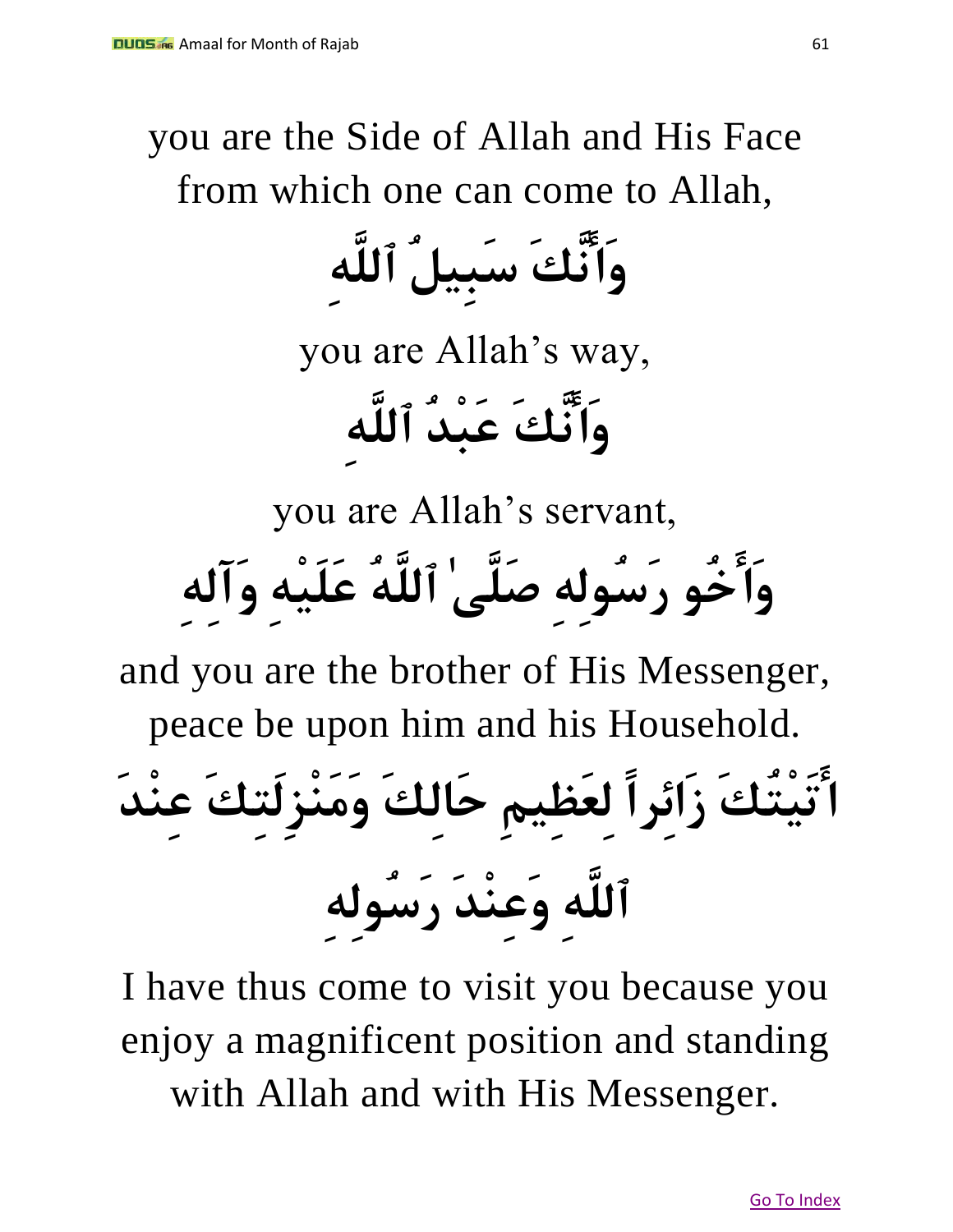**مُتَقَرِّبًا إِلَىٰ ٱللَّهِ بِزِيَارَتِكَ**

So, I seek nearness to Allah through my visit to you

**رَاغِبًا إِلَيْكَ فِي ٱلشَّفَاعَةِ** 

and I desire that you will intercede for me.

**ابْتَغِي بِشَفَاعَتِكَ خَالَ صَ نَفْسِي**

Through your intercession for me, I hope for redemption of myself,

## **مُتَعَوِّذًا بِكَ مِنَ ٱلنَّارِ**

I seek refuge with you against Hellfire,

**هَارِبًا مِنْ ذُنُوبِيَ ٱلَّتِي ٱحْتَطَبْتُهَا عَلَىٰ ظَهْرِي**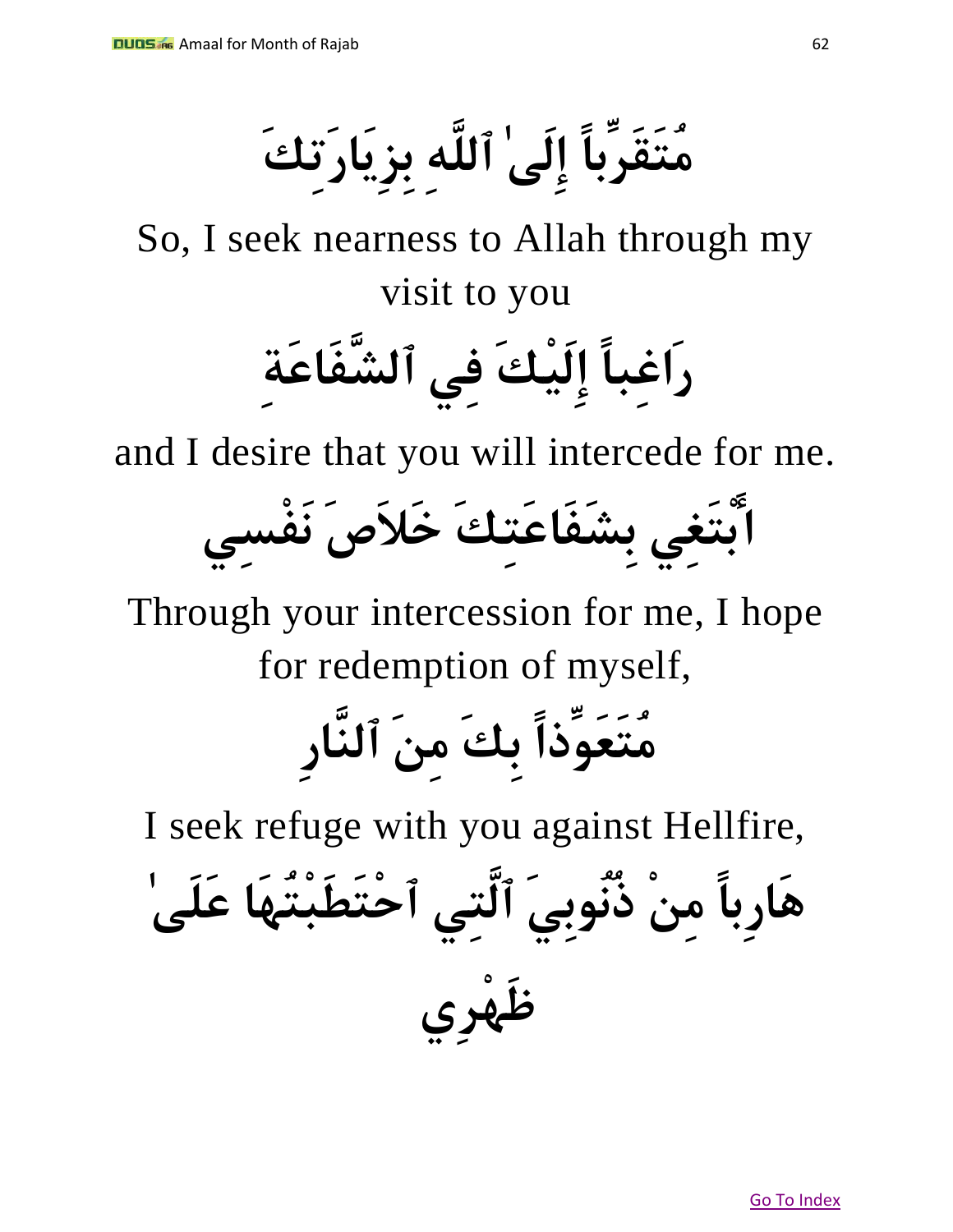I am fleeing from my sins that I have overburdened myself with them,

**فَزِعًا إِلَيْكَ رَجَاءَ رَحْمَةِ رَبِّي**

and I resort to you in the hope of my Lord's mercy.

**اتَيْتُكَ اسْتَشْفِعُ بِكَ يَا مَوْالَيَ إِلَىٰ ٱللَّهِ** 

I have come to you, O my master, seeking your intercession for me before Allah

**وَاتَقَرَّبُ بِكَ إِلَيْهِ لِيَقْضِيَ بِكَ حَوَائِجِي**

and seeking nearness to Him through you so that He may settle my needs;

**فَٱشْفَعْ لِي يَا امِيرَ ٱلْمُؤْمِنِينَ**

so, (please) intercede for me, O Commander of the Faithful.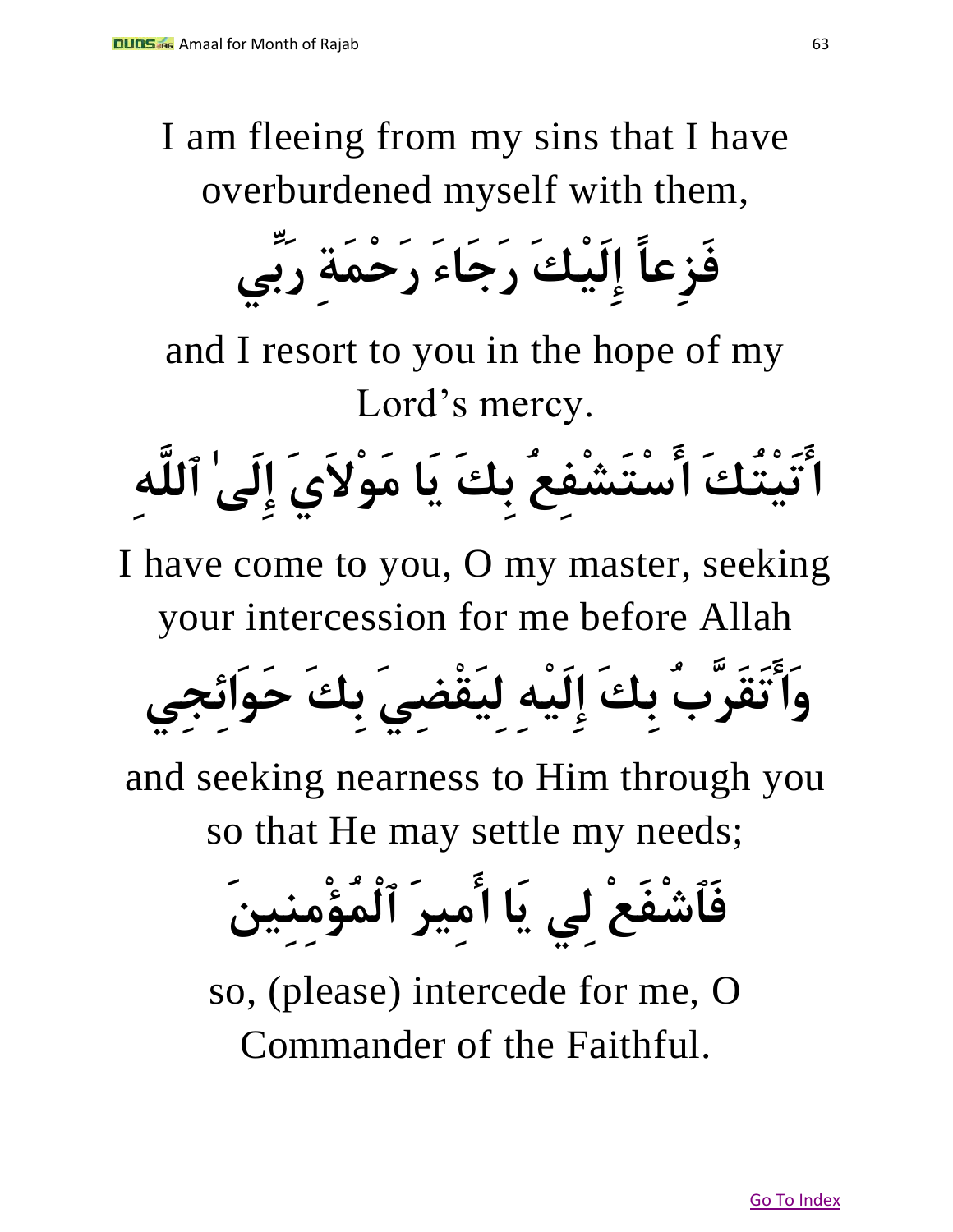**فَإِنِّي عَبْدُ ٱللَّهِ وَمَوْالَكَ وَزَائِرُكَ**

Verily, I am the slave of Allah and your servant and visitor,

### **وَلَكَ عِنْدَ ٱللَّهِ ٱلْمَقَامُ ٱلْمَعْلُومُ**

and you enjoy a distinguished position with Allah,

#### **وَٱلْجَاهُ ٱلْعَظِيمُ**

a great rank,

**وَٱلشَّانُ ٱلْكَبِيرُ** 

a big standing, **وَٱلشَّفَاعَةُ ٱلْمَقْبُولَةُ** 

and an admitted right of intercession.

**اَللَّهُمَّ صَلِّ عَلَىٰ مُحَمَّدٍ وَآلِ مُحَمَّدٍ**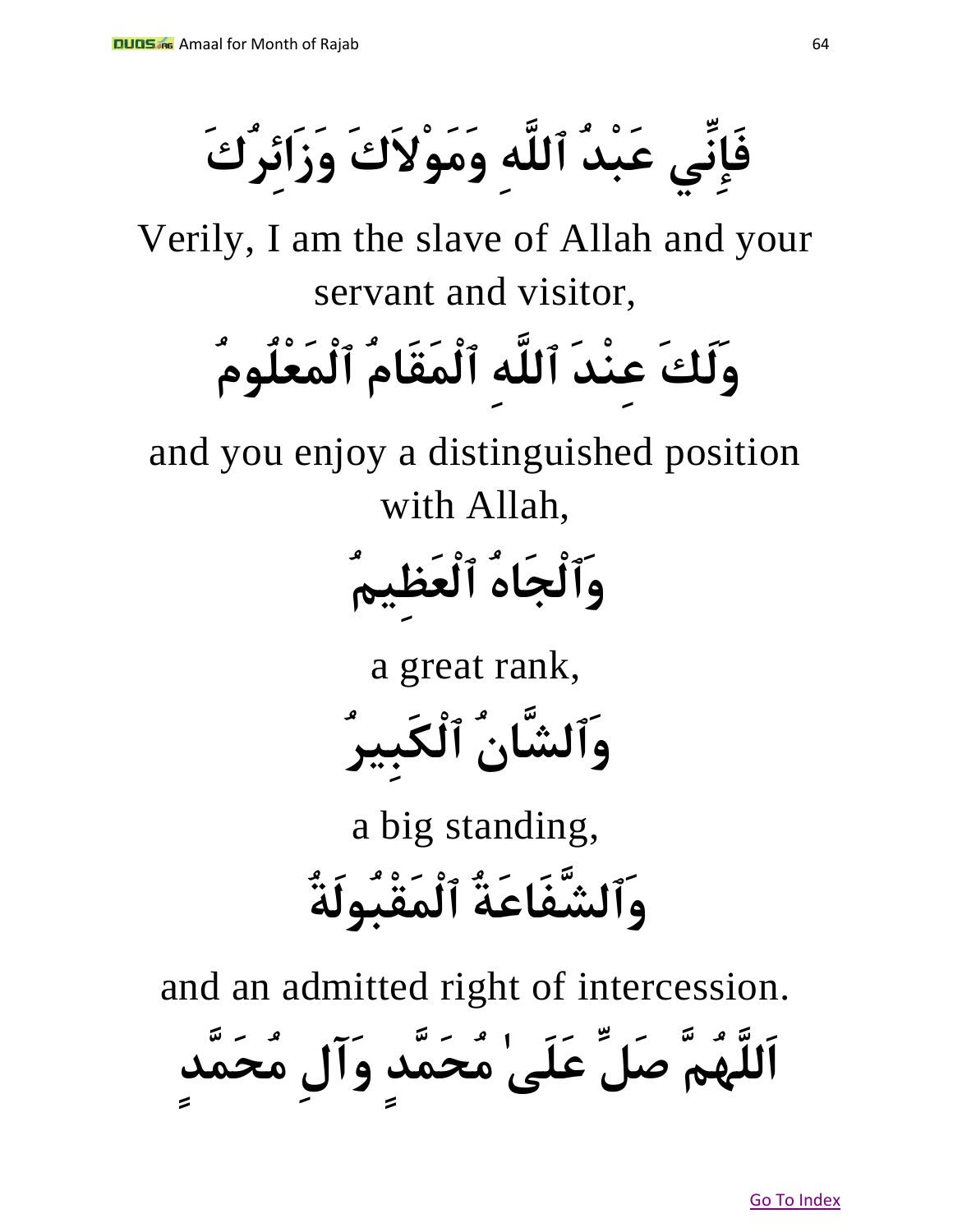Go To Index O Allah, (please do) send blessings upon Muhammad and the Household of Muhammad **وَصَلِّ عَلَىٰ عَبْدِكَ وَامِينِكَ ٱالوْفَىٰ**  and send blessings upon Your servant, Your most faithful trustee, **وَعُرْوَتِكَ ٱلْوُثْقَىٰ**  Your firmest handle, **وَيَدِكَ ٱلْعُلْيَا** Your highest Hand, **وَكَلِمَتِكَ ٱلْحُسْنَىٰ**  Your excellent Word, **وَحُجَّتِكَ عَلَىٰ ٱلْوَرَىٰ** Your argument on the people,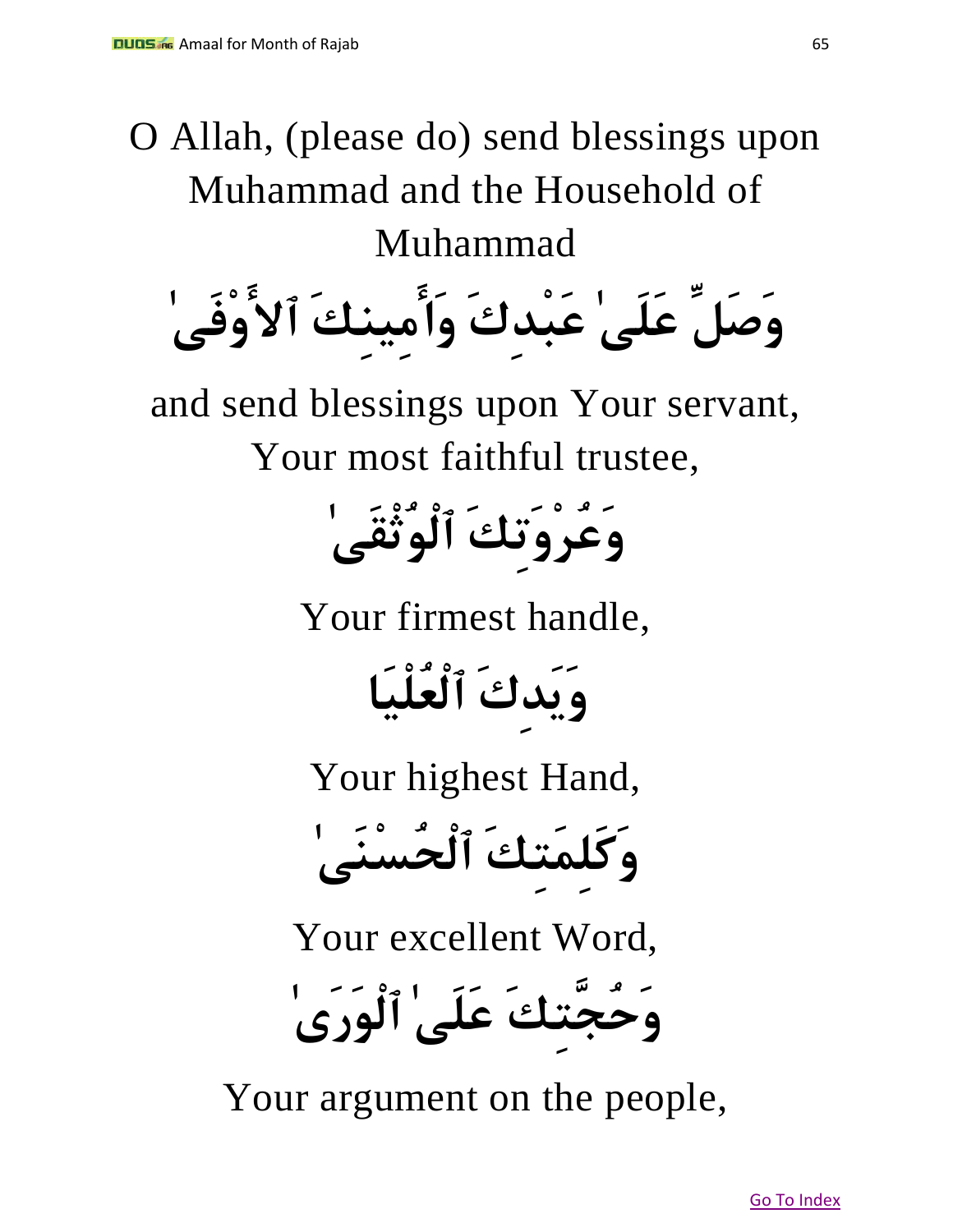**وَصِدِّيقِكَ ٱالكْبَرِ** 

Your grandest veracious one,

**سَيِّدِ ٱالوْصِيَاءِ** 

the chief of the Prophets' successors,

**وَرُكْنِ ٱالوْلِيَاءِ** 

the reliance of the saints,

**وَعِمَادِ ٱالصْفِيَاءِ** 

the support of the elite ones,

**امِيرِ ٱلْمُؤْمِنِينَ**

the commander of the faithful,

**وَيَعْسُوبِ ٱلْمُتَّقِينَ** 

the leader of the pious ones,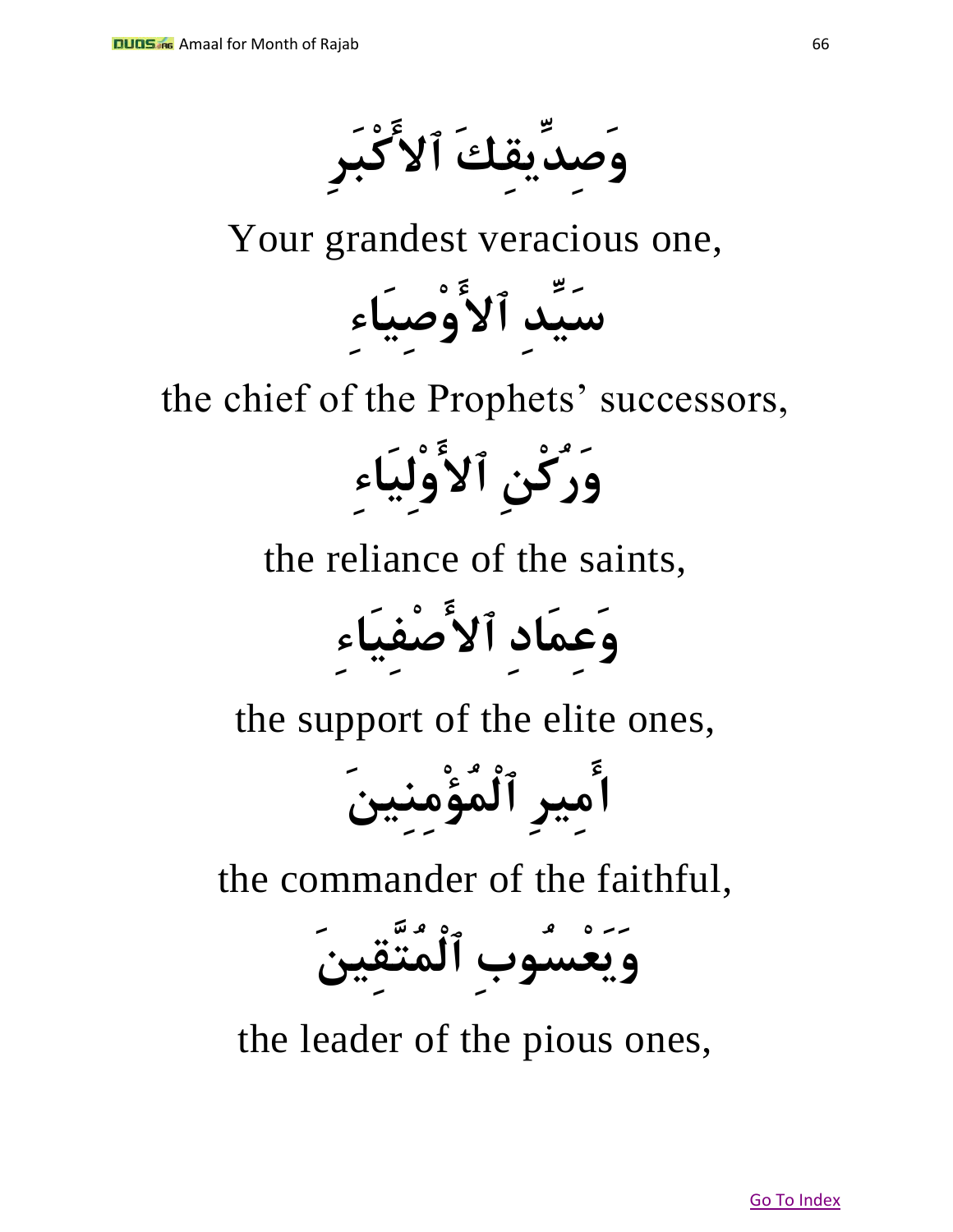**وَقُدْوَةِ ٱلصِّدِّيقِينَ**

the example of the veracious ones,

**وَإِمَامِ ٱلصَّالِحِينَ** 

the pattern of the righteous ones,

**ٱلْمَعْصُومِ مِنَ ٱلزَّلَلِ** 

the one protected against flaws,

**وَٱلْمَفْطُومِ مِنَ ٱلْخَلَلِ**

the one saved from defects,

**وَٱلْمُهَذَّبِ مِنَ ٱلْعَيْبِ** 

the one cleared from faults,

**وَٱلْمُطَهَّرِ مِنَ ٱلرَّيْبِ**

the one purified from doubts,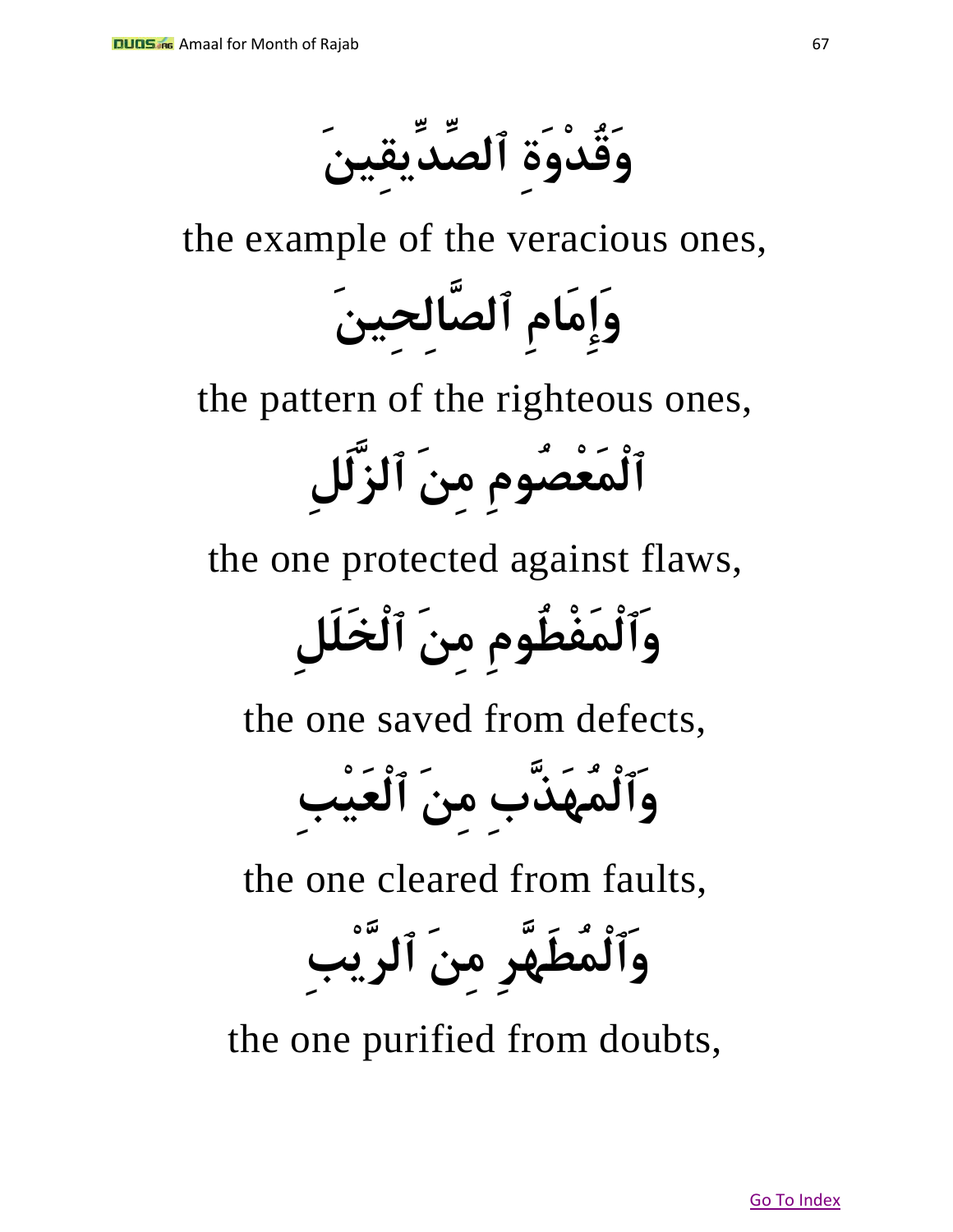

the brother of Your Prophet,



the successor of Your Messenger,

**وَٱلْبَائِتِ عَلَىٰ فِرَاشِهِ** 

the one who replaced him when he spent that night instead of him,

**وَٱلْمُوَاسِي لَهُ بِنَفْسِهِ**

the one who sacrificed his soul for him,

**وَكَاشِفِ ٱلْكَرْبِ عَنْ وَجْهِهِ** 

the one who always relieved him in harsh situations,

**ٱلَّذِي جَعَلْتَهُ سَيْفًا لِنُبُوَّتِهِ**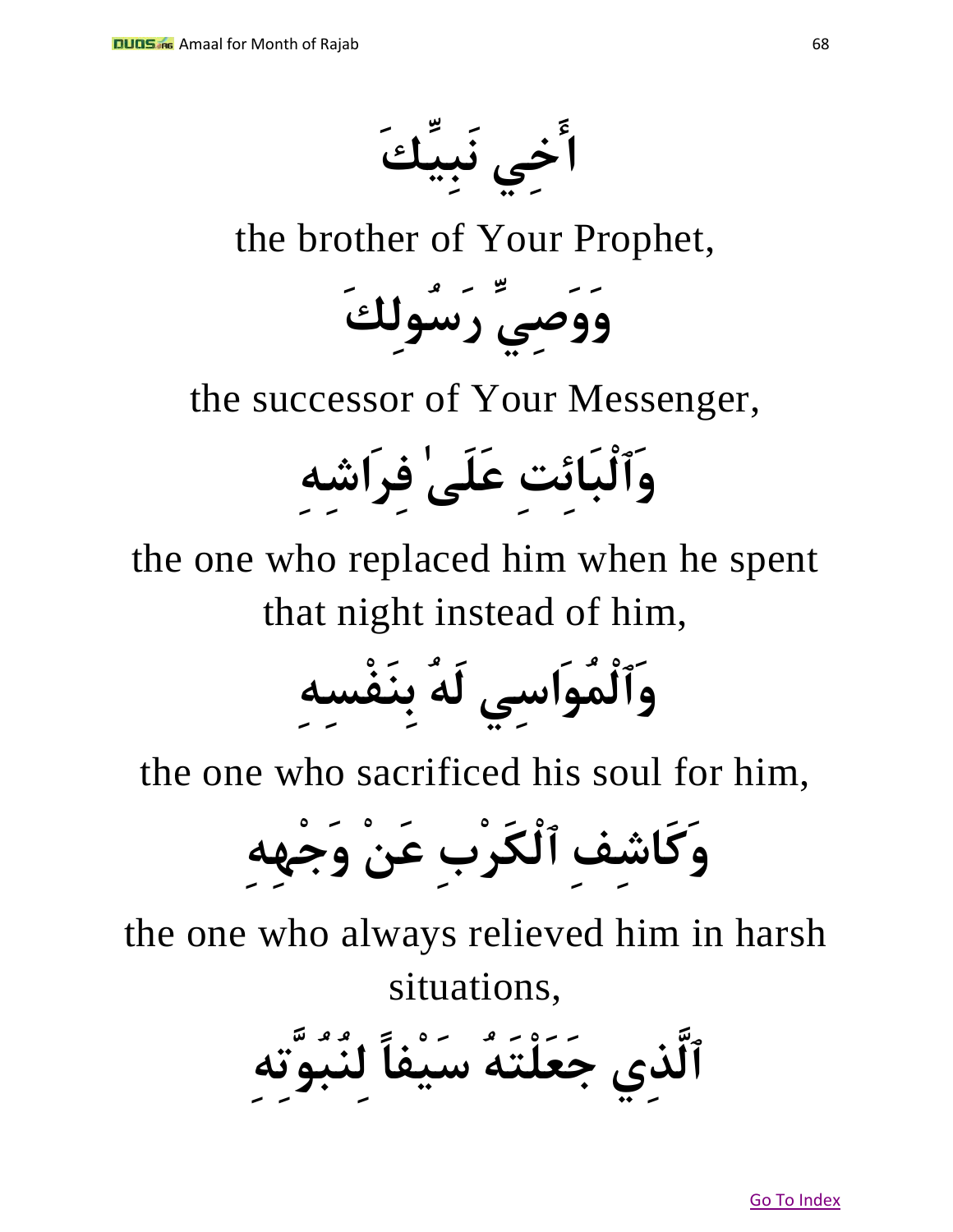#### and the one whom You chose to be the sword of his (i.e. the Prophet) Prophethood,



the miracle of his (Divine) mission,

**وَدَالَلَة وَاضِحَة لِحُجَّ تِهِ**

the lucid indication of his arguments,

**وَحَامِال لِرَايَتِهِ**

the bearer of his pennon,

**وَوِقَايَة لِمُهْجَتِهِ** 

the protector of his soul,

**وَهَادِيًا الِمَّتِهِ**

the guide of his nation,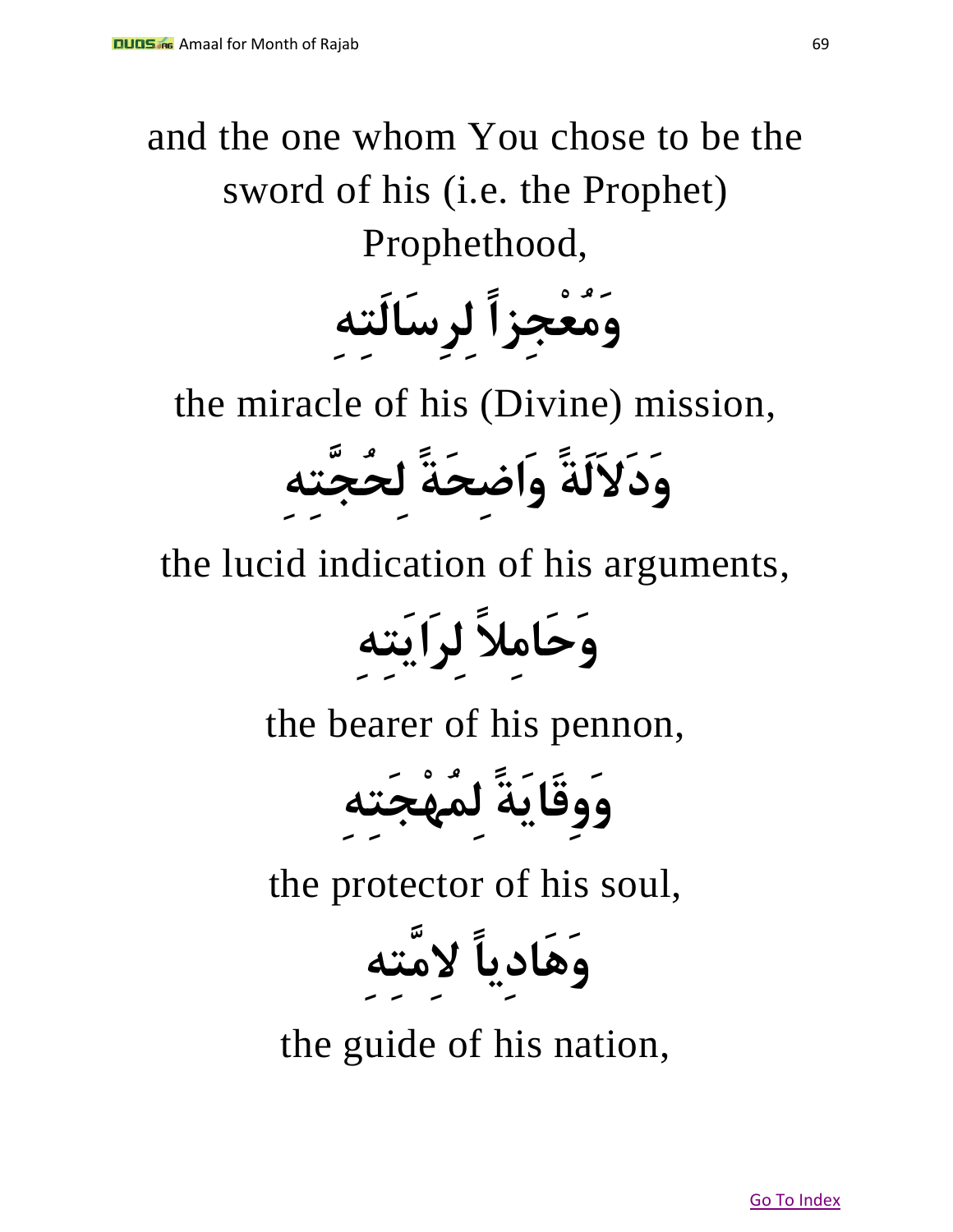**وَيَدًا لِبَاسِهِ**

the power of his might,

**وَتَاجًا لِرَاسِهِ**

the crown of his head,

**وَبَابًا لِنَصْرِهِ**

the door to his victory,

**وَمِفْتَاحًا لِظَفَرِهِ**

and the key to his triumph,

**حَتَّىٰ هَزَمَ جُنُودَ ٱلشِّ رْكِ بِايْدِكَ**

until he defeated the armies of polytheism by Your aid,

**وَابَادَ عَسَاكِرَ ٱلْكُفْرِ بِامْرِكَ**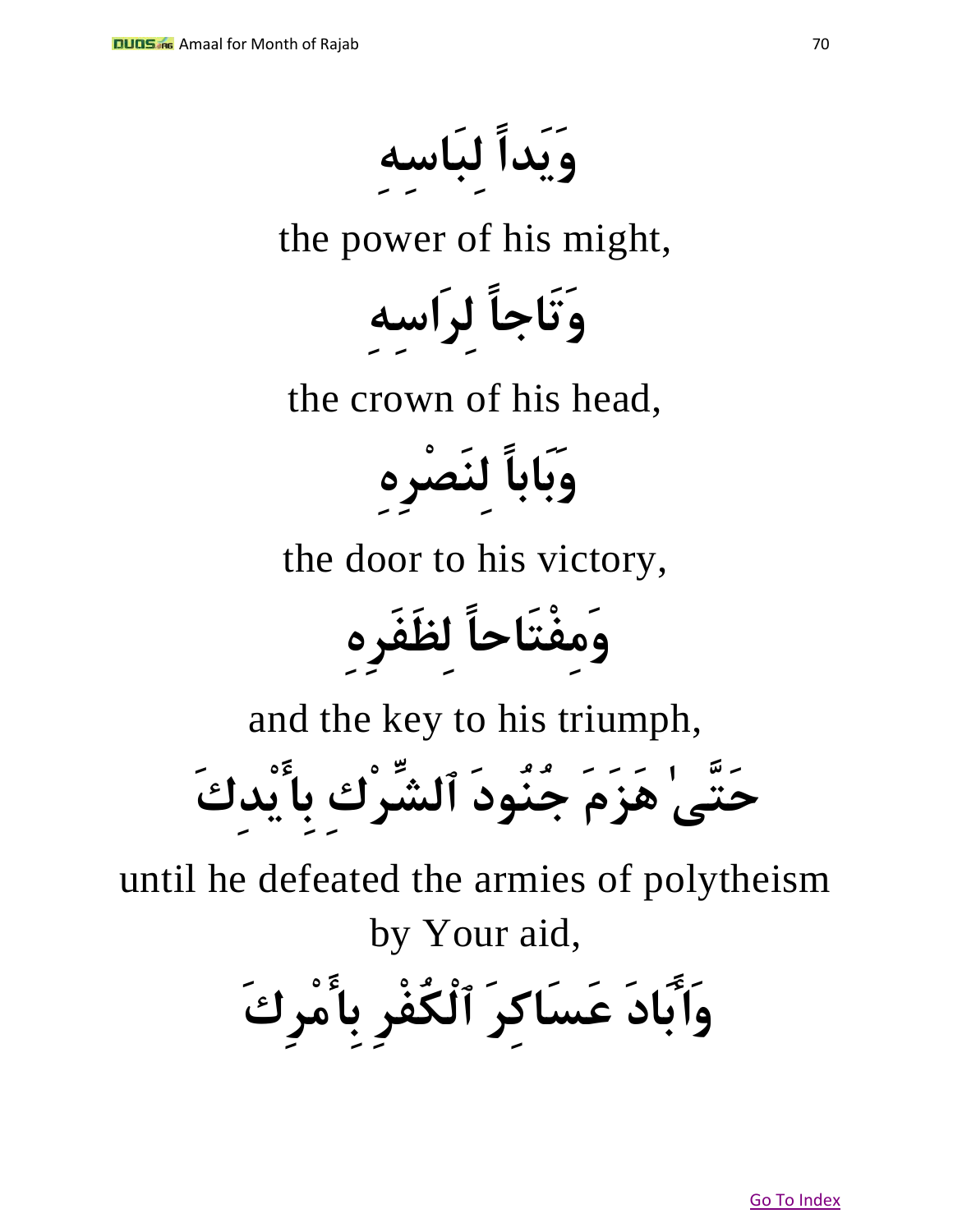terminated the warriors of atheism by Your permission, **وَبَذَلَ نَفْسَهُ فِي مَرْضَاتِكَ وَمَرْضَاةِ رَسُولِكَ** 

exerted all efforts to win the pleasure of You and Your Messenger,

### **وَجَعَلَهَا وَقْفًا عَلَىٰ طَاعَتِهِ**

devoted all of his efforts to the obedience to him,

**وَمَجِنًّا دُونَ نَكْبَتِهِ**

and made of himself armor to protect him from any misfortune,

**حَتَّىٰ فَاضَتْ نَفْسُهُ صَلَّىٰ ٱللَّهُ عَلَيْهِ وَآلِهِ** 

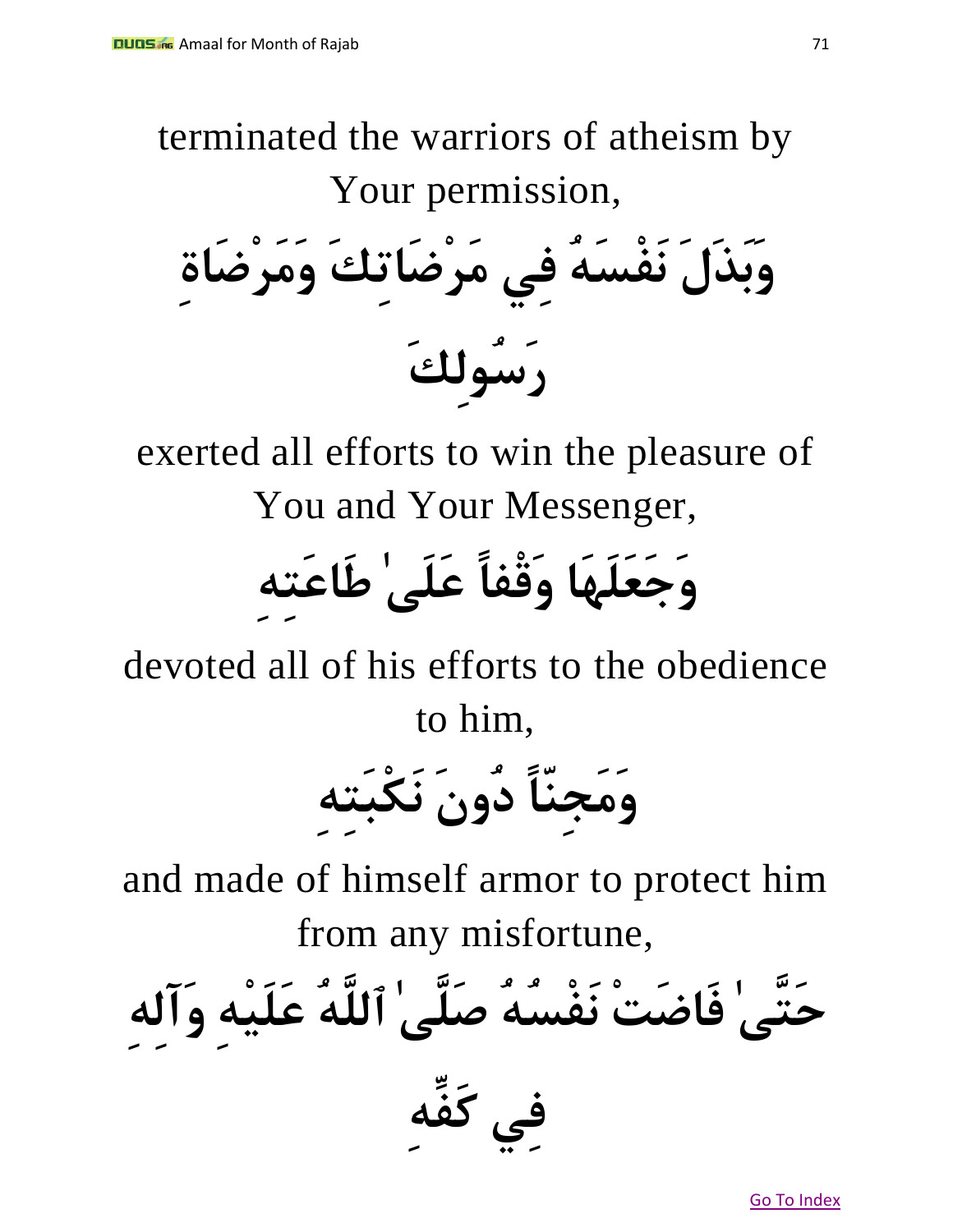until the soul of the Prophet, peace be upon him and his Household, departed his body while his face was in the hand of `Ali,

**وَٱسْتَلَبَ بَرْدَهَا**

who thus felt its coldness,

**وَمَسَحَهُ عَلَىٰ وَجْهِهِ**

and rubbed his face therewith.

**وَاعَانَتْهُ مَالئِكَتُكَ عَلَىٰ غُسْلِهِ وَتَجْهِيزِهِ**

And Your angels helped him bathe and prepare his body for burial.

**وَصَلَّىٰ عَلَيْهِ وَوَارَىٰ شَخْصَهُ**

He then performed [the ritual] prayer for him, buried his body,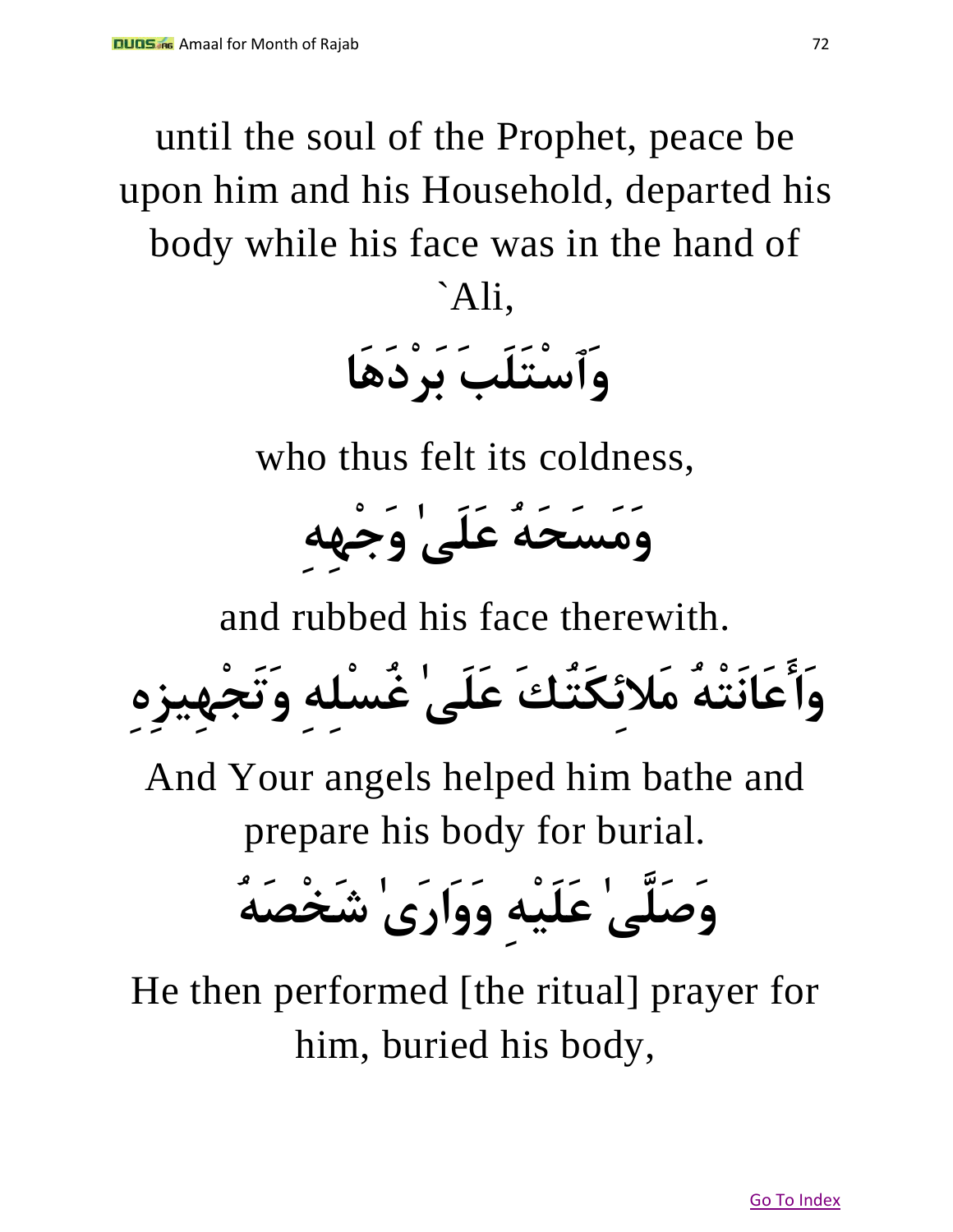**وَقَضَىٰ دَيْنَهُ**

settled his debts,

**وَانْجَزَ وَعْدَهُ** 

fulfilled his promises,

**وَلَزِمَ عَهْدَهُ**

made his covenants,

**وَٱحْتَذَىٰ مِثَالَهُ** 

followed his example,

**وَحَفِظَ وَصِيَّتَهُ** 

and abode by his will.

**وَحِينَ وَجَدَ انْصَارًا نَهَضَ مُسْتَقِالًّ بِاعْبَاءِ** 

**ٱلْخِالَفَةِ**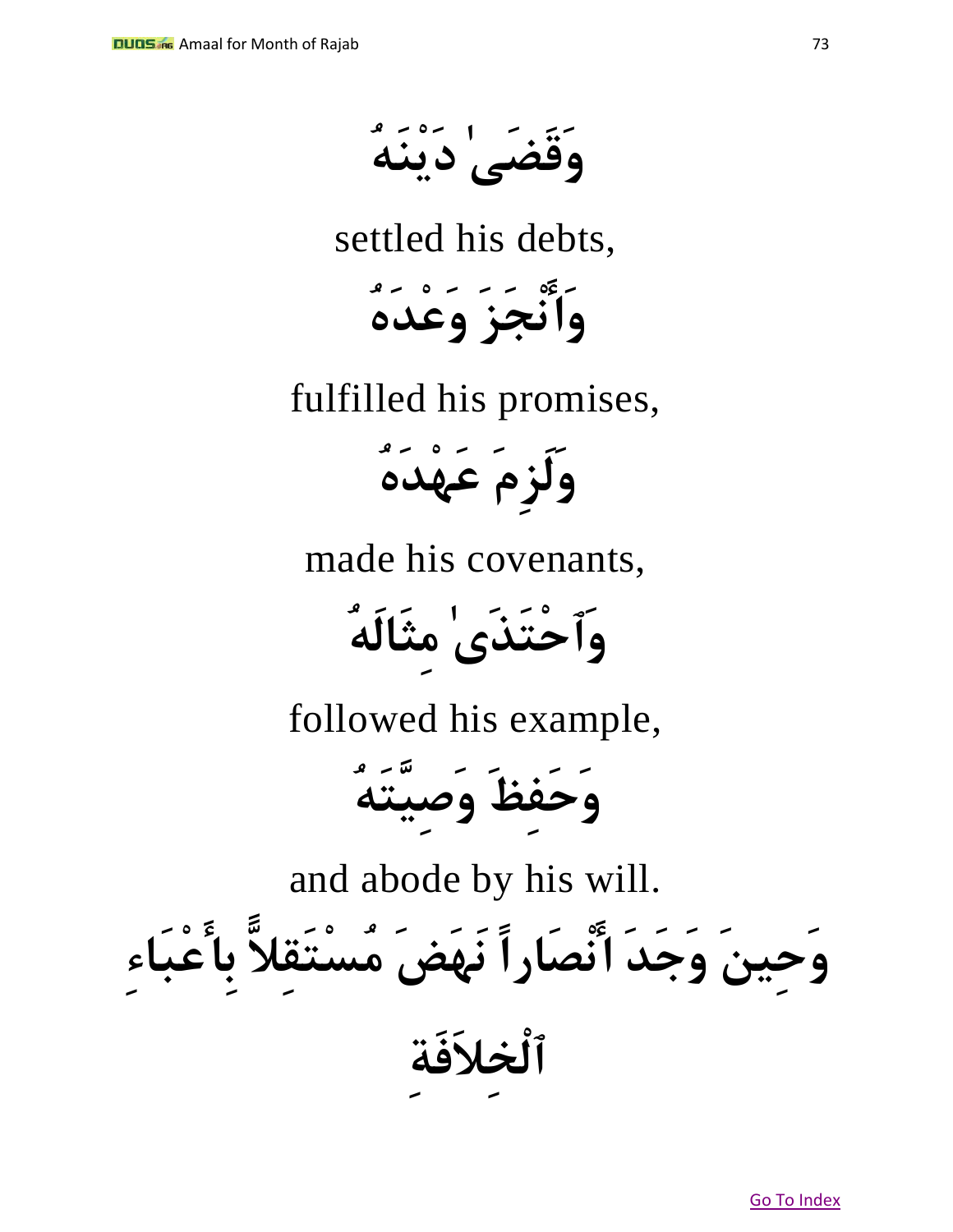### When he could find supporters, he undertook the burdens of the position of leadership (caliphate)

# **مُضْطَلِعًا بِاثْقَالِ ٱإلِمَامَةِ**

and assumed the loads of Imamate.

**فَنَصَبَ رَايَةَ ٱلْهُدَىٰ فِي عِبَادِكَ**

He thus hoisted the flag of true guidance among Your servants,

**وَنَشَرَ ثَوْبَ ٱالمْنِ فِي بِالَدِكَ** 

spread the dress of security in Your lands,

**وَبَسَطَ ٱلْعَدْلَ فِي بَرِيَّتِكَ**

extended justice among Your creatures,

**وَحَكَمَ بِكِتَابِكَ فِي خَلِيقَتِكَ**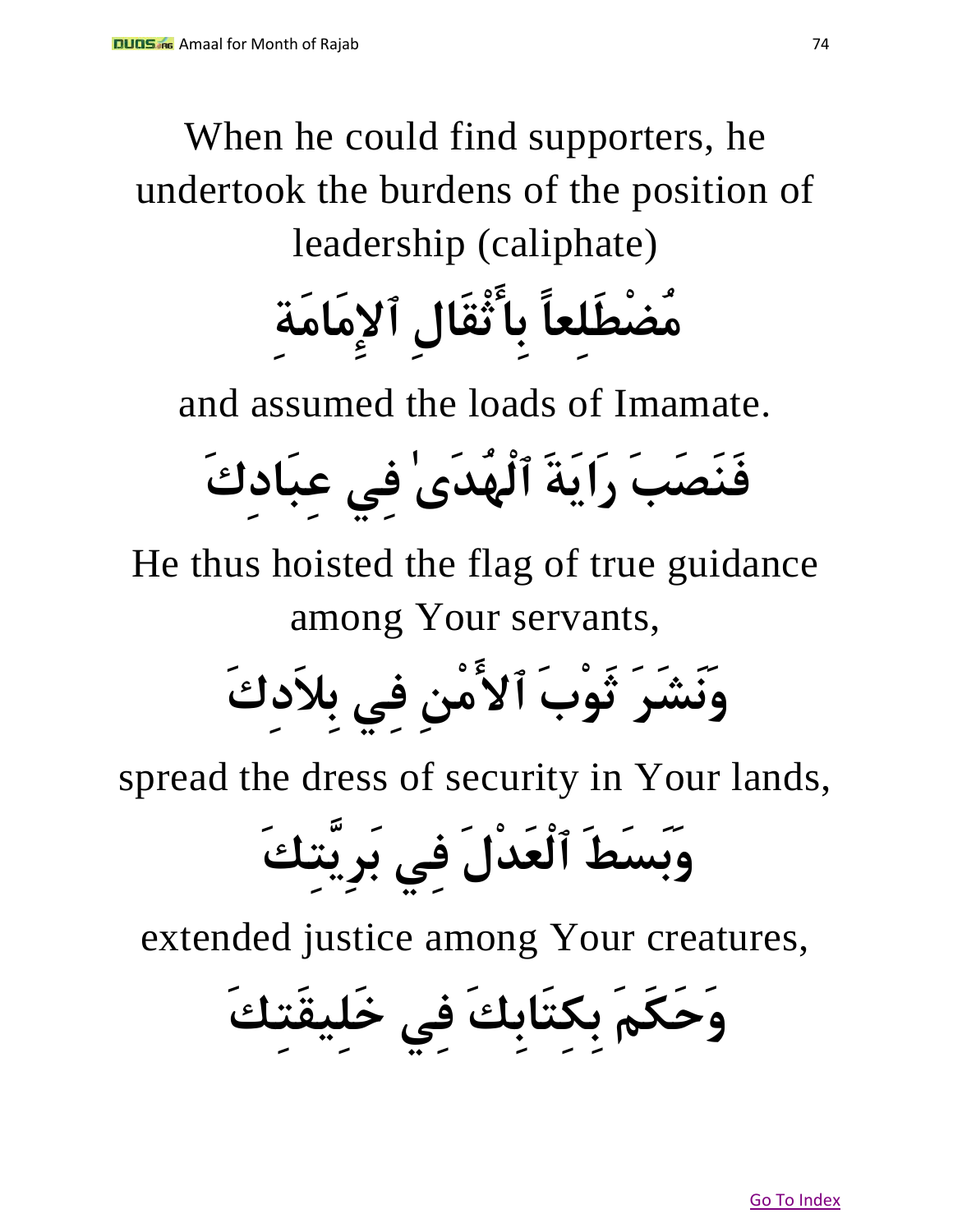### judged according to Your Book among your beings, **وَاقَامَ الْحُدُودَ**

executed the laws,

**وَقَمَعَ ٱلْجُحُودَ**

suppressed unbelief,

**وَقَوَّمَ ٱلزَّيْغَ**

rectified the deviation,

**وَسَكَّنَ ٱلْغَمْرَةَ** 

mollified the criticism,

**وَابَادَ ٱلْفَتْرَةَ**

eradicated lethargy,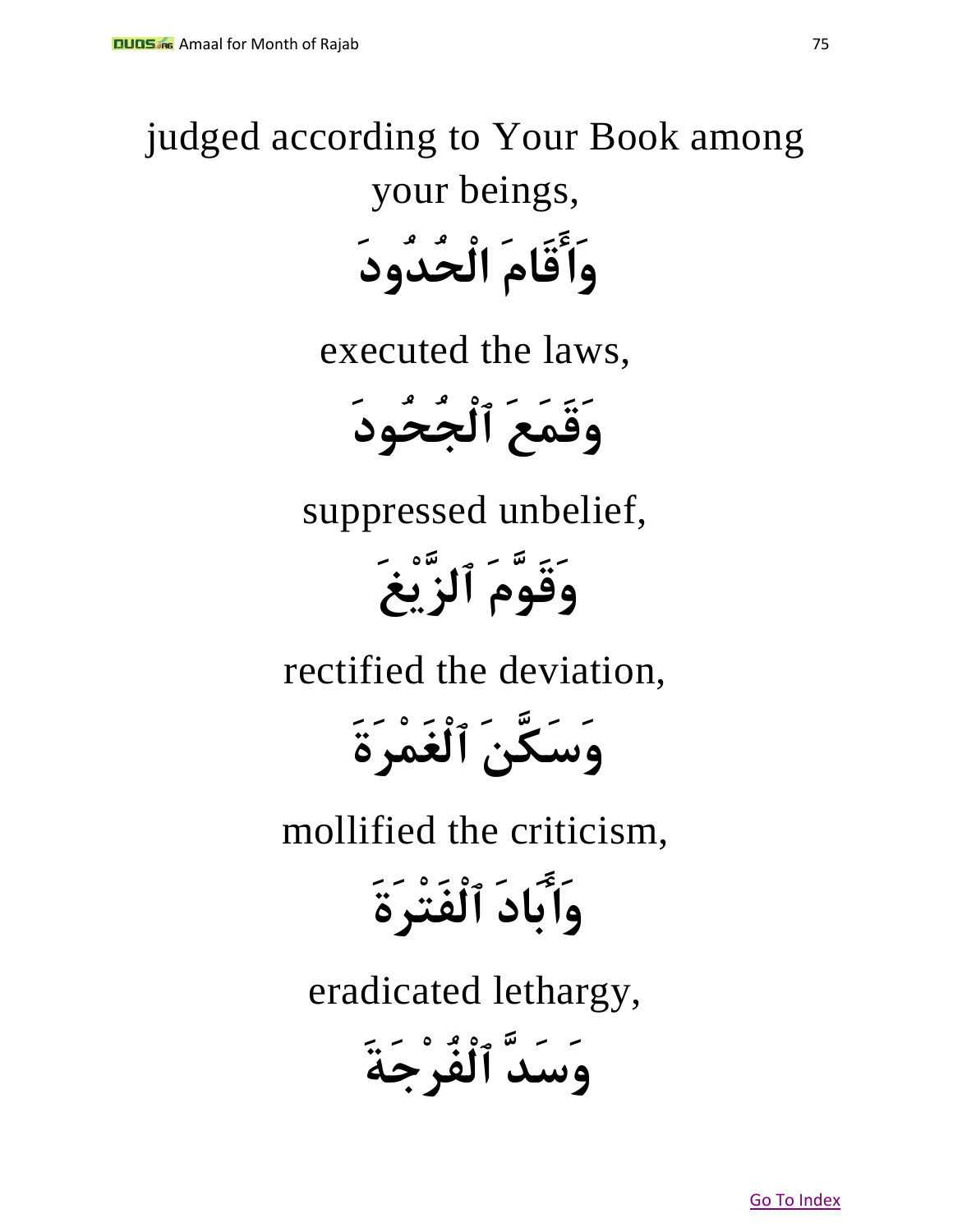### blocked the gap, **وَقَتَلَ ٱلنَّاكِثَةَ وَٱلْقَاسِطَةَ وَٱلْمَارِقَةَ** killed the preachers, the wrongdoers, and the apostates, **وَلَمْ يَزَلْ عَلَىٰ مِنْهَاجِ رَسُولِ ٱللَّهِ صَلَّىٰ ٱللَّهُ عَلَيْهِ وَآلِهِ وَوَتِيرَتِهِ**

kept on following the course and tradition of Allah's Messenger, peace be upon him and his Household,

## **وَلُطْفِ شَاكِلَتِهِ**

kept on following his excellent pattern,

**وَجَمَالِ سِيرَتِهِ**

kept on following his superb practice,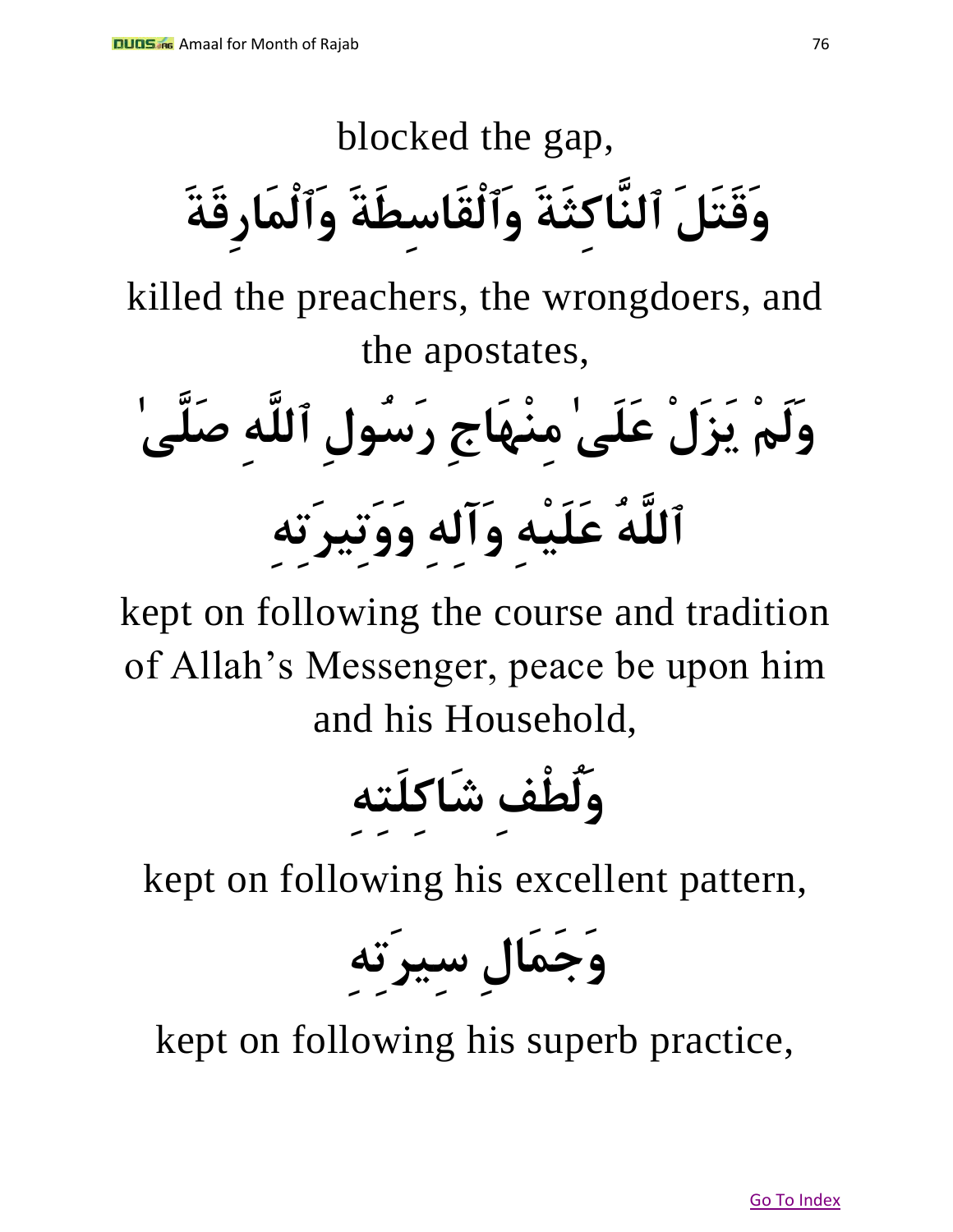**مُقْتَدِيًا بِسُنَّتِهِ** 

he imitated his convention,



held fast to his morale,

**مُبَاشِرًا لِطَرِيقَتِهِ**

and copied his way (of treating with matters).

**وَامْثِلَتُهُ نَصْبُ عَيْنَيْهِ**

And he always noticed the Prophet's deeds as if they were before his eyes;

## **يَحْمِلُ عِبَادَكَ عَلَيْهَا**

he thus ordered Your servants to copy these deeds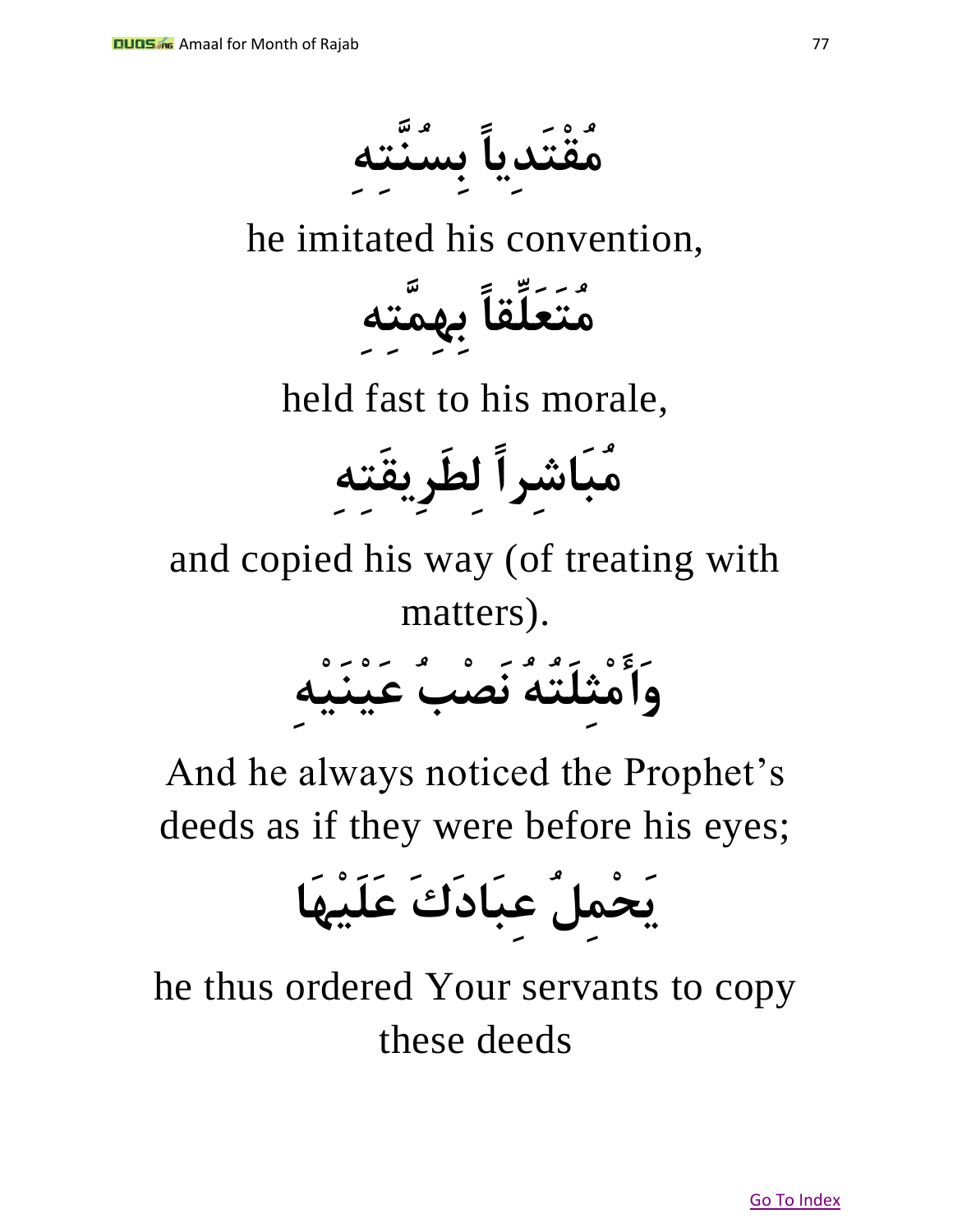**وَيَدْعُوهُمْ إِلَيْهَا**

and invited them to imitate them



until his white beard was dyed with the blood of his head.

**اَللَّهُمَّ فَكَمَا لَمْ يُؤْثِرْ فِي طَاعَتِكَ شَكًّا عَلَىٰ يَقِينٍ**

O Allah, as he never preferred a dubious matter to a certain one for the sake of obeying You

**وَلَمْ يُشْرِكْ بِكَ طَرْفَةَ عَيْنٍ**

and never associated any one with You even for a winking of an eye,

**صَلِّ عَلَيْهِ صَالَة زَاكِيَة نَامِيَة**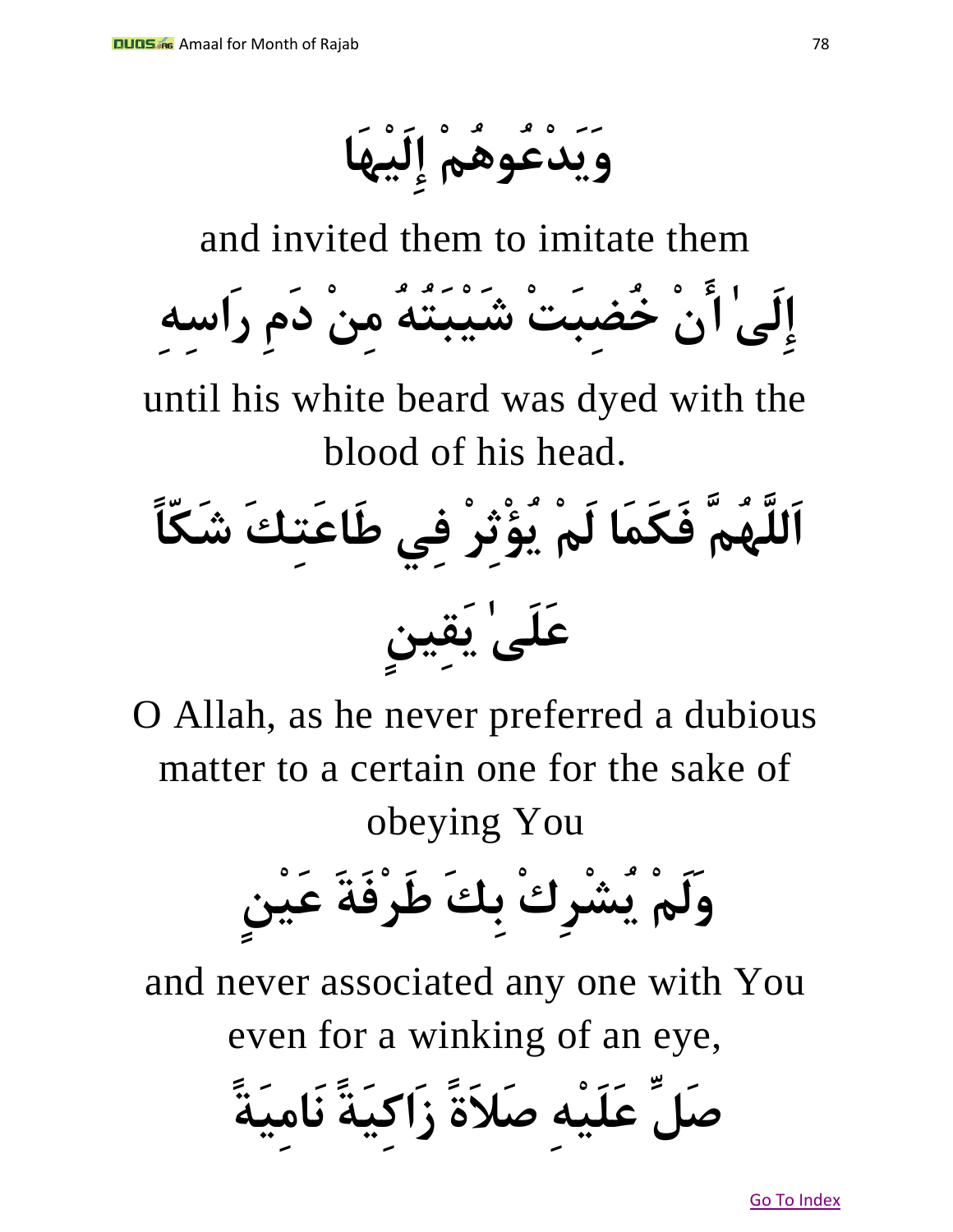please send upon him growing and increasing blessings **يَلْحَقُ بِهَا دَرَجَةَ ٱلنُّبُوَّةِ فِي جَنَّ تِكَ**

due to which he may join the position of Prophethood in Your Paradise,

## **وَبَلِّغْهُ مِنَّا تَحِيَّة وَسَالَمًا**

and (please) convey our greetings and compliments to him

**وَآتِنَا مِنْ لَدُنْكَ فِي مُوَاالَتِهِ فَضْال وَإِحْسَانًا**

and, on account of our allegiance to his leadership, please grant us from You favor, kindness,

**وَمَغْفِرَة وَرِضْوَانًا**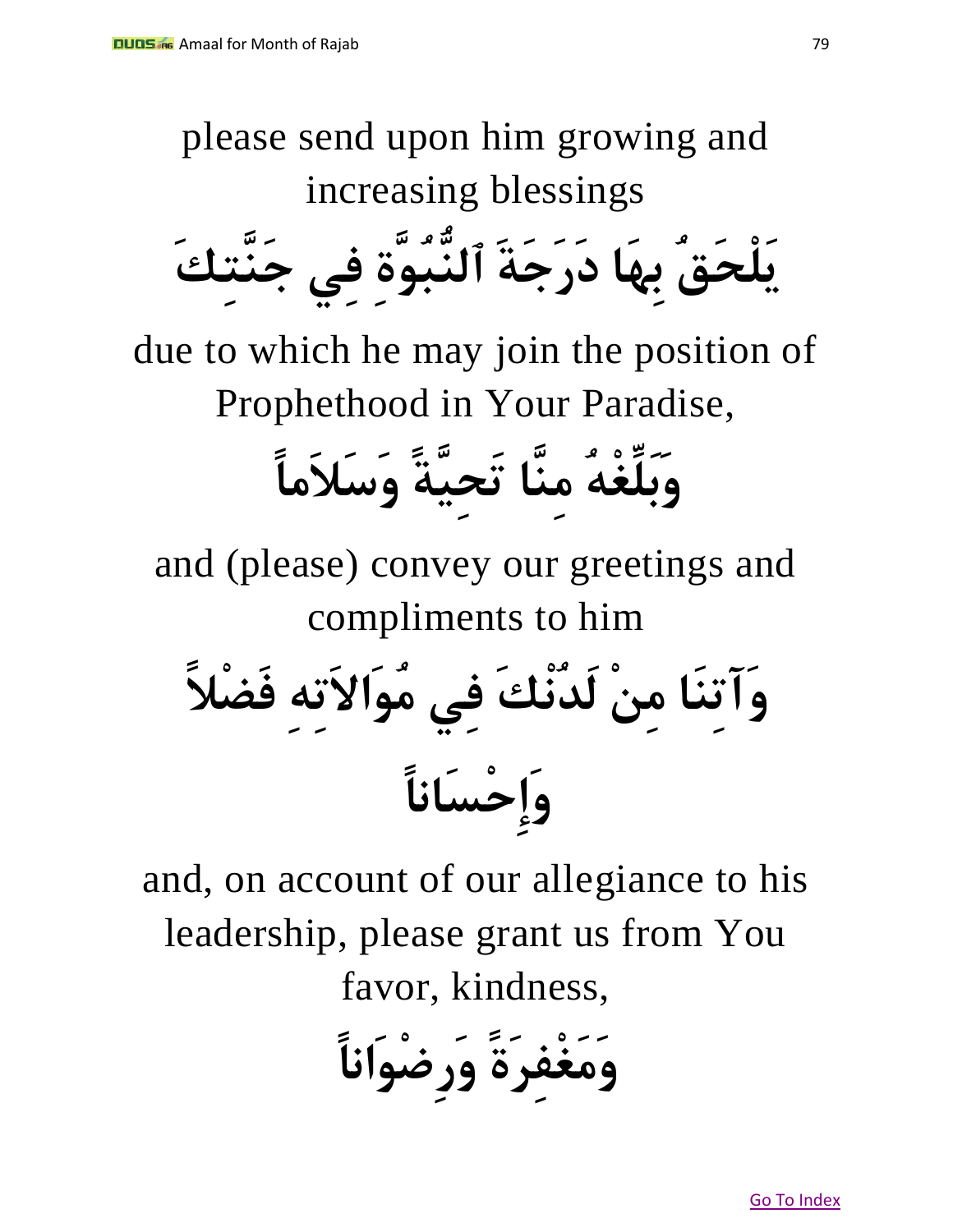forgiveness, and pleasure.

**إِنَّكَ ذُو ٱلْفَضْلِ ٱلْجَسِيمِ**

You are verily the Lord of enormous favor.

**بِرَحْمَتِكَ يَا ارْحَمَ ٱلرَّاحِمِينَ**

[please do that] in the name of Your mercy, O most merciful of all those who show mercy.

You may then put your right and then left cheeks on the tomb, turn to the kiblah direction, offer the Prayer of Ziyarah, and supplicate for anything you want.

Then, you may say the (famous) Tasbih al-Zahra' and then say the following words: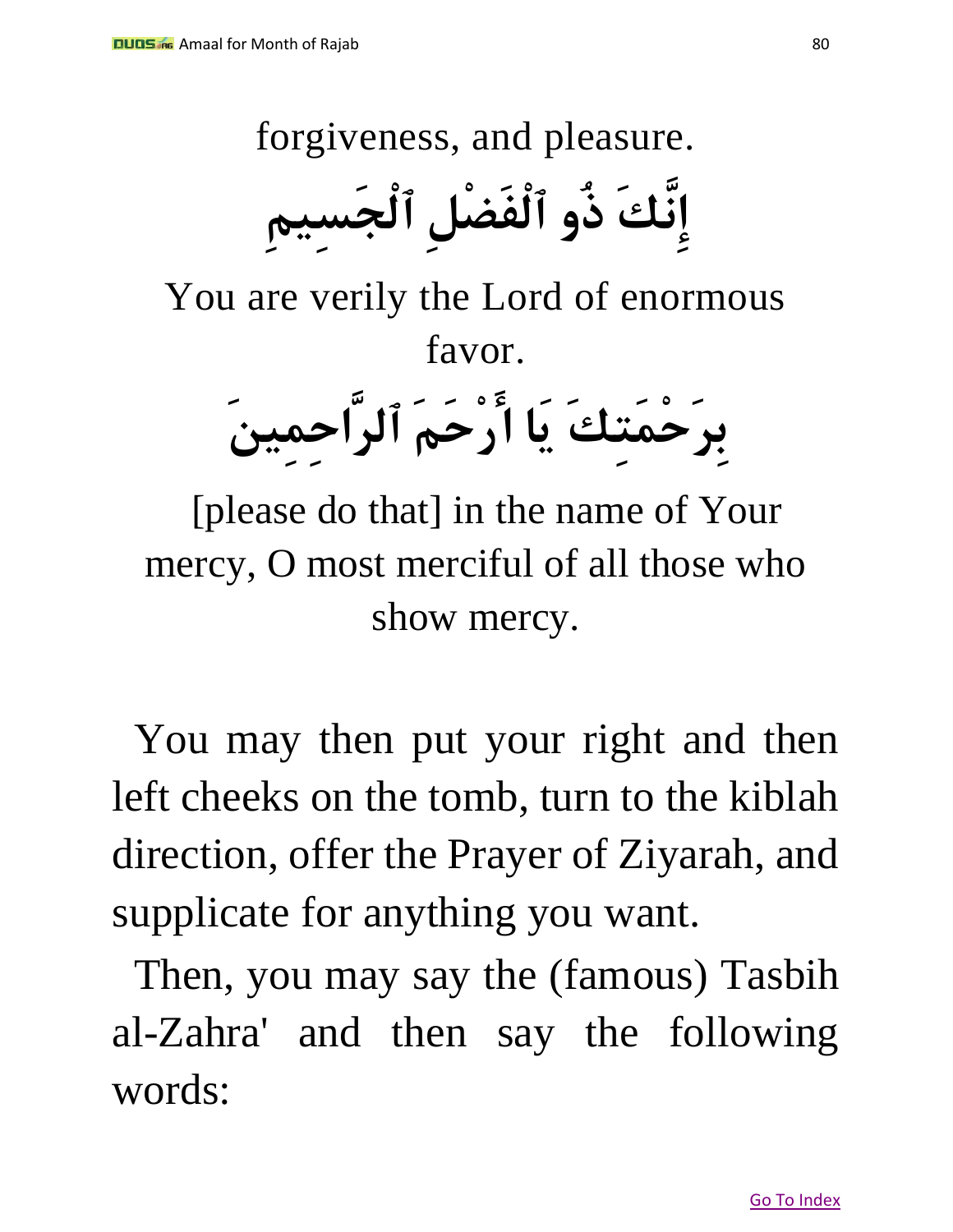**اَللَّهُمَّ إِنَّكَ بَشَّرْتَنِي**

O Allah, You have conveyed to me glad tidings

**عَلَىٰ لِسَانِ نَبِيِّكَ وَرَسُولِكَ** 

through Your Prophet and Messenger

# **مُحَمَّدٍ صَلَوَاتُكَ عَلَيْهِ وَآلِهِ**

Muhammad, Your peace be upon him and his Household,

**فَقُلْت:َ »وَبَشِّرِ ٱلَّذِينَ آمَنُوٱ انَّ لَهُمْ قَدَمَ** 

**صِدْقٍ عِنْدَ رَبِّهِم.ْ«**

as You said, "And give good news to those who believe that theirs is a footing of firmness with their Lord."

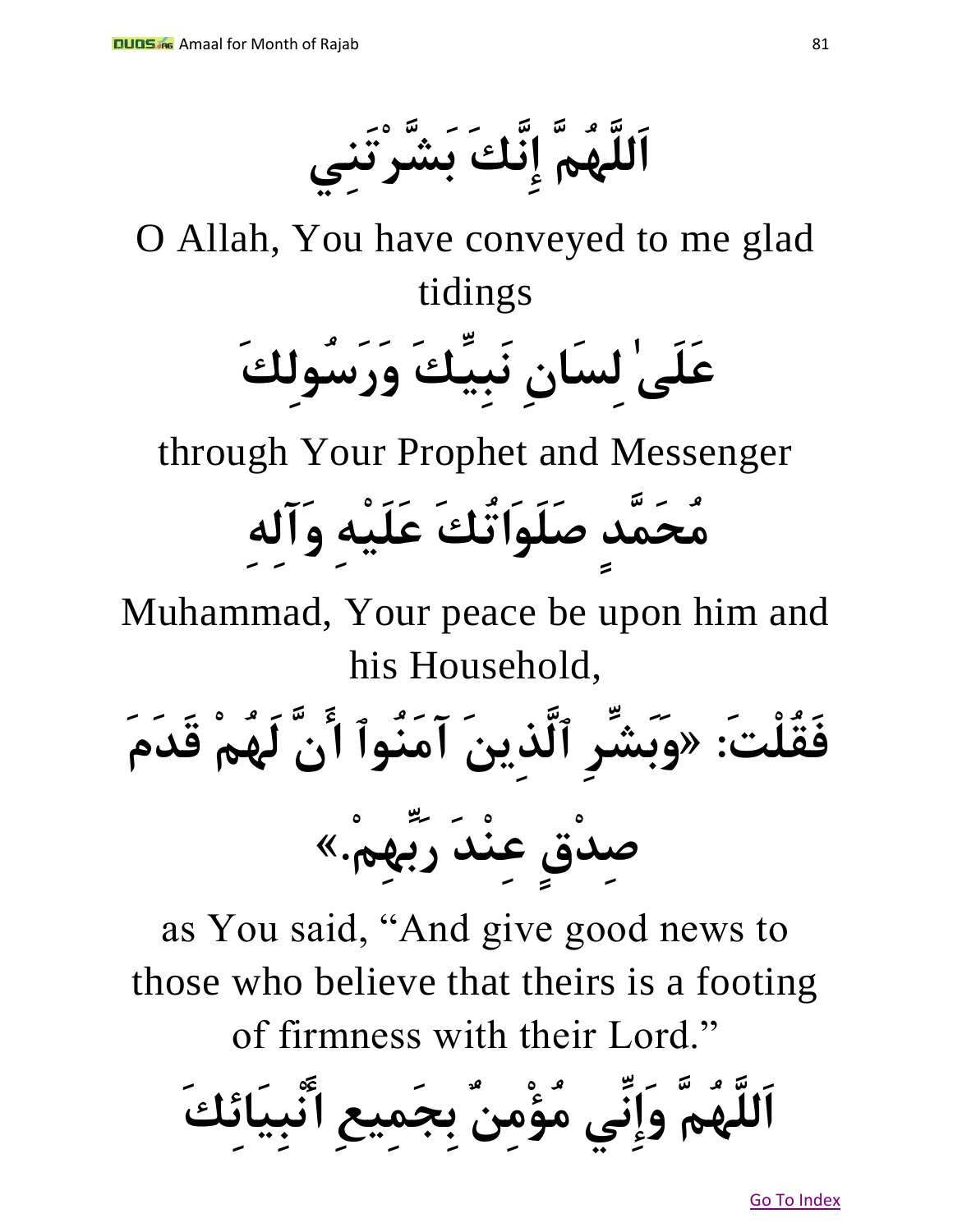**وَرُسُلِكَ صَلَوَاتُكَ عَلَيْهِمْ**

O Allah, I indeed believe in all Your Prophets and Messengers, Your blessings be upon them.

**فَال تَقِفْنِي بَعْدَ مَعْرِفَتِهِمْ مَوْقِفًا**

So, (please) do not cause me, after my recognition of them, to be in a situation

**تَفْضَحُنِي فِيهِ عَلَىٰ رُؤُوسِ ٱالشْهَادِ**

due to which You expose me in the presence of the Witnesses;

**بَلْ قِفْنِي مَعَهُمْ وَتَوَفَّنِي عَلَىٰ ٱلتَّصْدِيقِ بِهِمْ**

rather, (please) include me with them and make me die while I give them credence.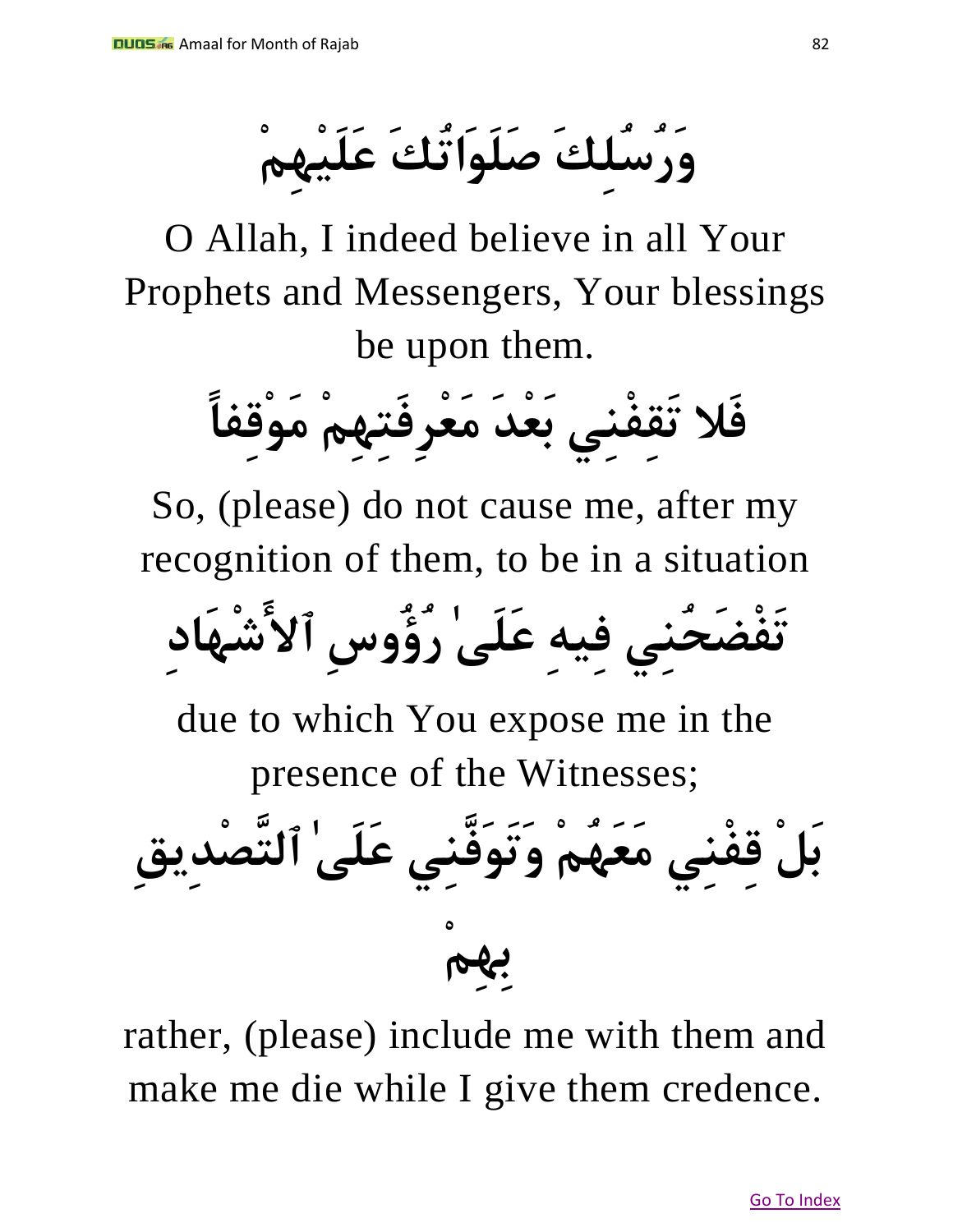**اَللَّهُمَّ وَانْتَ خَصَصْتَهُمْ بِكَرَامَتِكَ**

O Allah, You have also bestowed upon them exclusive honor from You

**وَامَرْتَنِي بِٱتِّبَاعِهِمْ**

and You have ordered me to follow them.

## **اَللَّهُمَّ وَإِنِّي عَبْدُكَ وَزَائِرُكَ**

O Allah, I am Your slave and visitor,

**مُتَقَرِّبًا إِلَيْكَ بِزِيَارَةِ اخِي رَسُولِكَ**

seeking Your nearness through visiting the brother of Your Messenger.

وَعَلَى' كُلَّ مَاتِيِّ وَمَزُوِرِ حَقٌّ لِمَنٰ اُتَّاهُ
$$
= \frac{1}{2} \left( \frac{3}{2} \right)
$$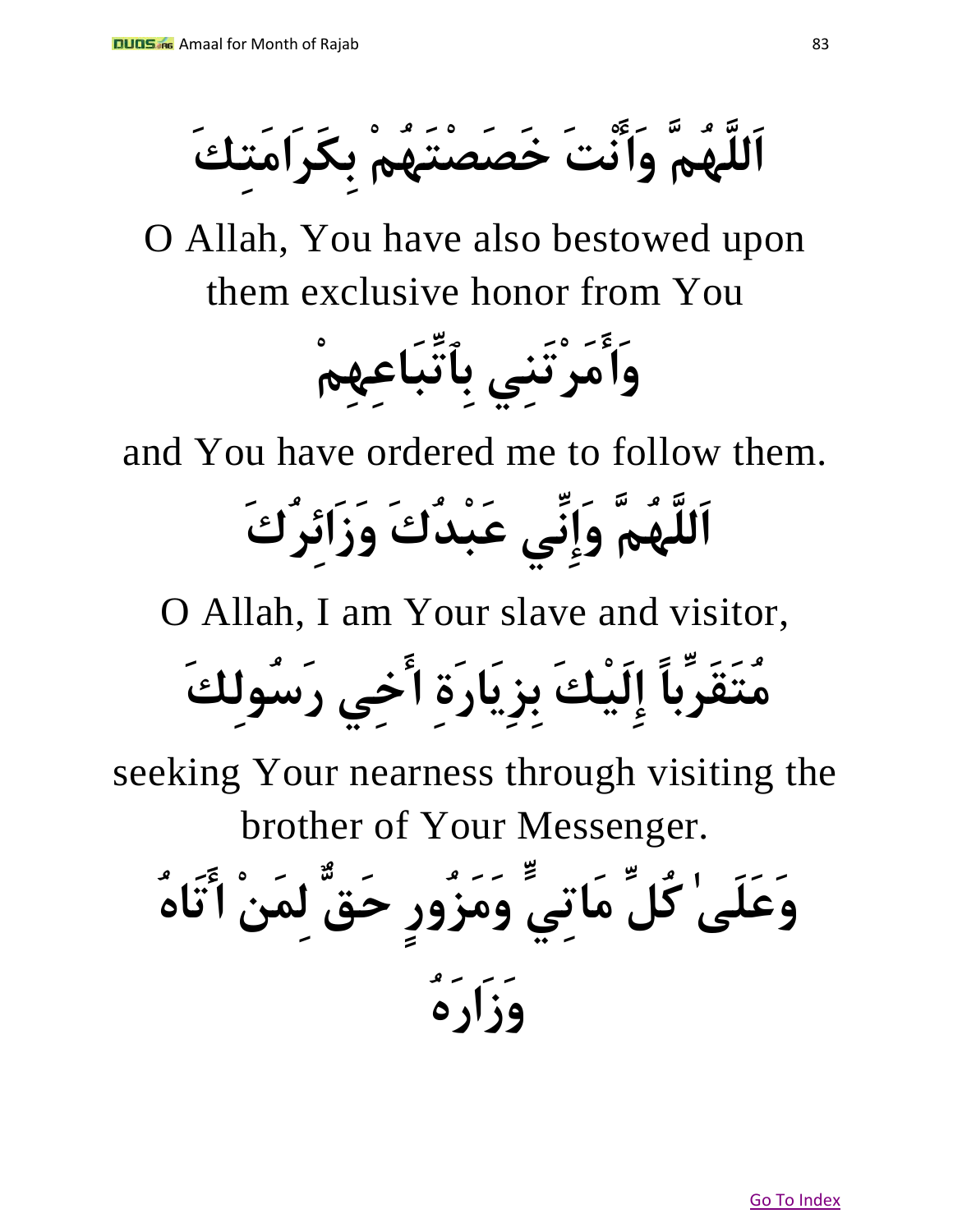Indeed, each visited person is expected to pay attention to his duty towards the one who visits and comes to him.



And You are the Best One to Whom one

may come

**وَاكْرَمُ مَزُورٍ**

and You are the most Generous One to be visited;

**فَاسْالُكَ يَا اللّهُ يَا رَحْمٰنُ يَا رَحِيمُ**

I therefore beseech You, O Allah, O Allbeneficent, O All-merciful,

**يَا جَوَادُ يَا مَاجِدُ** 

O All-magnanimous, O All-glorious,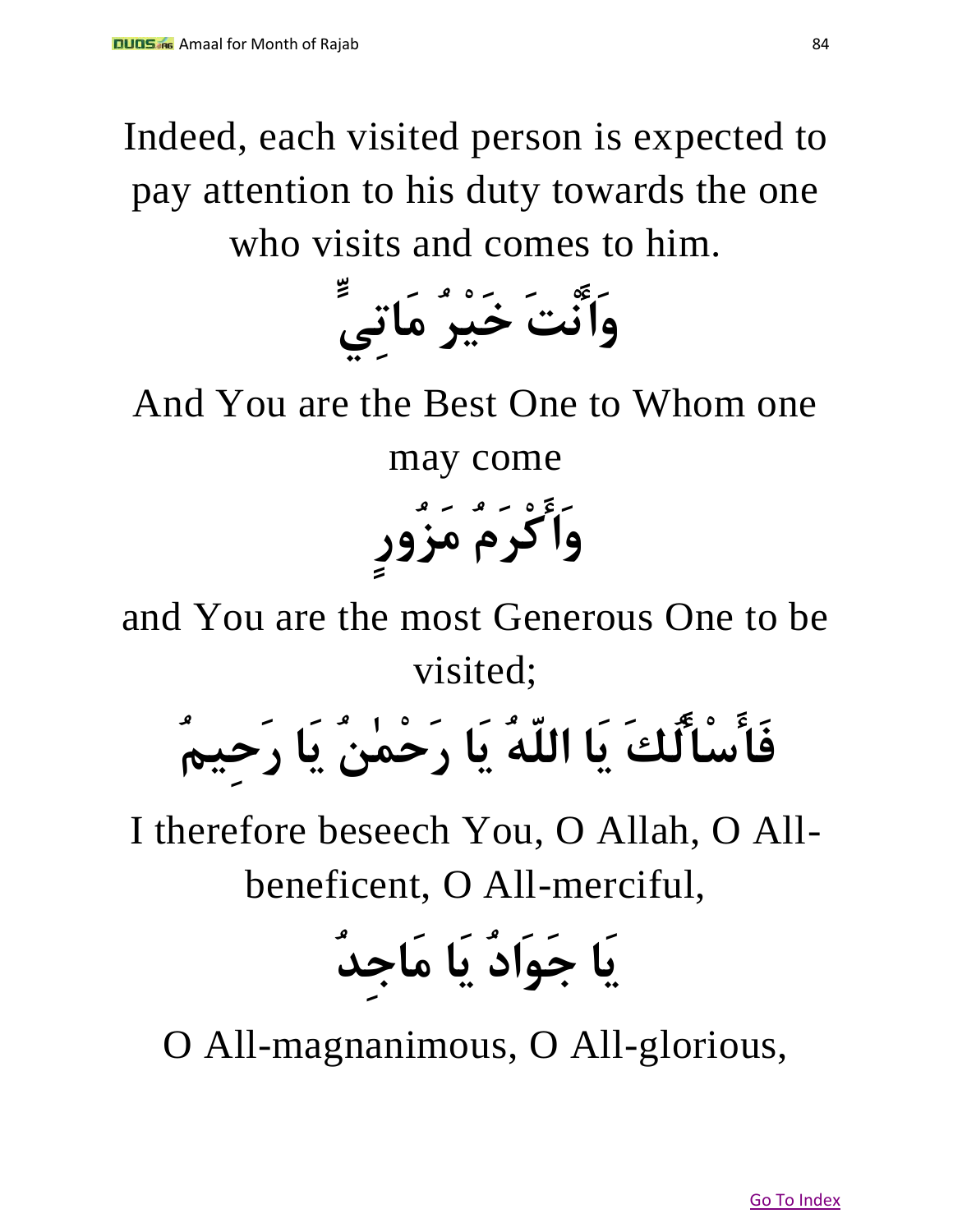**يَا احَدُ يَا صَمَدُ**

O One, O Besought of all,

**يَا مَنْ لَمْ يَلِدْ وَلَمْ يُولَدْ**

O He Who never begets nor is He begotten, **وَلَمْ يَكُنْ لَهُ كُفُوًا احَدٌ**

and the like of Whom is none,

**وَلَمْ يَتَّخِذْ صَاحِبَة وَالَ وَلَدًا**

O He Who has not betaken wife or child,

**انْ تُصَلِّيَ عَلَىٰ مُحَمَّدٍ وَآلِ مُحَمَّدٍ**

(I beseech You) to send blessings upon Muhammad and the Household of Muhammad,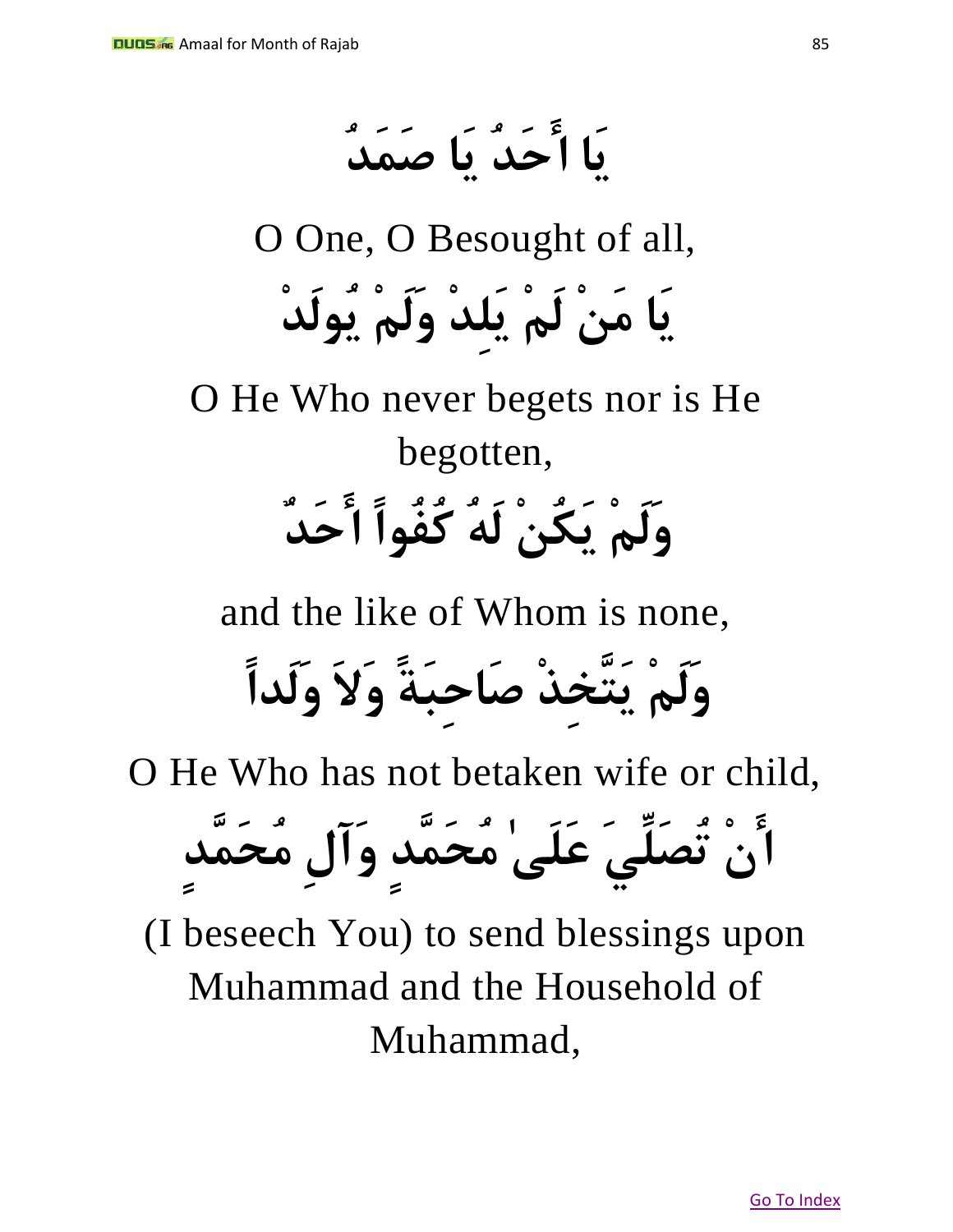**وَانْ تَجْعَلَ تُحْفَتَكَ إِيَّايَ مِنْ زِيَارَتِي اخَا رَسُولِكَ** 

to choose the gift that You present to me on account of my visiting Your Messenger's brother

## **فَكَاكَ رَقَبَتِي مِنَ ٱلنَّارِ**

to be release of me from Hellfire,

**وَانْ تَجْعَلَنِي مِمَّنْ يُسَارِعُ فِي ٱلْخَيْرَاتِ** 

to include me with those who strive with one another in hastening to good deeds

### **وَيَدْعُوكَ رَغَبًا وَرَهَبًا**

and those who call on You with love and reverence,

**وَتَجْعَلَنِي لَكَ مِنَ ٱلْخَاشِعِينَ**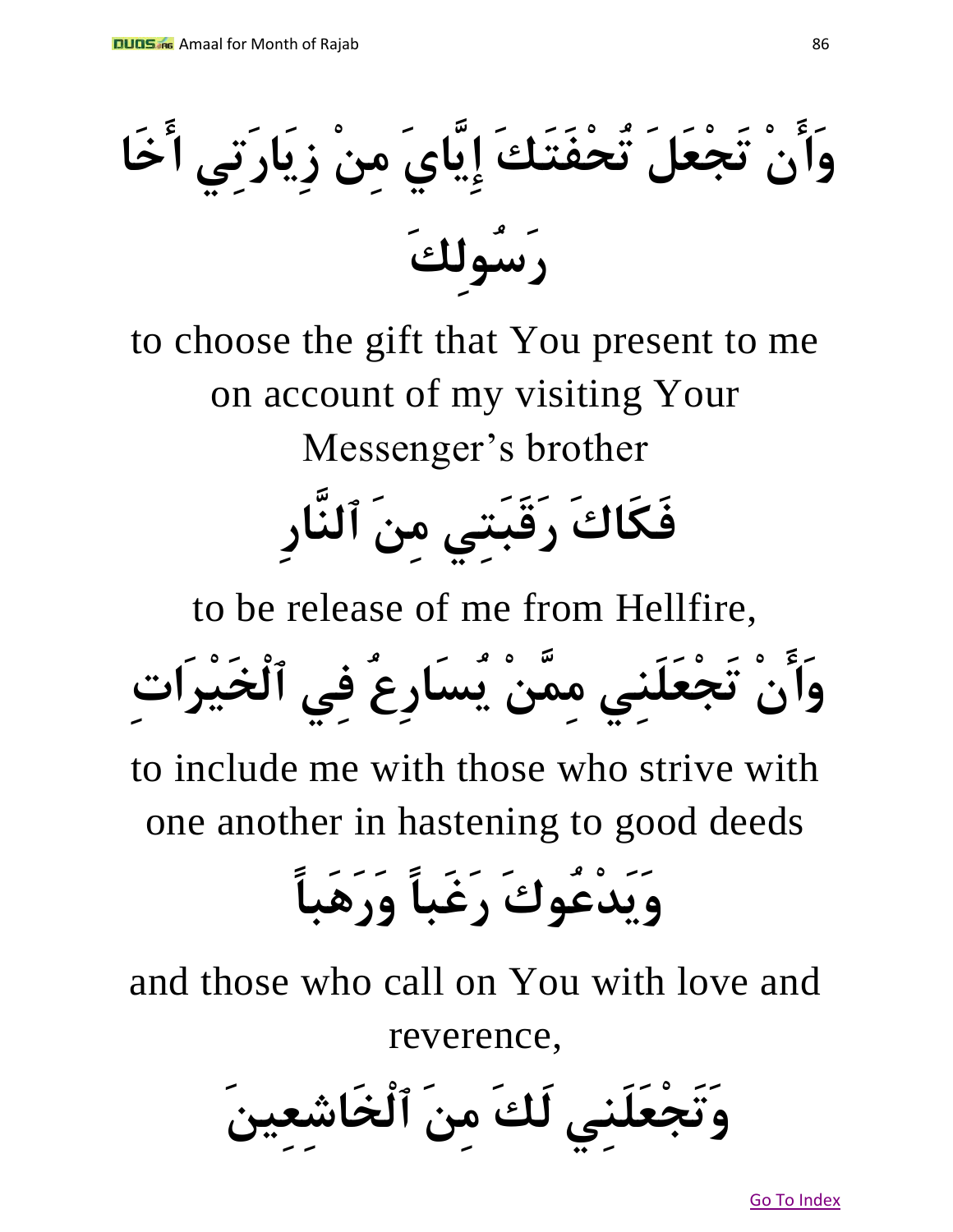and to make me of those who are humble before You. **اَللَّهُمَّ إِنَّكَ مَنَنْتَ عَلَيَّ بِزِيَارَةِ مَوْالَيَ عَلِيِّ بْنِ ابِي طَالِبٍ**

O Allah, You have indeed conferred upon me with the favor of visiting my master `Ali the son of Abu-Talib

**وَوِاليَتِهِ وَمَعْرِفَتِهِ**

and with the favor of my being loyal to his (Divinely commissioned) leadership and recognition of him;



so, (please) make me of those whom You give victory and whom You choose to triumph through them.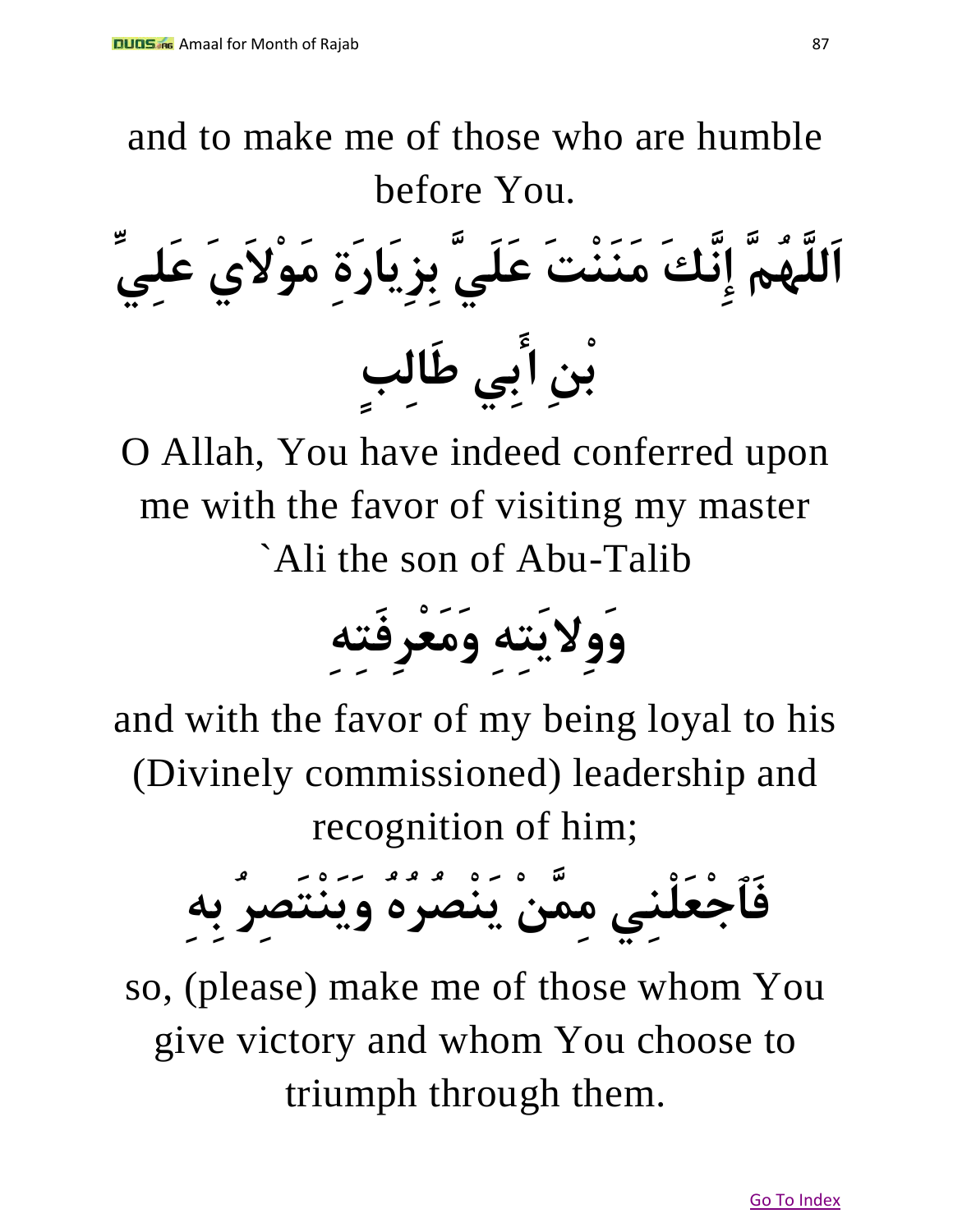**وَمُنَّ عَلَيَّ بِنَصْرِكَ لِدِينِكَ**

And (please) bestow me with the favor of making me support Your religion.





O Allah, (please) include me with the adherents of him and cause me to die following his doctrine.



O Allah, (please) cause me to deserve mercy, pleasure,

**وَٱلْمَغْفِرَةِ وَٱإلِحْسَانِ** 

forgiveness, favor,

**وَٱلرِّزْقِ ٱلْوَاسِعِ ٱلْحَالَلِ ٱلطَّيِّبِ**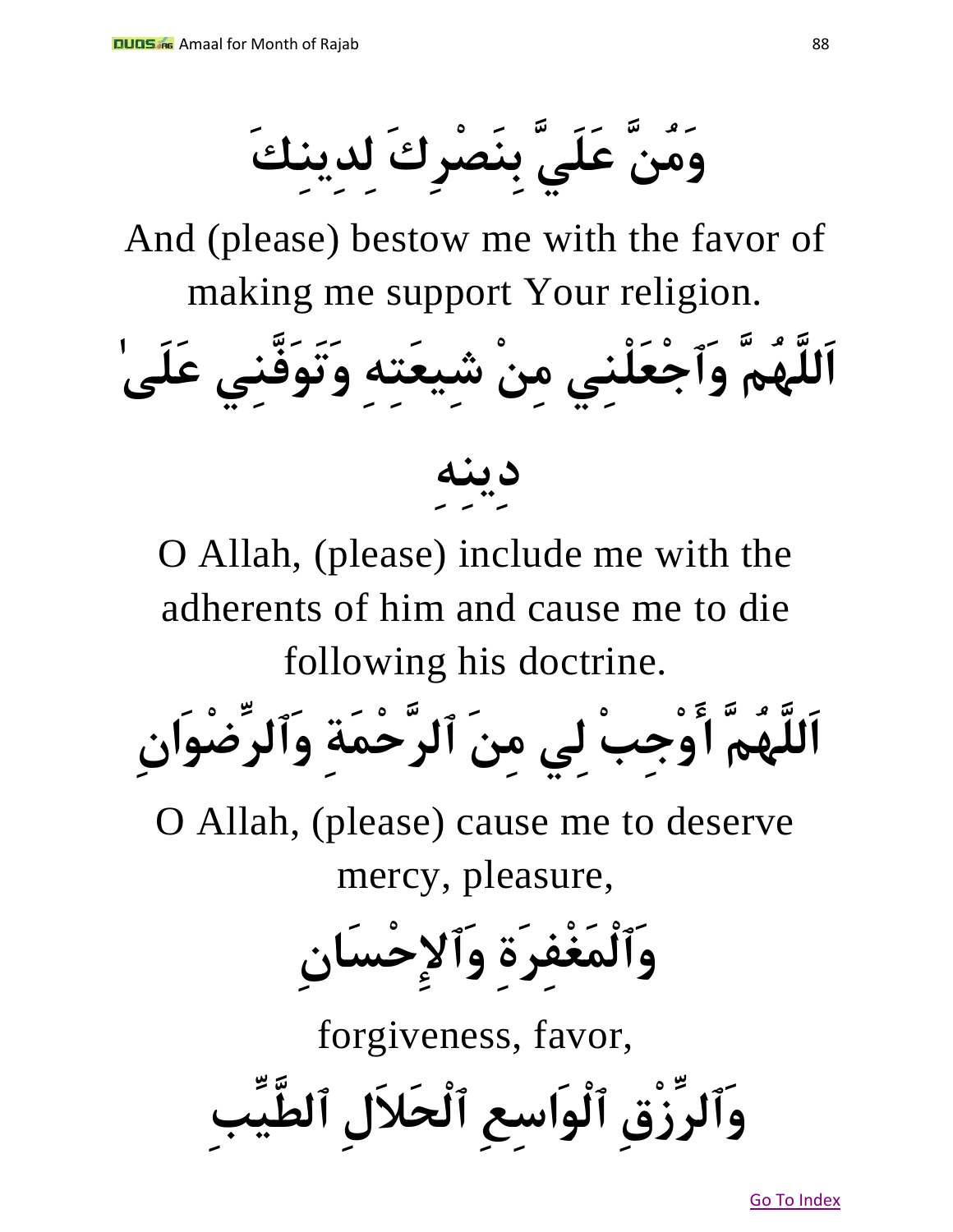and sustenance that is growing, legally gotten, and pleasant, **مَا انْتَ اهْلُهُ يَا ارْحمَ ٱلرَّاحِمِينَ**

(and make it) suitable to Your favoring, O most merciful of all those who show

mercy!

## **وَٱلْحَمْدُ لِلَّهِ رَبِّ ٱلْعَالَمِينَ**

All praise be to Allah the Lord of the Worlds.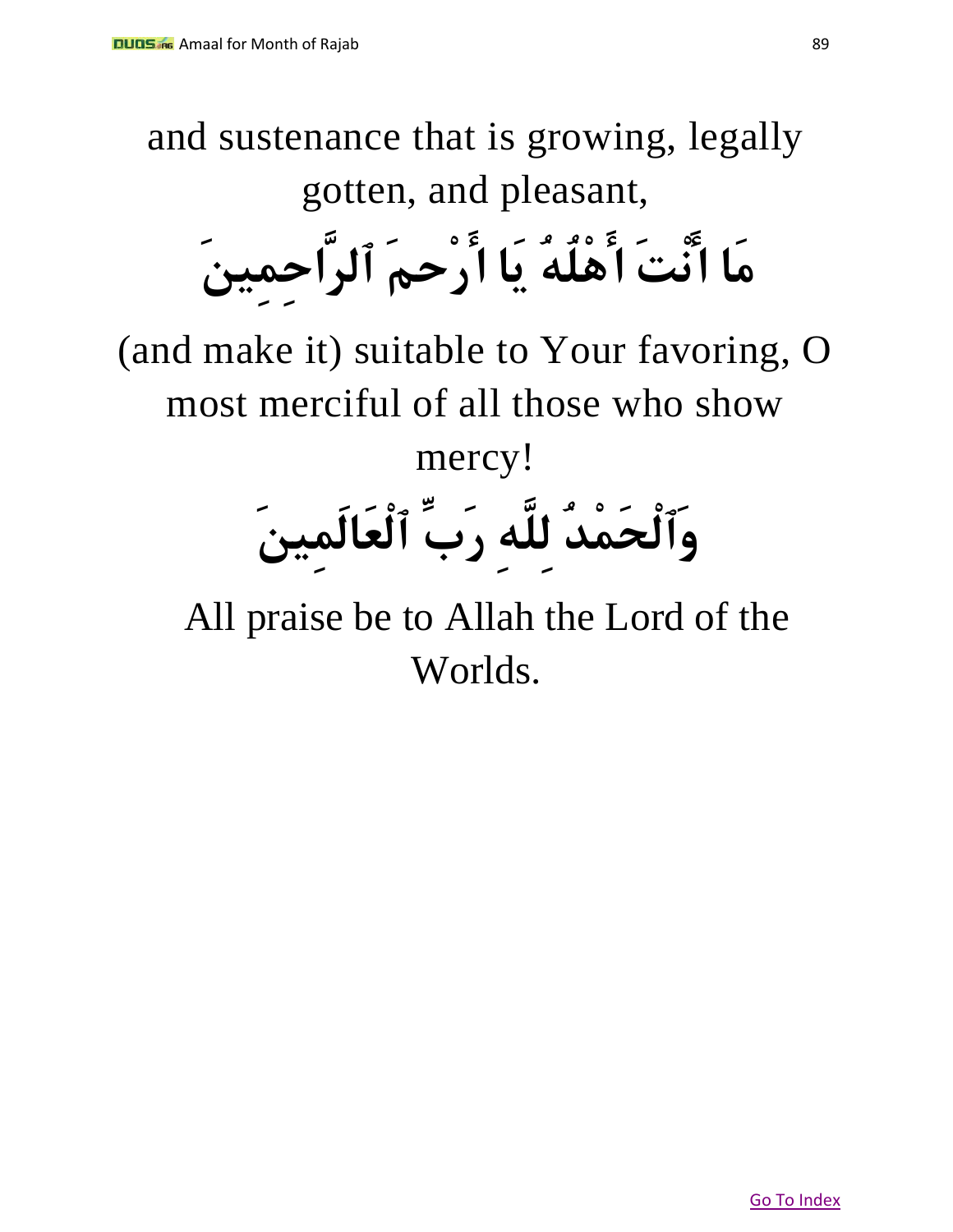#### **27th Day of Rajab**

- Take a Ghusl on this day.
- It is recommended to observe fasting. In fact, this day is one of the four days that are dedicated to fasting in the whole year. The reward of observing fasting on this day is equal to seventy year fasting.
- Recite Salwaat as frequently as possible on this day.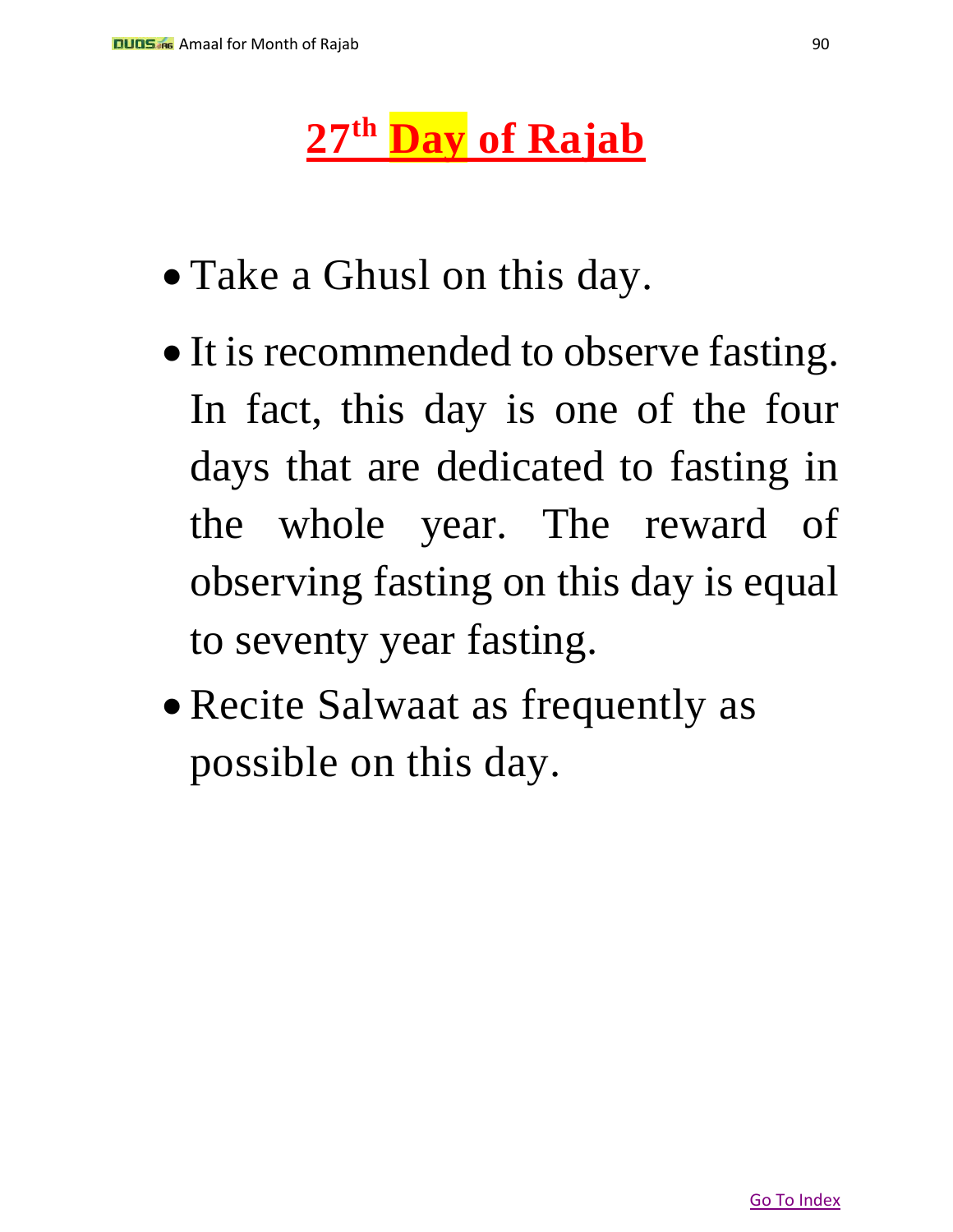#### **Salaah's for Day of 27th Rajab**

• In his book entitled *Misbah al-Mutahajjid*, Shaykh al-Tusi mentions that al-Rayyan ibn al-Salt is reported as saying that Imam Muhammad al-Jawad (as) observed fasting on the fifteenth and the twenty-seventh of Rajab while he was in Baghdad.

He then ordered us to offer the prayer that consists of **twelve units** at each of which **Surah** *al-Fatihah* **and another Surah** should be recited. At the accomplishment of this prayer, it is recommended to recite **Surahs** *al-Fatihah***,** *al-Tawhid***,** *al-Falaq***, and** *al-Nas* **each 4 times**.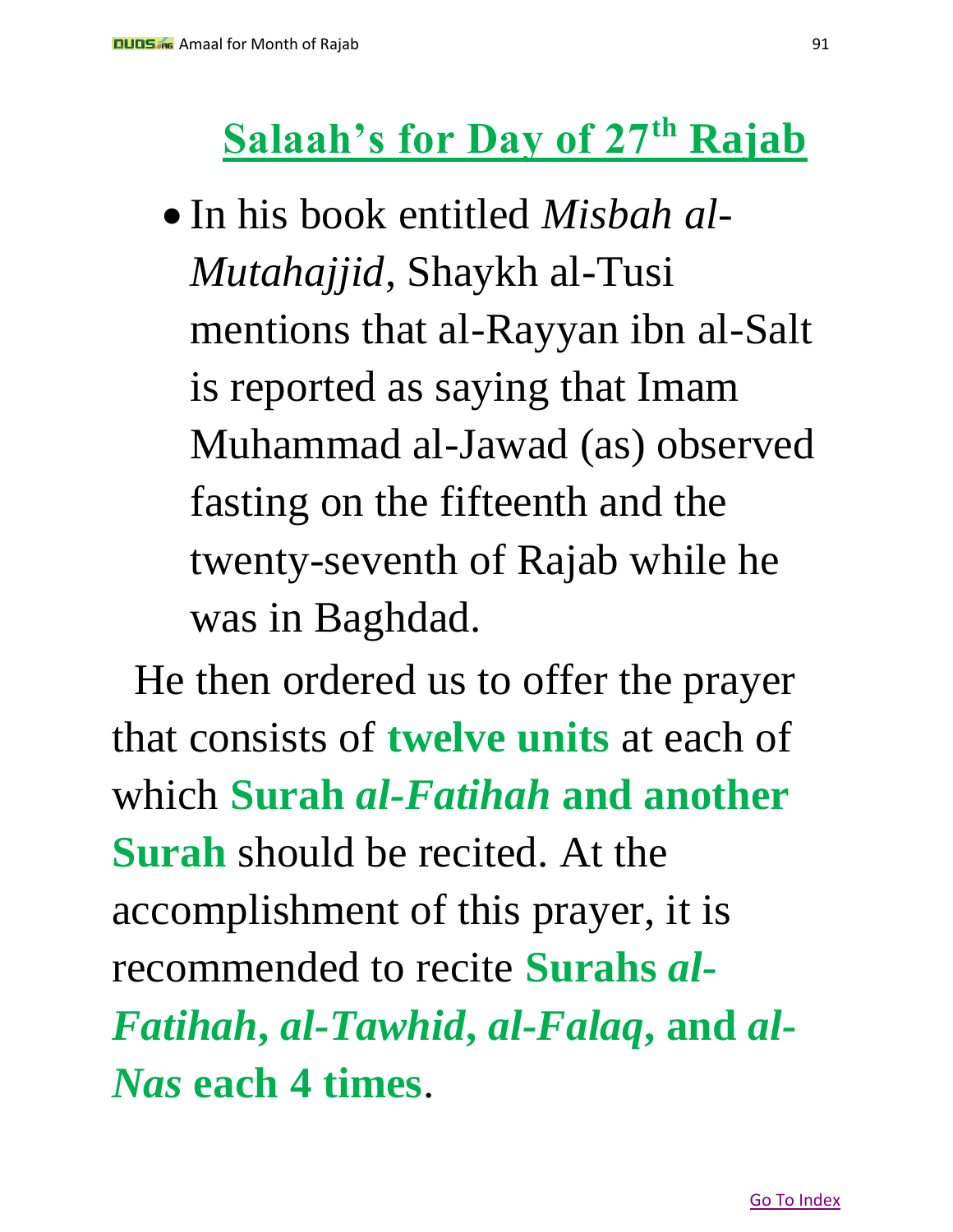### Then it is recommended to say the following litany four times: **ال إِلٰهَ إِالَّ ٱللَّهُ** There is no god save Allah. **وَٱللَّهُ اكْبَرُ** Allah is the Most Great, **وَسُبْحَانَ ٱللَّهِ** all glory be to Allah, **وَٱلْحَمْدُ لِلَّهِ** all praise be to Allah, **وَالَ حَوْلَ وَالَ قُوَّةَ إِالَّ بِٱللَّهِ ٱلْعَلِيِّ ٱلْعَظِيمِ** and there is neither might nor power save with Allah, the Most High, the All-great. Then, it is recommended to repeat the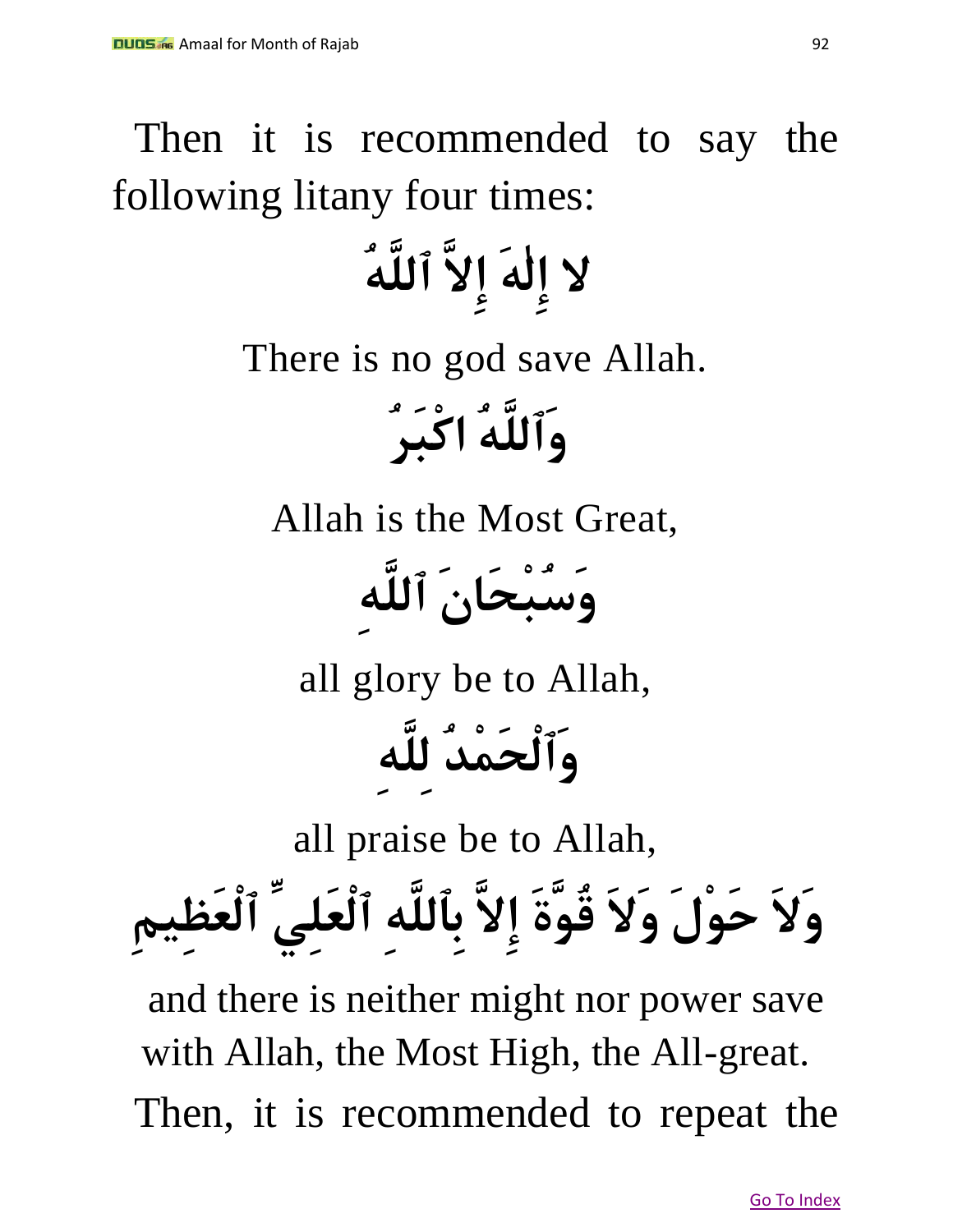following four times:

**اللَّهُ اللَّهُ رَبِّ ي ال اشْرِكُ بِهِ شَيْئًا**

Allah, Allah is my Lord. I associate none with Him.

Then, it is recommended to say the following four times, too:

**ال اشْرِكُ بِرَبِّي احَدًا**

I never associate anyone with my Lord.

 Shaykh al-Tusi has also reported Abu'l-Qasim Husayn ibn Ruh may Allah have mercy upon him as saying: On this day, you may offer a prayer consisting **of twelve units at each of which you may**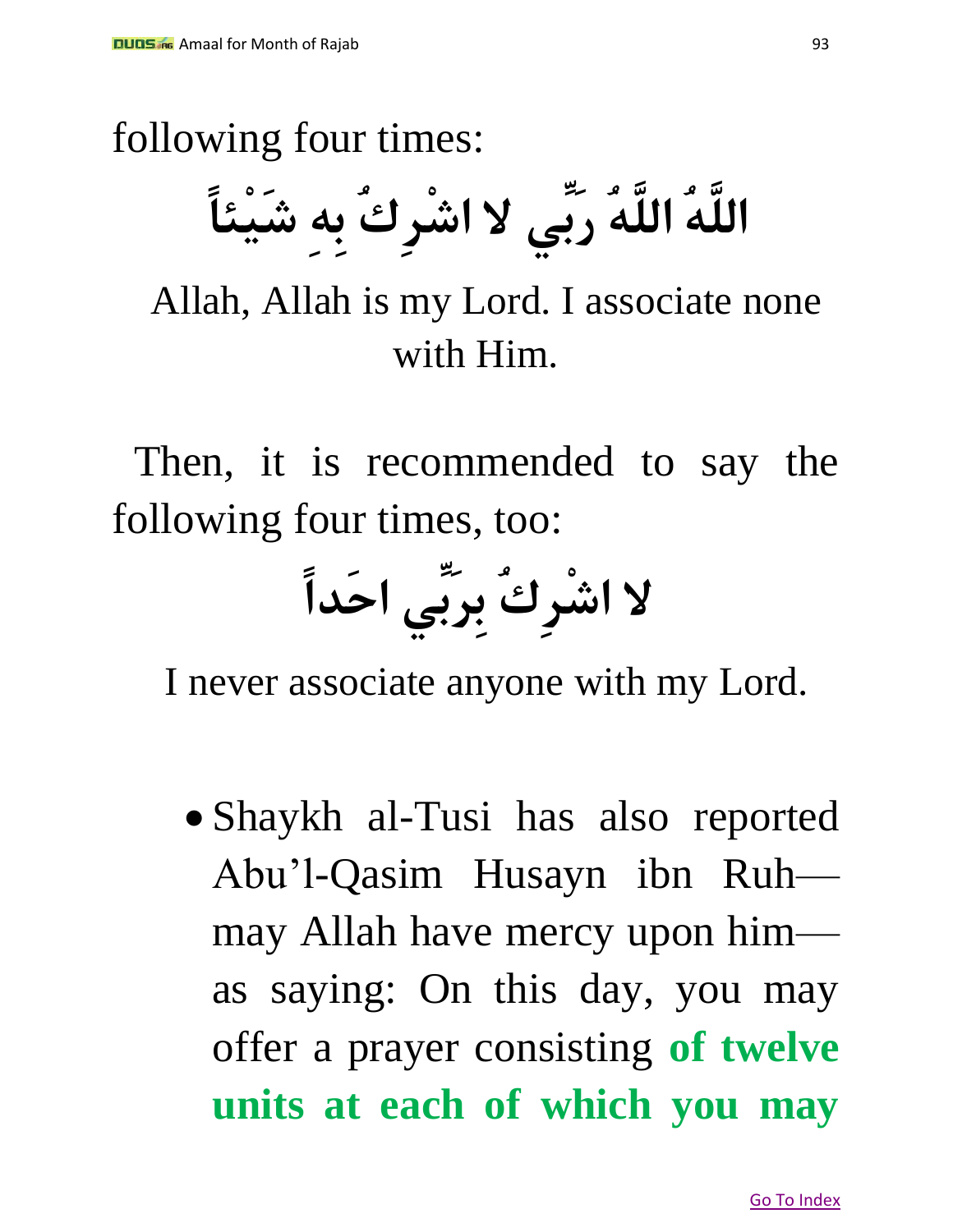#### **recite Surah** *al-Fatihah* **and any other Surah**. After each couple of units (ie after each tasleem), you may say the following:

#### [mp3](http://www.iraqnoor.net/uploads/folder4/songs/1_d3a2_yom.mp3)

**الْحَمْدُ لِلَّهِ ٱلَّذِي لَمْ يَتَّخِذْ وَلَدًا**

All praise is due to Allah, Who has not taken a son **وَلَمْ يَكُنْ لَهُ شَرِيكٌ فِي ٱلْمُلْكِ**

Who has not a partner in the kingdom,

**وَلَمْ يَكُنْ لَهُ وَلِيٌّ مِنَ ٱلذُّلِّ**

and Who has not a helper to save Him from disgrace;

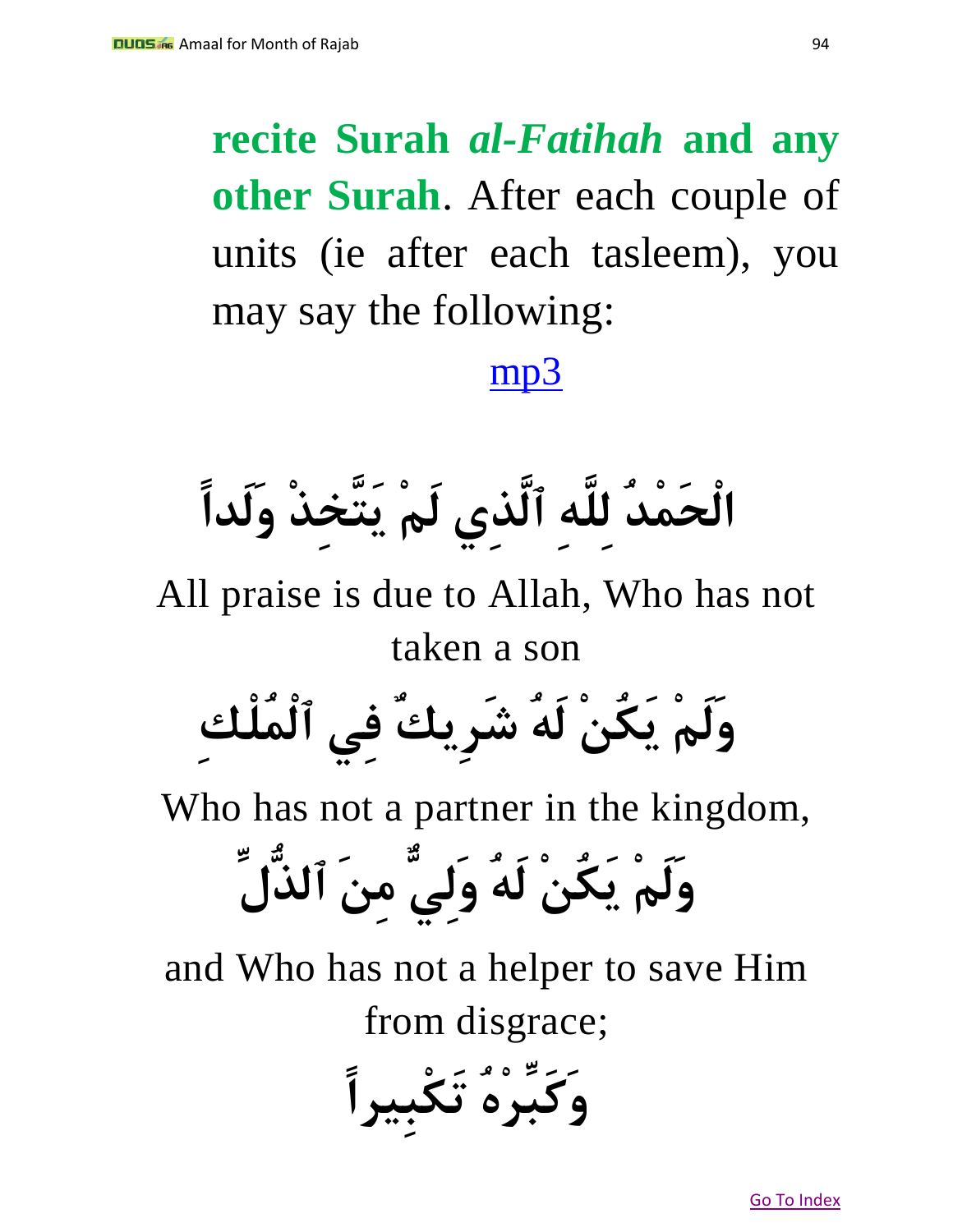#### and proclaim His greatness with thorough proclamation.

**يَا عُدَّتِي فِي مُدَّتِي**

O my Supporter throughout my lifetime!

**يَاصَاحِبِي فِي شِدَّتِي**

O my Companion in hardships!

**يَا وَلِيِّي فِي نِعْمَتِي**

O provider of me with all graces that I enjoy!

**يَا غِيَاثِي فِي رَغْبَتِي**

O my Succor in my desires!

**يَا نَجَاحِي فِي حَاجَتِي**

O source of success of my needs!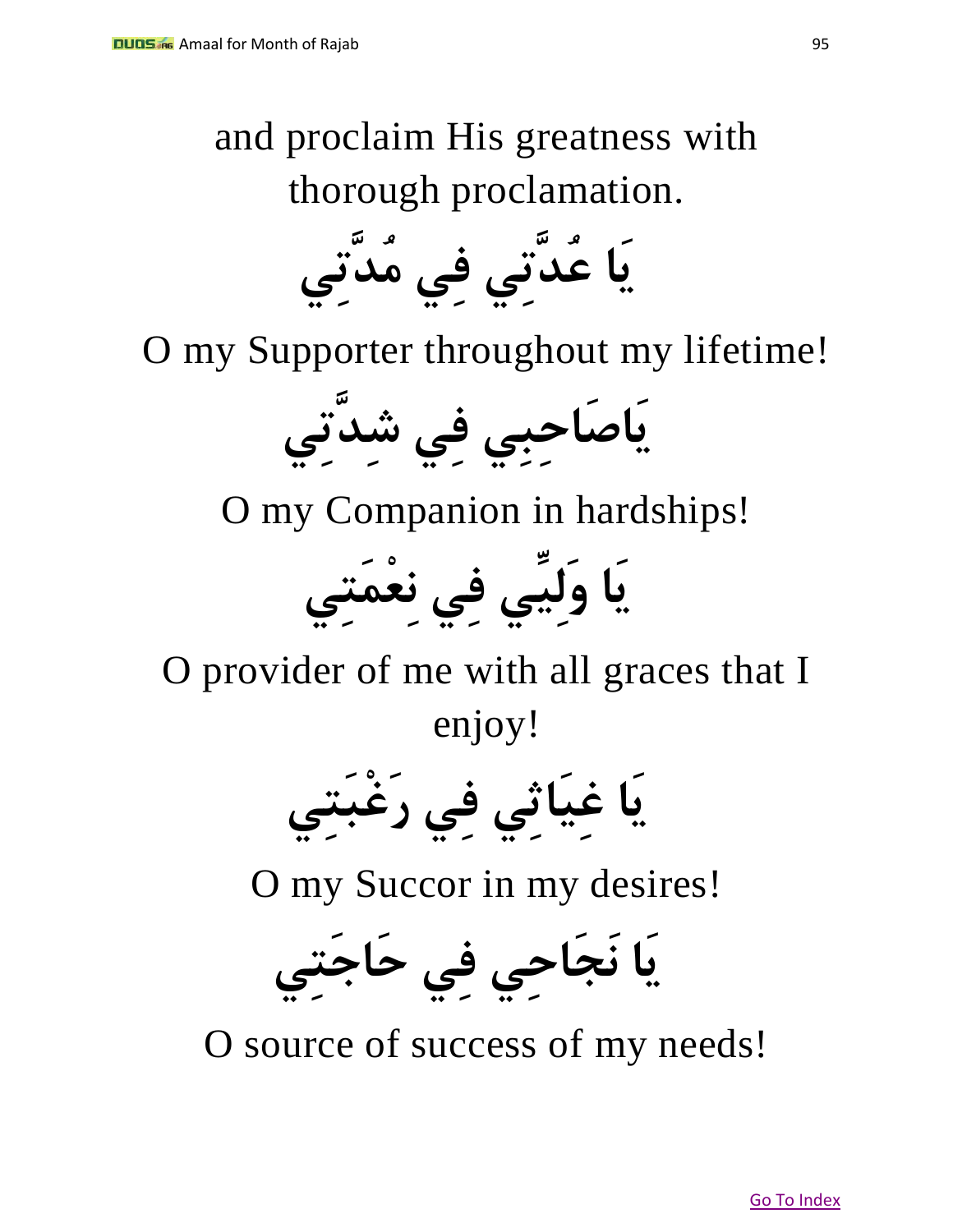**يَا حَافِظِي فِي غَيْبَتِي**

O my guardian while I am absent!

**يَا كَافِيِّ فِي وَحْدَتِي**

O He Who is sufficient for me when I am alone!



O my entertainment in my loneliness!

**انْتَ ٱلسَّاتِرُ عَوْرَتِي**

You alone conceal my faults!

### **فَلَكَ ٱلْحَمْدُ**

So, all praise be to You.

**وَانْتَ ٱلْمُقِيلُ عَثْرَتِي**

You alone overlook my slips.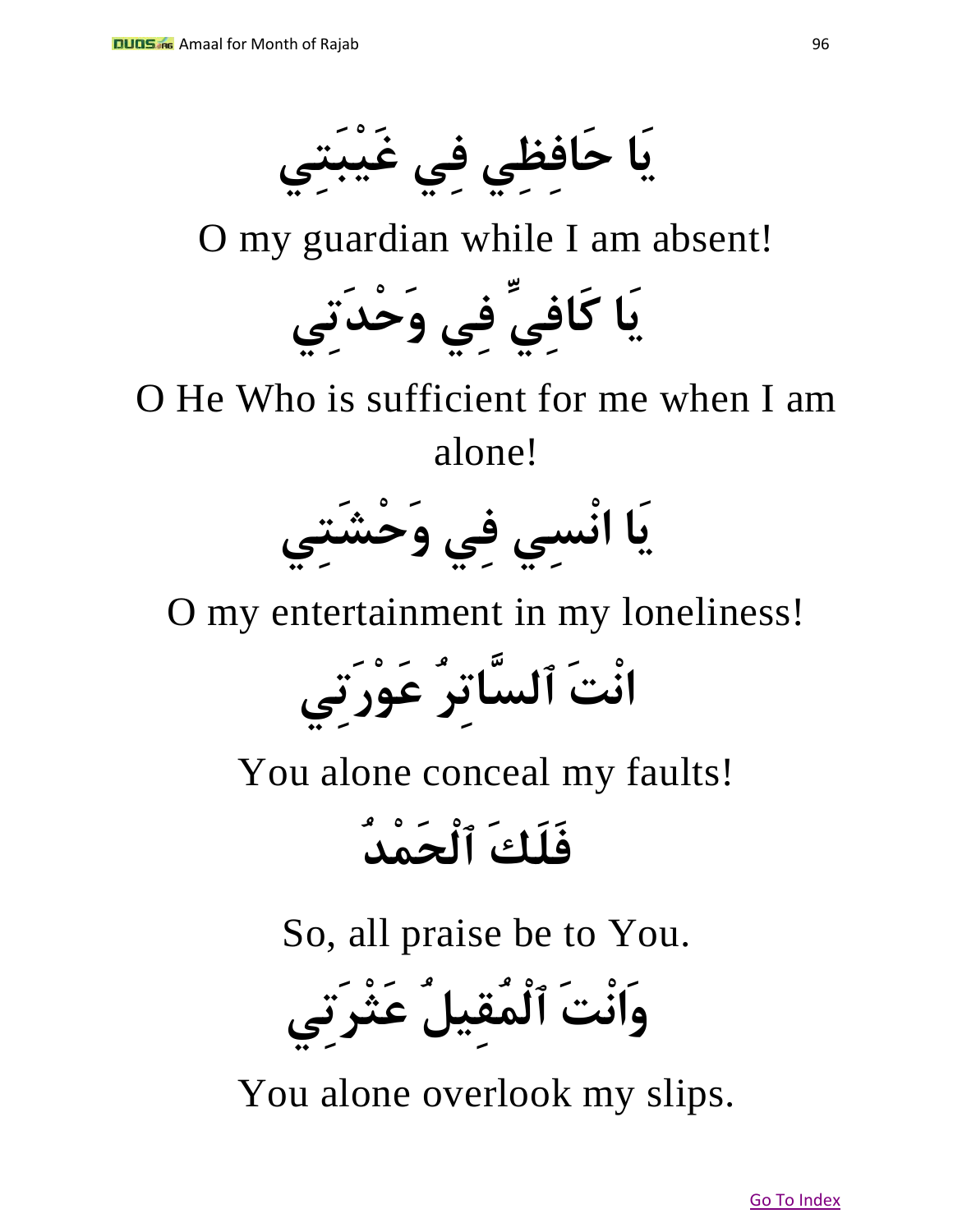**فَلَكَ ٱلْحَمْدُ**

So, all praise be to You.

**وَانْتَ ٱلْمُنْعِشُ صَرْعَتِي**

You alone revive my deterioration.

### **فَلَكَ ٱلْحَمْدُ**

So, all praise be to You.

When you accomplish the prayer, you should recite Surahs *al-Fatihah***,** *al-Tawhid***,** *al-Falaq***,** *al-Nas***,** *al-Kafirun***,**  *al-Qadr***, and** *Ayah al-Kursi* **seven times**. You should then repeat the following **seven times**:

**الَ إِلٰهَ إِالَّ ٱللَّهُ**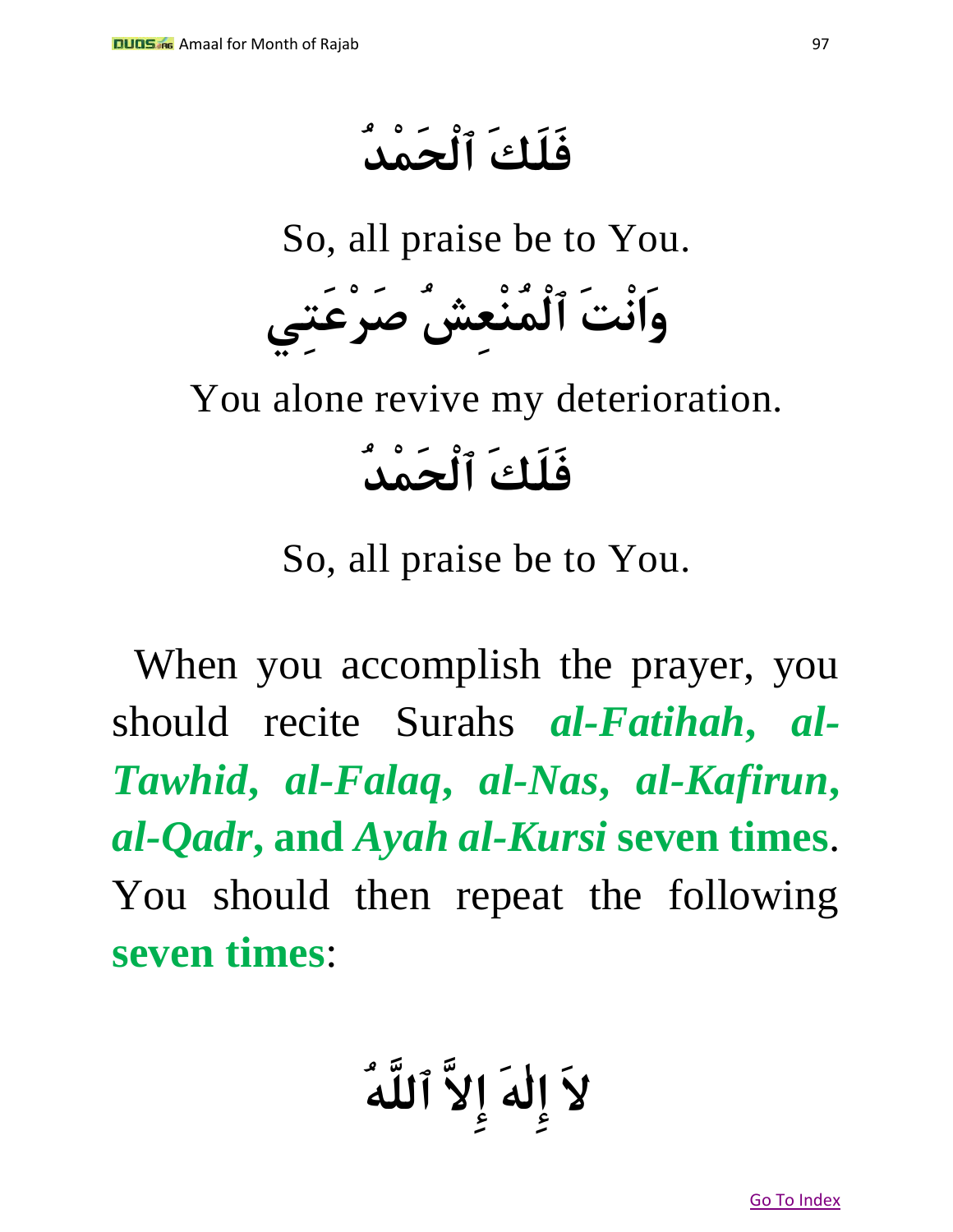### There is no god save Allah; **وَٱللَّهُ اكْبَرُ** Allah is the Most Great,

**وَسُبْحَانَ ٱللَّهِ**

glory be to Allah, **وَالحَوْلَ وَالَ قُوَّةَ إِالَّ بِٱللَّهِ**

and there is neither might nor power save with Allah.

then say the following seven times:

**اللَّهُ اللَّهُ رَبِّ ي الَ اشْرِكُ بِهِ شَيْئًا**

Allah, Allah is my Lord. I associate none with Him

After that, you may submit your needs.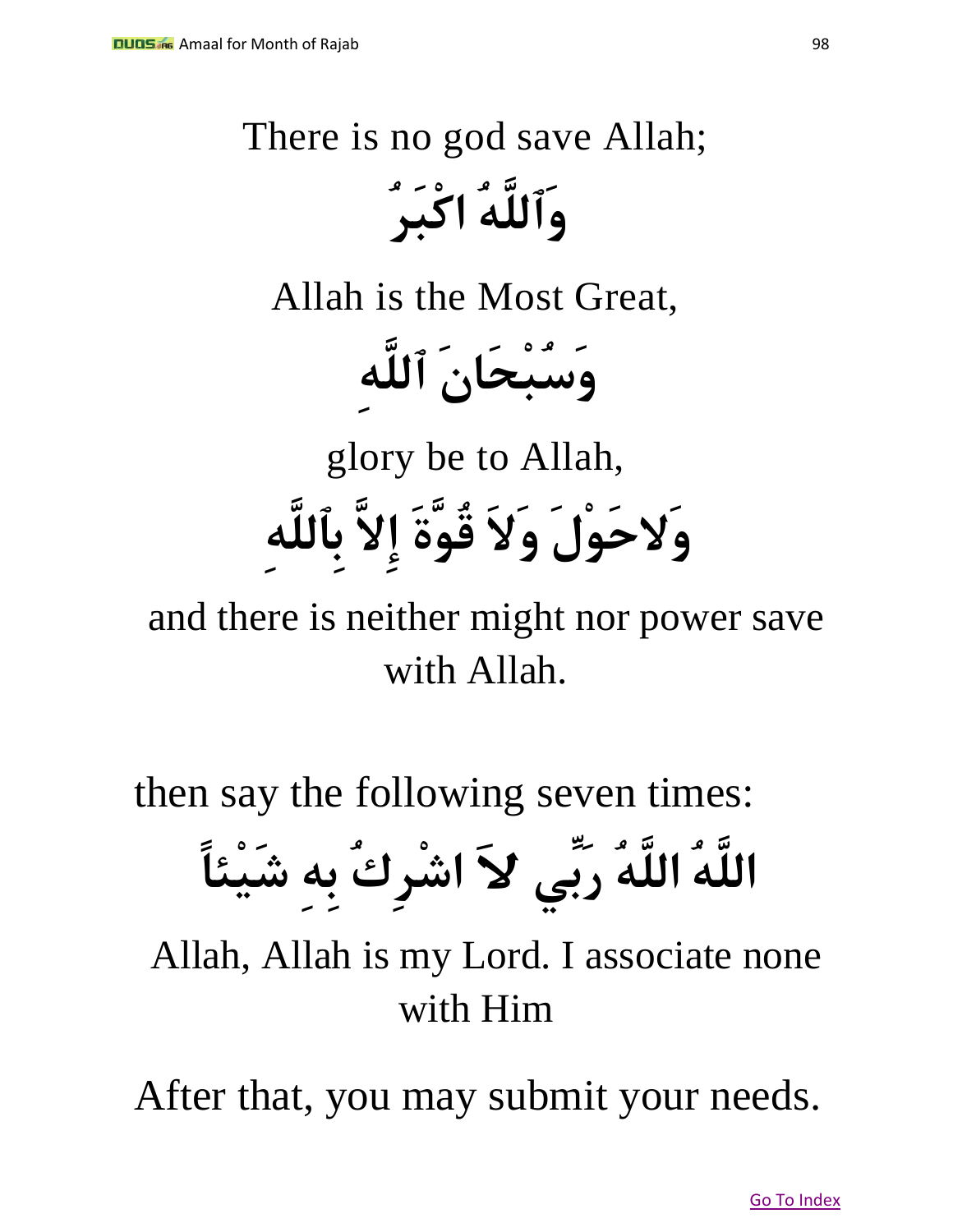#### **Dua for Day of 27th Rajab**

As is mentioned in *Iqbal al-A`mal* and some manuscripts of *Misbah al-Mutahajjid*, it is recommended to say the following prayer on this day:

#### [mp3](http://www.iraqnoor.net/uploads/folder4/songs/1_d3a2_yom.mp3)

## **يَا مَنْ امَرَ بِ ٱلْعَفْوِ وَٱلتَّ جَاوُزِ**

O He Who has ordered us to forgive and overlook

## **وَضَمَّنَ نَفْسَهُ ٱلْعَفْوَ وَٱلتَّجَاوُزَ**

and has taken upon Himself to forgive and overlook!

### **يَا مَنْ عَفَا وَتَجَاوَزَ**

O He Who did forgive and overlook!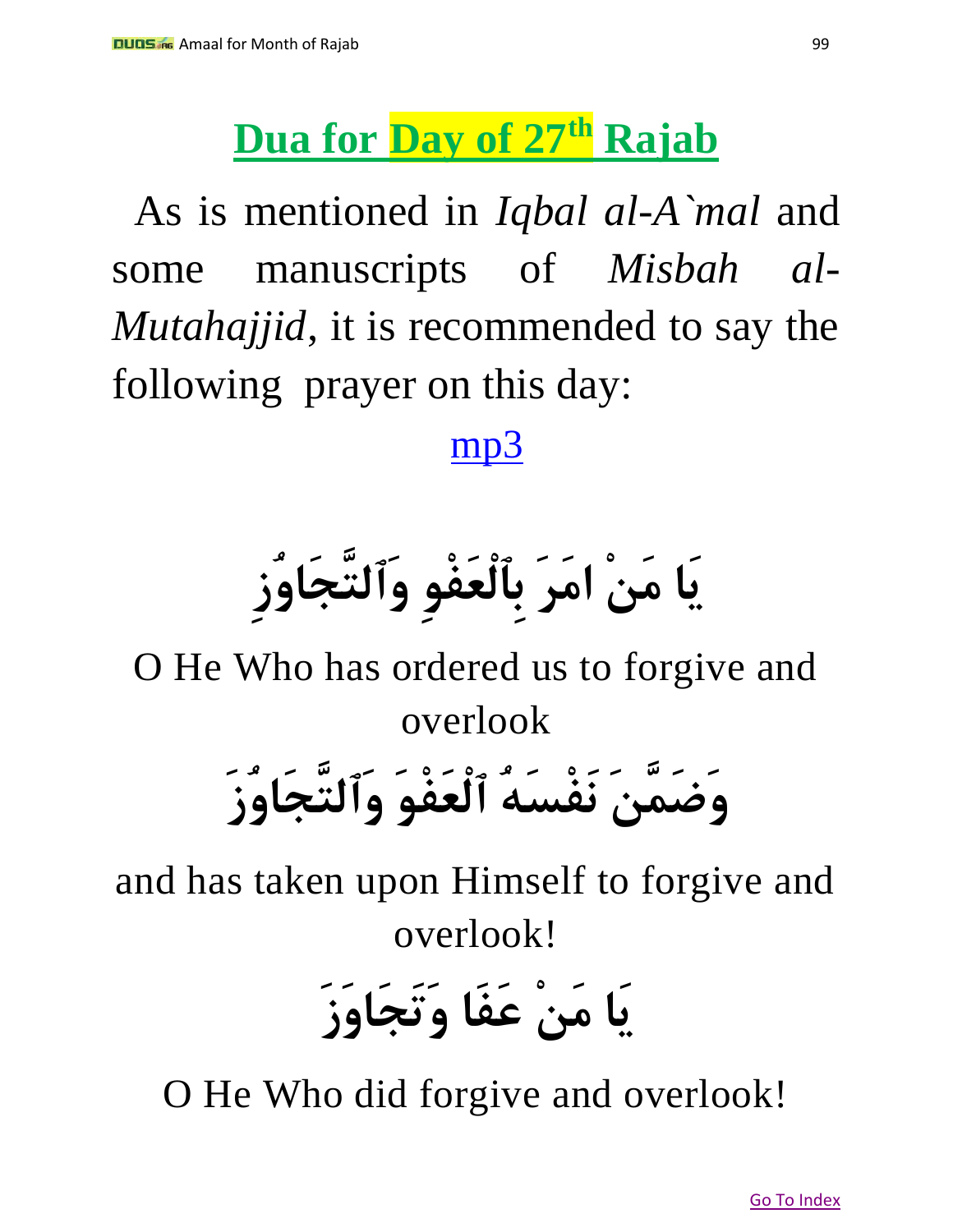**اِعْفُ عَنِّي وَتَجَاوَزْ يَا كَرِيمُ**

(Please do) forgive me and overlook (my evildoings), O All-generous!

### **اَللَّهُمَّ وَقَدْ اكْدَىٰ ٱلطَّلَبُ**

O Allah, surely all requests have been rejected,

**وَاعْيَتِ ٱلْحِيلَةُ وَٱلْمَذْهَبُ**

all means and ways have been inaccessible,

**وَدَرَسَتِ ٱآلمَالُ** 

all hopes have been eradicated,

**وَٱنْقَطَعَ ٱلرَّجَاءُ إِالَّ مِنْكَ**

all expectations have been cut off from everybody save You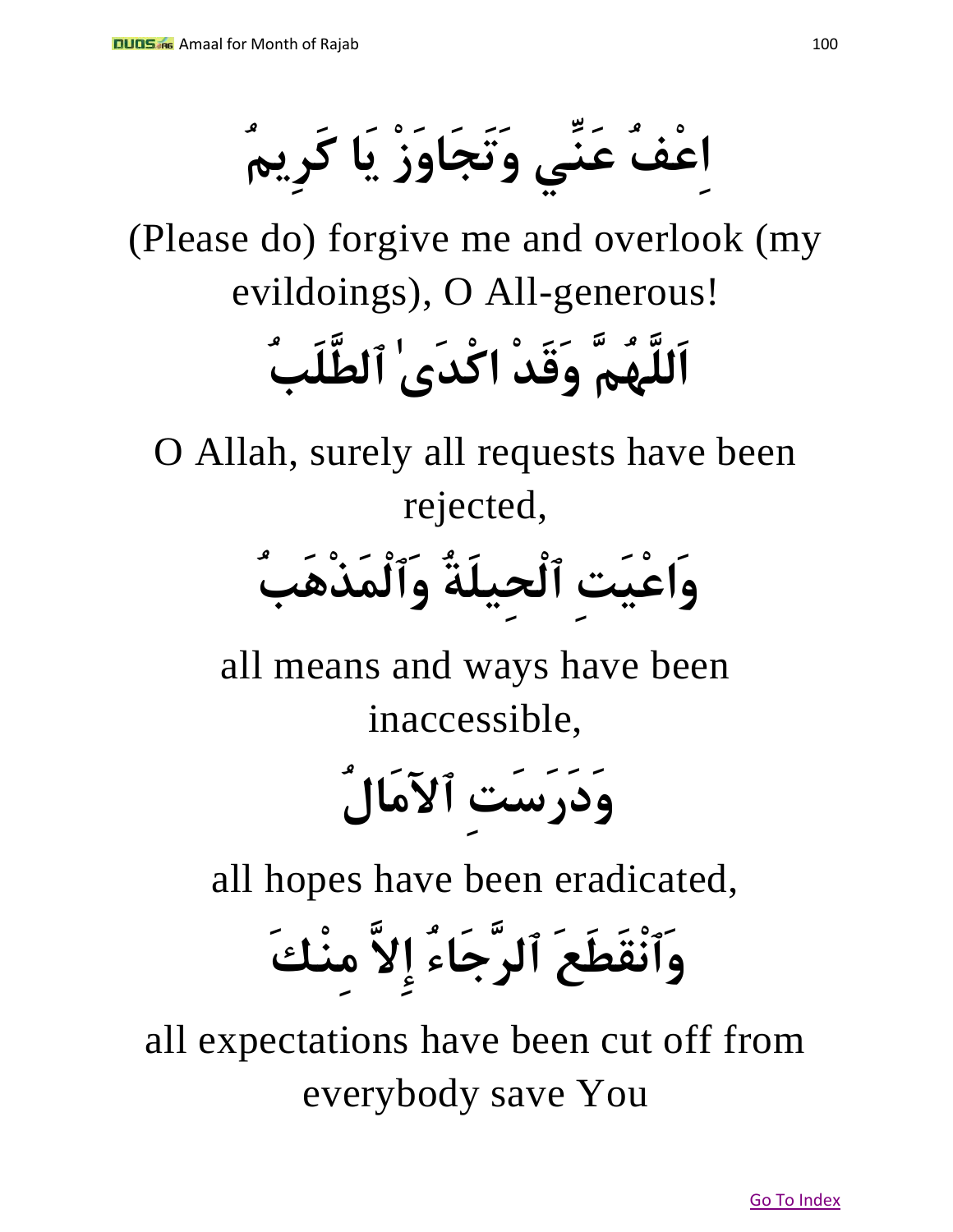**وَحْدَكَ الَ شَرِيكَ لَكَ**

alone. There is no partner with You. **اَللَّهُمَّ إِنِّي اجِدُ سُبُلَ ٱلْمَطَالِبِ إِلَيْكَ مُشْرَعَة** 

O Allah, I find the ways to requesting from You wide open,

### **وَمَنَاهِلَ ٱلرَّجَاءِ لَدَيْكَ مُتْرَعَة**

the springs of hoping for You quenching, **وَابْوَابَ ٱلدُّعَاءِ لِمَنْ دَعَاكَ مُفَتَّحَة** 

the doors of supplication unlocked before one who implores You,

**وَٱالِسْتِعَانَةَ لِمَنِ ٱسْتَعَانَ بِكَ مُبَاحَة**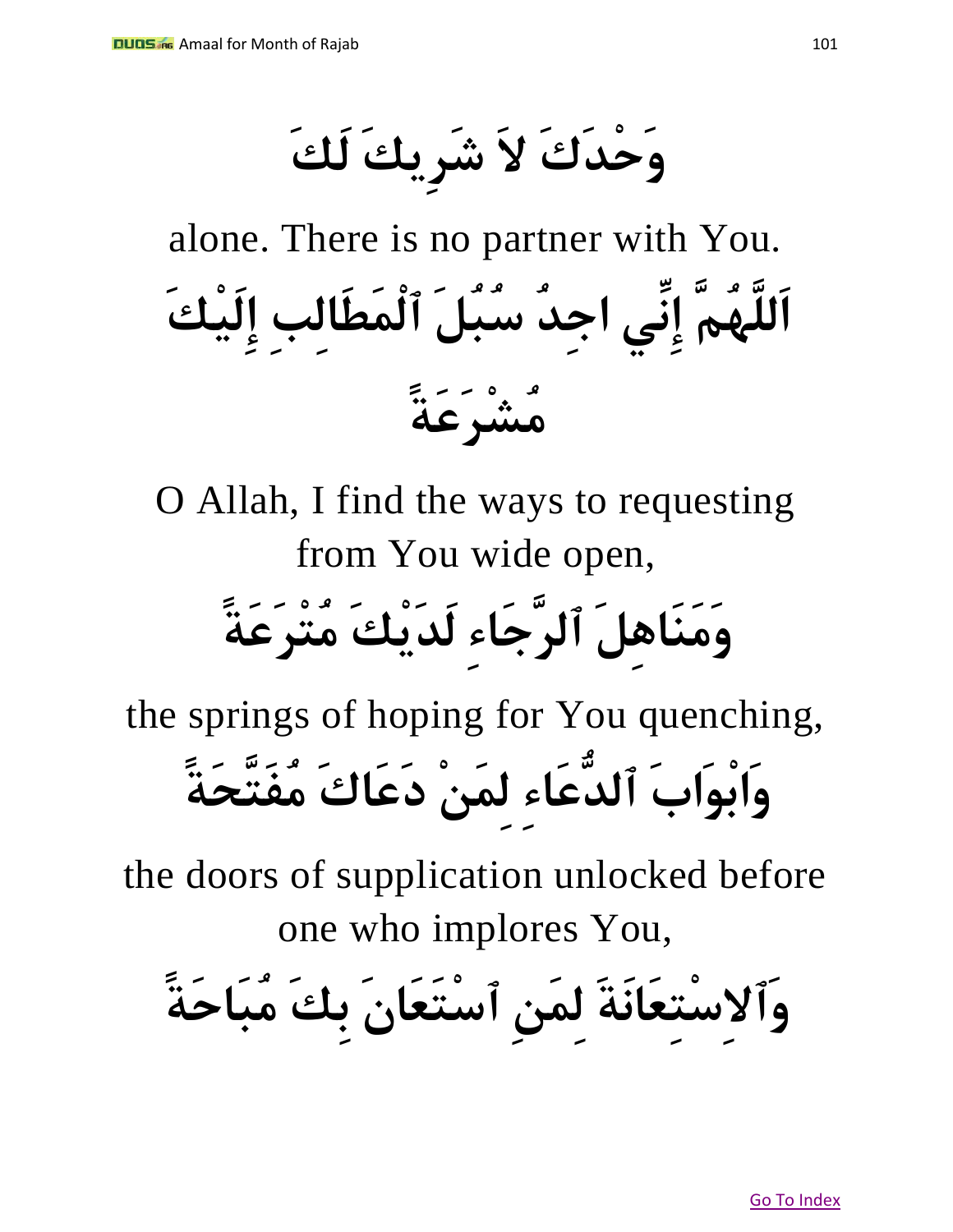and Your aid available for those who seek it.

**وَاعْلَمُ انَّكَ لِدَاعِيكَ بِمَوْضِعِ إِجَابَةٍ**

I also know that You are in the position of response for one who beseeches You,

**وَلِلصَّارِخِ إِلَيْكَ بِمَرْصَدِ إِغَاثَةٍ**

in the position of relief for one who resorts to You,

**وَانَّ فِي ٱللَّ هْفِ إِلَىٰ جُودِكَ وَٱلضَّ مَانِ بِعِدَتِكَ** 

and hastening to Your magnanimity and reliance upon Your promise

**عِوَضًا مِنْ مَنْعِ ٱلْبَاخِلِينَ**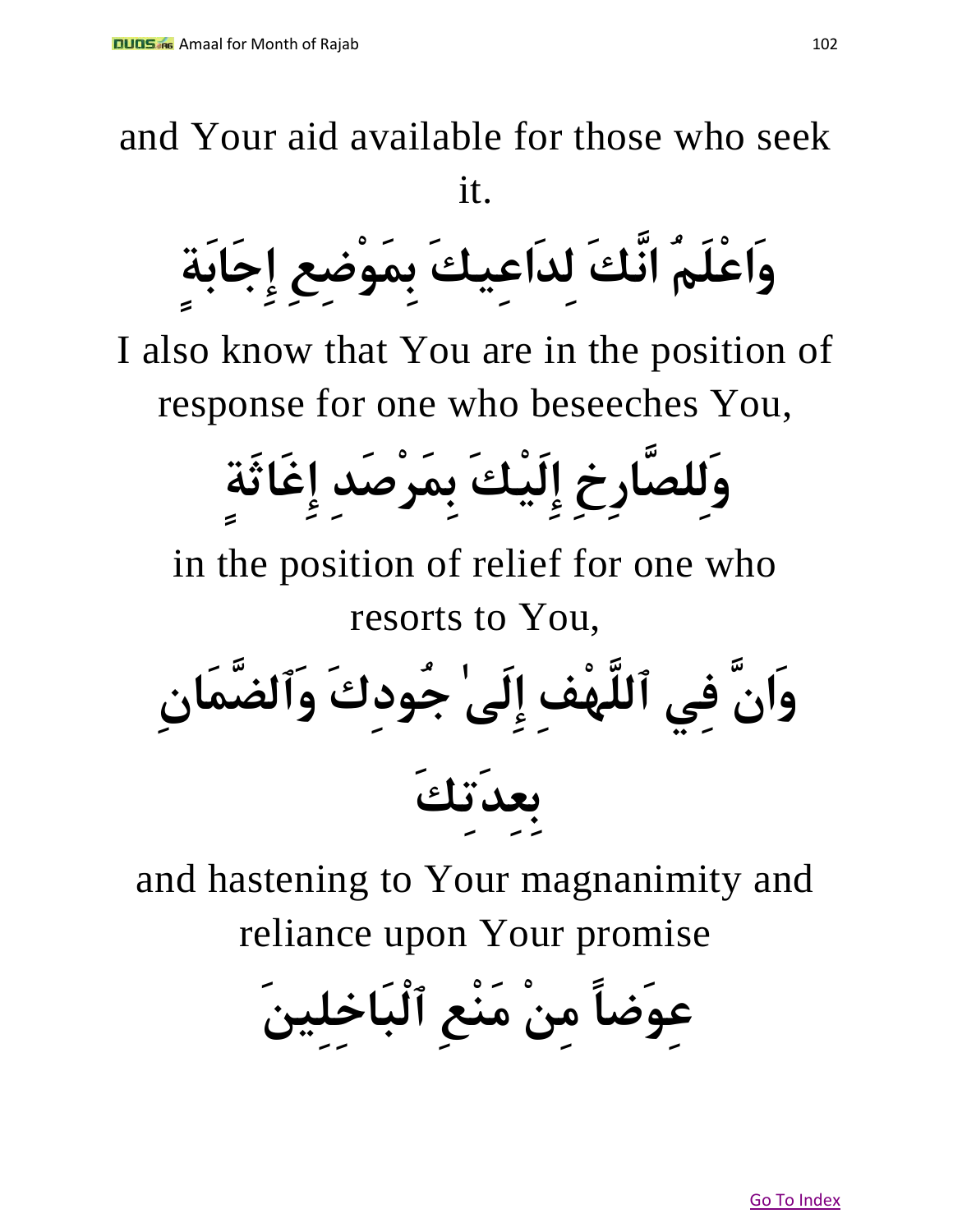compensate from the stinginess of the misery ones **وَمَنْدُوحَة عَمَّا فِي ايْدِي ٱلْمُسْتَاثِرِينَ** and suffice from that which is grasped by

the mean ones.

**وَانَّكَ الَ تَحْتَجِبُ عَنْ خَلْقِكَ** 

[I know for sure] that You never screen Yourself against Your beings,

**إِالَّ انْ تَحْجُبَهُمُ ٱالعْمَالُ دُونَكَ**

but it is their evildoings that prevent them from journeying toward You.

**وَقَدْ عَلِمْتُ انَّ افْضَلَ زَادِ ٱلرَّاحِلِ إِلَيْكَ** 

I have also known for sure that the best provisions of one who intends to travel to You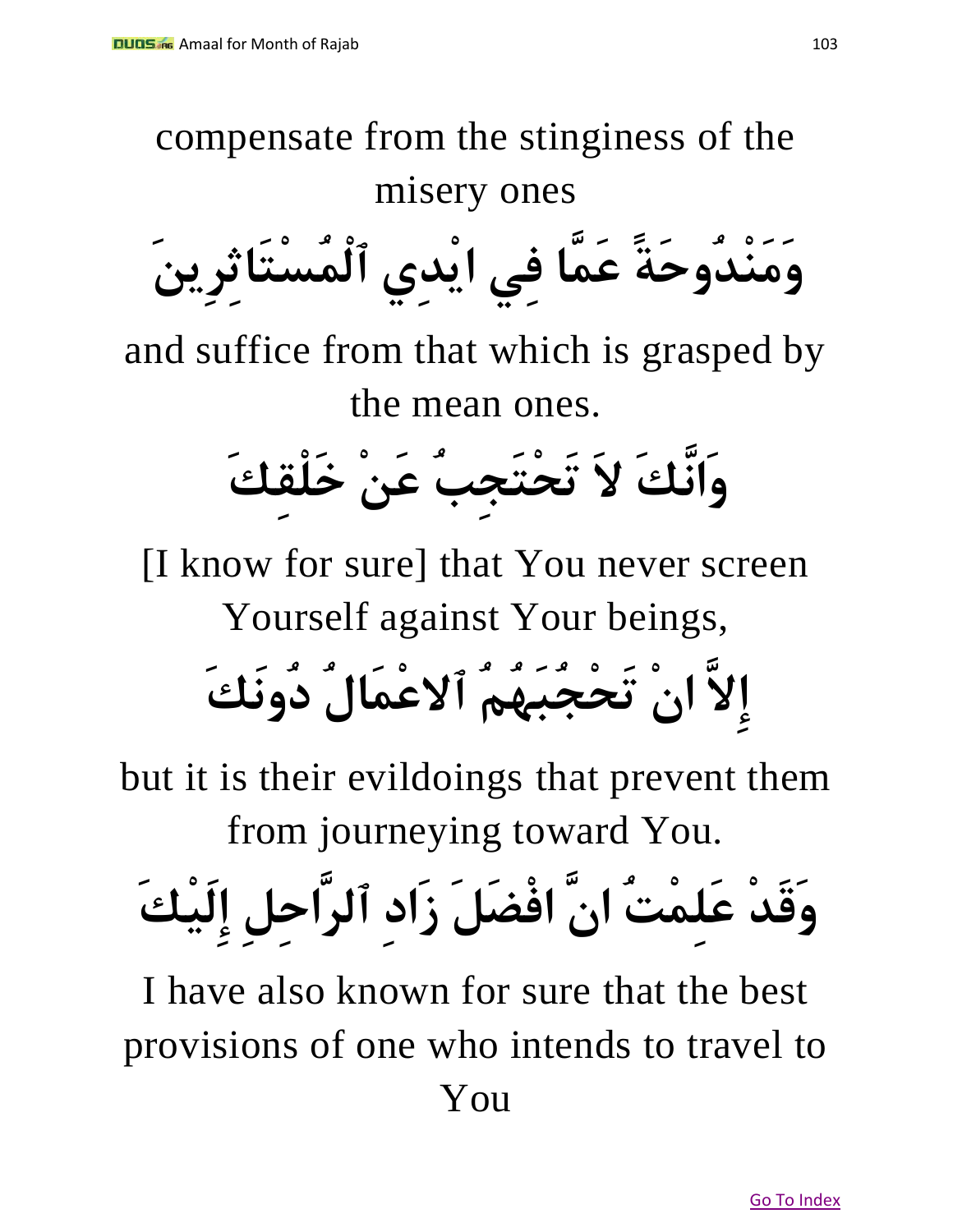**عَزْمُ إِرَادَةٍ يَخْتَارُكَ بِهَا**

is a true willpower by which one chooses You from amongst others.

**وَقَدْ نَاجَاكَ بِعَزْمِ ٱإلِرَادَةِ قَلْبِي**

Hence, my heart has called at You with full willpower,

**وَاسْالُكَ بِكُلِّ دَعْوَةٍ دَعَاكَ بِهَا رَاجٍ بَلَّغْتَهُ امَلَهُ** 

and I pray You in the name of all supplications said by a hopeful and thus

You have achieved his hope,

**اوْ صَارِخٌ إِلَيْكَ اغَثْتَ صَرْخَتَهُ**

said by a seeker of aid and thus You have admitted his request,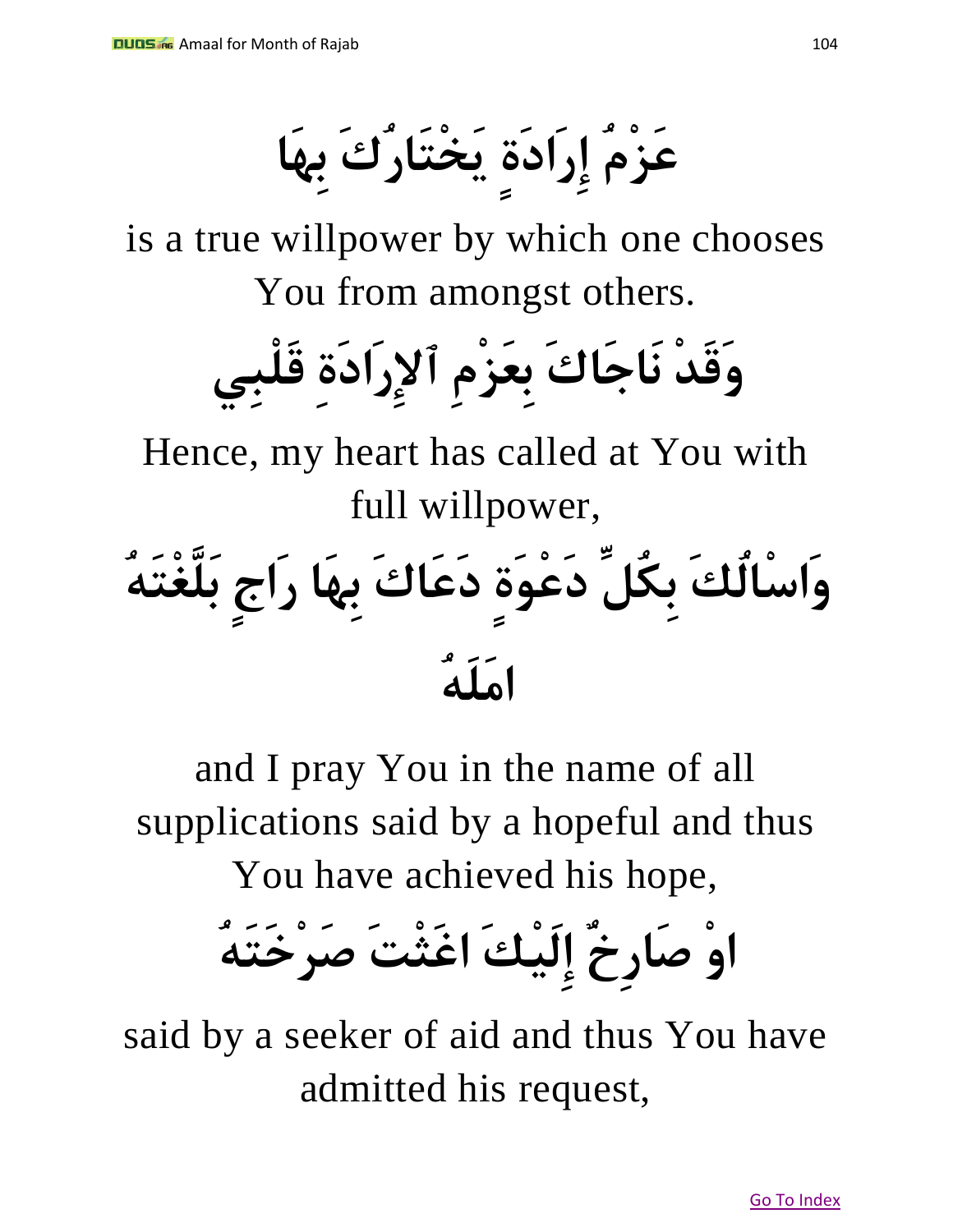**اوْ مَلْهُوفٌ مَكْرُوبٌ فَرَّجْتَ كَرْبَهُ**

said by an aggrieved, depressed one and thus You have relieved him,

**اوْ مُذْنِبٌ خَاطِئٌ غَفَرْتَ لَهُ** 

said by a guilty sinner and thus You have forgiven him,

**اوْ مُعَافى اتْمَمْتَ نِعْمَتَكَ عَلَيْهِ**

said by a healthy one and thus You have perfected Your favors on him,

**اوْ فَقِيرٌ اهْدَيْتَ غِنَاكَ إِلَيْهِ**

or said by a poor one and thus You have conferred upon him with Your wealth; **وَلِتِلْكَ ٱلدَّ عْوَةِ عَلَيْكَ حَقٌّ وَعِنْدَكَ مَنْزِلَةٌ**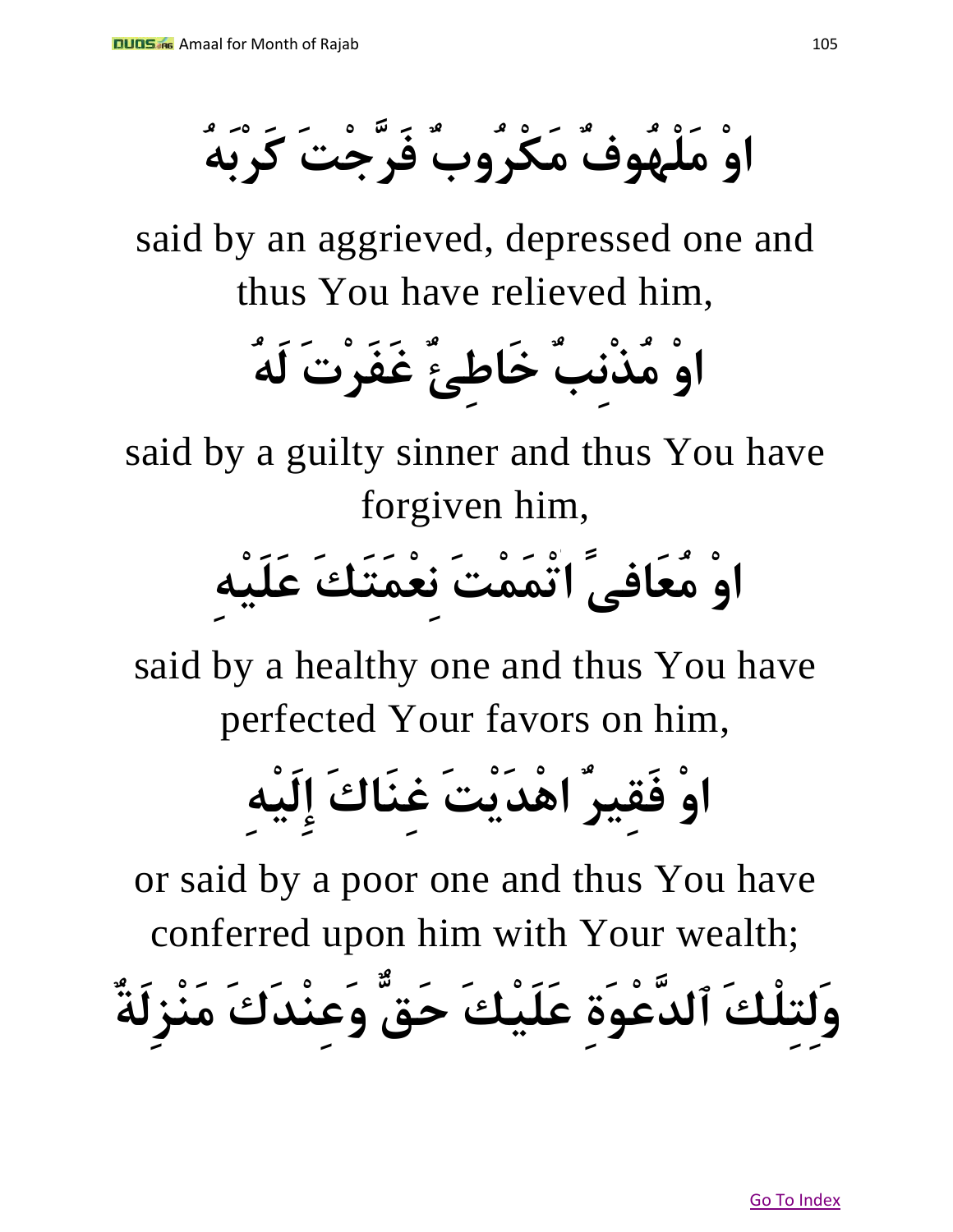so, these supplications occupy a considerable position with You and enjoy a standing with You, **إِالَّ صَلَّيْتَ عَلَىٰ مُحَمَّدٍ وَآلِ مُحَمَّدٍ** I pray You to send blessings to Muhammad and the Household of Muhammad **وَقَضَيْتَ حَوَائِجِي حَوَائِجَ ٱلدُّنْيَا وَٱآلخِرَةِ** and grant all my requests for this world and the Next World. **وَهٰذَا رَجَبٌ ٱلْمُرَجَّبُ ٱلْمُكَرَّمُ** This is Rajab, the honored and dignified month, **ٱلَّذِي اكْرَمْتَنَا بِهِ اوَّلُ اشْهُرِ ٱلْحُرُمِ**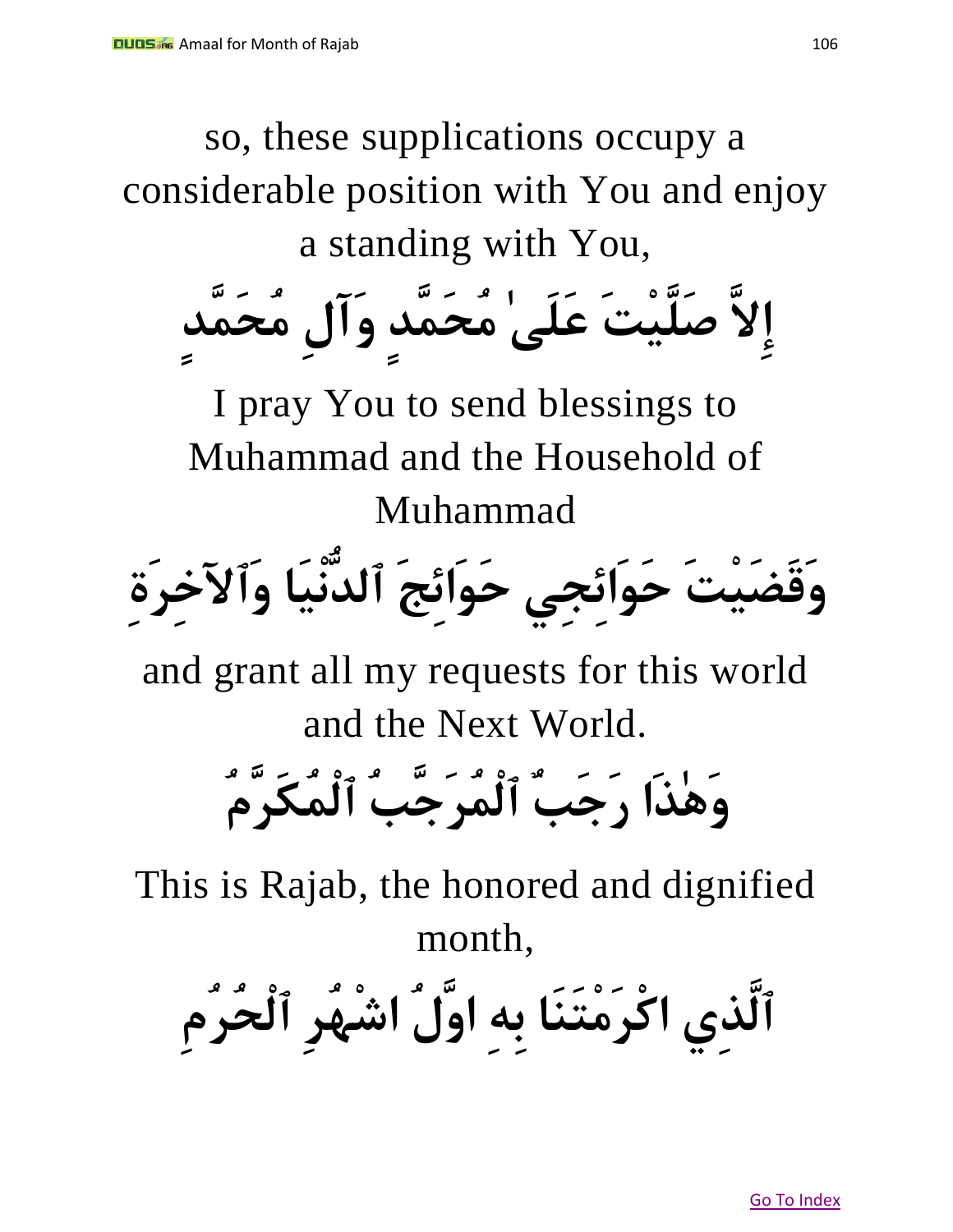which You have honored us through it, being the first of the Sacred Months,

**اكْرَمْتَنَا بِهِ مِنْ بَيْنِ ٱالمَمِ**

and You have selected us for this honor among the other nations.

### **يَا ذَا ٱلْجُودِ وَٱلْكَرَمِ**

O Lord of Magnanimity and Generosity!

**فَنَسْالُكَ بِهِ وَبِٱسْمِكَ ٱالعْظَمِ ٱالعْظَمِ ٱالعْظَمِ** 

I thus beseech You by Your Name, the grandest, the grandest, the grandest,

**ٱالجَلِّ ٱالكْرَمِ**

the most majestic, the most honorable,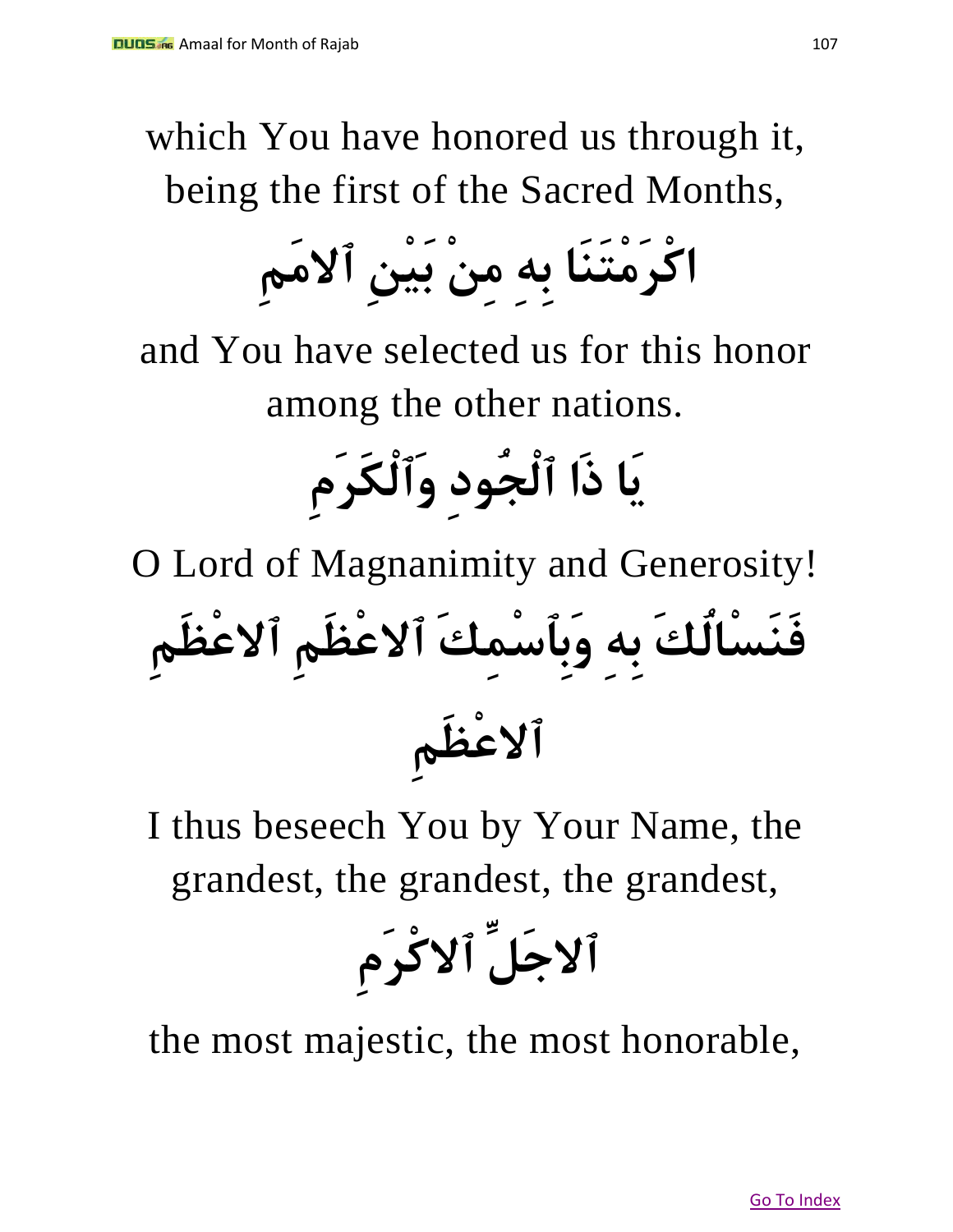**ٱلَّذِي خَلَقْتَهُ فَٱسْتَقَرَّ فِي ظِلِّ كَ**

that You have created so that it has settled under Your Shadow

**فَالَ يَخْرُجُ مِنْكَ إِلَىٰ غَيْرِكَ** 

and it thus shall never transfer to anyone other than You,

**انْ تُصَلِّيَ عَلَىٰ مُحَمَّدٍ وَاهْلِ بَيْتِهِ ٱلطَّاهِرِينَ** 

to send blessings to Muhammad and his Household the immaculate

**وَتَجْعَلَنَا مِنَ ٱلْعَامِلِينَ فِيهِ بِطَاعَتِكَ** 

and to include us, during this month, with those who practice acts of obedience to You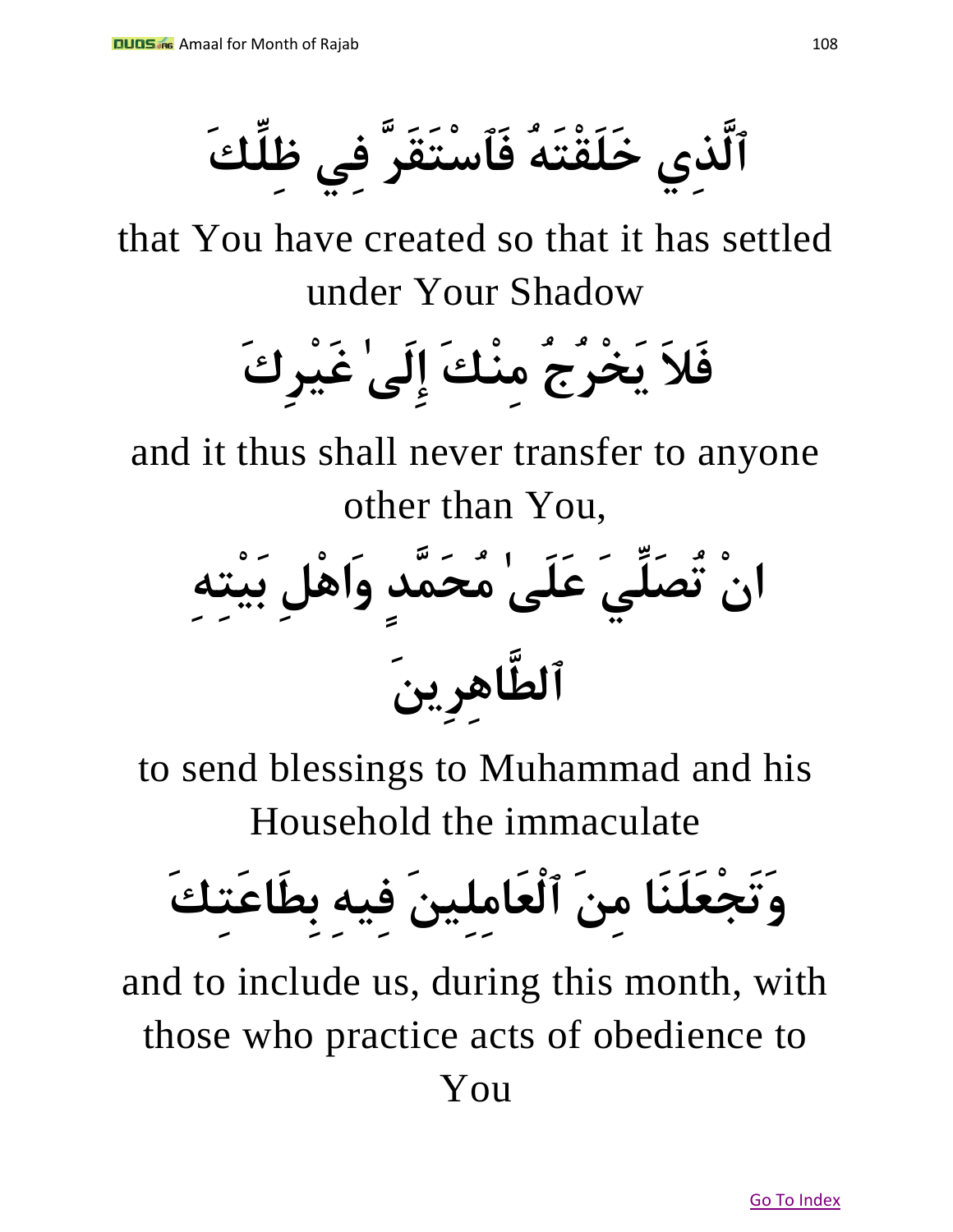**وَٱآلمِلِينَ فِيهِ بِشَفَاعَتِكَ**

and those who hope for Your admission.

**اَللَّهُمَّ وَٱهْدِنَا إِلَىٰ سَوَاءِ ٱلسَّبِيلِ**

O Allah, (please do) lead us to the Right Path,

**وَٱجْعَلْ مَقِيلَنَا عِنْدَكَ خَيْرَ مَقِيلٍ فِي ظِلٍّ ظَلِيلٍ**

choose for us the best resting-place with You, under a dense shade

**فَإِنَّكَ حَسْبُنَا وَنِعْمَ ٱلْوَكِيلُ** 

and abundant possession. Surely, You are Sufficient for us! Most Excellent are You,

and in You do we trust!

**وَٱلسَّالمُ عَلَىٰ عِبَادِهِ ٱلْمُصْطَفَيْنَ**

Go To Index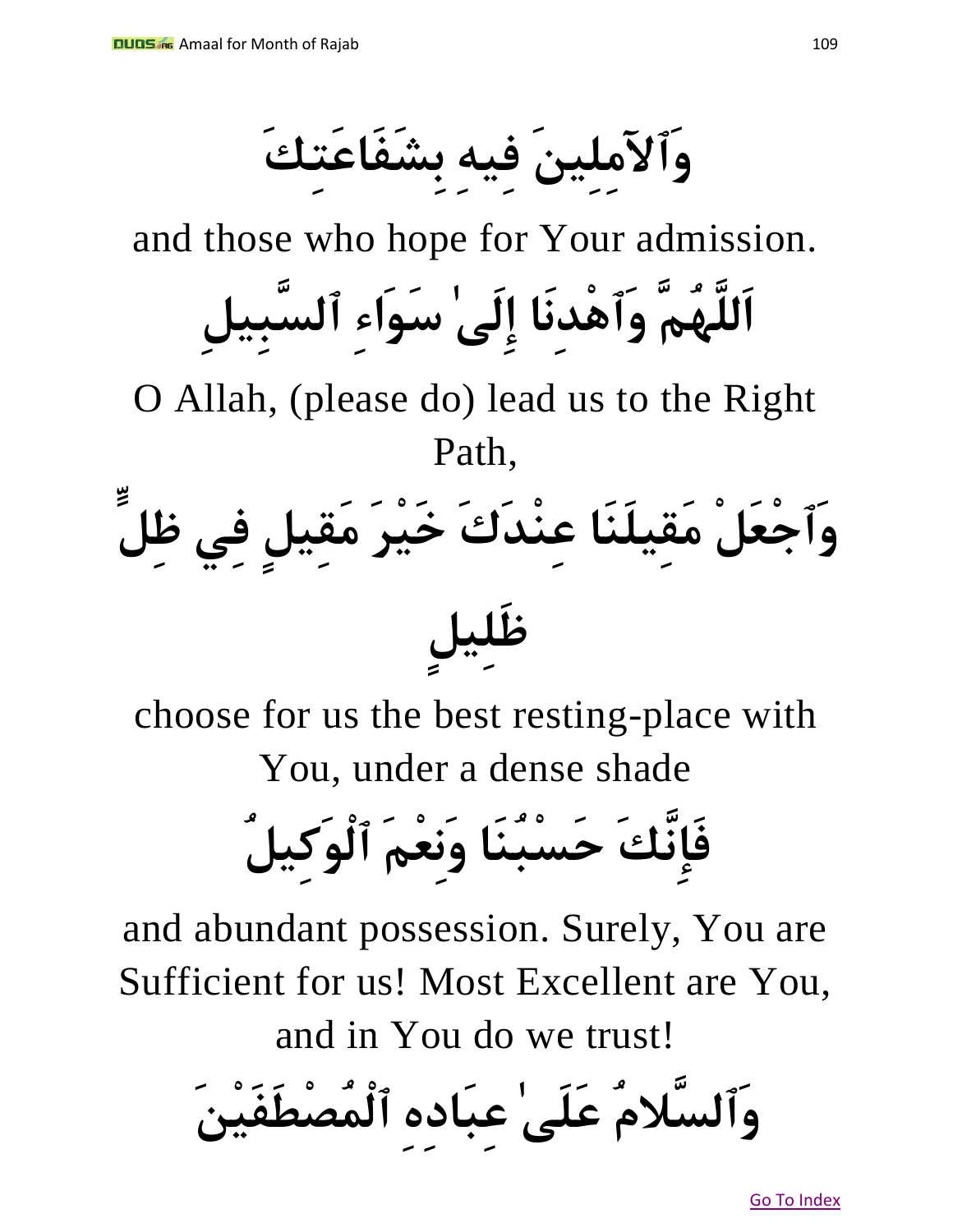Peace be upon His servants, the chosen,

**وَصَلَوَاتُهُ عَلَيْهِمْ اجْمَعِينَ**

and His blessings be upon them all. **اَللَّهُمَّ وَبَارِكْ لَنَا فِي يَوْمِنَا هٰذَا ٱلَّذِي** 

## **فَضَّلْتَهُ**

O Allah, (please do) bless us on this day that You have honored,

**وَبِكَرَامَتِكَ جَلَّلْتَهُ** 

covered with Your nobility,

**وَبِٱلْمَنْزِلِ ٱلْعَظِيمِ ٱالعْلَىٰ انْزَلْتَهُ**

and implanted in the great and highest Dwelling.

**صَلِّ عَلَىٰ مَنْ فِيهِ إِلَىٰ عِبَادِكَ ارْسَلْتَهُ**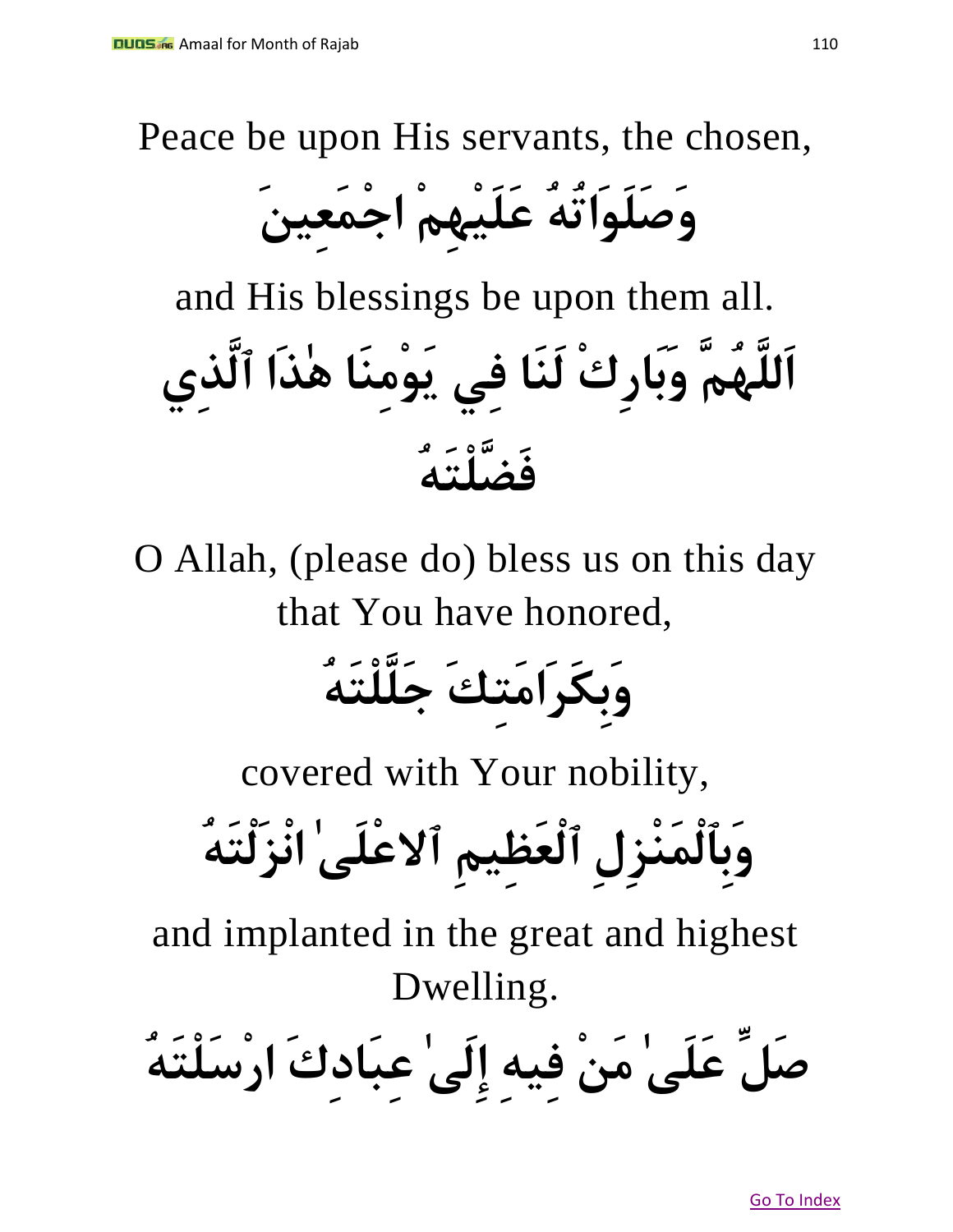## (Please do) send blessings to him whom You sent (as Your Messenger) to Your servants **وَبِٱلْمَحَلِّ ٱلْكَرِيمِ احْلَلْتَهُ** and whom You accommodated in the Noble Place.



O Allah, send upon him blessing that is never-ending, being in the form of thanks to You

**وَلَنَا ذُخْرًا**

and reward to us.

**وَٱجْعَلْ لَنَا مِنْ امْرِنَا يُسْرًا**

Go To Index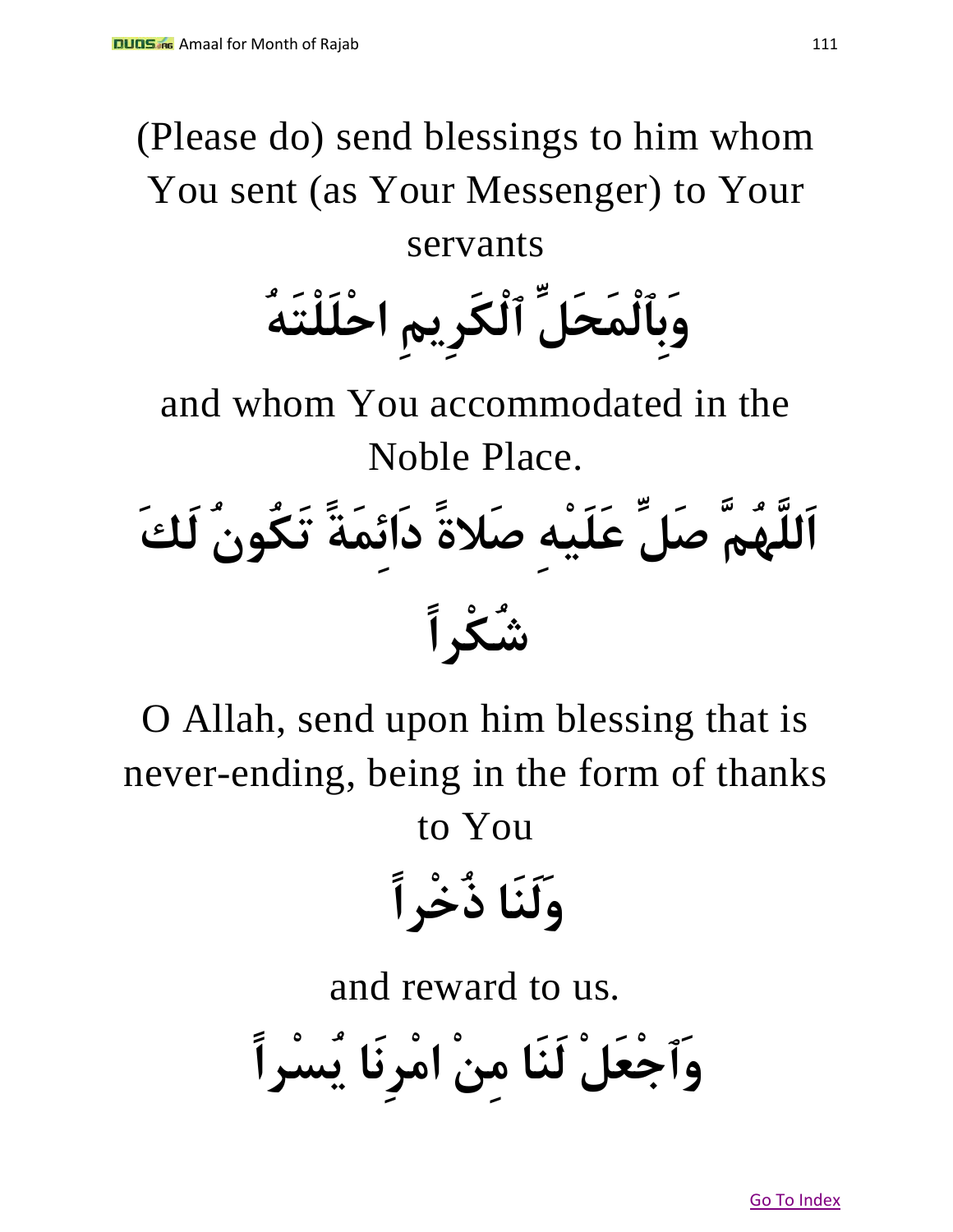And make easy for us all our affairs **وَٱخْتِمْ لَنَا بِٱلسَّعَادَةِ إِلَىٰ مُنْتَهَىٰ آجَالِنَا** and make our end result, up to the last of our lives, pleasant **وَقَدْ قَبِلْتَ ٱلْيَسِيرَ مِنْ اعْمَالِنَا** after You accept our little deed **وَبَلَّغْتَنَا بِرَحْمَتِكَ افْضَلَ آمَالِنَا** and achieve for us all our hopes out of Your mercy.

**إِنَّكَ عَلَىٰ كُلِّ شَيْءٍ قَدِيرٌ**

Verily, You have power over all things.

**وَصَلَّىٰ ٱللَّهُ عَلَىٰ مُحَمَّدٍ وَآلِهِ وَسَلَّمَ** 

May Allah bless and exalt Muhammad and his Household.